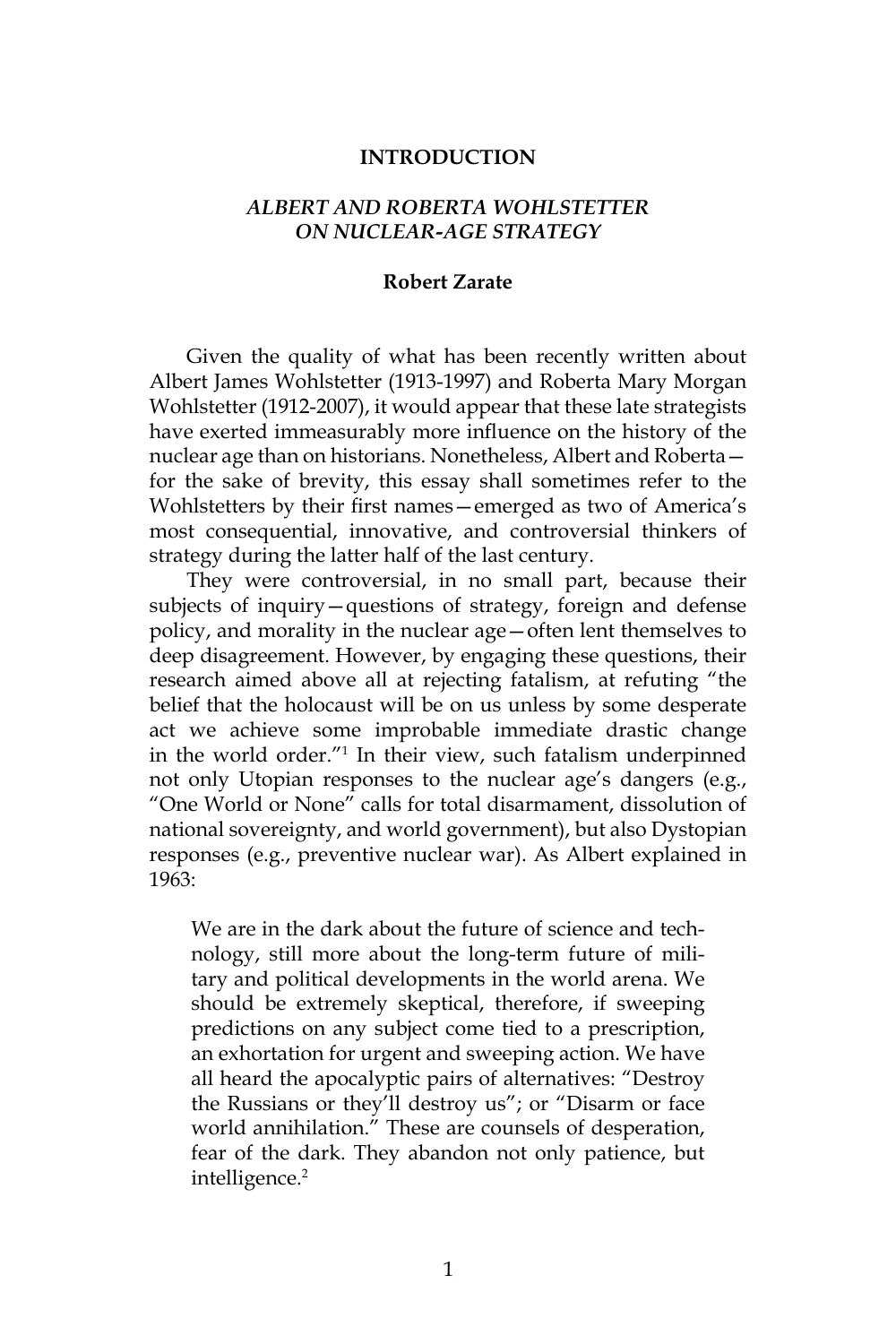As a remedy to nuclear-age fatalism and apocalyptic thinking, the Wohlstetters sought to identify and, when needed, to invent and design prudent, pragmatic alternatives to limit and manage nuclear risks—for example, to decrease nuclear war's likelihood by finding ways of improving the U.S. nuclear deterrent's survivability, controllability, and therefore credibility in the face of changing dangers. Nevertheless, some viewed their research agenda very differently. "He believes in learning how to fight with nuclear weapons," Paul Warnke, President Carter's Arms Control and Disarmament Agency director, said bluntly (if not also reductively) of Albert's work on nuclear deterrence in 1987. He continued, "I've never met a general or an admiral who really agrees with that."3

Albert was also controversial because, in contrast to Roberta's decidedly more subdued yet nonetheless formidable approach to debate, he engaged in policy disputes, not in a partisan or ideological manner, but rather with an analytical tenacity and intellectual ferocity that gained many admirers as well as detractors. As the venerable military historian, Sir Michael Howard, would later recall of Albert's work on exposing arms race myths, "Wohlstetter tore to pieces the thesis of the arms control lobby, that the weapons policy of the Soviet Union was dictated simply by the perception of U.S. threat, rather than by their own very different agenda." But Sir Michael would hasten to add: "His exposure of muddled, if not wishful thinking, on this issue did a great deal of good, but in his pursuit of [intellectual] adversaries, Wohlstetter showed himself at his most Calvinistic: there was at times a distinct whiff of burning in the air."4

Yet that which made the Wohlstetters controversial also helped to make them innovative. They belonged to a small circle of policy-oriented researchers—a group that included Andrew W. Marshall, Herman Kahn, William W. Kaufmann and others that established the intellectual foundations on which the field of strategic policy analysis now stands. In particular, Albert, Roberta, and their immediate colleagues forever transformed how those who would later work on national security issues would think and talk by introducing concepts like "signal-to-noise ratio" in intelligence collection and analysis; the operational distinction between "first-strike" and "second-strike" capability in nuclear deterrence; "Fail-Safe" operations for nuclear-armed bomber aircraft; and the basing of intercontinental ballistic missiles in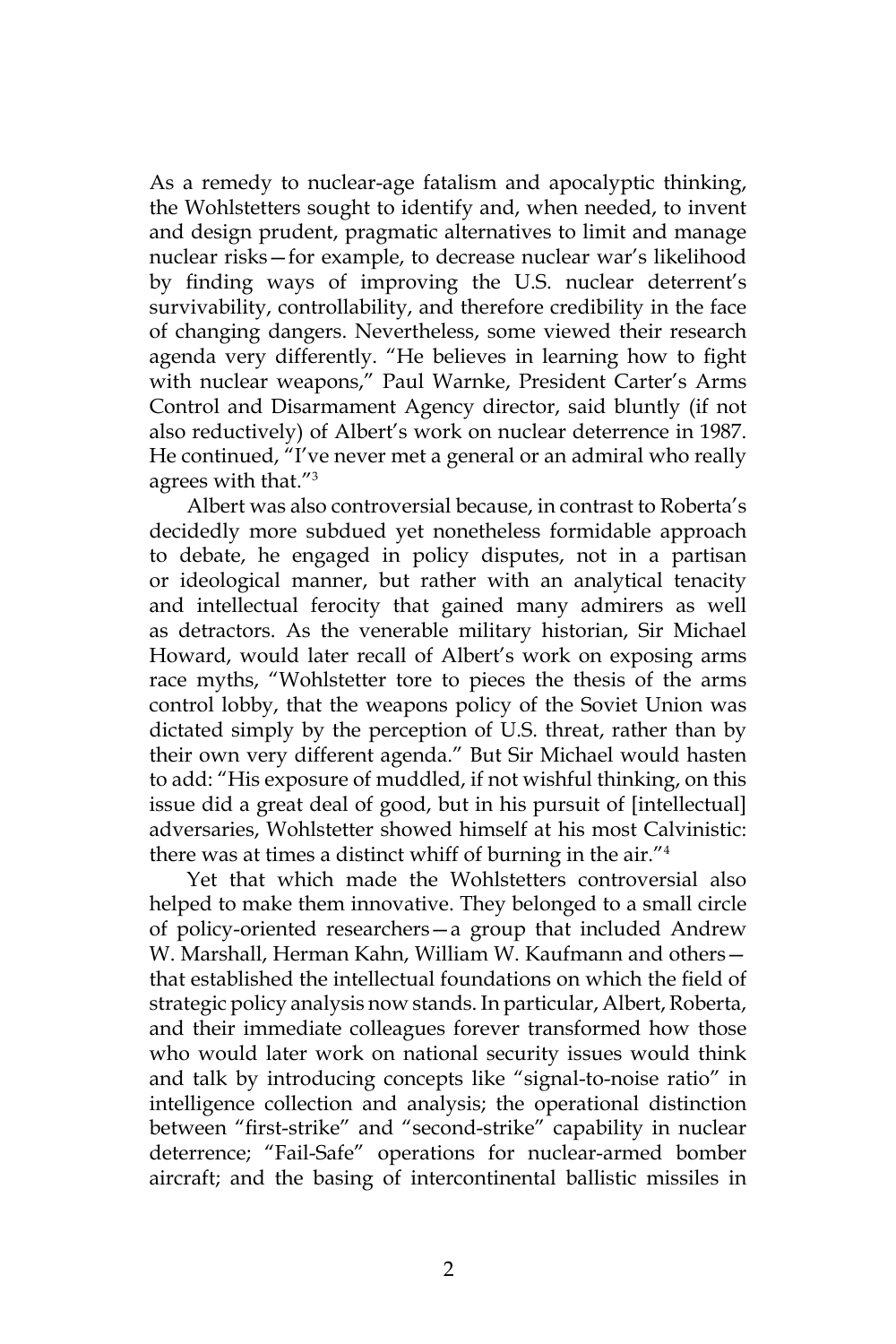"hardened" underground silos. "To abbreviate drastically, Albert Wohlstetter all but invented a distinctly military approach to the military problems, or prudently presumed problems, of the security and utility of nuclear forces," wrote Colin S. Gray, a former adviser to the Reagan Administration. "Wohlstetter's work is on a plane of importance that is exceedingly thinly populated with convincing rivals."<sup>5</sup>

And what made the Wohlstetters controversial and innovative also helped to make them consequential. Although they never officially served as government policymakers during their careers in strategy, they were nevertheless able—through the clarity of their thinking, the rigor of their research, and the persistence of their personalities—to shape the views and aid the decisions of those in government both during and after the Cold War.<sup>6</sup> In turn, both Democratic and Republican Administrations recognized them for their many policy-relevant contributions. In February 1965, Albert received the Medal of Distinguished Service from Secretary of Defense Robert McNamara, becoming the first ever non-Pentagon employee to receive the Department of Defense's (DoD) highest honor. In January 1977, he received that honor again, this time from Secretary of Defense Donald Rumsfeld. And in November 1985, both Albert and Roberta were awarded Medals of Freedom, America's highest civilian honor, by President Ronald Reagan. As political scientist Richard Rosecrance, who served on the State Department's Policy Planning Council during the Johnson Administration, would write in 1991, "Probably no civilian strategic analyst has had more influence in the nuclear age than Albert Wohlstetter."7

## **Contemporary Controversies and Continuing Relevance.**

In the early years of the new century, there is renewed interest in the Wohlstetters. One reason why is that although Albert died 4 years before Al Qaeda's September 11, 2001 (9/11), surprise attacks and America's subsequent struggle against violent extremism, several of his former students emerged as figures of consequence during the presidency of George W. Bush. (It is worth observing, though, that formal and informal students of the Wohlstetters have served as policymakers in every Administration since the start of President Kennedy's.)

Paul Wolfowitz, whose dissertation committee Albert had chaired in the University of Chicago's political science department, served as Deputy Secretary of Defense during Bush's first term,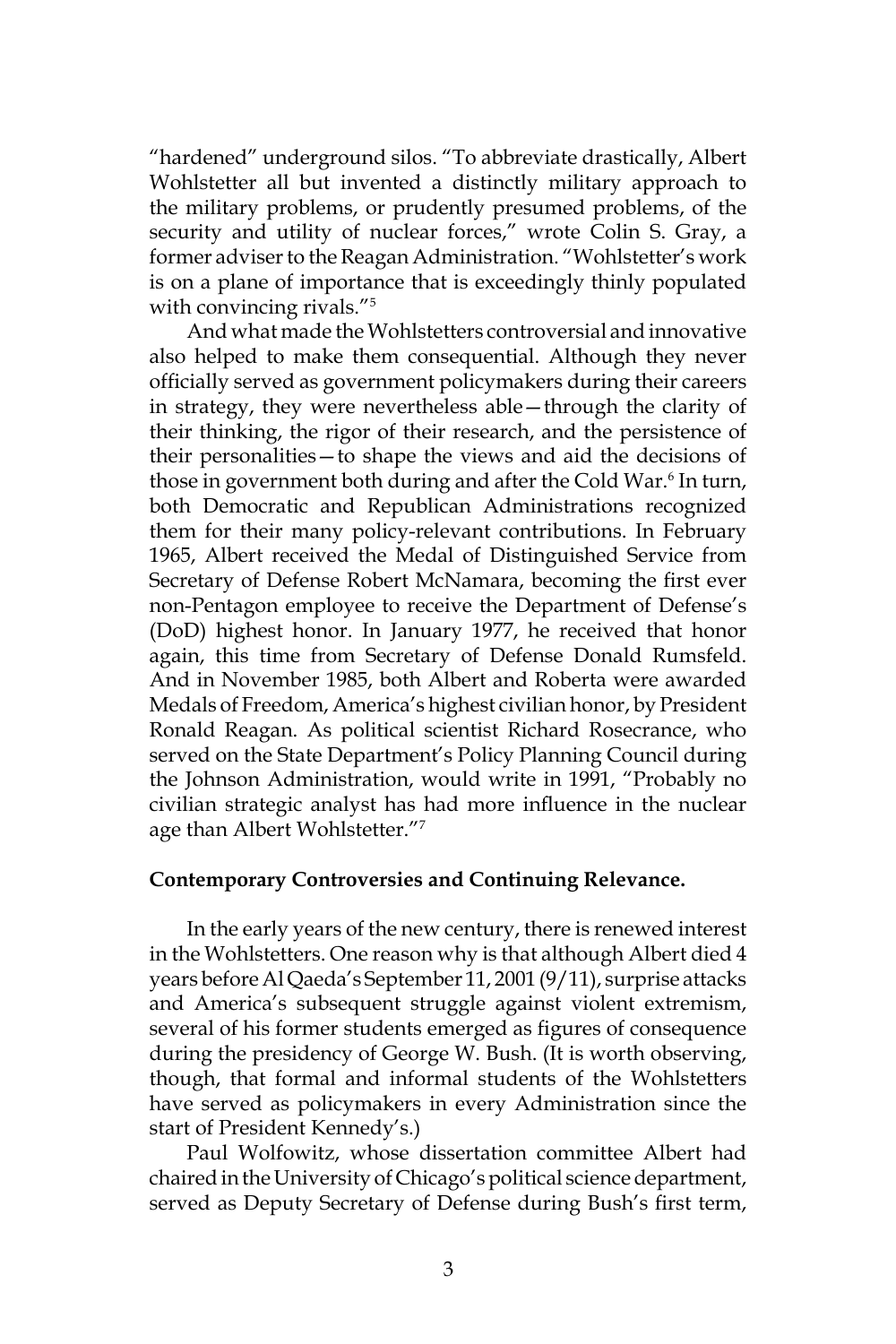and now chairs the Secretary of State's International Security Advisory Board. Richard Perle, whom Wohlstetter had informally mentored since Perle's high school days, chaired from 2001 to 2003 the Defense Policy Board, a high-level panel of outside advisers to the Pentagon. And Zalmay Khalilzad, who also earned his Ph.D. at the University of Chicago under Wohlstetter's tutelage, served as the U.S. Ambassador to post-Ba'athist Iraq and, in his current capacity as America's envoy to the United Nations, is the highest-ranking Muslim in the Executive Branch. Broadly labeled by some as "neoconservatives," Wolfowitz, Perle, and Khalilzad would join Vice President Dick Cheney, Secretary of State Colin Powell, Secretary of Defense Donald Rumsfeld, Director of Central Intelligence George Tenet, National Security Advisor Condoleezza Rice, and others in being associated with President Bush's controversial arguments for war against Ba'athist Iraq.<sup>8</sup>

Another reason behind the renewed interest in the Wohlstetters is the growing awareness of how their Cold War and post-Cold War writings still speak to key challenges that America and its allies are facing in the 21st century. With respect to Roberta's works, one obvious example is *Pearl Harbor: Warning and Decision* (1962), her Bancroft Prize-winning study of the failures of American intelligence and imagination that had preceded Imperial Japan's surprise attack on December 7, 1941—a study that has found new relevance in the tragic wake of Al Qaeda's 9/11 surprise attacks. In her meticulous analysis of the events and decisions prior to Pearl Harbor, Roberta found that the United States had failed to foresee the attack "not for want of the relevant materials, but because of a plethora of irrelevant ones."9 Decisionmakers and intelligence analysts—the latter of whom were, at the time, decentralized and dispersed among America's military services—all had failed to distinguish the small, faint signals warning of disaster in Hawaii from the larger, louder mass of background noise suggesting anything but. Only *in retrospect* did these warning signals become so obvious and so discernible. "Signals that are characterized today as absolutely unequivocal warnings of surprise air attack on Pearl Harbor become, on analysis in the context of December 1941, not merely ambiguous but occasionally inconsistent with such an attack," she wrote.<sup>10</sup> "Indeed, at the time there was a good deal of evidence available to support all the wrong interpretations of last-minute signals, and the interpretations appeared wrong only after the event."11

This perennial problem of intelligence collection and analysis—of identifying and pulling actionable warning signals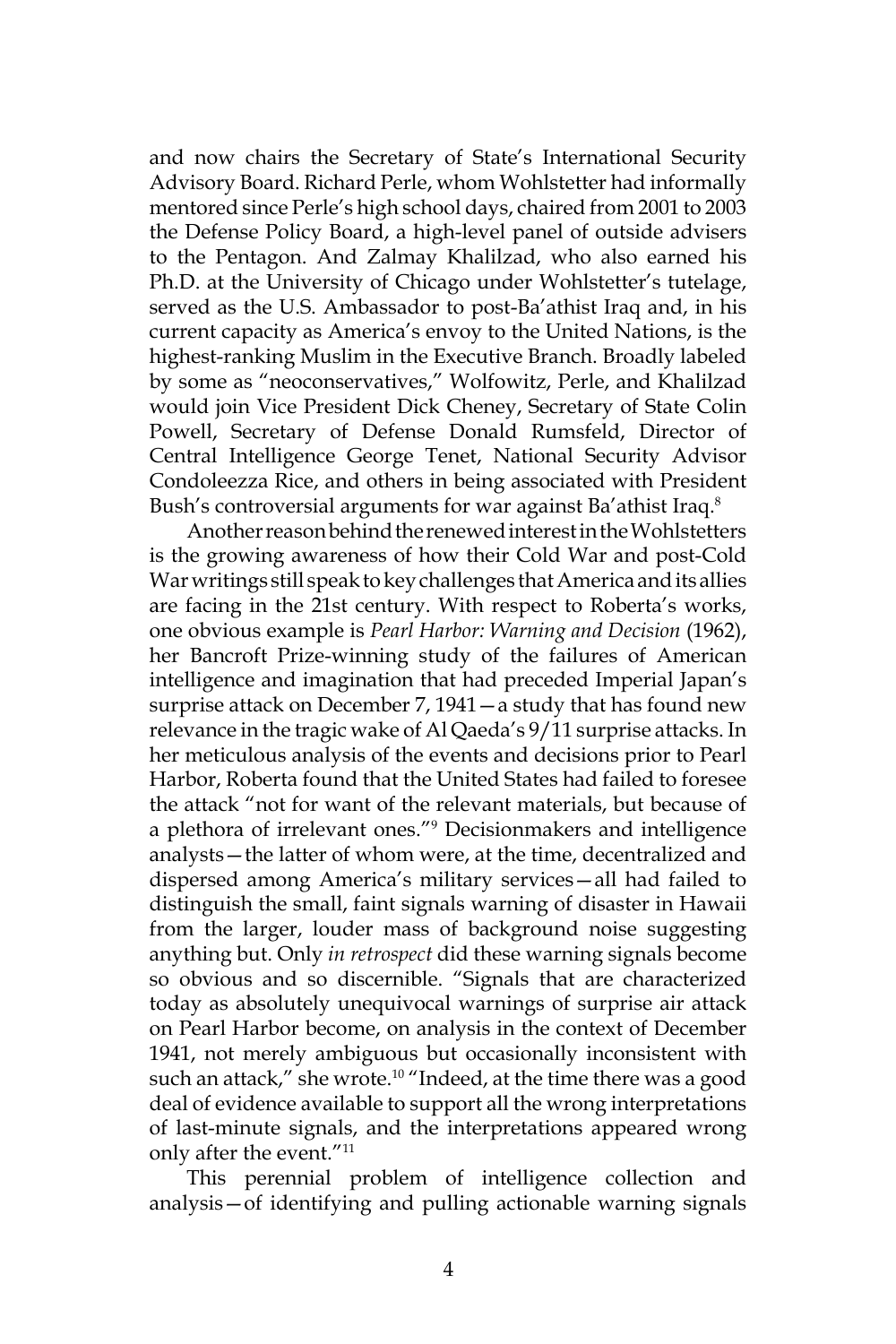from the vast morass of irrelevant background noise—has come to be known within intelligence circles as the "signals-to-noise ratio" problem or, more simply, "the Roberta Wohlstetter Problem."12 The U.S. intelligence failures that preceded the attacks of 9/11 renewed public awareness of this problem, so it was therefore no surprise that Roberta's *Pearl Harbor* study was prominently cited by *The 9/11 Commission Report*. 13

Another example of the Wohlstetters' continuing relevance is *The Buddha Smiles: Absent-Minded Peaceful Aid and the Indian Bomb* (1976), Roberta's incisive study of how U.S. and Canadian civil nuclear assistance to India during the 1950s and 1960s had unwittingly furthered New Delhi's secret construction and ultimate detonation in May 1974 of a nuclear explosive device, sometimes referred to as India's "Smiling Buddha" bomb.<sup>14</sup> The Indians had obtained plutonium for their bomb by using a reactor that Canada had built for them to use (in the words of their bilateral nuclear cooperation agreement) "for peaceful purposes only," as well as heavy water to moderate the Canadian-origin reactor that the United States had given to them (according to the terms of their bilateral agreement) only "for peaceful purposes."15 Indian government officials subsequently explained away "Smiling Buddha" by claiming that the bomb's purpose had been "peaceful," and that their construction and detonation of this "peaceful" nuclear explosive device had therefore not violated *their* understanding of the respective terms of the Indo-American and Indo-Canadian nuclear cooperation agreements. To Roberta, this episode plainly illustrated the need for the Executive and Legislative Branches either to obtain unequivocal terms and bilateral understandings regarding not only what is prohibited in any agreement for nuclear cooperation, but also what consequences shall follow in the event of a violation—or else to decline an agreement altogether. Such insights from *The Buddha Smiles* are worth revisiting and taking seriously today, especially with Washington having concluded a new nuclear cooperation agreement with New Delhi that would carve out an exception in U.S. and international law in order to lift the decadeslong prohibition against nuclear exports to India that arose after Smiling Buddha's detonation.

In contrast to Roberta's works, many of Albert's writings have remained dispersed and often difficult for all but the most determined and resourceful to find. As a result, those interested in learning more about this late strategist—a group that includes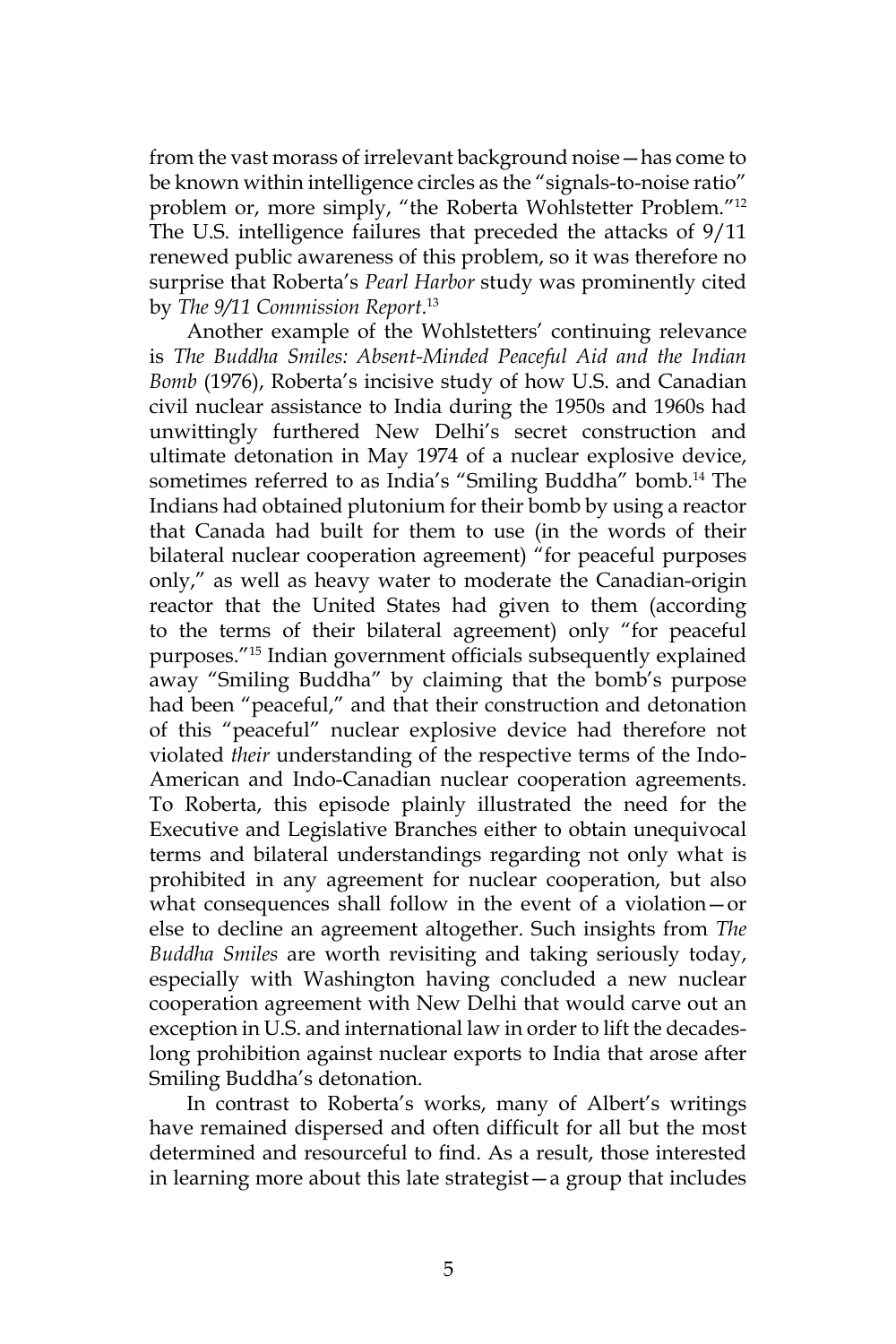not only government decisionmakers and policy analysts, but also journalists, scholars, and students—have not been able to read his works first-hand. Rather, they have had to turn to books and articles that offer second-hand (and, in some cases, even thirdhand) accounts of his writings. Such accounts, however, have generally been incomplete, and sometimes have misunderstood or even consciously misrepresented Albert's arguments.

In particular, when recent books and articles on "neoconservativism" in the 21st century have discussed Albert (who never identified himself as a "neoconservative," nor was ever labeled one by the secondary literature before 2001 or 200216), the authors of these accounts typically have neither read carefully nor analyzed closely his works. Instead, they have tended merely to cite passages from his writings out of textual and historical context in larger efforts to lionize or demonize today's "neoconservatives." In turn, these books and articles, and those who read them, frequently are drawing distorted and ahistorical conclusions about Wohlstetter and his work.

"Is it too much to ask," wrote Sir Michael Howard (a military historian who describes himself as a critic of Albert's), for someone "to bring together [the Wohlstetters'] widely scattered articles and publish them in a solid lasting form" as part of "the indispensable nucleus of a strategic studies library when all else has been swept away?"17 The present volume aims to help answer that call by providing readers not only with first-hand access to some of Albert and Roberta's key published and previously unpublished writings on strategy, but also with a fuller understanding of their historical contributions and continuing relevance to U.S. national security policy.

The remainder of this introductory essay offers the basis for such an understanding by examining six key themes in Albert's career in strategy, with attention to Roberta's impact on Albert's work and thought. These themes correspond with this edited volume's six chapters of selected Wohlstetter writings on nuclearage strategy and policy.

### **I. ANALYSIS AND DESIGN OF STRATEGIC POLICY**

Albert Wohlstetter first entered the world of strategy in 1951, when at the age of 37 he began working at the RAND Corporation, a defense-oriented research organization based in Santa Monica, California. So new and so singular a place was RAND that the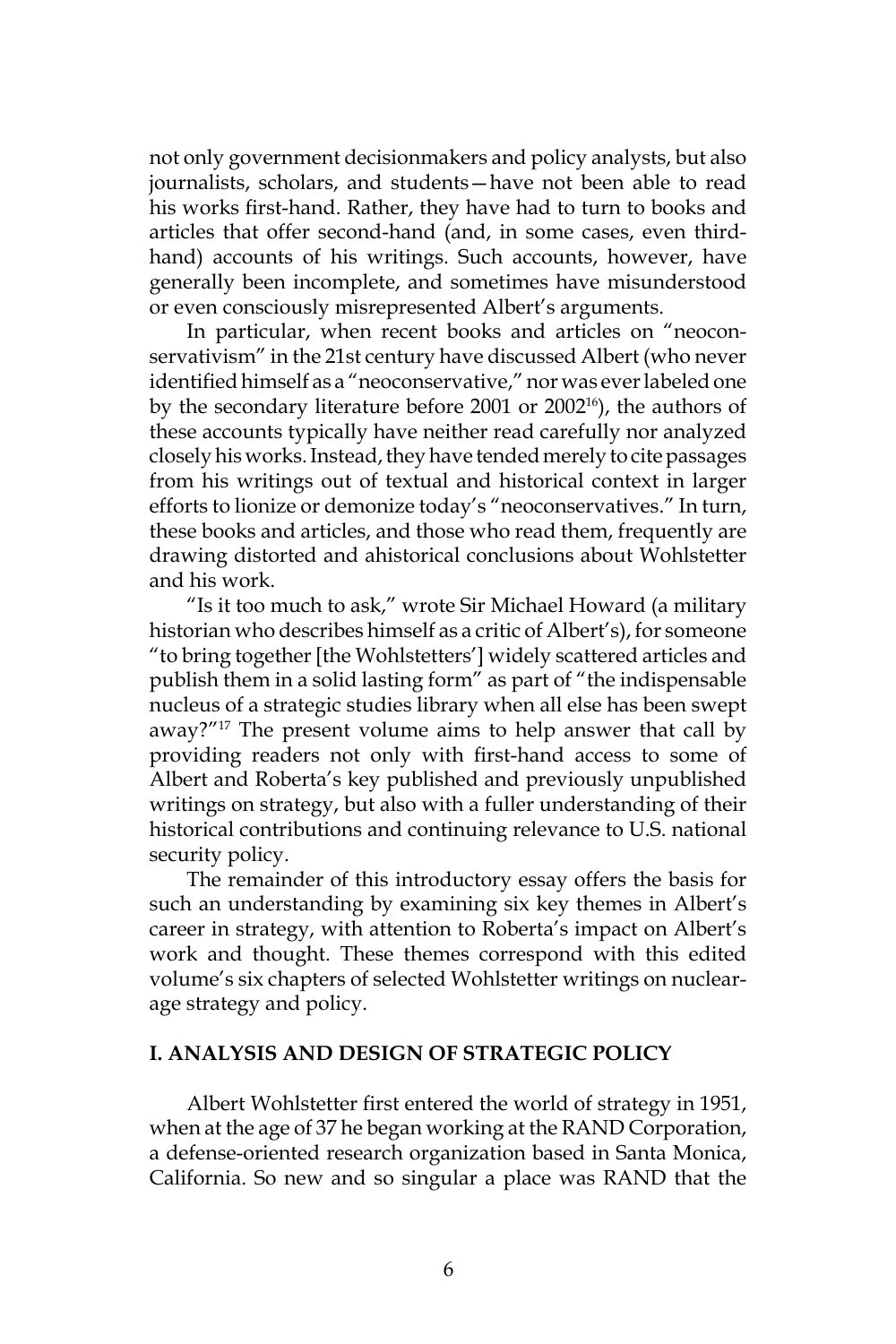U.S. press would have to coin new terms—neologisms like *think factory* and the more familiar *think tank*—just to describe more succinctly, if not accurately, what this organization was.<sup>18</sup>

RAND—the name is a contraction of the phrase *research and development*—was very much a product of the political, economic, military, and technological "cold war" competition between the West and the Soviet Union that began as World War II was ending. Recognizing the crucial roles that science and technology had played in the Allied victory over the Axis, the U.S. Army Air Forces (USAAF) in October 1945 formed Project RAND, the think tank's institutional predecessor, as an experimental organization to retain wartime scientific and technological expertise. Written at a time when the American military services were struggling to comprehend how the atomic bomb might affect the future character of war and peace, Project RAND's mandate was framed to encompass "study and research on the broad subject of intercontinental warfare, other than surface, with the objective of recommending to the Army Air Forces preferred techniques and instrumentalities for this purpose."19 This broad mandate enabled a well-funded, cutting-edge, and extremely flexible research agenda that helped to attract some of America's brightest minds in economics, physics, engineering, mathematics, and the social sciences. Although RAND would gain institutional independence from the USAAF's successor, the U.S. Air Force (USAF), after incorporating itself as a private not-for-profit entity in 1948, the USAF would remain RAND's main client for many years to come.<sup>20</sup>

During the 1950s, Albert's research on America's nuclear forces would help to establish the RAND Corporation's reputation as *the* center of U.S. strategic thought. His own journey to RAND would be a circuitous one, however. Given his undergraduate and graduate education in mathematical logic, and his later work in manufacturing as well as prefabricated housing, it may seem perhaps incongruous—even surprising—that he would spend his remaining 46 years immersed in questions of nuclear-age strategy and morality. Yet Wohlstetter would import lessons and insights from earlier disparate experiences into his defense-oriented research at RAND, and thereby shape his own unique approach to the analysis and design of strategic policy.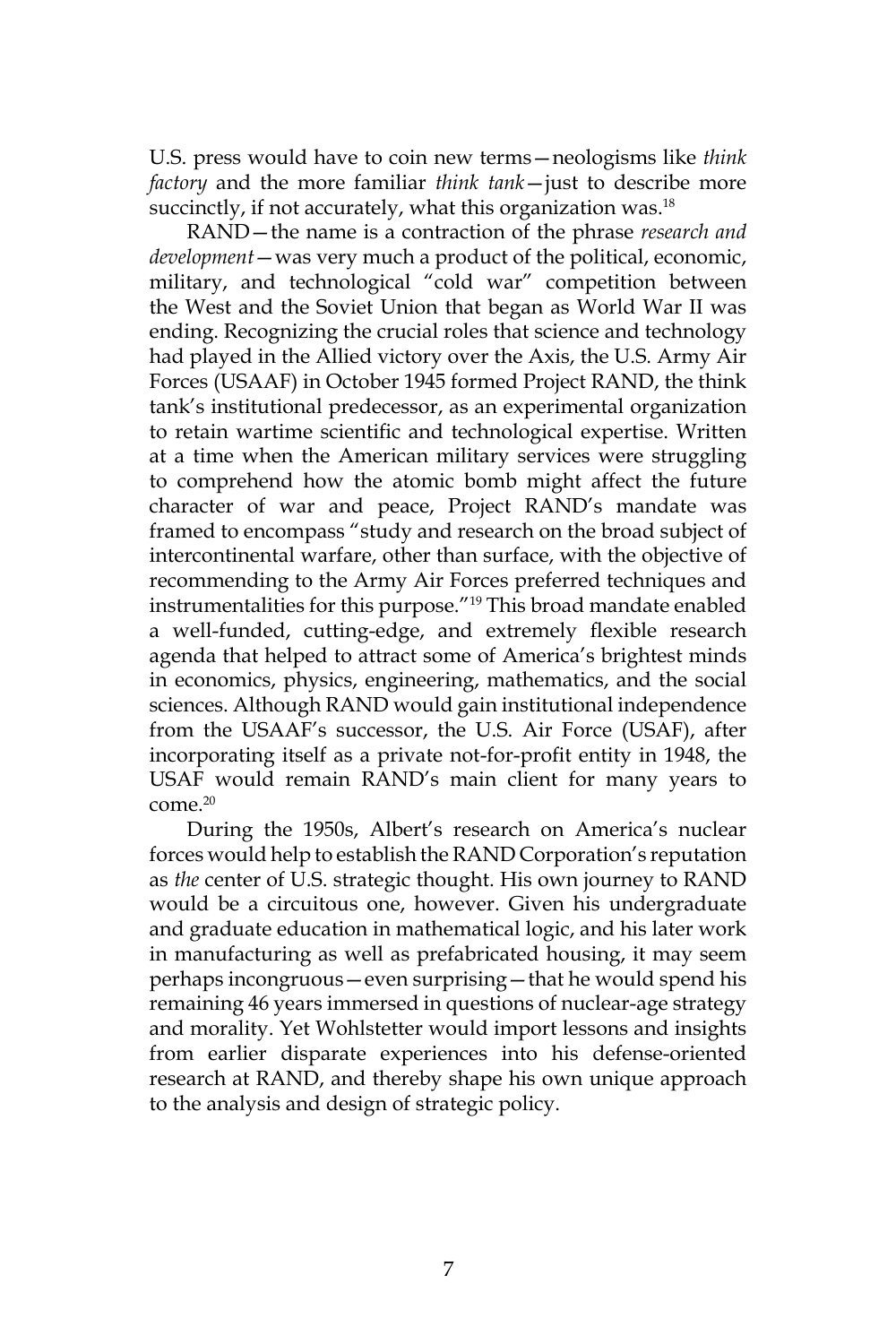## **Road to RAND**. 21

Born in New York City on December 19, 1913, Albert was the youngest of Philip and Nellie Friedman Wohlstetter's four children. Although Philip would die when Albert was 4, a closeknit and cultured extended family—and the efforts of Albert's eldest brother, who forsook university studies to work full-time would help widowed Nellie to care for her children.<sup>22</sup>

Raised in Manhattan's Washington Heights neighborhood, Wohlstetter attended DeWitt Clinton High School, where he showed an early and strong interest in mathematics, Latin, and modern dance. In 1930, as the Great Depression was descending upon America, 16-year-old Albert entered the City College of New York. As an undergraduate, he concentrated his studies on mathematical logic, and was particularly stimulated by the writings of Charles Sanders Peirce (1839-1914), a philosopher of science whom he would describe in later years as "probably the greatest American philosopher" and "a major influence" on his own work in nuclear-age strategy.<sup>23</sup> On the side, Albert would participate in campus activities like the college's R.O.T.C.<sup>24</sup>

After graduating from City College, Wohlstetter earned a fellowship to Columbia Law School. There, he met a master's degree student in psychology (whom he would marry in 1939) named Roberta Mary Morgan,25 the daughter of Edmund Morris Morgan, Jr., a distinguished Harvard Law School professor who would later help to modernize the Uniform Code of Military Justice. Although Albert would leave law school after only a year, he would remain at Columbia to pursue a Ph.D., studying mathematical logic and the philosophy of science, and working with some of the era's great logicians, such as Columbia's Ernest Nagel and Harvard's Willard Van Orman Quine.<sup>26</sup> While in graduate school, Wohlstetter would take on odd jobs to help support himself, and would even work for a time as art historian Meyer Shapiro's assistant.

After earning his M.A. in 1937, Albert received several fellowships to finish his doctorate—including one from the Social Science Research Council to introduce modern mathematical methods into economics, a prestigious fellowship that in turn enabled him to intern for a time at the National Bureau for Economic Research. However, when the United States entered World War II, he halted his studies to work initially for the War Production Board's planning committee as an economic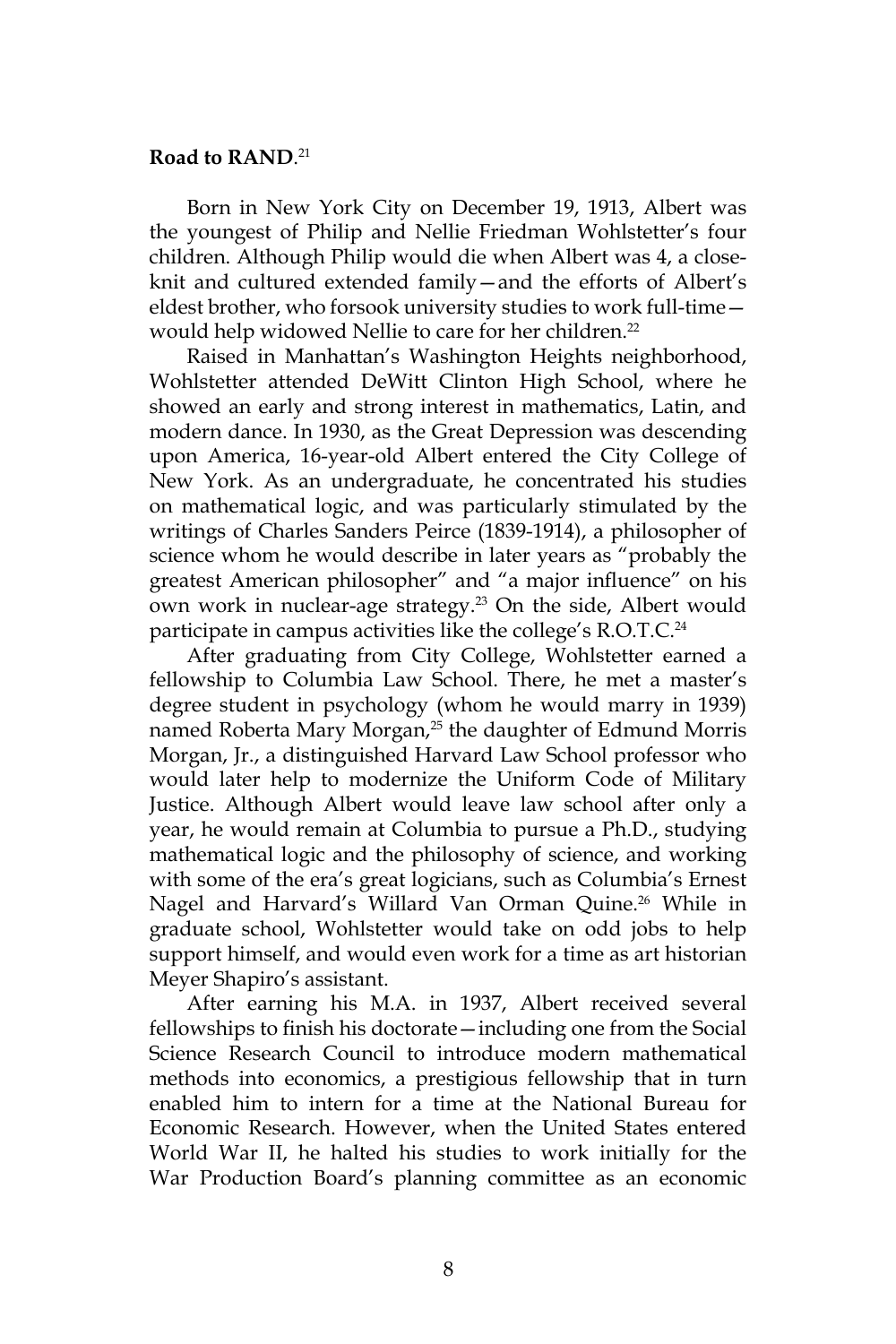consultant, and later for the Atlas Aircraft Products Company as a factory and quality control manager at a plant manufacturing power-generating equipment for Allied forces.

After the war, Wohlstetter declined to complete his doctorate and instead moved with his wife, Roberta, to southern California. Except for a year spent in Washington, DC, where he served as the National Housing Administration's Director of Programs (his one and only official government position), Albert would spend the rest of the decade managing research and development at the General Panel Corporation of California. General Panel would attempt—but in the end fail—to help meet the postwar housing shortage by mass-producing the "Packaged House," a modular prefabricated housing system designed by émigré architects Walter Gropius and Konrad Wachsmann.<sup>27</sup>

In February 1951, as General Panel was folding, Albert was already contemplating a change in career, and even considering a return not only to more academically oriented research, but also to the East Coast. However, Roberta—who had been working parttime in the RAND Corporation's social sciences division since late 1948 while at the same time raising her and Albert's daughter, Joan—was intent on remaining on the West Coast. Toward that end, she set up a meeting for Albert with Charles Hitch, the head of the think tank's economic division. A Missouri-born Rhodes Scholar, Hitch had served in the Office of Strategic Services during World War II before coming to RAND. Upon meeting, the two immediately clicked, and Hitch hired Wohlstetter on at RAND as a part-time consultant.

# **Wohlstetter's Approach: Key Features.**<sup>28</sup>

During the 1950s, Albert would lead a series of highly classified studies at the RAND Corporation that revolutionized how the United States based and operated its strategic nuclear forces. These studies (which the next section of this essay examines in some detail) would also stand out as exemplary applications of his unique methodology, a collaborative and interdisciplinary approach to the analysis and design of strategic policy. (Although Albert would write only a handful essays on methodology, his most accessible work on this subject is probably "Theory and Opposed-Systems Design" (1968), a version of which is included in this edited volume.29)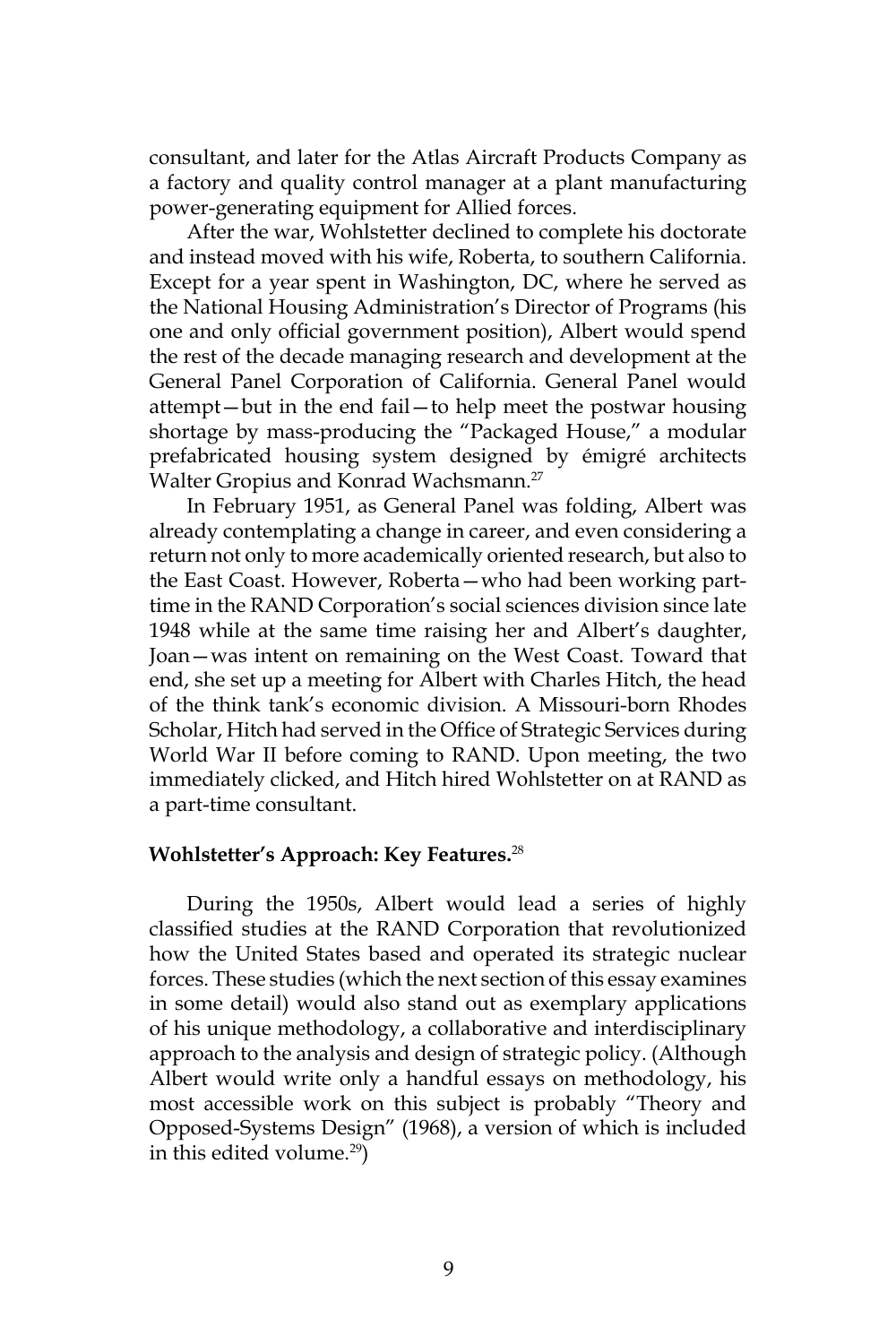First, Albert's approach sought to identify, frame, and answer questions directly relevant to the decisions facing government policymakers. Such decisions encompassed not only choices among "means to accomplish ends that stand a good chance of being opposed by other governments," but also choices among the ends themselves.30

In Wohlstetter's view, the ends of government policy could run into opposition in a number of ways. Such opposition, of course, could take the form of a conflict of aims *between or among* several governments. "The ends of any government," he observed, "are multiple and only partially incompatible with those of other governments—even very hostile ones—and of course such conflicts may be resolved without fighting." However, he added: "A peaceful resolution may depend in part on the risks involved in combat."31

Such opposition could also take the form of a partial conflict of aims *within* one government. He elaborated:

While we may talk about national purpose in the singular, the first thing to observe about our aims is that we have many of them. They are connected; some depend on others; many conflict. Obviously two aims may conflict when each represents the interests of a different group. But even ends which the nation as a whole can be said to share oppose other accepted national ends.<sup>32</sup>

Albert thus highlighted the crucial importance of including "a careful critique of constraints and objectives" in any analysis of strategic policy, with particular attention to the cost-effectiveness of availalble choices to meet these objectives. He explained,

A government's ends cannot be accepted as the final deliverances of authority or intuition. They are subject to revision as the result of an analysis that frequently displays incompatibilities with other ends of that government, or that indicates means so costly that the game is not worth the candle.33

Second, Wohlstetter's analytical approach used theoretical models, empirically-driven research, and interdisciplinary collaboration to wade through the complexity and uncertainty surrounding these problems of policy, and arrive systematically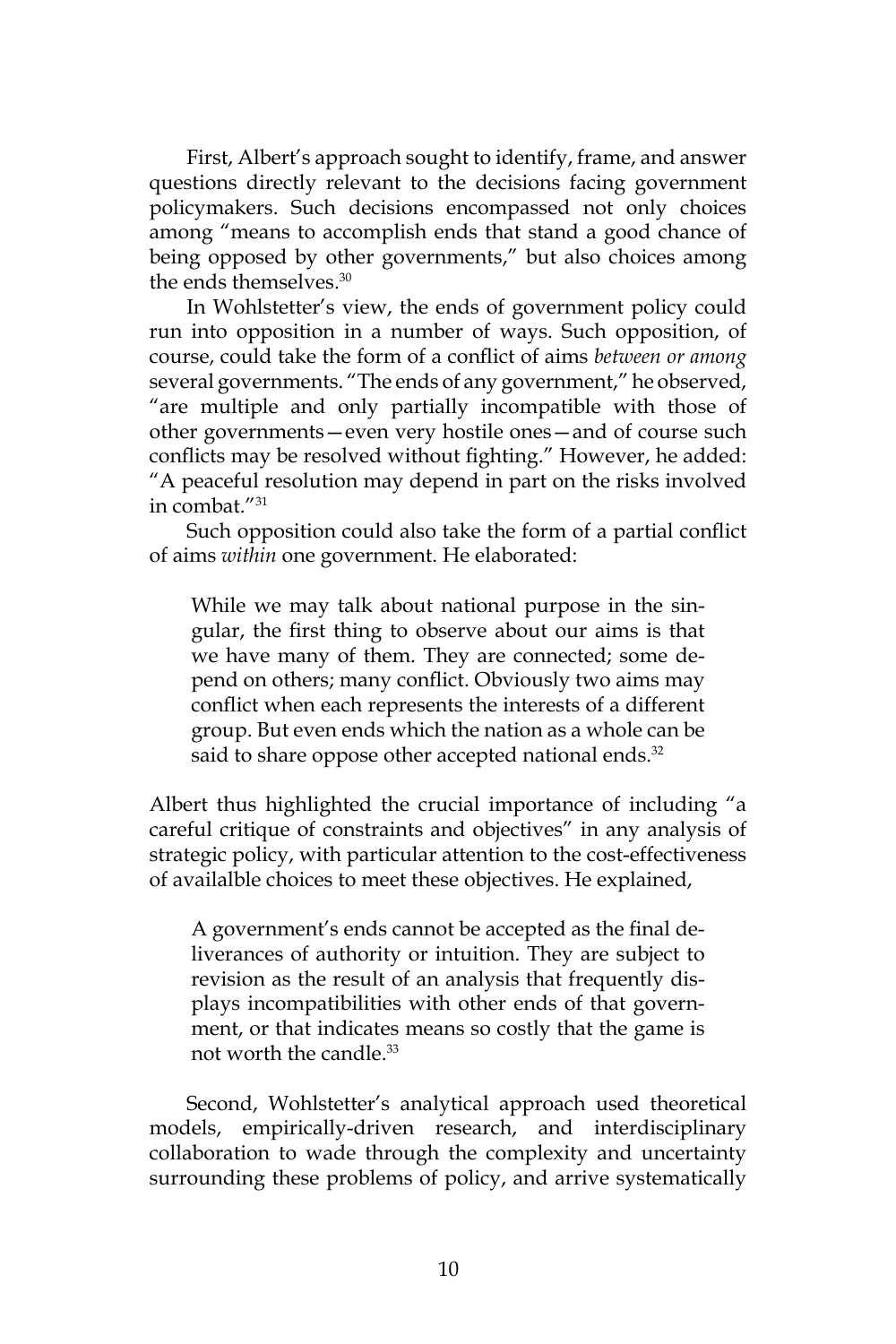at some partial order among preferences and choices of means and ends.

Lessons from his pre-RAND experiences profoundly shaped this approach. On the one hand, Albert's education in mathematical logic and the philosophy of science had given him an appreciation of the uses—and the limits—of quantitative and qualitative theoretical models in capturing and explaining real-world interactions and phenomena. On the other hand, his professional experiences in wartime and peacetime manufacturing had taught him the importance of moving away from the abstract and grappling with the concrete. Indeed, he repeatedly stressed the critical importance in his analyses of "grubby, highly specific empirical work on technologies, operations, costs, and potential interactions among states, factors that are plainly relevant for decisions of the governments of these states—or for citizens evaluating these decisions."34 Drawing inspiration from the work of the philosopher of science Charles Sanders Peirce, Albert thus sought to use theoretical models and empirically-driven research in a heuristic manner: deductive theoretical models spurred further empirically-driven research, the findings of which helped inductively to refine and improve the deductive theoretical models, and so on, in a method of successive analytical approximation.

In addition, Wohlstetter's professional experiences impressed upon him the need to collaborate with and draw upon the insights and creativity of experts in other relevant fields. Indeed, he expressed pride in how his approach "required the cooperation of several disciplines and, in particular, a kind of close working together of natural science and social science disciplines which remains very unusual, if it exists at all, in universities."35

Third, Albert's approach aimed not only to weigh and consider the received range of possible choices, but also to invent and design new alternatives. He explained:

A central part of the inquiry must look at the current and impending state of the art and at feasible and useful changes. In the past two decades in which such inquiries have grown up, nuclear, electronic, propulsion, and transport technology have changed massively. The problem is not just to predict such changes, however. Since this is a work of design, it must explore how—in the light of interdependencies with military, political, and economic events—the changes may usefully be bent.<sup>36</sup>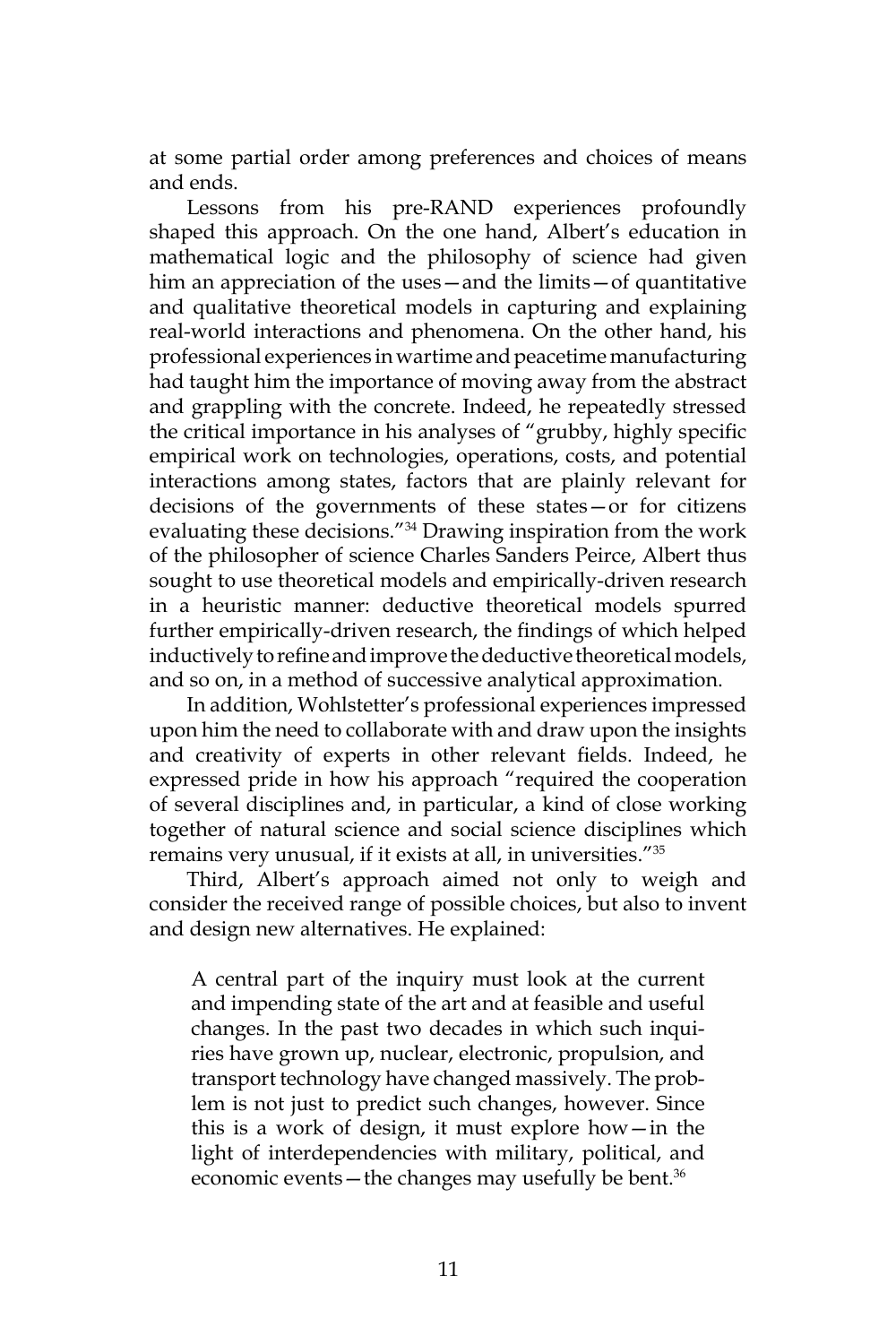Indeed, he would remark in later years that invention and design figured heavily in his most successful analyses of strategic policy.

Fourth, Wohlstetter stressed the importance of being explicit about the limits of one's analytical approach, including the uncertainties surrounding the study. Yet he also noted that certain kinds of uncertainty could be leveraged to make the inquiry, inferences, and conclusions of the analysis more robust and persuasive. He elaborated:

In comparing alternative systems with one programmed, one cannot eliminate uncertainty, but one can assume that they will be resolved favorably from the standpoint of a dubious programmed system. One cannot avoid theoretical simplification, but one can design a model to favor the programmed or other losing systems and to give them the benefit of the doubt. Then if the comparison shows that, even with all the favors bestowed by the model's assumption, the system programmed or otherwise likely to be chosen is vastly inferior to an alternative, this offers substantial ground for choice. Moreover, it should not be surprising that bureaucrats exhibit enough inertia to make such *a fortiori* analyses possible and very useful, as some opposed-systems analyses have been.<sup>37</sup>

In sum, Wohlstetter saw his approach as applying, in an essentially Peircean manner, the method of scientific investigation to the analysis and design of strategic policy. Moreover, he would argue that his approach stood in stark contrast to the practices of certain distinguished scientists, who would premise their arguments regarding the proper direction of nuclear-age strategy and policy less on the method of scientific investigation and much more on appeals to their own scientific authority.<sup>38</sup>

That said, Wohlstetter emphasized that his particular approach to analysis and design neither exhausted the possibilities, nor could substitute for a capacity for fruitful inquiry. "There are no methods certain of result in a complex field of research," he cautioned. "None is proof against a dim awareness of interesting problems or incompetence in formulating manageable and significant questions."<sup>39</sup>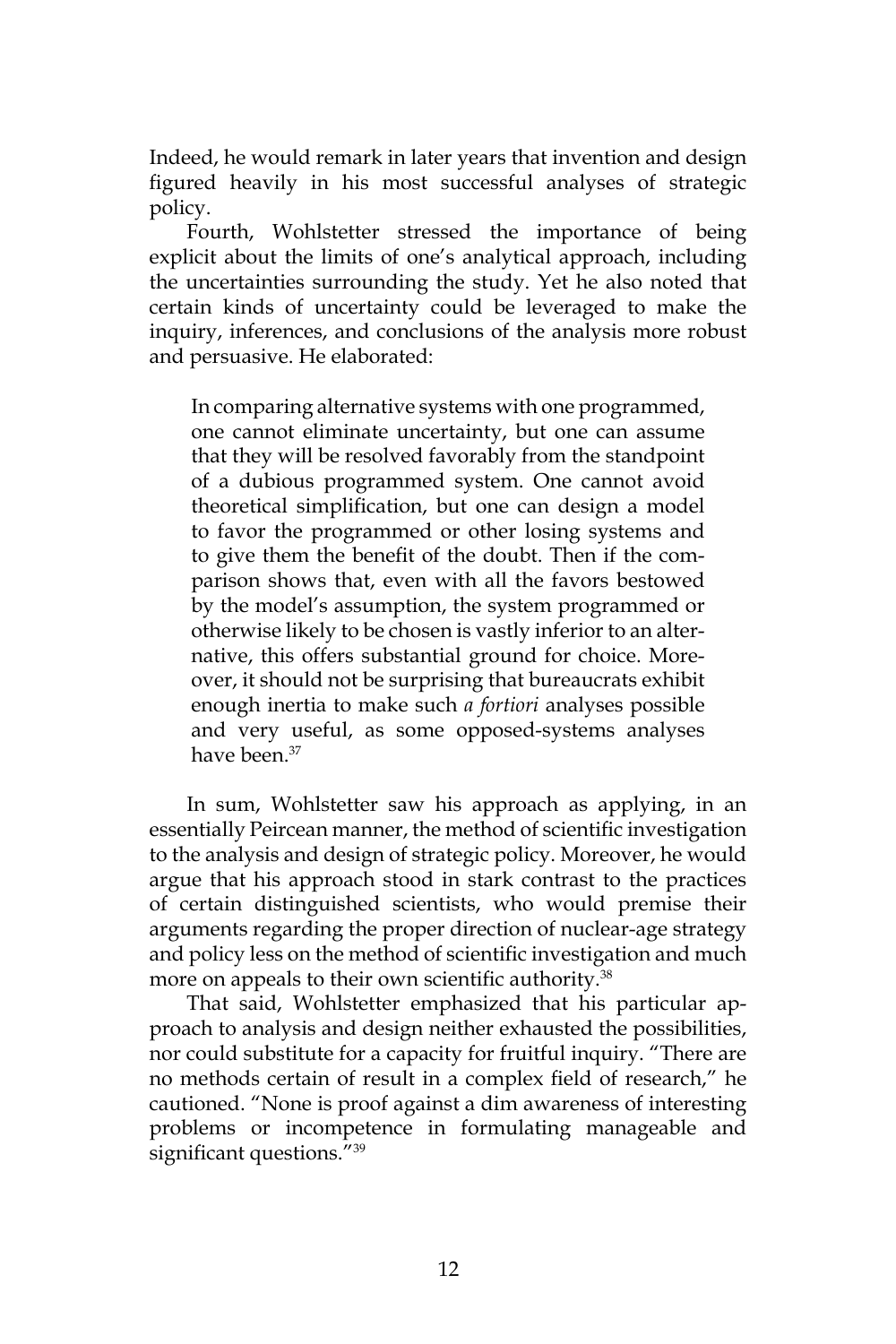## **II. NUCLEAR DETERRENCE**

At the RAND Corporation in the 1950s, Albert Wohlstetter would lead a series of highly classified studies on U.S. nuclear forces that would evince his unique approach to the analysis and design of strategic policy, and establish his reputation within government circles as one of America's premier strategists. However, it was not until after the January 1959 publication of "The Delicate Balance of Terror"40 in *Foreign Affairs*—an essay on the stringent conceptual and technical requirements for nuclear deterrence that military historian Marc Trachtenberg would later describe as "probably the single most important article in the history of American strategic thought"<sup>41</sup>-that Albert would be recognized as one of America's preeminent and controversial public intellectuals of defense. Together, Wohlstetter's RAND studies and the *Foreign Affairs* article would challenge what decisionmakers, military planners, and policy analysts had assumed about nuclear war and peace, and forever change how they would think and talk about nuclear strategy and operational policy.

#### **The Base Study.**

In May 1951 Charles Hitch, the head of RAND's economics division, asked Wohlstetter whether he would be interested in researching a problem that the USAF had posed to the think tank: *How should the USAF's Strategic Air Command (SAC) base itself overseas?* Initially, Albert saw this as a run-of-the-mill logistics problem, but after thinking things through over a weekend, he began to appreciate better how SAC's basing choices for its force of medium-range, nuclear-armed, manned bombers raised interesting questions and could have important implications.<sup>42</sup> Wohlstetter thus accepted Hitch's invitation and began a research project that would later come to be known as the "Base Study."43

As the 1940s gave way to the 1950s, the political, economic, and military competition between the Western allies and the Soviet Union had intensified. Although Soviet intentions remained unclear, its behavior had appeared at times ominous. After World War II, Soviet-supported Communists had seized power in Poland and Czechoslovakia. In 1948, the Union of Soviet Socialist Republics (USSR) had blockaded West Berlin. In August 1949, the Soviets had exploded their first atomic bomb. In 1950, the USSR not only had signed a defense treaty with the People's Republic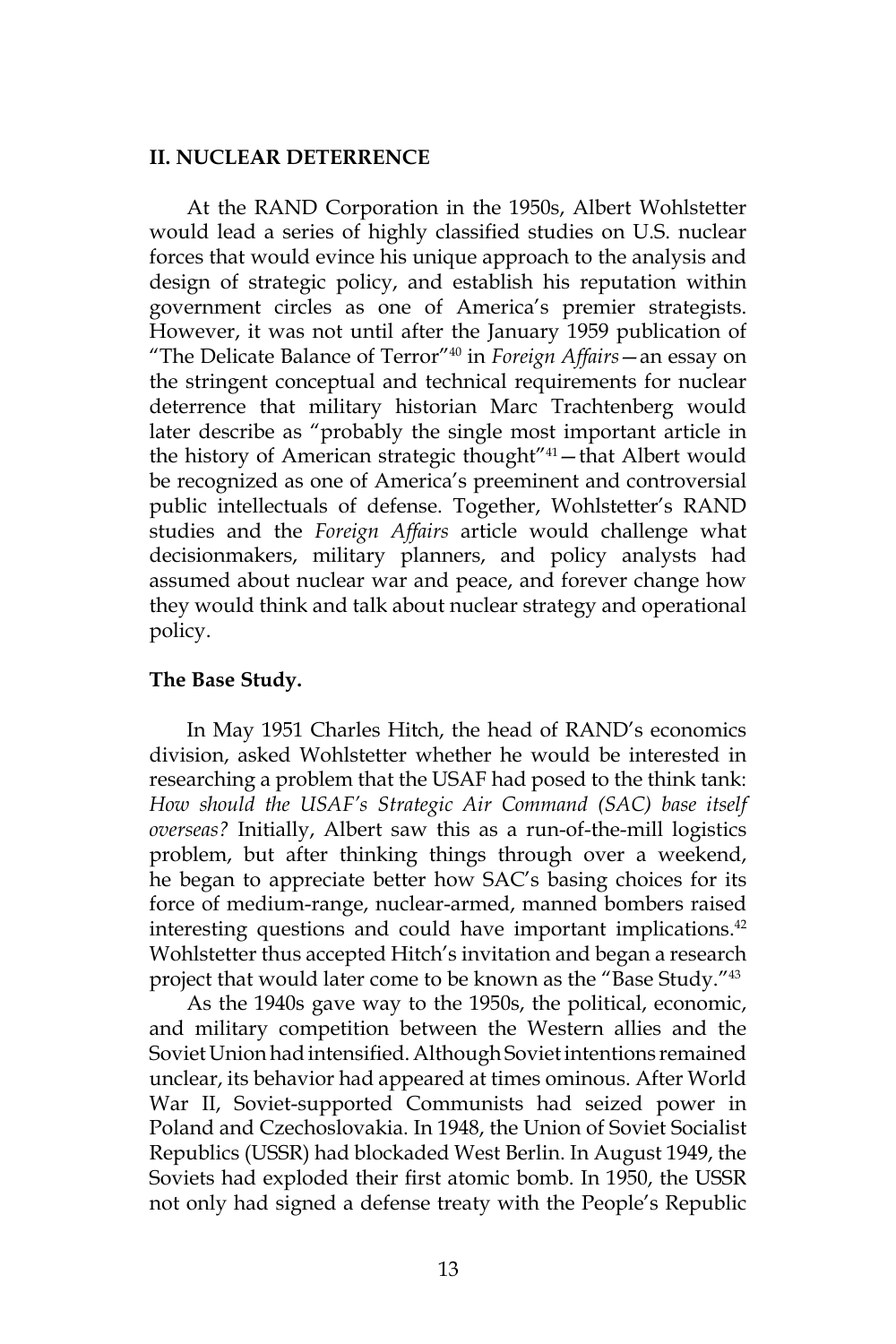of China, but also had backed Kim Il Sung's Stalinist regime after North Korea invaded South Korea and thereby set in motion the Korean War.44

Against this background, SAC's bombers, when armed with atomic gravity bombs, constituted at the time America's main military hedge against the prospect of "Central War"—that is, of a Soviet conventional military invasion of Western Europe, the nations of which lacked the political and military means to defend themselves. In time of war or crisis, SAC's *programmed system* of basing for 1956 to 1961 envisioned relocating the bombers from approximately 30 bases in the continental United States (CONUS) to roughly 70 overseas installations. Half of these installations would be large, expensive "primary bases" from which SAC's bombers would launch their offensive operations, and the other half, refueling bases, but in general, all of them would be geographically closer to the USSR than was CONUS. Moreover, this programmed basing system was viewed favorably by SAC, the USAF, and DoD, as well as by the Congress. Indeed, just for fiscal year 1952, the Congress had already appropriated \$3.5 billion (roughly equivalent to as much as \$30 billion in 2008 dollars) to construct domestic and overseas bases in accordance with the programmed system.<sup>45</sup>

With a team that would feature economists Fred Hoffman and Henry Rowen, and aeronautical engineer Robert Lutz, Wohlstetter set out to understand the relevant economic, operational, logistical, technological, political, and military contexts in which to compare SAC's programmed system of basing to possible alternatives. Working in interdisciplinary consultation with USAF airmen, as well as with engineers, physicists, economists, intelligence analysts, geographers, and other experts, the Wohlstetter team came to identify four critical factors for evaluating base selection: the distances of a given base (1) to predetermined targets in the USSR, (2) to favorable entry points into Soviet territory, (3) to supply sources in the CONUS, and (4) to Soviet offensive airbases. In turn, they examined how variations in these factors, when applied to the SAC bomber force planned for 1956 to 1961, would *jointly* affect:

- the costs of extending the bomber force's round-trip radius;
- the Soviet military's employment of active defenses, as well as the number of SAC bombers which Soviet fighters could intercept and destroy;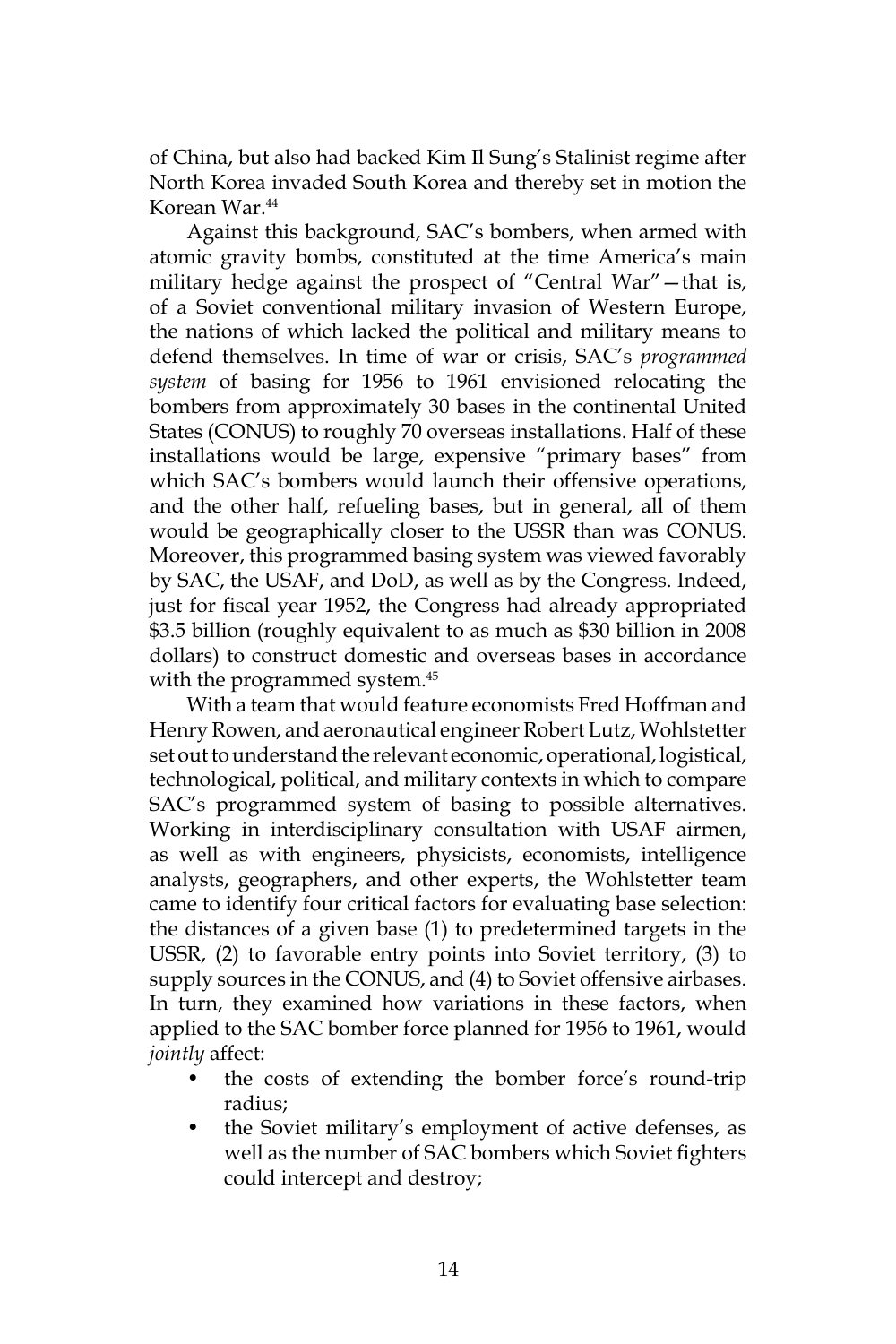- the logistical and operational costs for SAC's bomber force; and,
- the vulnerability of primary operating bases and bombers on the ground to attack by the Soviet's small but growing stockpile of atomic gravity bombs.

Wohlstetter and company's Top Secret March 1953 staff report, *The Selection of Strategic Air Bases* (R-244-S), concluded that the *preferred system* of basing was one of a new—and much less expensive—design that would rely primarily on bases within the continental United States in both peace and war, and supplement that system mainly with austere overseas refueling bases and, to a lesser extent, aerial refueling.<sup>46</sup> Although this alternative system was not optimal for all criteria, it was a clear, across-the-board improvement over the programmed system. When compared to alternatives, it excelled in extending the bomber force's round-trip radius more cheaply; enabling bombers to bypass Soviet defenses and interceptors and reach enemy targets more effectively; decreasing logistical and operational costs; and increasing the quality and time interval of tactical warning, as well as lowering the vulnerability of bases and bombers on the ground to attack by the Soviet Union's growing stockpile of aircraft-delivered atomic bombs.

Many in DoD, the USAF, and SAC initially and even reflexively resisted R-244-S's conclusions. In response, Wohlstetter and colleagues embarked on a briefing campaign of several months to persuade policymakers and military planners of the validity of their findings. In April 1954, they completed the Base Study's Top Secret, 400-page final report, *Selection and Use of Strategic Air Bases* (R-266), which not only detailed their findings, but also recommended new measures and operations to increase tactical warning of Soviet attack, and to better protect bomber aircraft, nuclear weapons, and personnel within each base from the various effects of nuclear explosions.<sup>47</sup> By that time, however, Wohlstetter and company's campaign had already shown results. By late 1953, the USAF had accepted R-244-S's main conclusion, and had begun plans to relocate SAC's primary bases to the continental United States and to implement other key recommendations.<sup>48</sup> In light of this success, the final text of R-266 was changed to describe SAC's originally programmed system of basing as the *formerly programmed system*.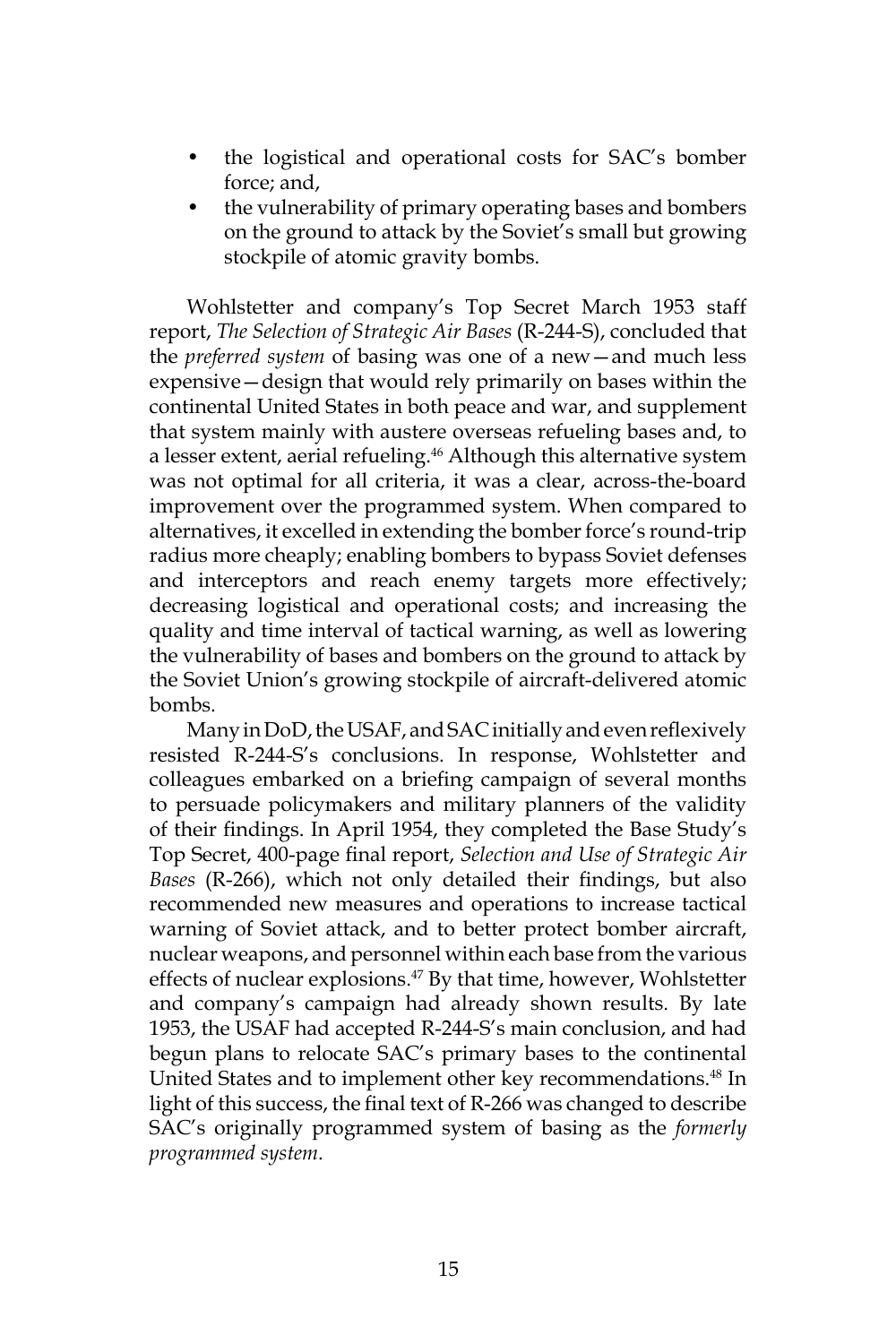Although the Base Study had implications for nuclear deterrence's stability, it is important to recognize that the study itself did not initially set out to focus on that issue. Rather, the effect of SAC's choices for basing and operations on the survivability, controllability, and credibility of the U.S. nuclear deterrent became evident only as the Wohlstetter team developed and refined their study. Their follow-on Vulnerability Study, however, would examine the issue of nuclear deterrence explicitly.

#### **The Vulnerability Study**.

In September 1953, around the time Wohlstetter and company embarked in earnest on their follow-on study, the militarytechnological context had already begun to change dramatically. Both the United States and the USSR were increasing their stockpiles of atomic bombs, starting to introduce long-range bombers and more indiscriminately destructive hydrogen bombs, and working to develop intercontinental ballistic missiles (ICBMs). Although Soviet ICBMs were likely to be extremely inaccurate, a February 1954 paper by Wohlstetter and Hoffman projected that if ICBMs were coupled with hydrogen bombs, then the hydrogen bomb's powerful blast effects and very large "lethal radius" could help to compensate for such inaccuracies, and enable even errant, imprecisely-delivered ICBMs to destroy intended military targets that were "soft" (e.g., airfields and aircraft, as well as unhardened buildings and structures) with ease and little warning.<sup>49</sup> The Vulnerability Study thus would seek to understand how these and other technological changes would affect the stability of deterrence.

Prior to this study, U.S. military planners had assumed that if the Soviets were to attack, their nuclear strikes—in a continuation of World War II and Korean War strategic bombing doctrine would be aimed at American economic and industrial targets, as well as cities, and would be so large and so direct as to generate considerable strategic and tactical warning. Even historianstrategist Bernard Brodie had shared this counter-city targeting assumption. In his essays in the edited volume, *The Absolute Weapon* (1946), he had called the urban city the "made-to-order target" for nuclear weapons, and concluded that "the ability to fight back after an atomic bomb attack will depend on *the degree to which the armed forces have made themselves independent of the urban communities and their industries for supply and support."* Brodie did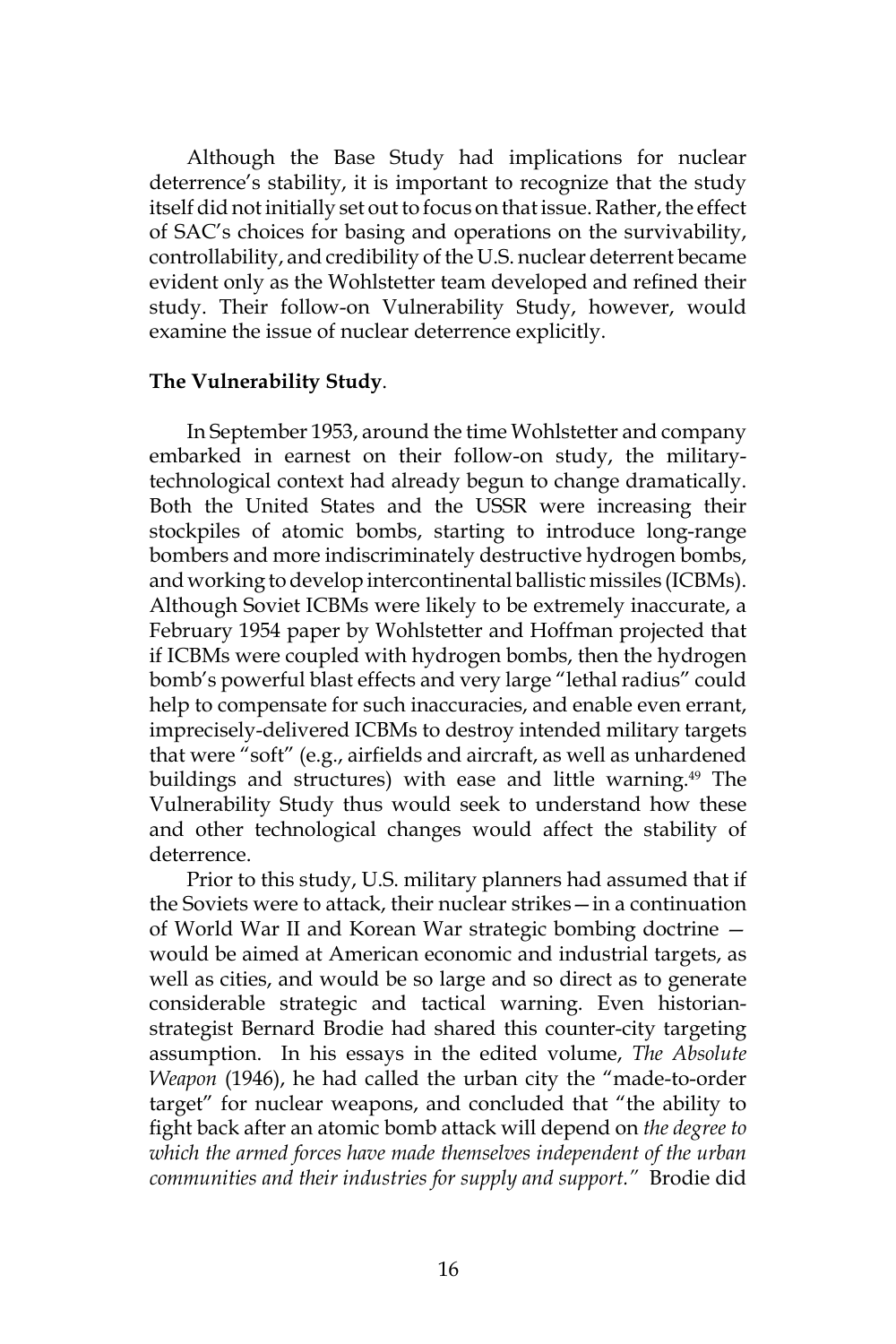not think that U.S. strategic nuclear forces would be the primary targets of nuclear weapons.<sup>50</sup>

Working again with Hoffman and Rowen, Wohlstetter examined not only these assumed "U.S.-preferred" Soviet methods of attack, but also other attack methods that he would later describe as *lesser excluded cases.*51 In particular, he considered the possibility of Soviet preclusive *first strikes* with nuclear weapons: that is, nuclear Pearl Harbor-style attacks in which small numbers of enemy forces would try to fly at low altitudes, circumnavigate America's radar-warning networks, and use nuclear weapons to attack, not industrial targets or cities, but rather U.S. strategic nuclear forces themselves—with the explicit aim of precluding any substantial American retaliation or *second strikes*. (Albert and his colleagues coined the now taken-for-granted terms, *first strike*  and *second strike*.)

In September 1956, the Wohlstetter team completed the Vulnerability Study's Top Secret staff report, titled *Protecting U.S. Power to Strike Back in the 1950s and 1960s* (R-290).52 R-290 found that, even given the then-current range of low-to-medium intelligence estimates of existing and future Soviet military capabilities, U.S. nuclear forces could be highly vulnerable to attacks, especially Soviet attempts at a preclusive nuclear first strike, because of four central weaknesses:

1. inadequate strategic and tactical warning before Soviet bomber attacks, and almost no warning before Soviet ICBM attacks;

2. painfully slow and uncoordinated responses to any warning because SAC required hours—sometimes many days—to assemble flight crews, aircraft, and munitions for combat or evacuation;

3. ineffective active and passive defenses because forces, personnel, and command centers were too locally concentrated, and because facilities (e.g., existing aircraft shelters and depots storing nuclear arms) could not structurally resist even an errant atom bomb's blast effects, let alone a hydrogen bomb's; and,

4. a degraded or negated "second-strike" capability because Soviet first strikes could destroy or disable many SAC bombers on the ground, could disrupt post-attack communications and retaliation coordination, and could easily level planned aboveground ICBM launchers.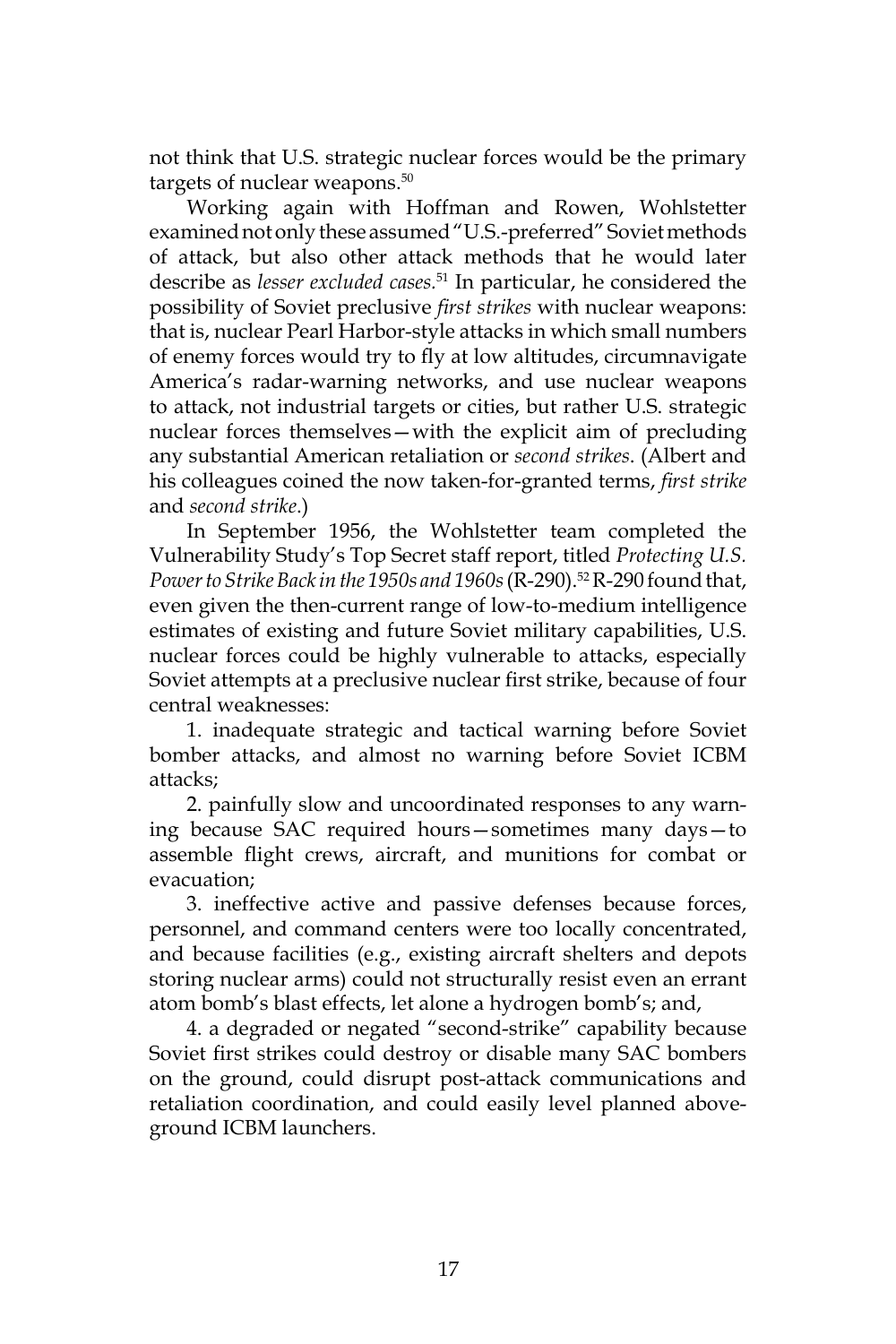R-290's findings were startling and provocative, but Albert and colleagues were careful to attach explicit and crucial qualifications. They wrote:

The attacks described here, and many others studied, clearly indicated the present vulnerability of our strike force. *They do not, of course, imply that a Russian attack is imminent. Nor do we think it is.* That is a matter of Soviet intention rather than Soviet capability, and such intent would be affected in the first instance by Soviet knowledge of our vulnerability and in the second place by the comparative gains and risks of alternatives to central war.<sup>53</sup>

Conventional wisdom in the United States held that by simply possessing nuclear weapons, a government necessarily acquired an ironclad deterrent. The Wohlstetter team took aim at the conventional wisdom by arguing that mere possession of what the historian-strategist Bernard Brodie had once famously called "the absolute weapon" was not sufficient. Their worry was that if the weaknesses of America's strategic nuclear forces remained unaddressed, and if the USSR perceived these vulnerabilities, then in a time of extreme crisis the Soviets might come to view an attempt at a preclusive first strike as a not wholly unreasonable risk. As they explained in R-290:

Deterrence is hardly attained by simply creating some uncertainty in the enemy's attack plans, that is, by making it somewhat of a gamble. The question is, *how much*  of a gamble? and what are his alternatives? On the basis of past experience, we would be taking a very large gamble if we assumed that under no circumstances would the enemy take risks. If this were so, the matter would be easy and, for us, substantially costless.<sup>54</sup>

In short, although a nuclear Pearl Harbor was far from inevitable, in a time of acute crisis U.S. carelessness and complacency could conceivably invite such an attack.

However, Wohlstetter and company stressed that, in efforts to address these serious vulnerabilities, simply numerically increasing the size of U.S. strategic nuclear forces would provide neither an affordable nor an effective solution. "National defense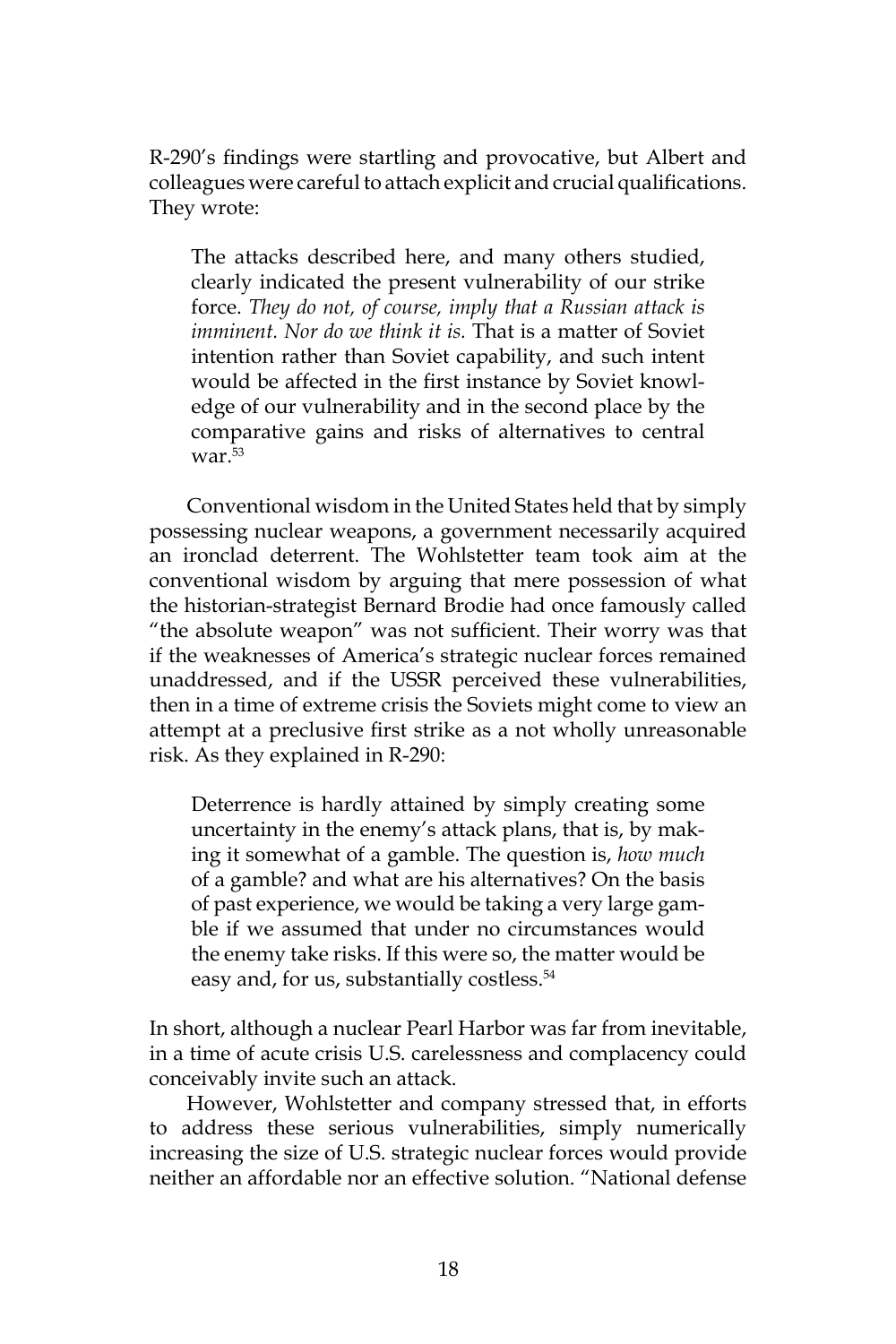programs do not now give adequate consideration to the problem of protecting the strategic force as distinct from the problem of force size,"55 they argued. "The criterion for matching the Russians plane for plane, or exceeding them is, in the strict sense, irrelevant to the problem of deterrence."<sup>56</sup> Rather, Albert and his compatriots maintained that the problem of establishing a deterrent that was survivable, controllable, and therefore more credible in the face of changing dangers required U.S. strategic nuclear forces to be *not only* capable of riding out and operating coherently after an actual preemptive attack against them; *but also* completely controllable in times of peace, crisis, and war—and especially in the face of ambiguous warning—so as to avoid unauthorized operations, accidents, and war by mistake.

In turn, such controllability in the face of ambiguous warning required that strategic nuclear forces be able to cope with the operational dangers that attended *false alarm*, the belief that there is a nuclear attack underway when there actually is not, which could commit America to war accidentally; and *false reassurance*, the belief that there is not an imminent nuclear attack when there actually is, which could facilitate an enemy's preclusive first strike.

Wohlstetter and colleagues held that if U.S. strategic nuclear forces could meet these requirements for a survivable, controllable, and credible deterrent, then this would increase the likelihood that the Soviets would tend to view the choice of a preclusive first strike as the riskiest of alternatives *even if* Moscow should somehow stumble into potentially calamitous circumstances.<sup>57</sup> To meet these ends, they identified over 50 operational measures to limit and manage the many risks facing U.S. strategic nuclear forces.58 In particular, they recommended that the United States should:

- *Extend* the continental radar net's perimeter; *relocate and disperse* bases deep within it; and *install* a "bombalarm system" to warn immediately all SAC bases and America's Continental Air Defense forces of an enemy's nuclear warhead detonation anywhere within the basing system.
- *Establish* better alert procedures; *increase* SAC's flight crew and aircraft readiness for evacuation or combat; and *implement* "Fail-Safe," a set of protective actions in which combat-ready SAC bombers would evacuate and disperse in response to ambiguous warning, fly along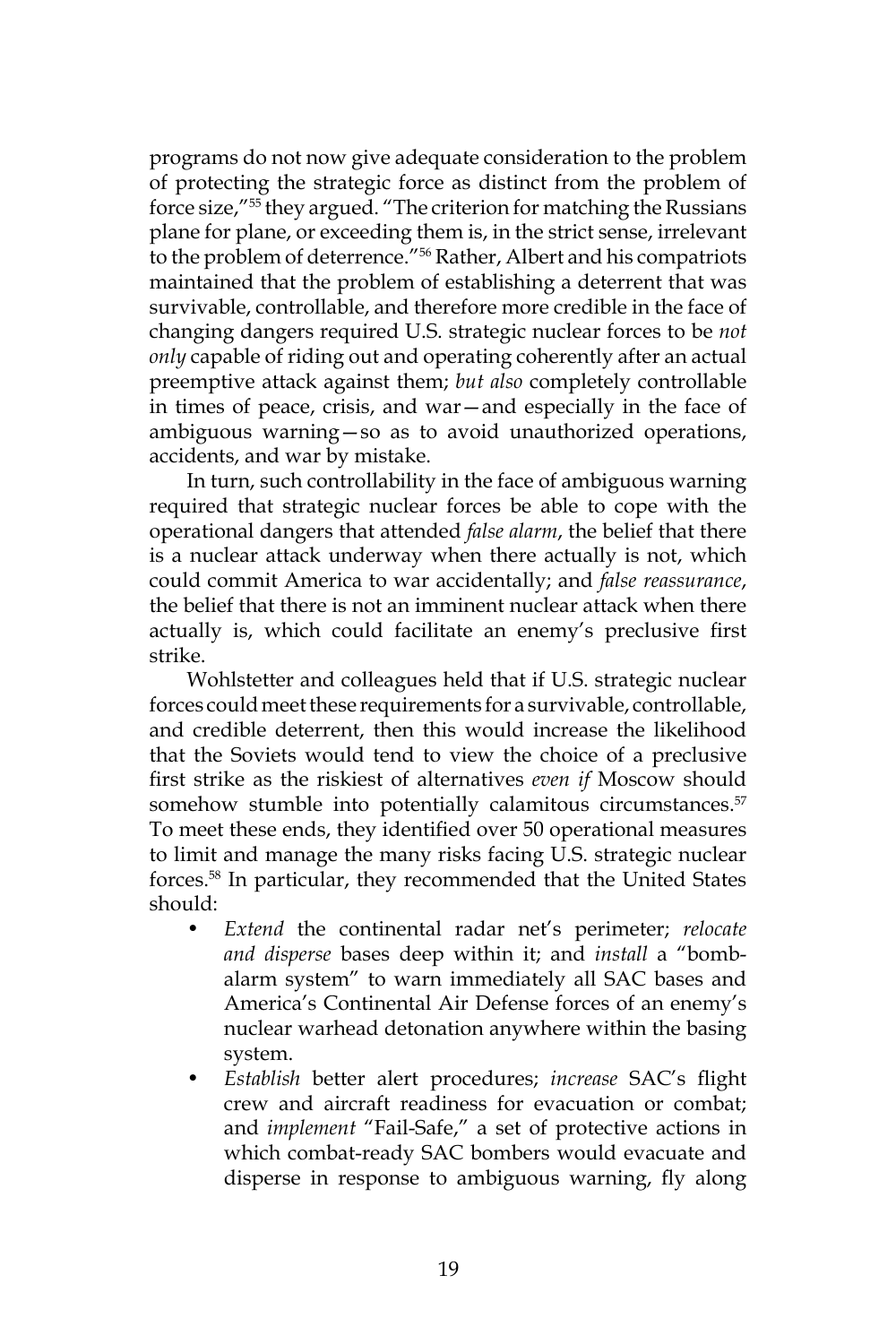predetermined routes, and return to base after arriving at predesignated locations, unless given an explicit order to continue on and attack enemy targets.

- *Shelter* personnel, bombers, fuel, and nuclear bombs in facilities more structurally resistant to atomic and hydrogen bomb blast effects; *locally disperse and protect* these facilities within bases to take better advantage of ICBM inaccuracies; and *shield* planned ICBM launchers in hardened underground silos to make active and passive defenses more effective.
- *Secure* backup civilian and military airfields in the continental United States; and *develop* robust, survivable command, control, and communications systems to protect post-attack communication and coordination with surviving forces.

Although the Vulnerability Study's findings ran into some initial institutional resistance within the U.S. Government, the earlier Base Study's successes made policymakers and military planners much less inclined to dismiss the Wohlstetter team's conclusions.59 Indeed, many of R-290's recommendations were eventually adopted—though some recommendations, such as Fail-Safe, $60$ took much longer than others for SAC, the USAF, and the Defense Department to accept and implement.

Moreover, Wohlstetter and company's Vulnerability Study inspired or helped to inspire others to develop technological innovations that would later have dramatic, and even revolutionary, impact. To take one example, the conventional wisdom prior to R-290 was that structures could be designed to resist—at most—peak overpressures of 30 or 40 pounds per square inch (p.s.i.). Working with Paul Weidlinger, a Hungarianborn engineer whom Albert had met in the 1940s at the National Housing Administration, the Wohlstetter team disproved the conventional wisdom: Weidlinger designed an underground missile silo, the concrete and steel structure of which could resist peak overpressures of as much as 200 p.s.i. In addition, he showed that it was possible to design structures of even greater blast resistance.<sup>61</sup>

To take another example, in the late 1950s RAND political scientist Fred C. Iklé, psychiatrist Gerald Aronson, and statistician Albert Madansky developed the concept of what would later come to be known as Permissive Action Links (PALs), with the aim of preventing the accidental or unauthorized use of nuclear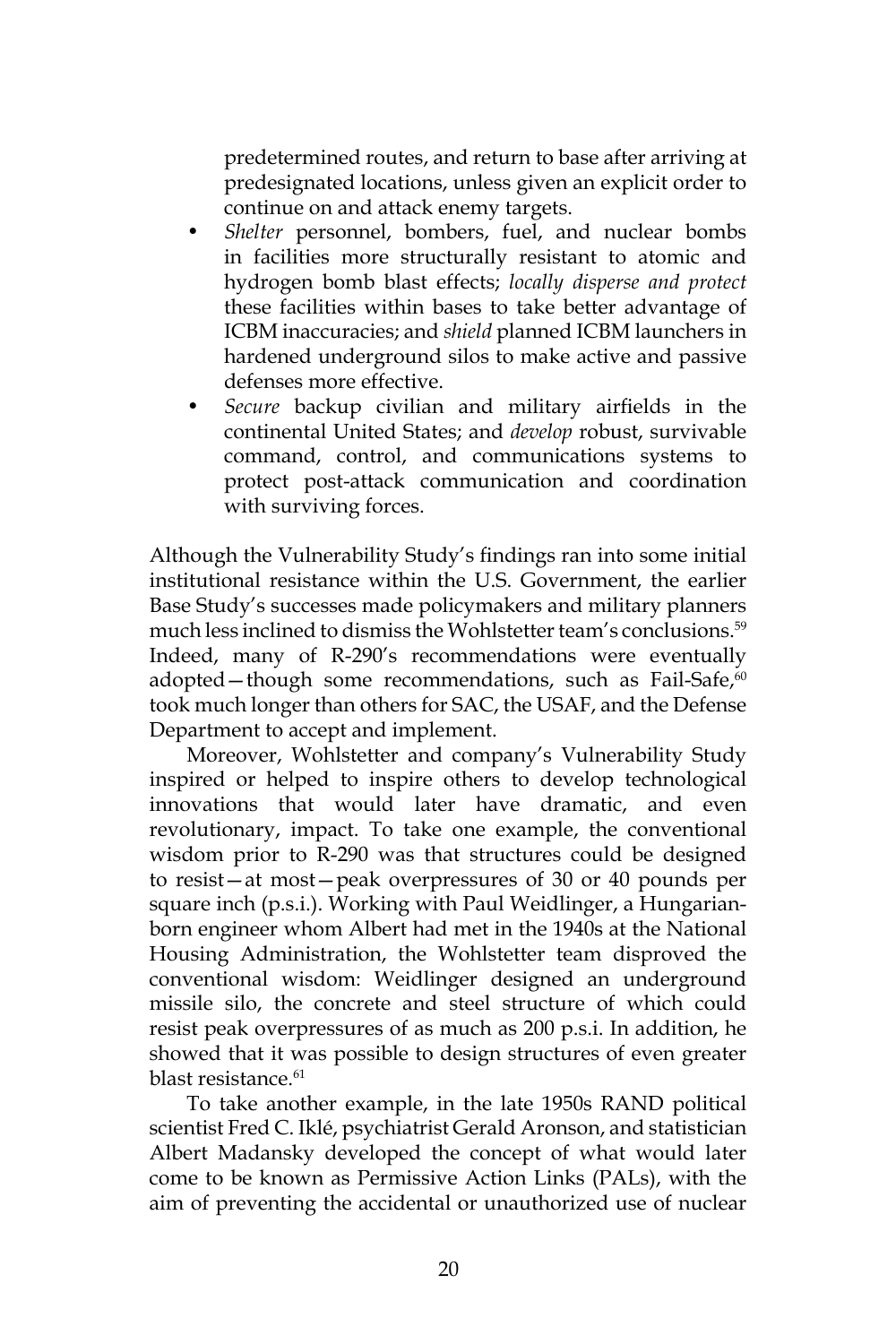weapons. In brief, PALs require not only the installation of coded safety locks on nuclear weapons and missiles, but also the positive assent of two people to carry out and execute sensitive nuclear operations.62 PALs remain widely used by the United States to this day.

Yet another important example is the work of a brilliant RAND engineer named Paul Baran. Wohlstetter's R-290 report had helped draw attention to the Defense Department's severe command, control, and communications weaknesses: for instance, in the 1950s SAC communicated using extremely vulnerable civil telephone lines that could be easily disrupted by a nucleararmed adversary in time of war. To remedy this problem, Baran in the early 1960s came up with the concepts of "distributed networking" and "hot-potato routing" (the latter is commonly known today as "packet-switched networking"), with a view toward creating more robust, secure, and survivable systems for command, control, and communications. Baran's concepts would prove essential to later efforts by the Advanced Research Projects Agency and other organizations that would eventually lead to the creation of the Internet.63

# **The Delicate Balance: Deterrence as a Matter of Comparing Alternative Risks**. 64

Drawing conceptual insights from his classified and empirically-driven RAND studies, Albert Wohlstetter published the article, "The Delicate Balance of Terror," in the January 1959 issue of *Foreign Affairs* that publicly took aim at the conventional wisdom surrounding nuclear deterrence. His targets were twofold: (1) the widespread belief in what his article described as *automatic deterrence*, the view that an always-reliable deterrent is an inevitable consequence of a government's mere possession of nuclear weapons;<sup>65</sup> and (2) the belief in what was popularly known as *minimum deterrence*, a more sophisticated version of automatic deterrence conceding that nuclear forces require the capability to survive the sort of attack they are meant to deter, but maintaining that such capability is easily achieved with only a few technologically crude and indiscriminately destructive nuclear weapons.<sup>66</sup> The article noted that these views were held by many members of America and Europe's foreign policy elite: "In England by Sir Winston Churchill, P. M. S. Blackett, Sir John Slessor, Admiral Buzzard, and many others; in France by such figures as Raymond Aron, General Gallois, and General Gazin;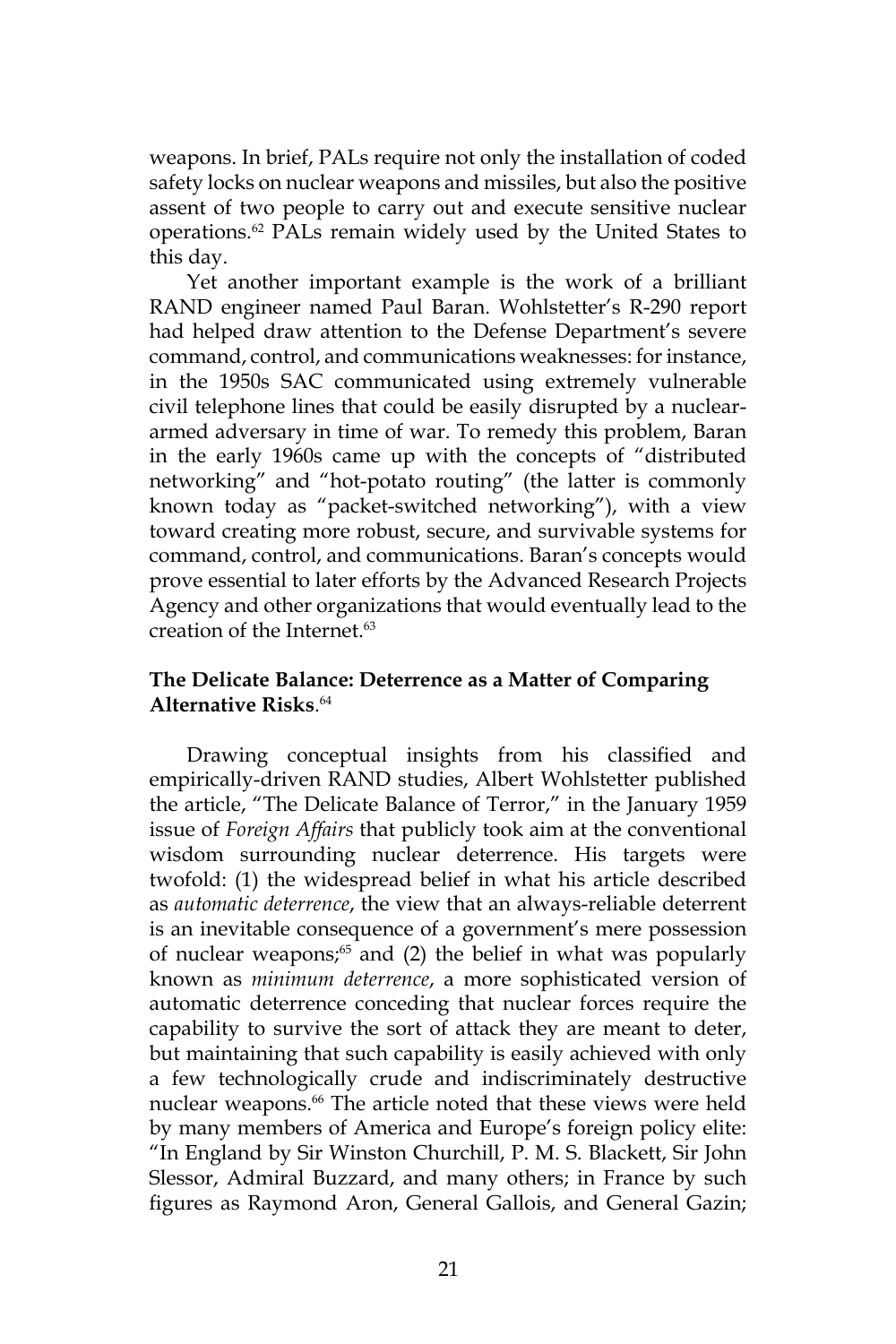in this country by the titular heads of both parties, as well as almost all writers on military and foreign affairs, by both Henry Kissinger and his critic, James E. King, and by George Kennan, as well as Mr. [Dean] Acheson."67

Wohlstetter countered that a survivable, controllable, and therefore credible deterrent against nuclear attack is neither automatically nor easily achieved. "[M]uch of the contemporary Western confidence on the ease of retaliation is achieved by ignoring the full range of sensible enemy plans," he wrote.<sup>68</sup> Automatic deterrers had assumed nuclear attacks against the West that would target cities and civilians, not nuclear-armed military forces themselves; thus, their image of a nuclear attack was that of a nuclear-age extension of World War II strategic bombing campaigns or a repeat of Hiroshima and Nagasaki, not a nuclear Pearl Harbor. Minimum deterrers conceded that an opponent's nuclear attack might target strategic nuclear forces, but failed to appreciate how deeply-rooted systemic weaknesses and operational difficulties in the face of a preclusive nuclear first strike could severely complicate attempts at retaliation.<sup>69</sup>

The fundamental conceptual point of "The Delicate Balance" was that the credible deterrence of a preemptive nuclear attack hinges on the would-be attacker's *comparison of alternative risks* that is, what specific circumstances a potential aggressor faces, what alternatives to attack it perceives, and how it compares the risks of attack to the risks of perceived alternatives in those circumstances. "The balance is not automatic," Wohlstetter explained. "It should be clear that it is not fruitful to talk about the likelihood of general war without specifying the range of alternatives that are pressing on the aggressor and the strategic postures of both the aggressor and the defender."70 His crucial insight was that, even despite the horrors of nuclear weapons, the prospect of catastrophic circumstances could make the seemingly sturdy nuclear-age "balance of terror" fragile, and thus make a normally unthinkable course of action (e.g., nuclear preemption) potentially thinkable.

To increase the likelihood of adversaries always viewing a nuclear attack—in particular, a preclusive first strike—as the riskiest of choices requires a nuclear-armed government to acquire and communicate to would-be aggressors the acquisition of what Wohlstetter stringently defined as *second-strike capability*. Such capability demands much more than possession of nuclear arms. It also requires the establishment of a *system* of strategic nuclear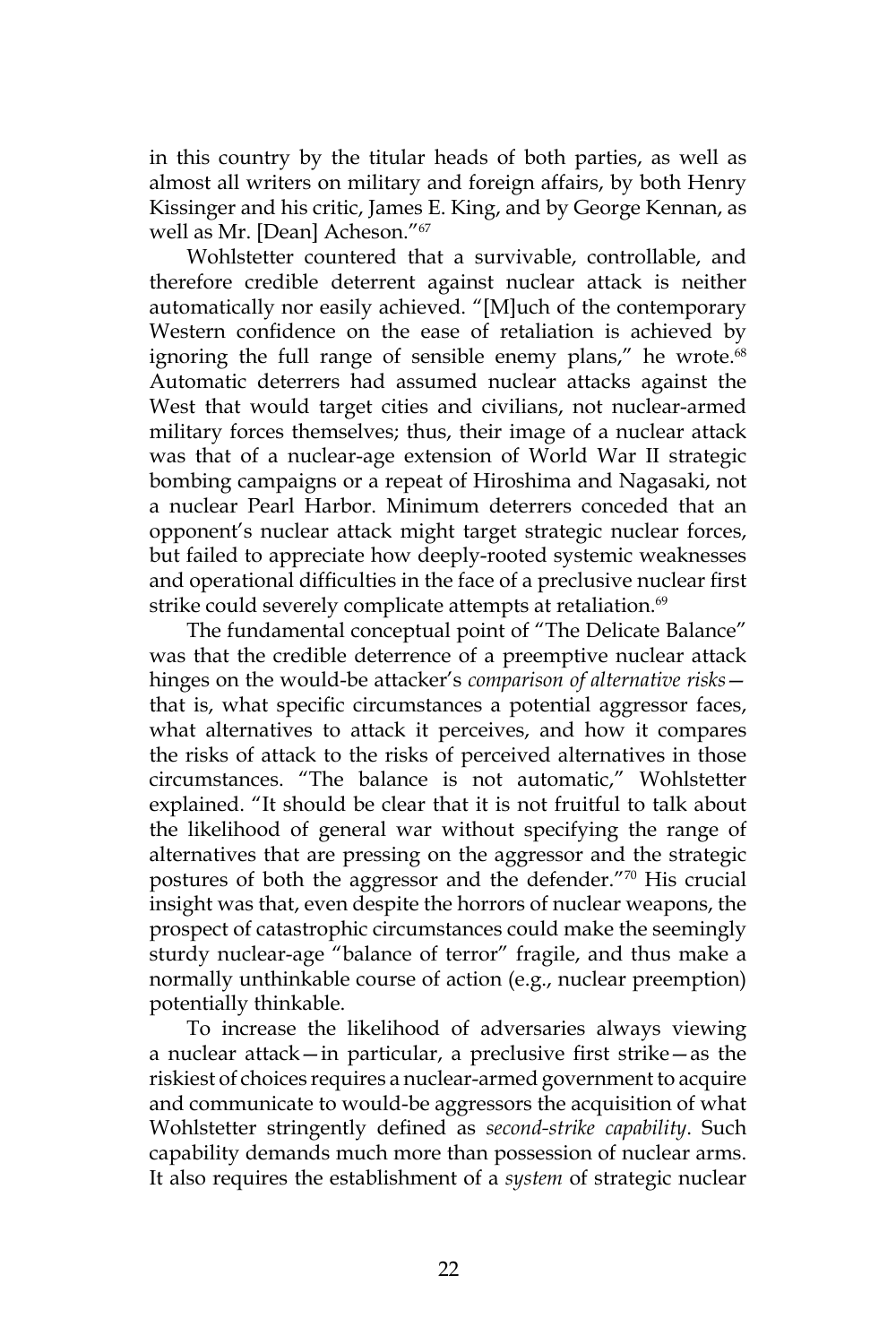forces—a system composed not only of nuclear warheads and delivery vehicles, but also of personnel; command, control, and communications; reconnaissance and radar warning; supporting physical and operational infrastructure; and active and passive defenses. This system would have to be capable of clearing the following six operational hurdles:<sup>71</sup>

1. The system of strategic nuclear forces must operate safely and stably in peacetime and, in particular, overcome problems associated with false alarms, accidents, and unauthorized operations.

2. It must be able to survive and operate coherently after a preclusive first strike—that is, after a preemptive nuclear attack attempting to degrade, disable, or destroy it.

3. It must be able clearly to identify the aggressor, and to receive orders to retaliate from the political leaders after an attack.

4. Delivery vehicles must be able to reach targets on the aggressor's territory.

5. Delivery vehicles must be able to survive attempts to intercept them by the aggressor's active defense.

6. And delivery vehicles must be able to deliver nuclear warheads with accuracy appropriate to the warhead's explosive yield in order to overwhelm the aggressor's passive defenses (e.g., structural hardening, geographical dispersal, and deep underground emplacement of facilities) and destroy intended targets.

Moreover, such second-strike capability needed to be maintained in relation to—and in competition with—the potential aggressor's own changing offensive and defensive military capabilities.

Finally, Albert stressed that even if a government could credibly deter a preclusive nuclear first strike, that did not mean it could also therefore credibly deter limited nuclear or less-thannuclear aggression in all circumstances. (Albert and Roberta's work on Cuba during and after the Cuban Missile Crisis would examine this issue further.<sup>72</sup>) In other words, a survivable, controllable, and credible deterrent against nuclear preemption could not substitute for a holistic approach to national security, including efforts to improve conventional non-nuclear military capabilities.

The essay's argument was controversial. "Wohlstetter puts much emphasis on the circumstances in which nuclear aggression would be, in his view, both rational and sane," wrote P. M. S.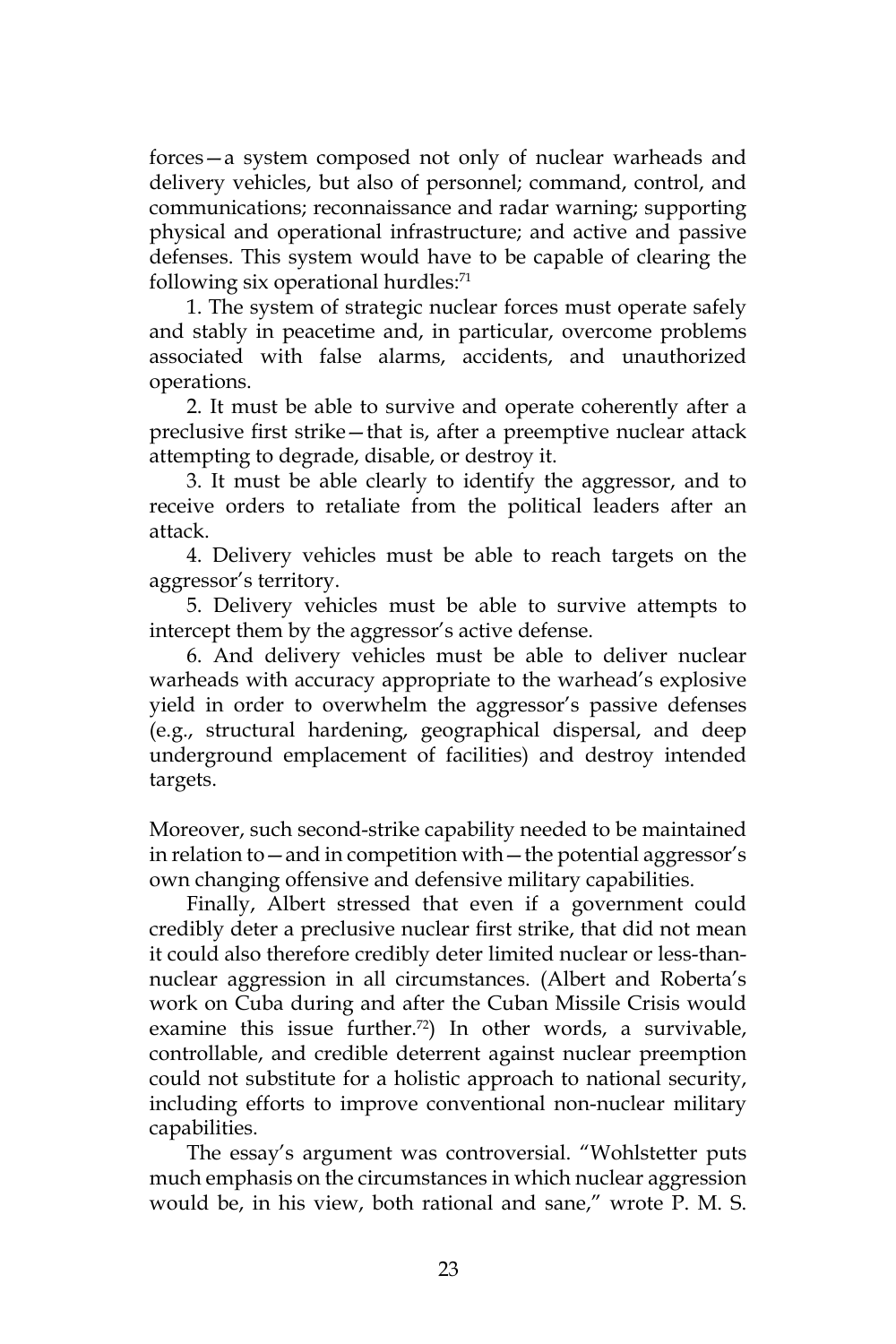Blackett (whose views "The Delicate Balance" had criticized) in 1962. "Wohlstetter's argument suggests to me that he has neither thought very deeply or imaginatively about the consequences of the nuclear war, nor has he ever imagined himself in the position of taking the action which he seems to think it sane for the Soviets to take."73

However, Wohlstetter—who had derived his arguments from nearly a decade's worth of highly classified research on U.S. strategic nuclear forces at the RAND Corporation—worried about the extent to which government decisionmakers would always act in an objectively "sane" or "rational" manner. Drawing on his wife Roberta's work on Pearl Harbor, he came to view Imperial Japan's December 1941 surprise strike as highly instructive. On the one hand, Tokyo, when faced with the prospect of eventual but almost certain defeat, had reasoned that a daring surprise attack on what it had *correctly perceived* to be vulnerable American naval forces in Hawaii was the less risky choice. As Admiral Osami Nagano, Chief of Japan's Naval General Staff, had explained in 1941:

The current relations between Japan and the United States might be compared to an illness in which a decision was necessary on whether to perform an operation. Avoiding surgery would [threaten] a gradual wasting away of the patient. Great danger would attend the operation, but it could not be said that surgery offered no hope of saving the patient's life.<sup>74</sup>

On the other hand, U.S. and allied leaders had tragically failed to appreciate the alternative risks that were pressing down on Japan and making arguably insane strategic gambles seem lessand-less unreasonable. In a footnote to "The Delicate Balance," Wohlstetter recalls how:

. . . in an interview with the press on December 3, 1941, Air Chief Marshal Sir Robert Brooke-Popham, Commander-in-Chief, Far East, for the British forces stated, "There are clear indications that Japan does not know which way to turn. Tojo is scratching his head." As Japan did not have a definite policy to follow, irrevocably, step-by-step, said Sir Robert, "there is a reassuring state of uncertainty in Japan." 75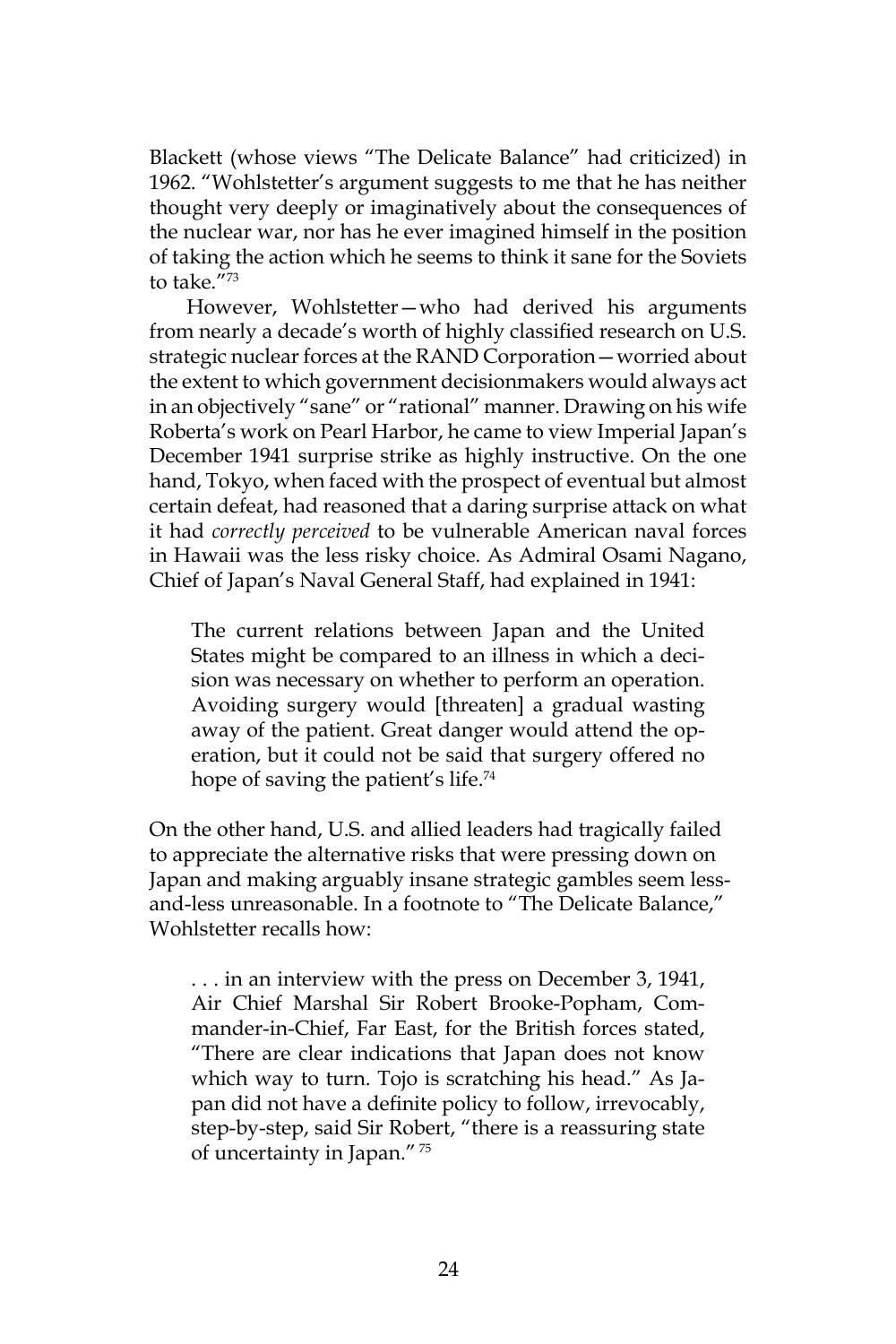Although Albert did not believe the Soviets were imminently bent on a nuclear Pearl Harbor, he could not exclude the possibility that, given the Cold War's vicissitudes, Moscow might someday blunder into a calamitous situation, and find itself contemplating a preemptive nuclear attack.<sup>76</sup> As he elaborated during a private high-level dinner seminar at the Council on Foreign Relations in March 1960:

The point is that deterrence should not be viewed as an absolute. It is a matter of *comparative risks*. Under some circumstances an aggressor might be faced with several unpleasant alternatives, and we want to guarantee that the most unpleasant always appears to be the risk of making a direct attack on the United States. There are, moreover, many foreseeable contingencies which will put a great strain on the deterrent. For example, the Russians may be faced with a catastrophic defeat in a peripheral war. Or they may fear allied intervention and support for a revolt spreading in the satellites or in Russia. Or, possibly, even more dangerous, we may have suffered some catastrophic defeat on the periphery, and they may doubt that we will accept such a loss.<sup>77</sup>

Thus, in his view, a clear and evident second-strike capability would increase the likelihood that the USSR and other future nuclear-armed adversaries would view, under almost any and all circumstances, a preclusive first strike as the riskiest of available alternatives.

In *Pearl Harbor: Warning and Decision* (1962), a Bancroft Prizewinning book which was published in the same year as the Cuban Missile Crisis, Roberta would describe major practical lessons that had emerged from her study of Imperial Japan's December 1941 surprise attack:

We cannot *count* on strategic warning. We *might* get it, and we might be able to take useful preparatory actions that would be impossible without it. We certainly ought to plan to exploit such a possibility should it occur. However, since we cannot rely on strategic warning, our defenses, if we are to have confidence in them, must be designed to function without it. If we accept the fact that the signal picture for impending attacks is almost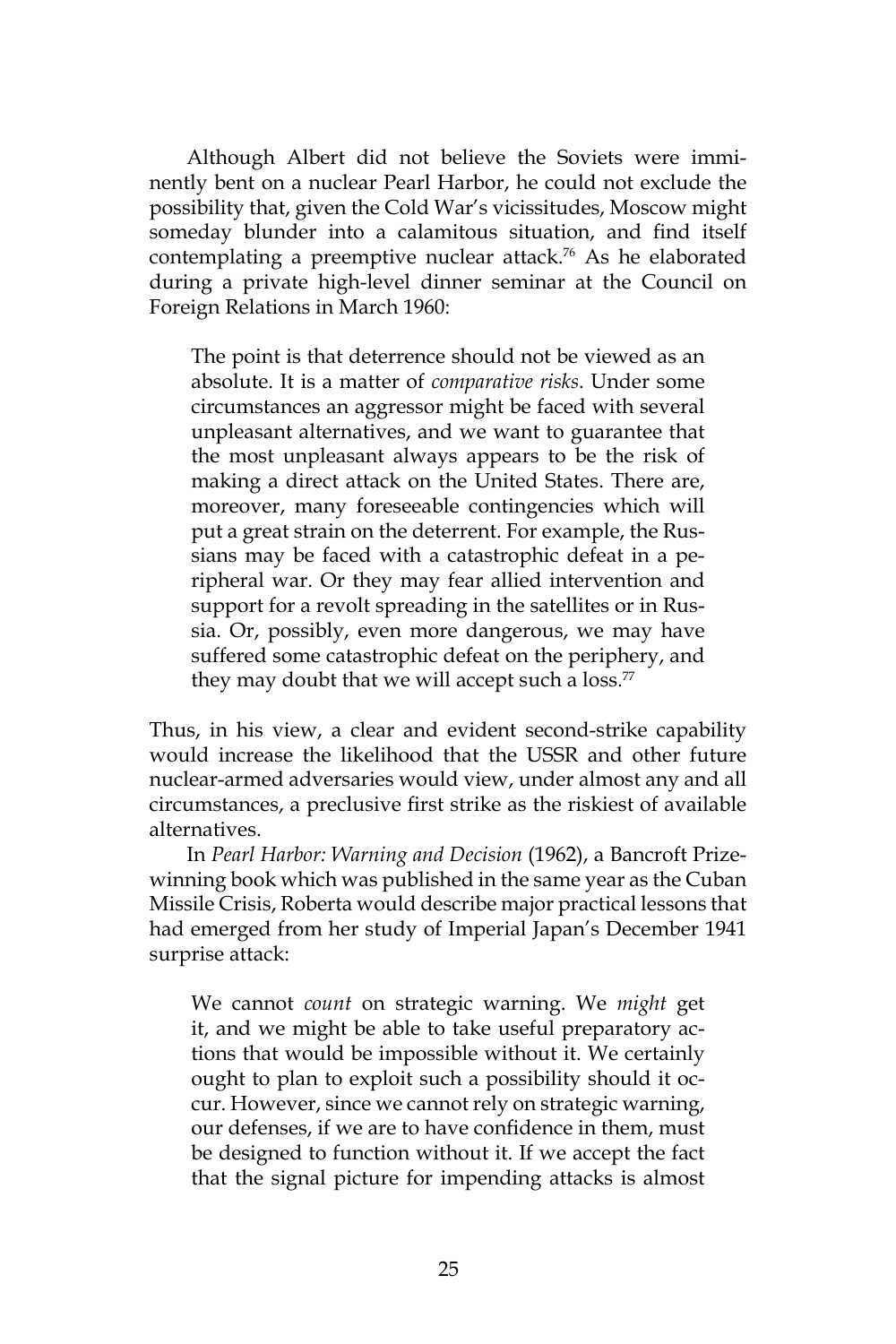sure to be ambiguous, we shall prearrange actions that are right and feasible in response to ambiguous signals, including signs of an attack that might be false. We must be capable of reacting repeatedly to false alarms without committing ourselves or the enemy to wage thermonuclear war.78

In an application of his wife's insights, Albert's work in nuclear deterrence had sought to identify the sort of posture, operations, and technologies that would enable America's strategic nuclear forces not only to function stably in peacetime, but also to ride out and survive a nuclear-armed adversary's attempt to preclusively degrade, disable, or destroy them—and by so doing, help the United States deter safely and credibly a nuclear-age Pearl Harborstyle attack against it. In "The Delicate Balance," however, he stressed that maintaining such capability in the face of changing nuclear dangers would not be easy. It would require "sustained intelligent effort, attainable only by continuing hard choice."79

In later years, some authors and journalists would erroneously associate Wohlstetter with "bomber gap" arguments, and even Senator John F. Kennedy's "missile gap" arguments. However, through outreach like *General Comments on Senator Kennedy's National Security Speeches* (circa 1960),<sup>80</sup> a memorandum to JFK's presidential campaign, Wohlstetter would try to clarify how his work on nuclear deterrence had not only explicitly rejected "bomber gap" and "missile gap" claims, but also refuted arguments for brute numerical increases in U.S. nuclear weapons and delivery vehicles as a feasible, economic, or sensible way of preserving second-strike capability.

"The Delicate Balance of Terror" would be the first of many Wohlstetter writings to publicly challenge developing doctrines of automatic and minimum deterrence, as well as policies derived from these doctrines. In the early 1960s, one such policy would be a contentious U.S. proposal to share nuclear weapons with America's allies in Europe.

### **III. NUCLEAR PROLIFERATION**

Albert Wohlstetter's pioneering research on nuclear deterrence in the 1950s helped to establish his reputation as one of America's premier and most controversial strategists. In the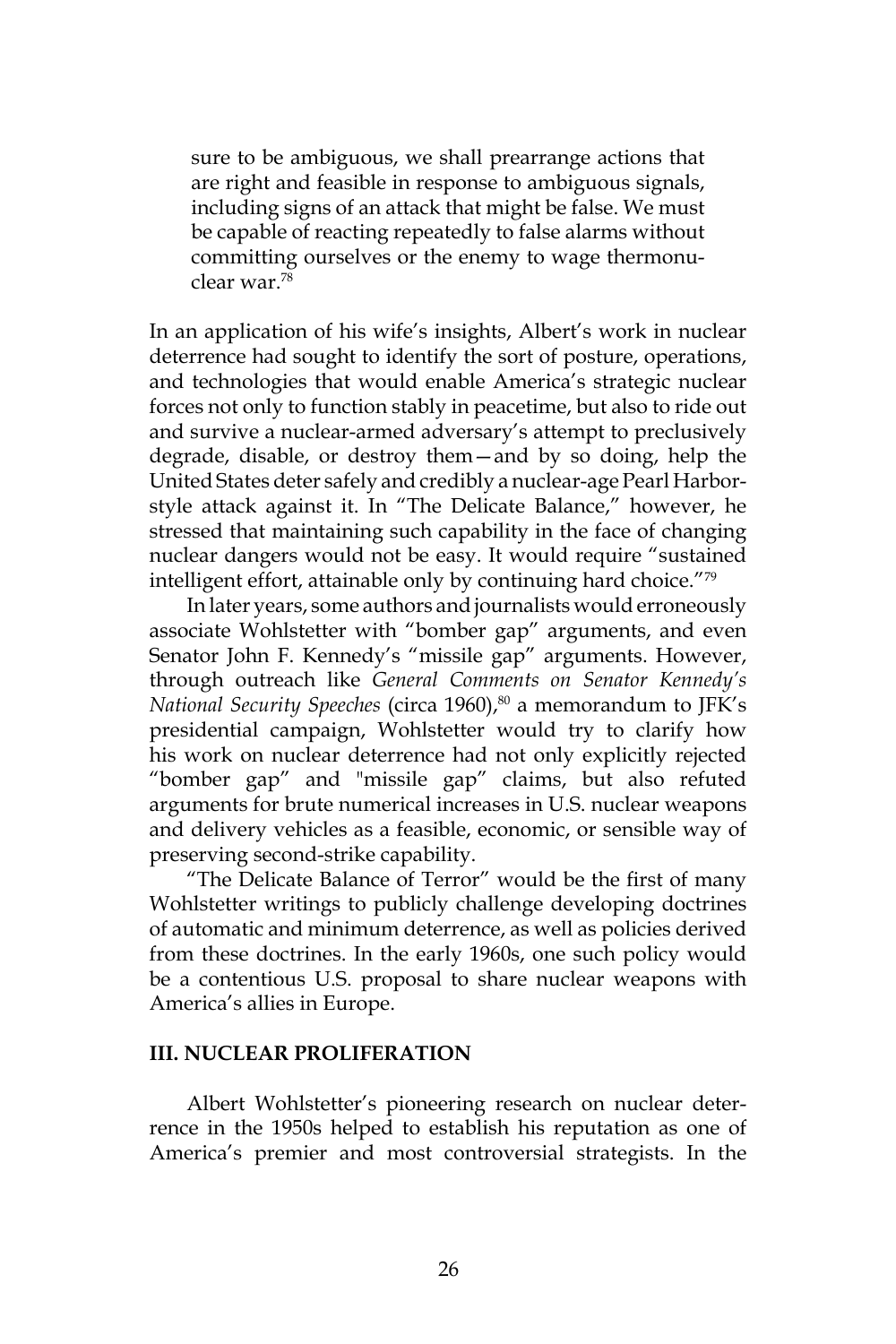following decades, his efforts to stem nuclear proliferation efforts which drew insights directly from his RAND studies on the requirements for a survivable, controllable, and credible U.S. nuclear deterrent—would serve to enhance that reputation. During the early 1960s, he would work to debunk an American proposal for a so-called "nuclear sharing" arrangement with the North Atlantic Treaty Organization (NATO) and to promote instead nonproliferation within NATO by convincing the United States to make stronger, clearer, and more believable its promise to protect Western European allies from any potential Soviet nuclear and non-nuclear military aggression. Moreover, in the late 1960s and early 1970s, he and Roberta would conduct a sustained examination of civil nuclear energy's military potential, as well as of the degree to which national and international approaches to nonproliferation were effectively constraining such potential. The Wohlstetters' analyses would help not only to reframe nuclear nonproliferation debates going forward, but also to change U.S. nuclear energy and export policy.

## **Alliance Commitments.**

After France's February 1960 test of an atomic bomb, U.S. policymakers faced again the same sorts of worries that Britain's October 1952 test had raised: *How would the addition of a new nuclear-armed government affect relations within NATO, especially the cohesion among allies? Would other Western European governments move to acquire their independent nuclear arsenals?* Such worries led some in the outgoing Eisenhower Administration to propose that Washington establish with Western Europe a nucleararmed Multilateral Force (MLF), an expansive "nuclear sharing" arrangement in which not just the United States, but all NATO members themselves would multilaterally command and control naval vessels manned by multinational crews and armed with American-supplied nuclear *Polaris* sea-launched ballistic missiles  $(SLBMs).<sup>81</sup>$  The hope was that the proposed MLF would satisfy NATO members who were agitating for greater roles in Western Europe's nuclear defense, and thereby arrest the impulse for more governments to get nuclear weapons. The proposed MLF, it was hoped, would also strengthen the sinews of the alliance.

Wohlstetter, however, opposed not only the acquisition of new nuclear arsenals by individual NATO governments, but also the Multilateral Force nuclear-sharing proposal itself. As an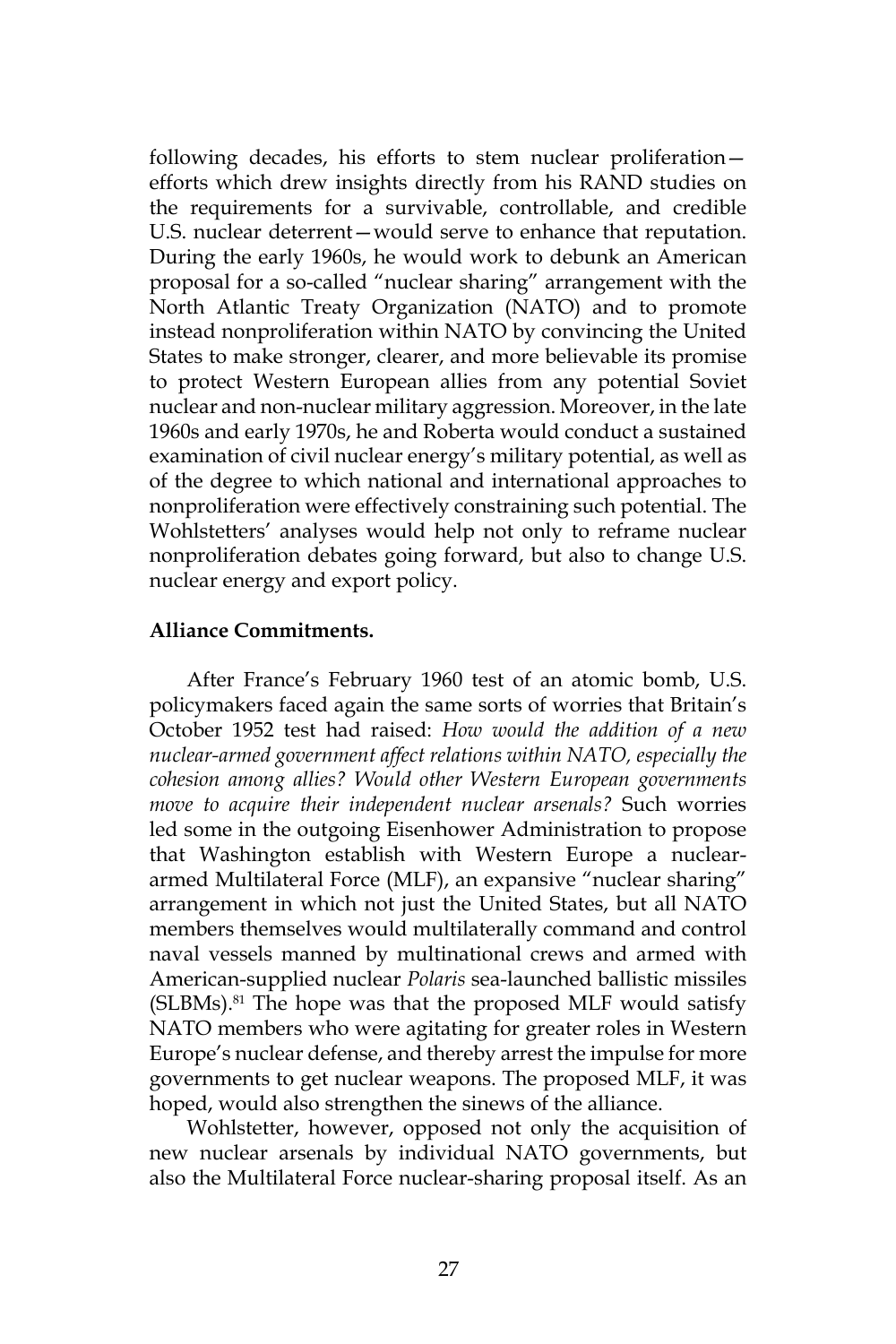outside adviser to the Kennedy Administration, he would help to persuade key decisionmakers to reject both. In particular, he would serve as DoD's informal representative to the Committee on U.S. Political, Economic, and Military Policy in Europe, an advisory body chaired by former Secretary of State Dean Acheson, and charged by the Kennedy Administration to reexamine transatlantic relations between America and Western Europe. Albert would play a key role in helping Acheson to author draft policy guidance for the White House's National Security Council (NSC) that would aim to promote nuclear nonproliferation in Western Europe through increased political, economic, and military interdependence among the United States and its allies, as well as through improvements in NATO's conventional defense capabilities for resisting less-than-nuclear aggression.<sup>82</sup> This draft guidance would form the basis for the Kennedy NSC's National Security Action Memorandum (NSAM) 40.<sup>83</sup> Wohlstetter's article "Nuclear Sharing: NATO and the N+1 Problem"— published in the April 1961 issue of *Foreign Affairs* (at roughly the same time NSAM 40 was approved)—provides insights into the sort of arguments he made to the Acheson Committee.<sup>84</sup>

To justify the French *force de frappe*, proponents had made use of doctrines of automatic and minimum deterrence. For example, General Pierre Gallois, an adviser to French President Charles de Gaulle, had asserted in *Stratégie de l'âge nucléaire* (1960) that the destructiveness of nuclear weapons created uncertainty for potential aggressors that *necessarily* "increases the risk, counsels discretion, and consequently strengthens the strategy of dissuasion."85 At the time, Gallois believed that the spread of nuclear weapons to additional states would have a pacifying effect: "As atomic armament grows more widespread and other nations besides America and Great Britain gain possession of it, either in their own right or under a 'double check,' the notion of dissuasion will also become more common, each nation practicing it according to its means."86 Gallois added: "It will not be long before we may have to give up war altogether."<sup>87</sup>

In "Nuclear Sharing," however, Wohlstetter countered, first, that the independent nuclear arsenals of France—and of other allies that might follow the French example—would face, in times of acute crisis, severe difficulties in deterring safely and believably a Soviet preclusive nuclear first strike. Here, he was very much informed by his earlier RAND Corporation research on strategic nuclear forces, which had revealed how hard it could be for the United States to establish a survivable, controllable, and therefore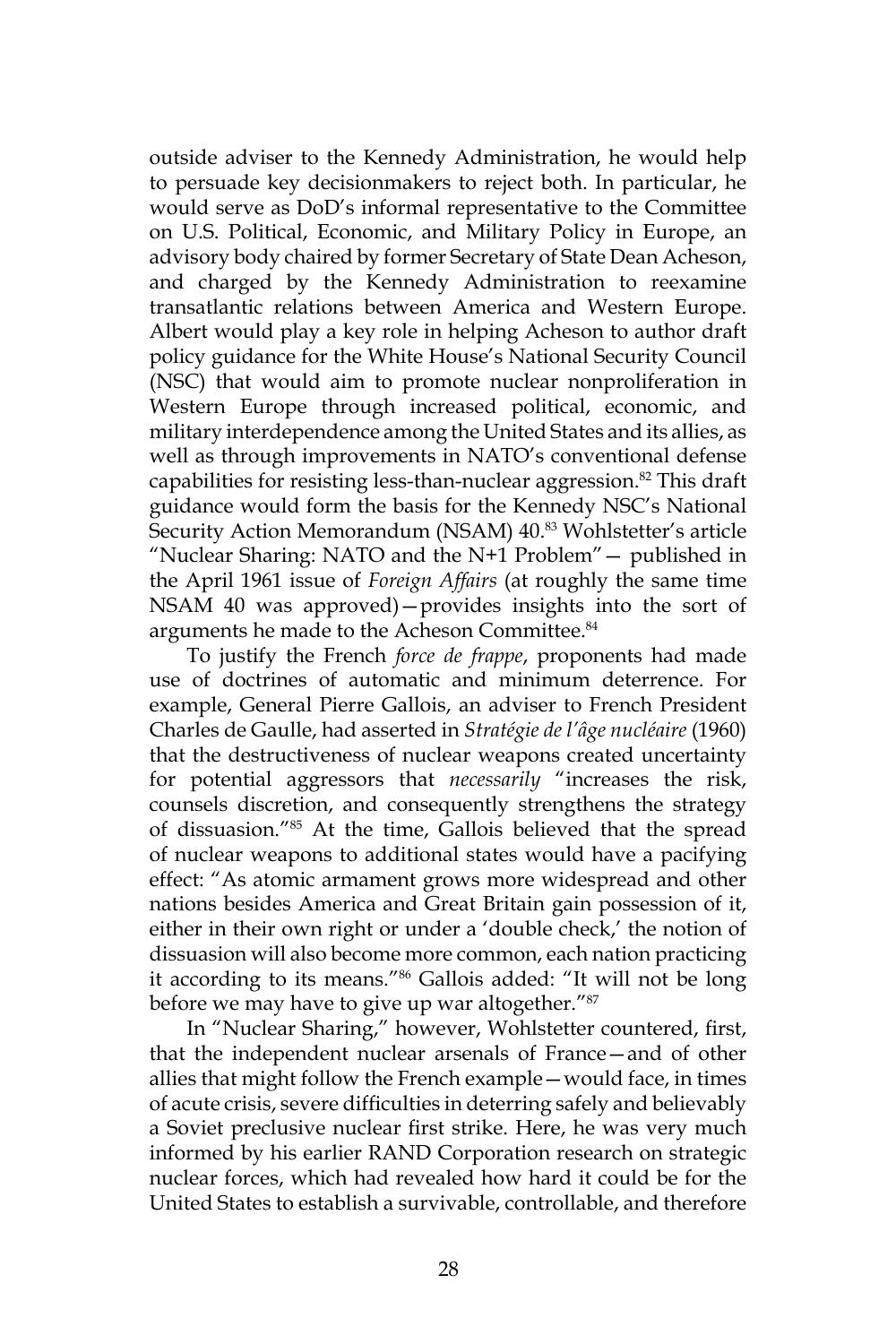credible second-strike capability in the face of changing dangers. In his view, the independent nuclear forces of American's allies would likely face an even harder time.

Moreover, Albert was deeply critical of how France's raw desire for greater prestige had played a decisive role in its acquisition of a nuclear-armed *force de frappe*. He believed that de Gaulle's decision would be a costly mistake with little real payoff. In "The Delicate Balance of Terror," he had argued that "[m]ere membership in the nuclear club might carry with it prestige, as the applicants and nominees expect, but it will be rather expensive and in time it will be clear that it does not necessarily confer any of the expected privileges enjoyed by the two charter members."<sup>88</sup> In "Nuclear Sharing," he elaborated this point:

The burden of deterring a general war as distinct from limited wars is still likely to be on the United States and therefore, so far as our allies are concerned, on the alliance.... The problem of deterring a major power requires a continuing effort because the requirements for deterrence will change with the counter-measures taken by the major power. Therefore, the costs can never be computed with certainty; one can be sure only that the initiation fee is merely a down payment on the expense of membership in the nuclear club.89

Second, Wohlstetter worried about the effects that the spread of independent nuclear arsenals or the Multilateral Force would have on the Western alliance's cohesion and decisiveness. On the one hand, independent arsenals not only were undermining the U.S. nuclear "umbrella" guarantee in behalf of Europe's security, but also were unraveling the interdependence between the United States and some of its allies. (France would leave NATO in the mid-1960s.) On the other hand, the proposed MLF would multiply and dangerously complicate the allied decisionmaking process: *In the event of a nuclear attack against one or more NATO members, which governments would have the power to decide when to use the MLF's jointly-controlled nuclear weapons? Which governments, if any, would have the right to veto such use? Just the U.S.? All participating NATO members? What would the process for making decisions be? Simple majority? Consensus?* The answers to these critical questions were far from clear.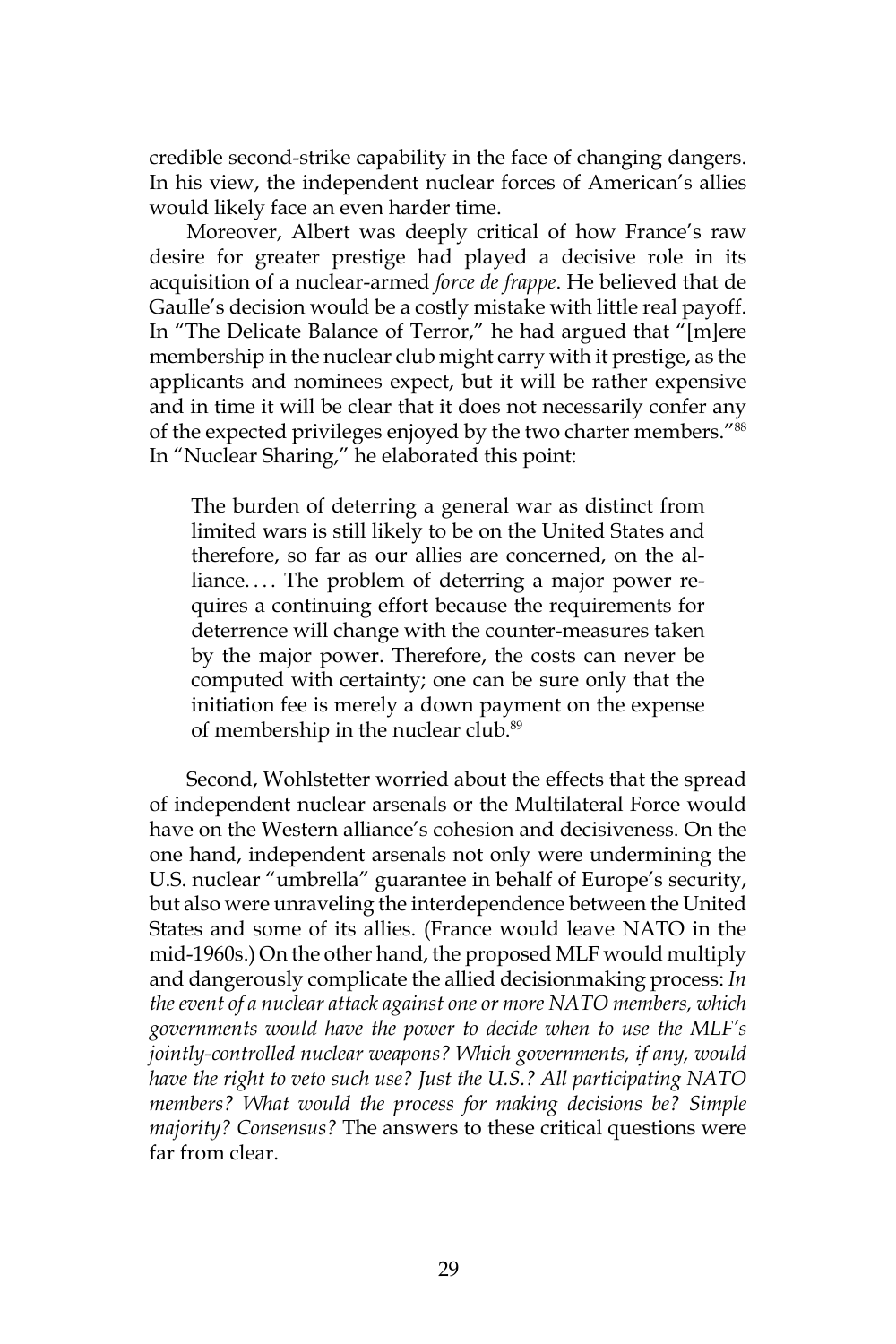Moreover, Albert was concerned that both independent nuclear arsenals and the MLF would erode *from within* America's promise to protect Western Europe from nuclear and non-nuclear Soviet military aggression. He wrote:

[O]ne of the most serious troubles with moves towards NATO or national nuclear strike forces is that they might weaken the American guarantee in the future. If either a national or a joint deterrent can really deter the Soviet Union, it is hard to justify an American commitment for this purpose. If European nuclear forces should present merely a façade of deterrence, they might convince the American Congress even if they do not convince the Russians.90

Third, and finally, Wohlstetter feared that the emergence of new independent nuclear arsenals or the Multilateral Force would set precedents encouraging ever more states, both allied and hostile, to acquire nuclear weapons. In his view, American policy needed to account not just for the "Nth" problem country—that is, the immediate would-be nuclear proliferator. It needed also to account for what he termed the "N+1 problem" that is, the precedent for or against further proliferation which other governments would draw from U.S. policy toward the last prospective "Nth" nuclear power.

Thus Wohlstetter argued that if the United States strengthened its commitment to defend NATO allies from all forms of nuclear and non-nuclear military aggression, then this would serve to reassure allies of their security and interdependence with America, and promote nuclear nonproliferation within Western Europe. To that end, he urged Washington to retain sole launch authority over U.S. nuclear weapons; to emphasize an American "umbrella" strategy in behalf of Europe to deter Soviet preclusive nuclear attacks against both the United States and individual NATO allies; and to work with NATO members to develop more believable conventional military options to meet limited-nuclear and less-than-nuclear provocations. He explained:

The alliance is viable, because neither our allies nor the United States in the long run can survive without it. This is the reason for deliberately entangling our forces and their dependents in the lot of Europe. We identify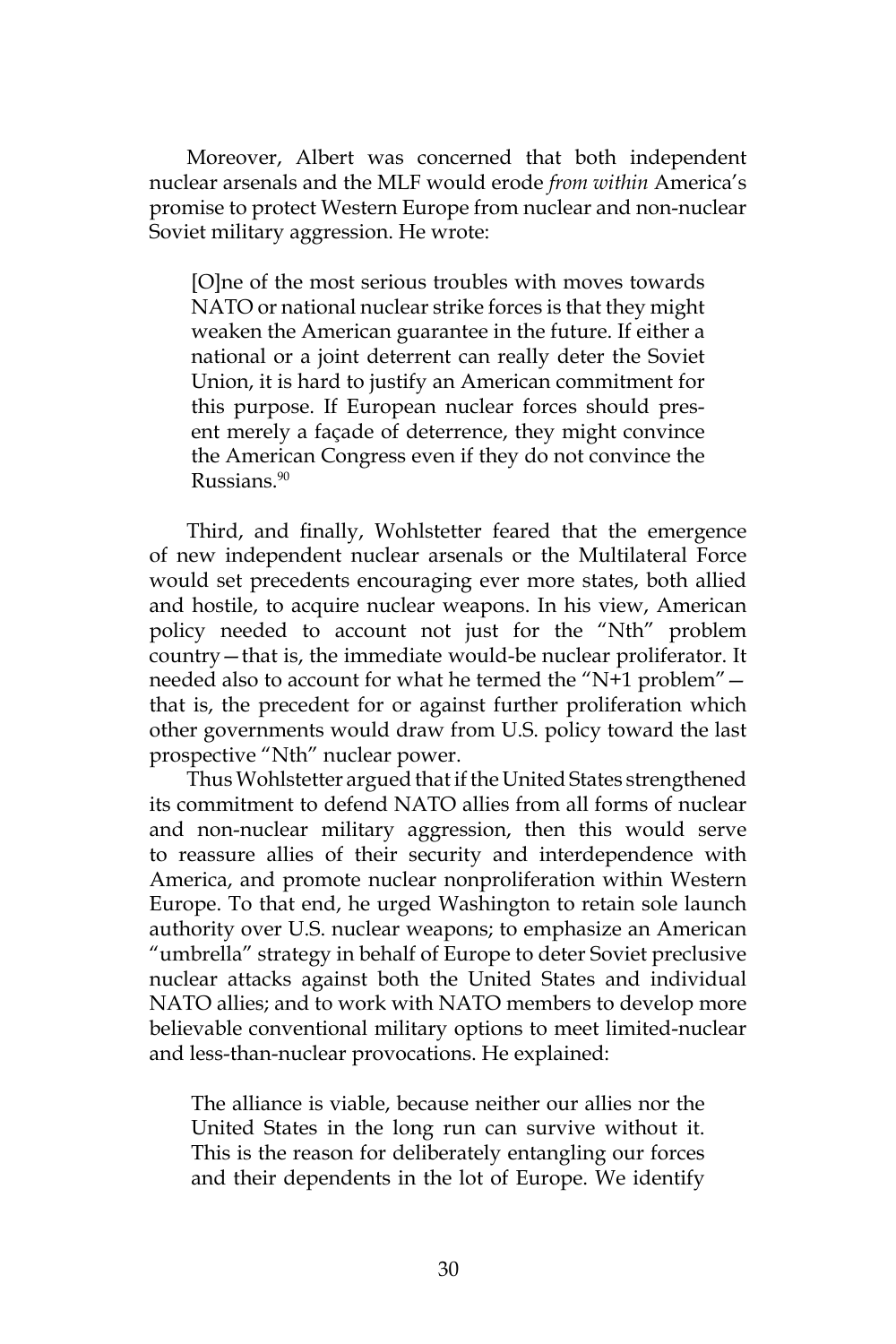our short-term fate with Europe's because we think our long-term fate cannot be extricated from theirs. . . . In fact, the principal implication of my argument is that the much used notion of interdependence has to be taken seriously.<sup>91</sup>

Following Wohlstetter's arguments, the United States would work to reassure non-nuclear-armed NATO allies through increased American security commitments to Europe, and to convince them not to build independent nuclear strike forces. Consequently, Albert's arguments against proliferation within the Western alliance would earn considerable fame (and infamy) in Europe. In a 1962 memorandum to the Department of State, Henry Kissinger (who at the time was serving as an outside adviser to the Kennedy Administration) would report the response of French generals in Paris when he had questioned why they believed their small and unprotected force would be capable of retaliating after a Soviet first strike: "The generals replied that I seemed infected by the pernicious Wohlstetter doctrine."<sup>92</sup>

Although Albert also had helped to convince the Kennedy Administration to bury the Multilateral Force for a time, the proposal would die a slow death. Indeed, the proposal would resurface periodically during the Johnson Administration, and at times severely encumber negotiations between the United States and the USSR within the Eighteen-Nation Disarmament Committee, the multilateral forum from which the *Treaty on the Nonproliferation of Nuclear Weapons* (Nuclear Nonproliferation Treaty or NPT) would later emerge.<sup>93</sup>

## **Civil Nuclear Energy's Military Potential.**

During the late 1960s and early 1970s, as Albert split time between his professorship at the University of Chicago (a position which political scientist Hans Morgenthau had encouraged and helped him to get $94$ ) and his work as an outside adviser to government, he and Roberta embarked on research to understand better civil nuclear energy's military potential and economic viability.95 In late 1975, the Wohlstetters—along with their colleagues at Pan Heuristics, a consulting company that Albert and Roberta had helped to form—would complete the study *Moving Toward Life in a Nuclear Armed Crowd?* for the U.S. Arms Control and Disarmament Agency (ACDA).<sup>96</sup>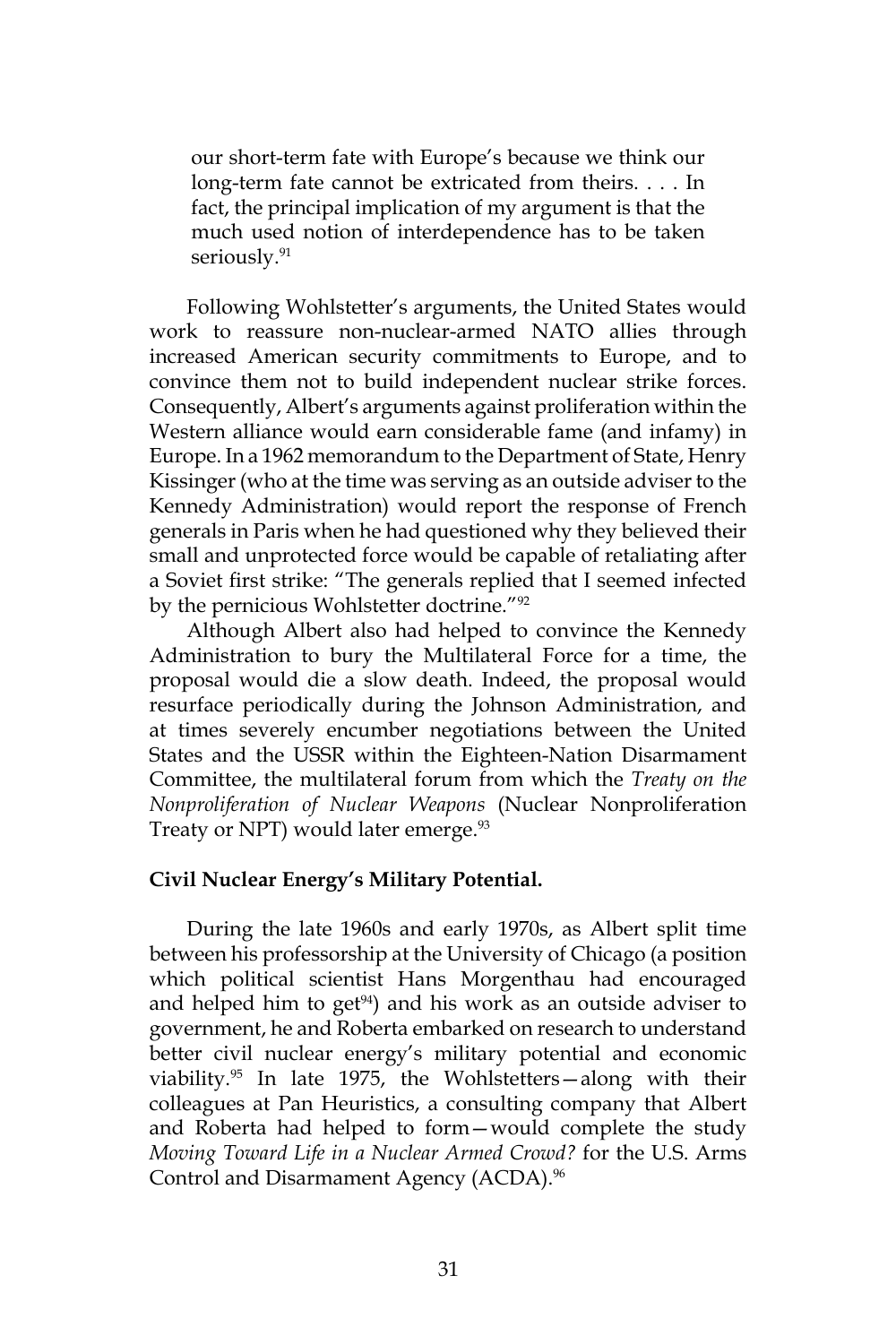Styled as a "primer for policy," *Moving Toward Life in a Nuclear Armed Crowd?* was written during a time when the U.S. nuclear industry and many within government were aggressively pushing for the domestic use and foreign export of spent-fuel reprocessing and other plutonium-related nuclear fuel-making technologies. Building on Albert's earlier work on nuclear deterrence and nuclear nonproliferation, their study argued that the prevailing interpretation of the *Treaty on the Nonproliferation of Nuclear Weapons* was dangerously permissive, enabling and even encouraging non-nuclear-weapon states to claim legitimacy as they acquired nuclear fuel-making technologies, accumulated fissile material (principally high enriched uranium and separated plutonium), and came within months—or even days—of building nuclear explosive devices. Moreover, although the NPT requires non-nuclear-weapon signatories to allow the International Atomic Energy Agency (IAEA) to safeguard and inspect their nuclear materials involved in peaceful nuclear energy, the Wohlstetter team worried that IAEA safeguards would not be broad enough, intrusive enough, and transparent enough to provide *timely warning* of a military diversion—that is, to sound a clear and unambiguous alarm in the case of a state's misuse of civil nuclear energy for nuclear weapons or unknown purposes sufficiently early so that other governments could respond effectively before that state acquired a nuclear weapon.

From this, Albert and company identified three main paths besides the outright purchase, theft, or gift of weapons-usable nuclear material—by which would-be proliferators could obtain material for their first nuclear explosive device. First, nations outside of the Nuclear Nonproliferation Treaty could pursue, covertly or overtly, military programs to get weapons-usable nuclear material. (As Roberta would detail in *The Buddha Smiles: Absent-Minded Peaceful Aid and the Indian Bomb*, India did this by taking advantage of unwitting Canadian and American nuclear assistance.<sup>97</sup>) Second, NPT signatories could cheat the treaty by concealing from the IAEA weapons-related nuclear activities and then withdrawing from the treaty after illegitimately obtaining fissile material. Third, NPT signatories could declare all civil nuclear activities with military potential to the IAEA, accumulate weapons-usable nuclear material in plain sight and with an air of legitimacy, and then later withdraw from the NPT to build nuclear weapons.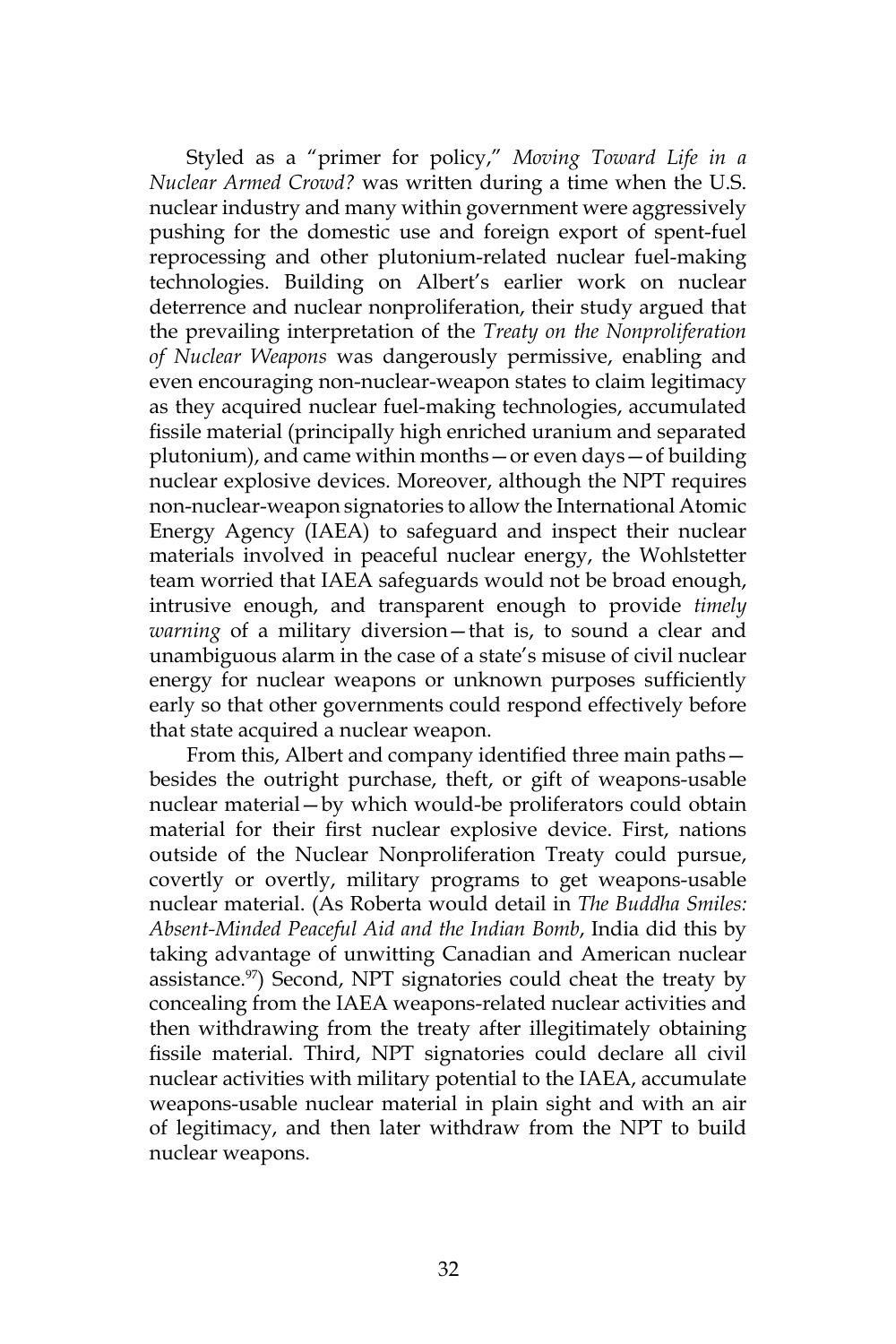This last path particularly disturbed the Wohlstetter team, for it raised the risks of what they dubbed a *Damoclean overhang* of non-nuclear-armed NPT states, for which:

the critical time required to make a nuclear explosive has been diminishing and will continue to diminish without any necessary violation of clear, agreed rules without any 'diversion' [of nuclear material declared for civil purposes] to secret military programs needed and therefore without any prospect of being curbed by safeguards which have been elaborated for the purpose of verifying whether the mutually agreed rules have or have not been broken.<sup>98</sup>

In their view, the growth of such latent or virtual nuclear-weapon states posed *the* fundamental challenge to nuclear nonproliferation. "The real problem of proliferation," they wrote,

is not that there are numerous countries "champing at the bit" to get nuclear weapons, but rather that all the non-nuclear countries, without making any conscious decision to build nuclear weapons, are drifting upwards to higher categories of competence. This means that any transient incentive, in the ebb and flow of world politics, which inclines a country to build nuclear weapons at some point in the future, will be just that much easier to act upon.<sup>99</sup>

That said, the Wohlstetters and their colleagues rejected fatalism regarding the spread of nuclear weapons. Such fatalism sometimes found expression in phrases like "nuclear proliferation is inevitable," a statement which mechanistically envisions the further spread of weapons-usable nuclear fuel-making and fissile materials, and appears to imply that little, if anything, can be done politically, economically, or otherwise even to slow, let alone reverse, the rate of this spread. "A fatalism which holds that nothing can be done today may be an unconscious cover for a desire to do nothing, to continue as before," they countered.<sup>100</sup> "While it is very likely that there will be *some* further spread, how much and how rapidly is not a matter of fate, but a subject for policy."101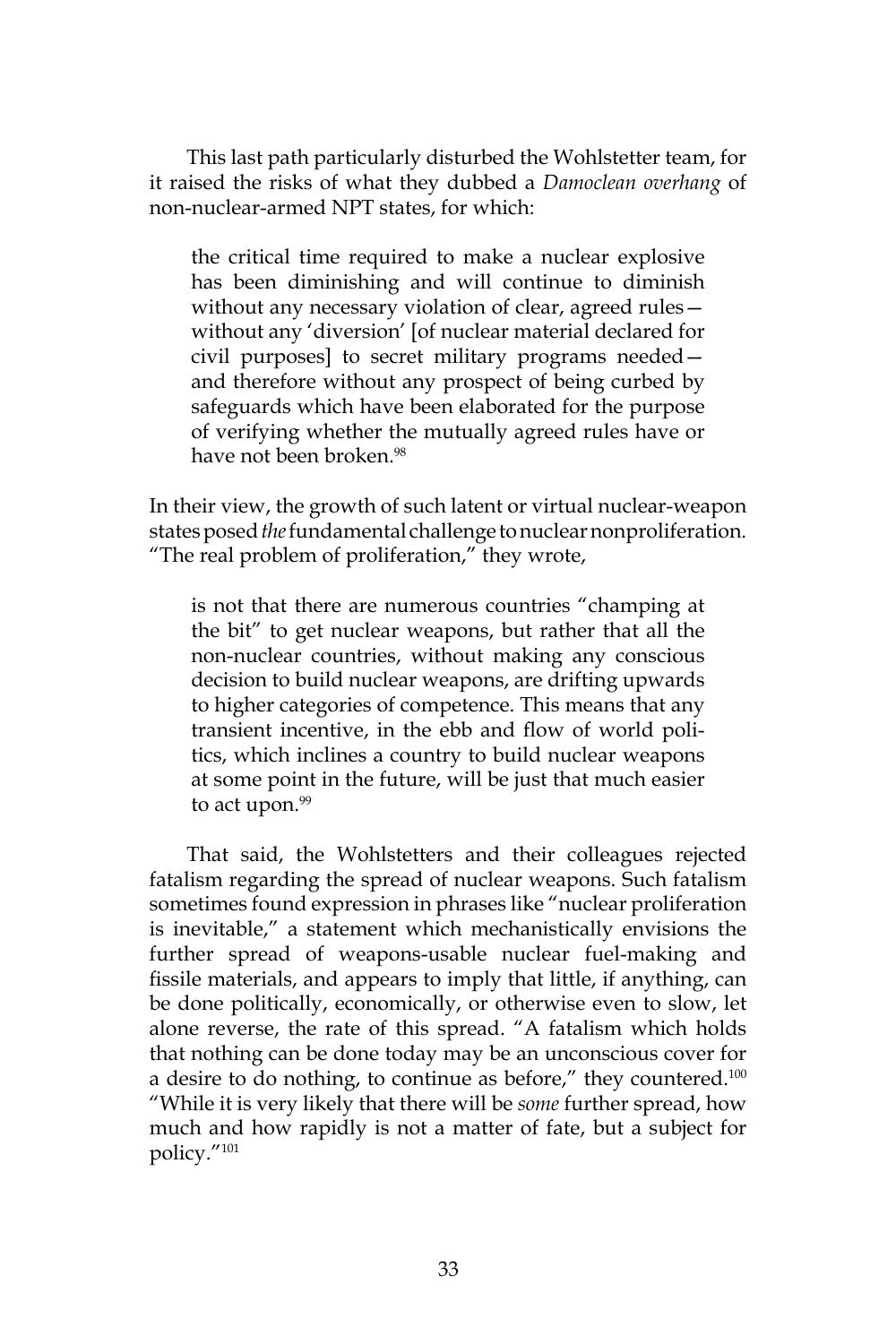Indeed, the Wohlstetter team stressed that the world's movement toward a nuclear-armed crowd is not inevitable. "Although there is a real chance that many countries will take the additional step and acquire nuclear weapons, it is not certain," they argued. "There exist contradictory forces which may substantially moderate the rate of acquisition of nuclear weapons."102 The steps by which nations decide to acquire nuclear weapons are "more complex than the exponential physical and biological steps which have suggested the standard metaphors of proliferation," they continued. "They are not automatic, but depend on a complex set of political, military, and economic conditions."103

To balance better the aims of national security, nonproliferation, and energy security policies, they put forward a number of prudent alternatives for limiting nuclear proliferation and managing its risks when it did occur. In particular, their study urged the United States:

- to strengthen its security commitment to and interdependence with non-nuclear-armed allies, including those outside of the NATO alliance system, and assure them of their safety in the face of changing proliferation dangers so as to obviate any movement toward getting their own nuclear weapons;
- to interpret the NPT less permissively and more pragmatically, using the extent to which the IAEA can *effectively safeguard* a given type of nuclear material or civil nuclear activity as a key metric for determining whether or not Article IV of the Treaty's "inalienable right" to "nuclear energy for peaceful purposes … in conformity with Articles I and II" actually protects the material/ activity in the first place;<sup>104</sup>
- to evaluate transparently the economic viability and military dangers of nuclear energy and nuclear fuelmaking;
- to limit government energy subsidies and loan guarantees not only to the nuclear industry, but also to other energy industries, so as to enable all energy alternatives—nuclear, fossil fuels, natural gas, cleaner coal, and renewables—to compete on a neutral, market-driven playing field;
- to establish stringent domestic and international controls on the export and use of fissile material and fuel-making technologies; and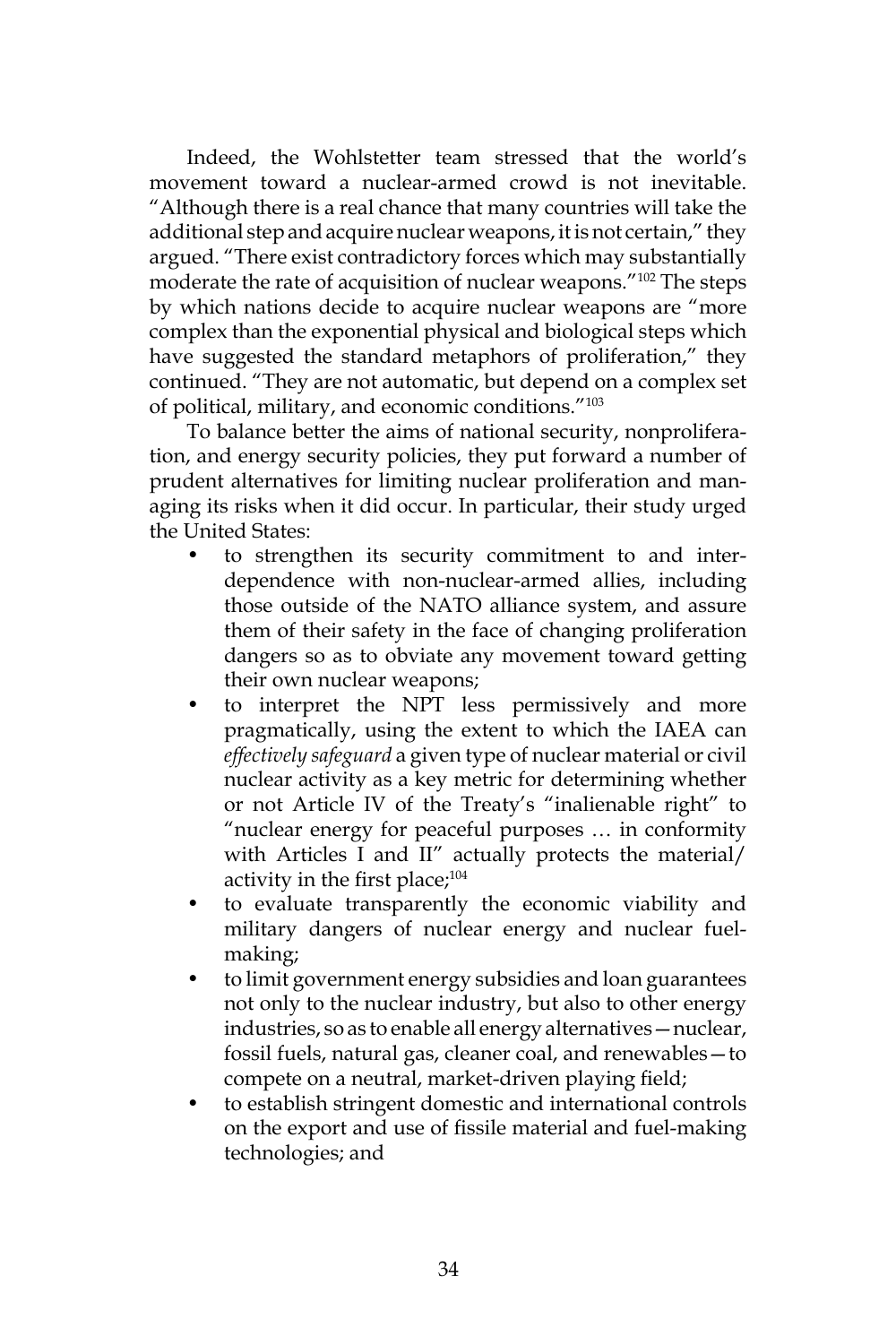• to work both with the IAEA and with other governments to revise and adequately fund the Agency's safeguards system so that it could have a better chance of providing timely warning of a state's close approach to nuclear weapons capability.

With this and later studies,<sup>105</sup> Wohlstetter and colleagues worked with the Arms Control and Disarmament Agency's director Fred C. Iklé, the Nuclear Regulatory Commission's Victor Gilinsky, and others, to forge a consensus in Washington regarding the dubious economic rationales for, and the military dangers of, hitherto encouraged weapons-relevant nuclear activities—in particular, the use and export of plutonium-based fuel and fuel-making technologies.

Partial yet nontrivial changes to America's energy and export policies followed. In October 1976, President Ford decided to defer America's commercial use and export of plutonium-related fuel and fuel-making capabilities, and to call for an international moratorium on the export of plutonium reprocessing and uranium enrichment technologies.106 (Ford's deferral decision effectively killed earlier proposals to export nuclear fuel-making technologies to the government of Shah Mohammad Reza Pahlavi in Iran.<sup>107</sup>) In April 1977, President Carter made Ford's deferral indefinite.<sup>108</sup> And in 1978, the Congress passed the *Nuclear Nonproliferation Act* (P.L. 95-242), which among other things established stricter guidelines for U.S nuclear cooperation with and nuclear exports to other governments.<sup>109</sup> As Atomic Industrial Forum president Carl Walske—who, as the nuclear industry's chief representative, had vehemently opposed such changes to U.S. policy—would grudgingly concede:

The most significant single event [in the current call for change], in my view, was the appearance in December 1975 of Albert Wohlstetter's study for the U.S. Arms Control and Disarmament Agency entitled, *Moving Toward Life in a Nuclear Armed Crowd?*<sup>110</sup>

Significant revisions to international nonproliferation controls would not follow, however. Although nuclear proliferation would often take a backseat to the larger struggle between the West and the Soviet bloc, proliferation problems would come to dominate U.S. foreign policy after the Cold War's end, especially in the early years of the 21st century.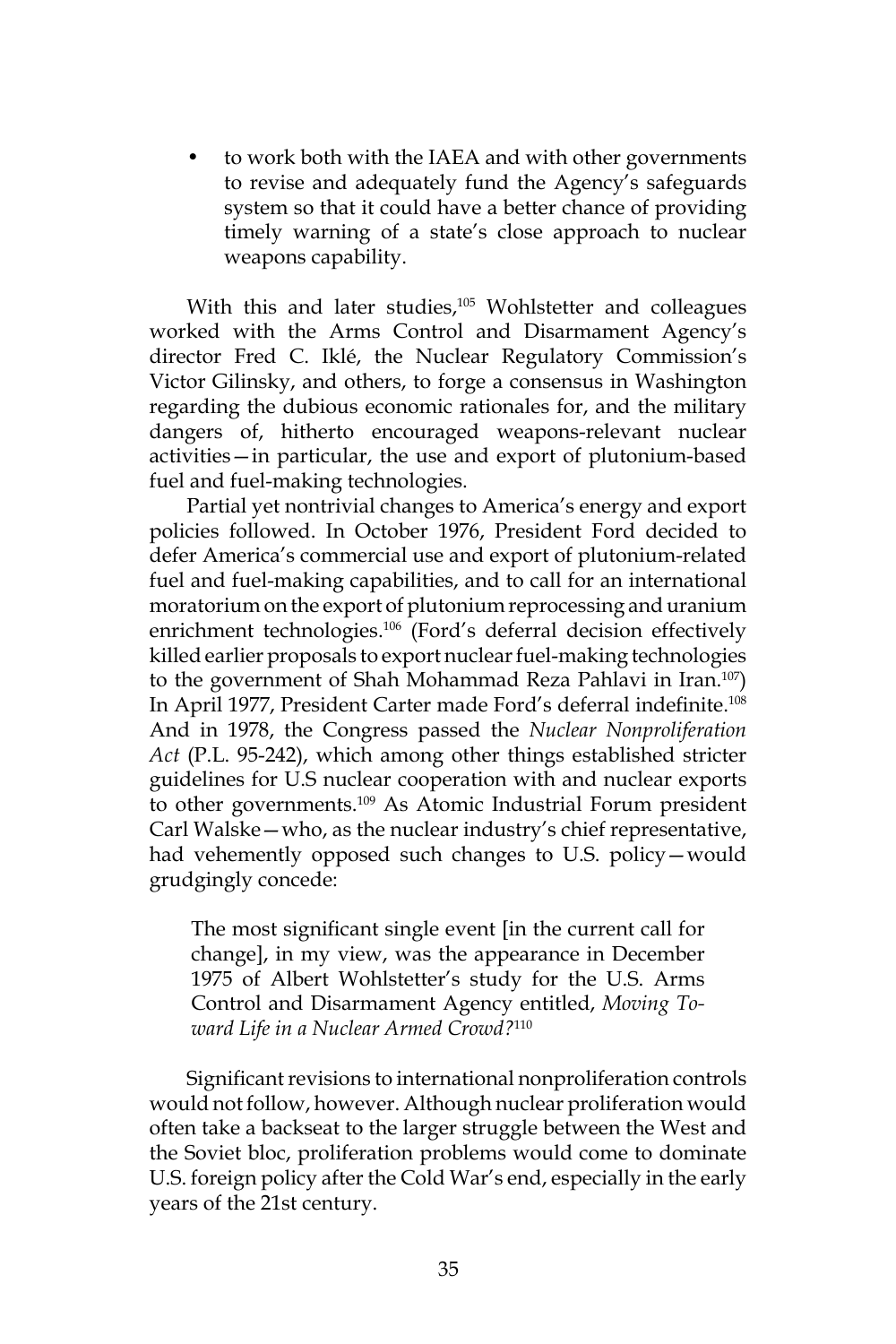# **IV. ARMS RACE MYTHS VS. STRATEGIC COMPETITION'S REALITY**

In the late 1960s, as Albert Wohlstetter expanded the scope of his nonproliferation research, he also became increasingly involved in heated policy debates over whether the United States should qualitatively improve the capabilities of its strategic nuclear forces.

Many proponents of arms control opposed qualitative improvements. They premised their arguments on automatic deterrence and minimum deterrence, doctrines holding that a government could easily and reliably deter a wide range of aggression against it merely by possessing a few technologically crude nuclear weapons which, in the event of an attack, would be used against an aggressor's cities and civilian populations. Moreover, arms controllers typically believed that worst-case analyses were leading the United States to pursue qualitative nuclear improvements that would go far beyond a mere "minimum deterrent" nuclear posture. In their view, such innovations were activating an action-reaction dynamic that was forcing the USSR which many arms controllers believed wanted only a "minimum deterrent"—to engage in a nuclear arms race with the United States, one that was spiraling out of control, exacerbating bilateral tensions, and increasing the likelihood of war.

In contrast, Wohlstetter (along with other like-minded strategists) supported military-technological innovation. A longtime skeptic of automatic and minimum deterrence, he held that a government's mere possession of nuclear weapons did not guarantee a survivable, controllable, and credible deterrent against a nuclear first strike; rather, the requirements for a system of nuclear forces capable of providing such a deterrent were far more stringent. Moreover, he countered that an action-reaction dynamic was not inexorably governing strategic competition in general, nor Soviet nuclear-weapons development and procurement decisions in particular; and that qualitative improvements would not invariably lead to spiraling arms races and increased tension, let alone to a greater likelihood of war. Indeed, Albert believed that some technological innovations would tend to encourage stability.

These largely opposing views would clash publicly in 1969, when the Senate deliberated over whether to approve the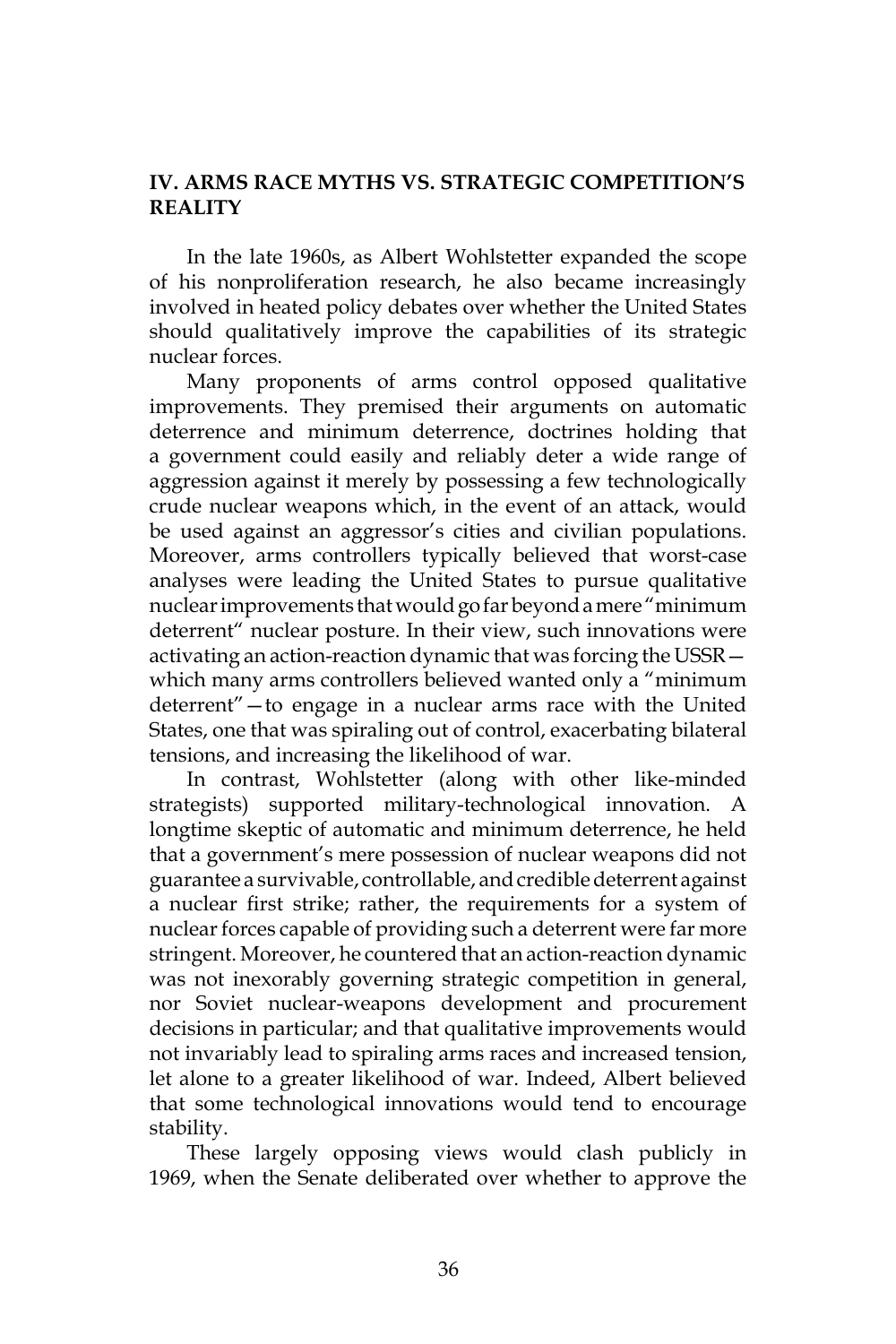initial deployment of the Safeguard antiballistic missile (ABM) defense system.111 In the mid-1970s, the aftermath of the ABM debate would inspire Wohlstetter to study systematically the history of the U.S. and USSR's strategic competition in nuclear arms. That study's conclusions would lead him to criticize the arm controllers' claims of inevitable worst-casing, of immutable action-reaction dynamics, and of consequent spiraling arms races as muddled myths that were driving a Luddite approach to arms control. The Wohlstetters and their colleagues would articulate as a better alternative an approach to arms control derived from what they considered to be a more nuanced understanding of strategic competition.

#### **The 1969 ABM Debate.**

A revised version of the Johnson Administration's Sentinel ABM program, the Nixon Administration's Safeguard program envisioned using nuclear-tipped missile interceptors to defend U.S. land-based strategic forces as well as the nation's political and military leaders against attacks by Soviet nuclear-armed ICBMs and SLBMs. It also sought to protect population centers against either the accidental or unauthorized launch of an adversary's ICBM or SLBM, or a deliberate but numerically small missile attack by nascent nuclear-armed governments like the People's Republic of China. Safeguard was therefore called a "thin" ABM system because it was intended to defend mainly military and leadership targets and provide only limited protection to civilians—a sharp contrast to the more ambitious "thick" ABM systems that would try to defend most or all of America's civilian population from very large missile attacks. In the early 1960s, the Soviet Union had already begun developing the so-called A-35, a comparable "thin" ABM system using nuclear-tipped Galosh missile interceptors, with the aim of protecting political-military leaders in Moscow from attack.

In the Senate, prominent Safeguard opponents included Stuart Symington (D-MO) and Edward Kennedy (D-MA), as well as Senate Foreign Relations Committee chair J. William Fulbright (D-AR). Outside anti-ABM experts included Jerome Wiesner and George Rathjens, both of the Massachusetts Institute of Technology; former State Department legal adviser Abram Chayes of Harvard Law School; and Wolfgang Panofsky of the Stanford Linear Accelerator Center. Some of these experts would form advocacy groups to assist the anti-ABM senators.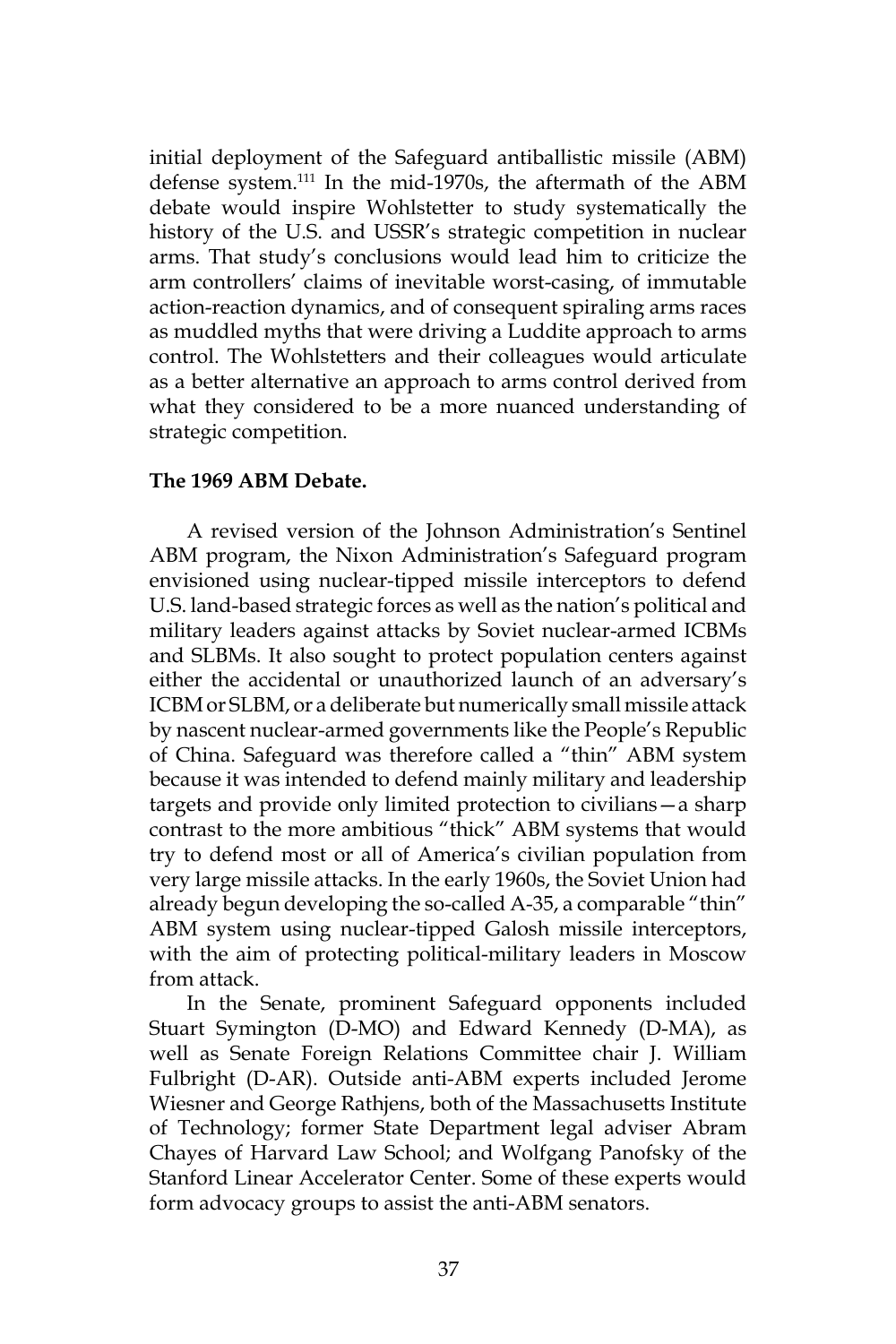Prominent Safeguard supporters included Senate Armed Services Committee chair John Stennis (D-MS) and Senate Subcommittee on National Security and International Operations chair Henry "Scoop" Jackson (D-WA), as well as the Pentagon's Director of Defense Research and Engineering, Johnny Foster. Outside pro-ABM experts included Albert Wohlstetter, now a professor at the University of Chicago; former Secretary of State Dean Acheson; and former Deputy Secretary of Defense Paul Nitze. These three would join together to form the Committee to Maintain a Prudent Defense Policy, a group that would seek to provide pro-ABM senators with analytic support. (Paul Wolfowitz and Peter Wilson, both of whom were at the time doctoral candidates at the University of Chicago, and Richard Perle, a graduate student at Princeton, would help to staff this group.)

During Senate hearings on the ABM, opponents raised three main objections. First, they asserted that anticipated Soviet strategic nuclear forces would not be capable of knocking out America's land-based second-strike capability, therefore obviating one of Safeguard's stated purposes. In particular, George Rathjens submitted to the Congress an analysis calculating that any attempts at a preclusive nuclear first strike by the Soviets would destroy, at the most, three-quarters of America's land-based *Minuteman* ICBMs.112 Moreover, Jerome Wiesner charged that ABM proponents were using worst-case scenarios to strengthen their argument. "We always underestimate our own capabilities and overestimate those of the other fellow," Wiesner later claimed in an essay on the ABM.<sup>113</sup>

Second, they argued that qualitative improvements—not only active defense systems like the ABM, but also efforts to develop multiple independently targetable reentry vehicle (MIRV) systems and to improve the delivery accuracy of ICBMs and other nucleararmed delivery vehicles—would necessarily spark spiraling and therefore destabilizing arms races. To halt what they saw as the action-reaction dynamic governing the strategic competition between the United States and USSR, they called for arms control agreements that would quantitatively cap American and Soviet strategic nuclear forces, and prohibit qualitative improvements to military nuclear technologies.

Third, anti-ABM experts claimed that the United States, at any rate, had cheaper and more effective ways than the ABM to protect its second-strike capability. For example, Rathjens held that a brute increase in the numbers of American ICBMs would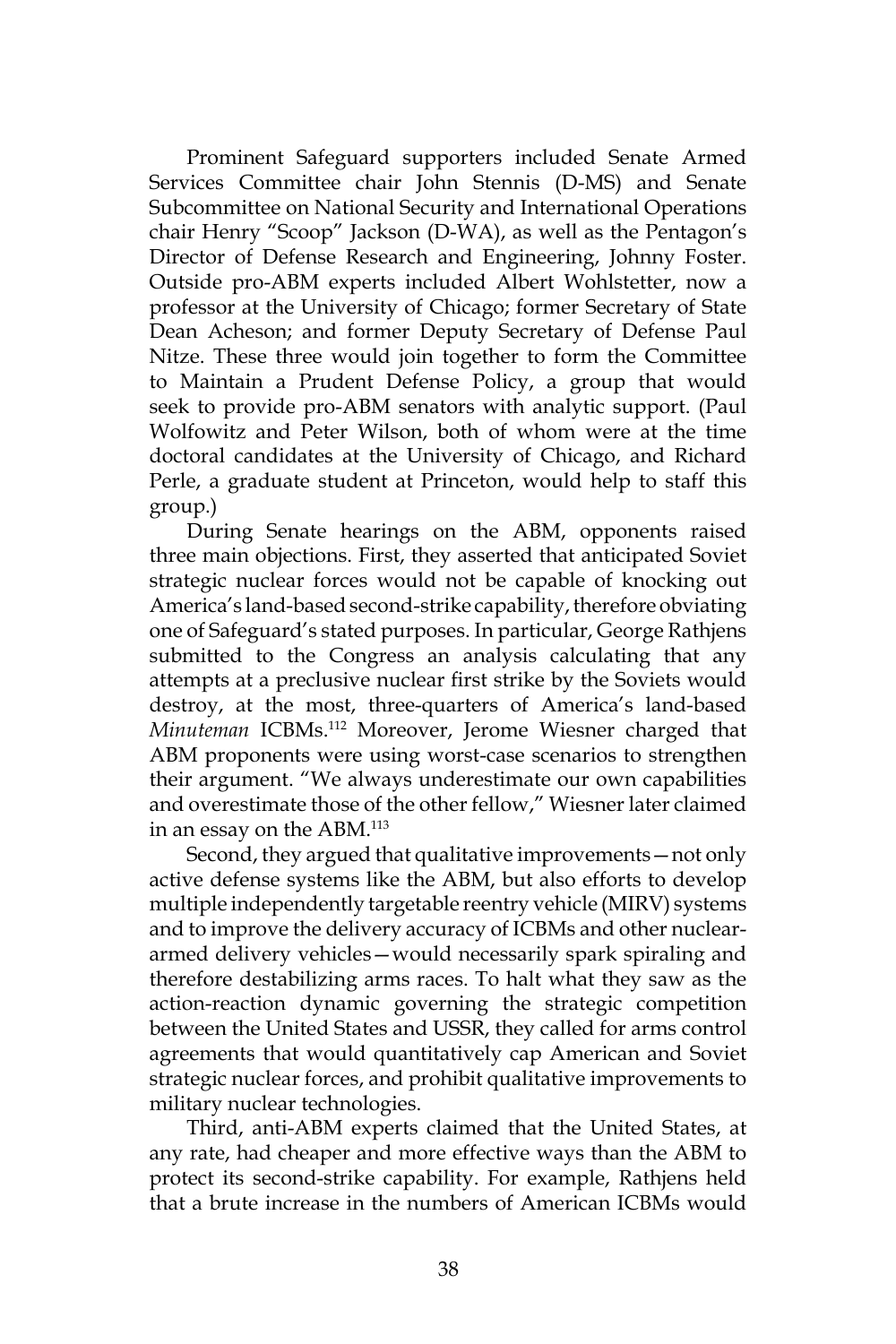be a better alternative than Safeguard. Senator Fulbright even suggested that a "launch-on-warning" nuclear posture would render the ABM unnecessary and provide what he described as "the greatest deterrence." The Senator explained:

It would seem to me that assurance, the knowledge that these ICBMs, even part of them, would be released immediately without any fiddling around about it, even without asking the computer what to do, it would be the greatest deterrence in the world.114

Indeed, as ABM opponent Ralph Lapp would reiterate in *The New York Times*: "As Senator Fulbright pointed out, empty holes [of the ICBMs that would be launched on warning of an attack] may be our most powerful deterrent weapon."115

At an April 1969 hearing of the Senate Armed Services Committee, Wohlstetter issued a forceful rejoinder to these Safeguard opponents. First, he challenged claims that anticipated Soviet strategic nuclear forces would be wholly incapable of launching a nuclear first strike to preclude substantially an American second strike by U.S. land-based ICBMs. In particular, Albert criticized Rathjens' analysis, charging that he had found significant methodological errors and distortions of intelligence estimates when he had tried to replicate Rathjens' calculations.116

(After the hearing, Wohlstetter and Rathjens' increasingly acerbic exchanges would spill onto the opinion pages of *The New York Times* and other forums. In July 1971, a special committee appointed by the Operations Research Society of America's president would release a detailed peer review of the Wohlstetter-Rathjens debate. This peer review—the idea for which was adamantly opposed by Rathjens, Wiesner *et al.*—would come out in favor of Wohlstetter's analysis as well as of his criticisms of the anti-ABM opponents.117 In particular, the peer review would conclude that the analyses of the anti-ABM experts "were often inappropriate, misleading, or factually in error."118 The Society's findings would do little to quell Wohlstetter and Rathjens' increasingly bitter dispute, however.)

Second, Wohlstetter countered claims that Safeguard would necessarily start a spiraling race in nuclear arms or arms spending. "Indeed, despite the stereotype," he said of the U.S. spending on nuclear arms during the 1960s, "there has been no quantitative arms race in the strategic offense and defense budget, no 'ever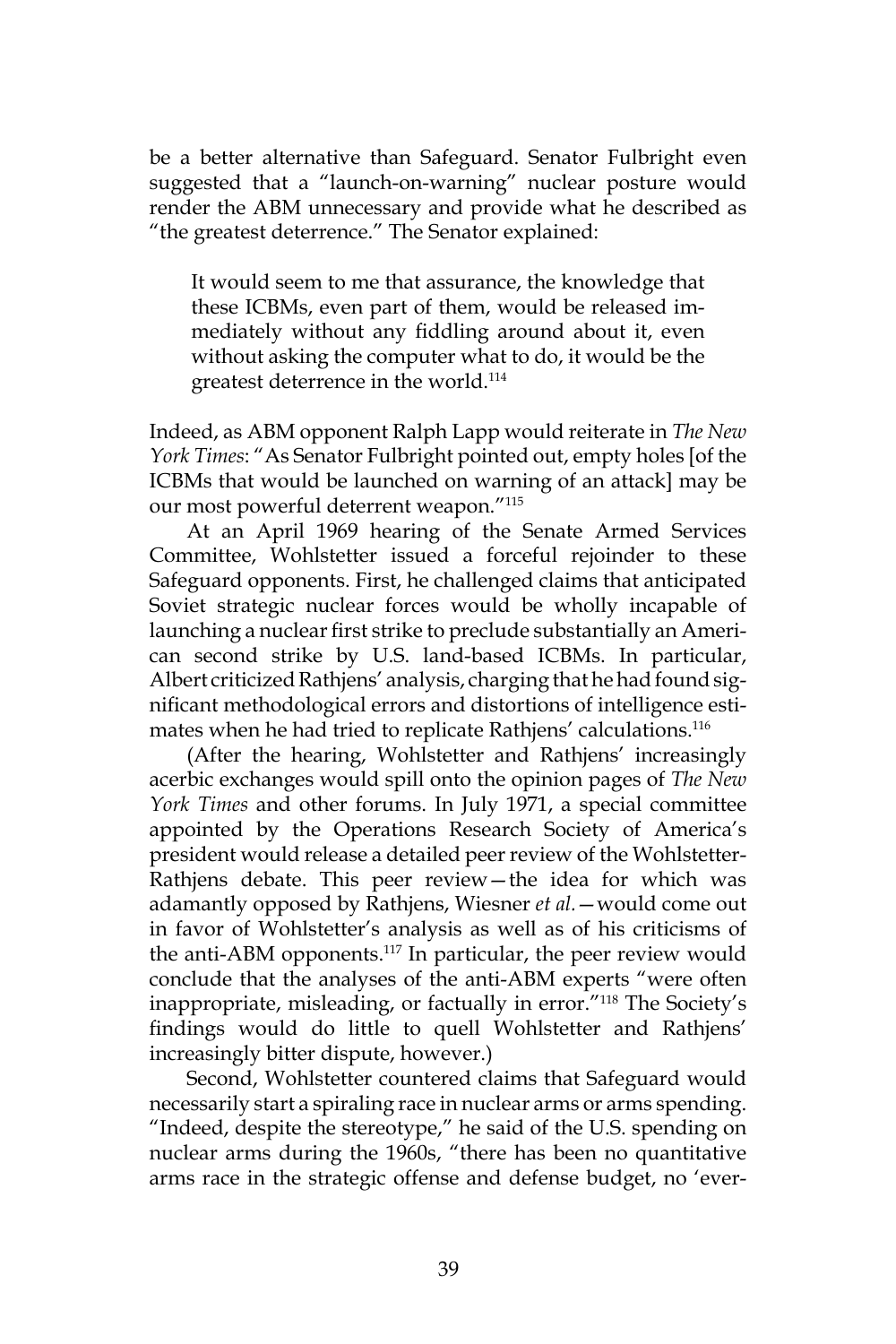accelerating increase,' nor, in fact, any long-term increase at all."119 (As this essay details below, the Wohlstetters and their colleagues would conduct a study in the 1970s detailing this point.)

Third, Albert argued that Safeguard would be a cheaper and less destabilizing way than brute numerical increases of America's nuclear arsenal to protect land-based U.S. second-strike capability against Soviet strategic nuclear forces—forces which were likely to add more accurate ICBMs with modest MIRVed warhead capability. He elaborated:

There is an important difference between making qualitative adjustments to technical change and expanding the number of vehicles or megatons or dollars spent. The difference has been ignored in a debate on ABM that seems at the same time impassioned and very abstract, quite removed from the concrete political, economic, and military realities of nuclear offense and defense and their actual history.120

He continued:

For example, one alternative to protecting *Minuteman* [land-based ICBMs] is to buy more *Minutemen* without protection. But adding new vehicles is costly and more destabilizing than an active defense of these hard points, since it increases the capacity to strike first. A one-sided self-denial of new technology can lead simply to multiplying our missiles and budgets, or to a decrease in safety, or to both.<sup>121</sup>

Indeed, in the Base and Vulnerability Studies that Wohlstetter had led at the RAND Corporation during the 1950s, qualitative technological improvements had figured heavily in efforts to protect U.S. second-strike capability without having to resort to destabilizing quantitative increases in the nuclear arsenal. In particular, his research team had leveraged the breakthrough designs of a brilliant engineer named Paul Weidlinger to show that it was indeed possible to shelter and passively defend ICBMs and command-and-control facilities by building complex underground structures that were orders of magnitude more resistant to the blast effects of nuclear explosions than most engineers had ever thought possible.122 In Albert's view, active defense programs like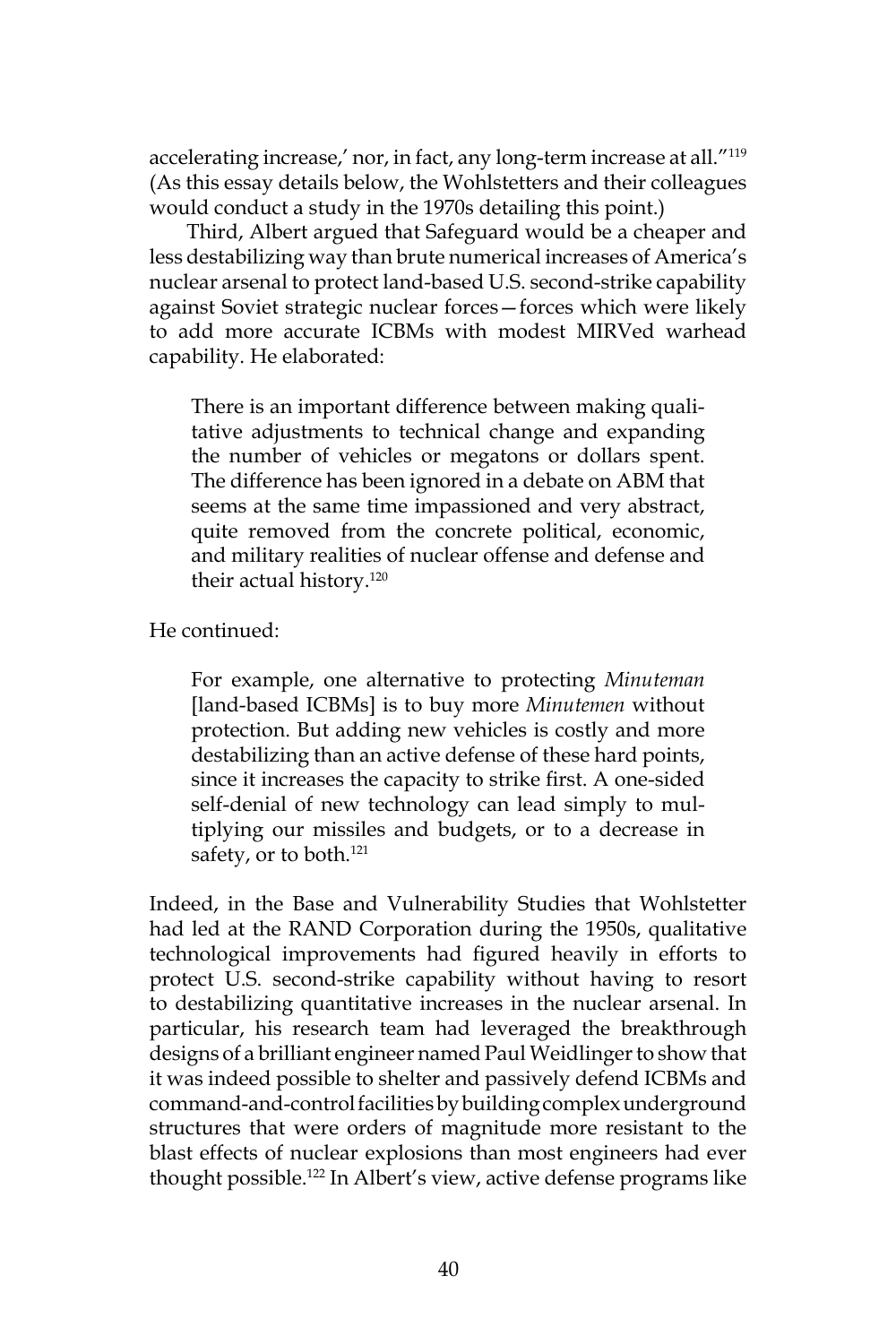the ABM fell into a long line of useful and stabilizing qualitative improvements to the capabilities of U.S. strategic nuclear forces.

On a related note, Wohlstetter was deeply critical of statements by Senator Fulbright and others promoting "launch-on-warning" as an actual operational policy. Albert found "launch-on-warning" to be deeply dangerous and politically irresponsible:

The revival today, by several distinguished senators and some able physicists opposing ABM, of the suggestion that, rather than defend ICBM's, we should launch them at Russian cities simply on the basis of radar represents a long step backward. If we were willing to do this, we would dispense with silos or *Poseidon* submarines or any other mode of protecting our missiles. And we would increase the nightmare possibility of nuclear war by mistake.123

The fierce debate between the pro- and anti-ABM crowds would continue into the summer of '69. In August, the Senate would end up approving the initial deployment of Safeguard, with Vice President Spiro Agnew casting the deciding vote to break the Senate's 50-to-50 split. However, 3 years later, at the end of the first round of the Strategic Arms Limitation Talks (SALT), the Nixon Administration would conclude with the Soviets an agreement severely limiting deployments of ballistic missile defense.124 The ABM Treaty of May 1972 initially allowed the United States and USSR each to field two ABM sites, but was later modified in July 1974 to allow each country only one site.

The United States worked to finish its Safeguard site in North Dakota, but Congress voted to shut it down in late 1975.<sup>125</sup> In contrast, the Soviets would continue to field the A-35 ABM system near Moscow that they had first begun installing in the early 1960s. (Today, the Russian Federation now fields the A-135, an updated version of the A-35 that relies on missile interceptors tipped with non-nuclear explosives, while at the same time opposing U.S. and European Union efforts to build a "thin" ABM system to defend against ballistic missile threats from Iran and other rogue states.)

### **Strategic Nuclear Competition: Rivalry, But No Race**.

As the 1960s gave way to the 1970s, controversies over the wisdom of incorporating technological innovations in U.S. strategic nuclear forces intensified. One key issue was whether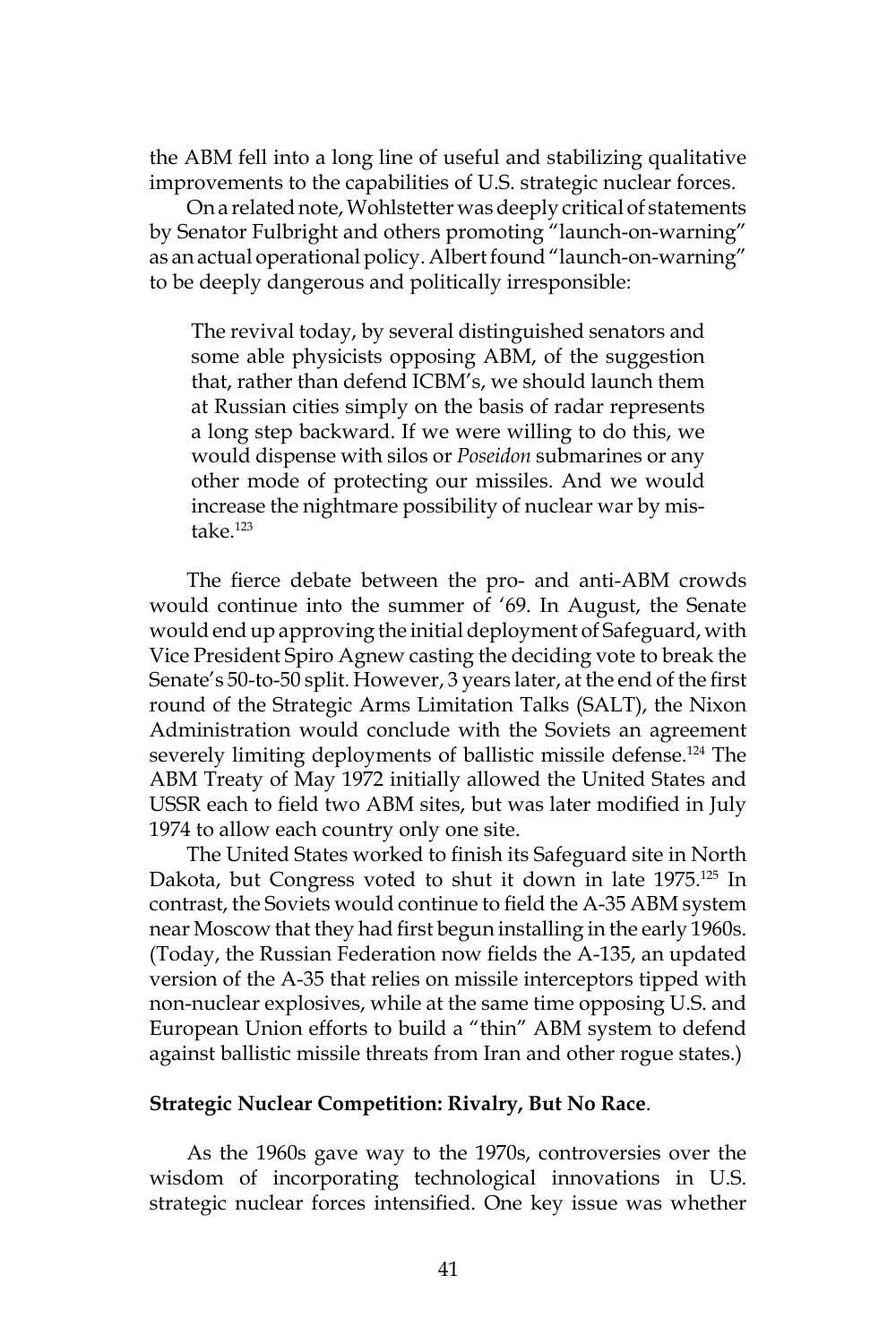the United States should try to improve the accuracy with which nuclear-armed delivery vehicles could be delivered to their intended military targets, even if the purpose was to decrease the possibility of harm to civilian noncombatants.

Echoing their earlier arguments against the ABM, advocates of arms control charged that such technological innovations would inevitably spark new arms races. They held that the United States, which was wrongly alarmed by worst-case analyses, was pursuing technological military innovations that, in turn, were activating the action-reaction dynamic that governs military competition, and inexorably leads to spiraling arms races characterized by increased defense spending, larger and more destructive nuclear arsenals, and a greater likelihood of war. Again, arms controllers called for new treaties that would limit qualitative technological improvements to strategic nuclear forces.

It was in this context that Albert and Roberta Wohlstetter, along with colleagues at their Pan Heuristics consulting company, set out to study the history of how the United States and USSR had competed in strategic nuclear arms. Their research aimed to determine the extent to which the American-Soviet strategic nuclear rivalry actually had conformed to the concept of a spiraling arms race.

The Wohlstetters and their colleagues began by observing that arms control advocates often had not carefully and precisely defined what they meant by the concept, *arms race*. They found that while *arms race* resonated with powerful emotional and pejorative connotations, the term typically had only vague, and sometimes confusing, denotations. In "Is There a Strategic Arms Race?" part one of his controversial two-part essay in *Foreign Policy* (1974), Albert expanded on this point:

When we talk of "arms" are we referring to the total budget spent on strategic forces? The number of strategic vehicles or launchers? The number of weapons? The total explosive energy that could be released by all the strategic weapons? The aggregate destructive area of these weapons? Or are we concerned with qualitative change—that is, alterations in unit performance characteristics—the speed of an aircraft or missile, its accuracy, the blast resistance of its silo, the concealability of its launch point, the scale and sharpness of optical photos or other sensing devices, the controllability of a weapon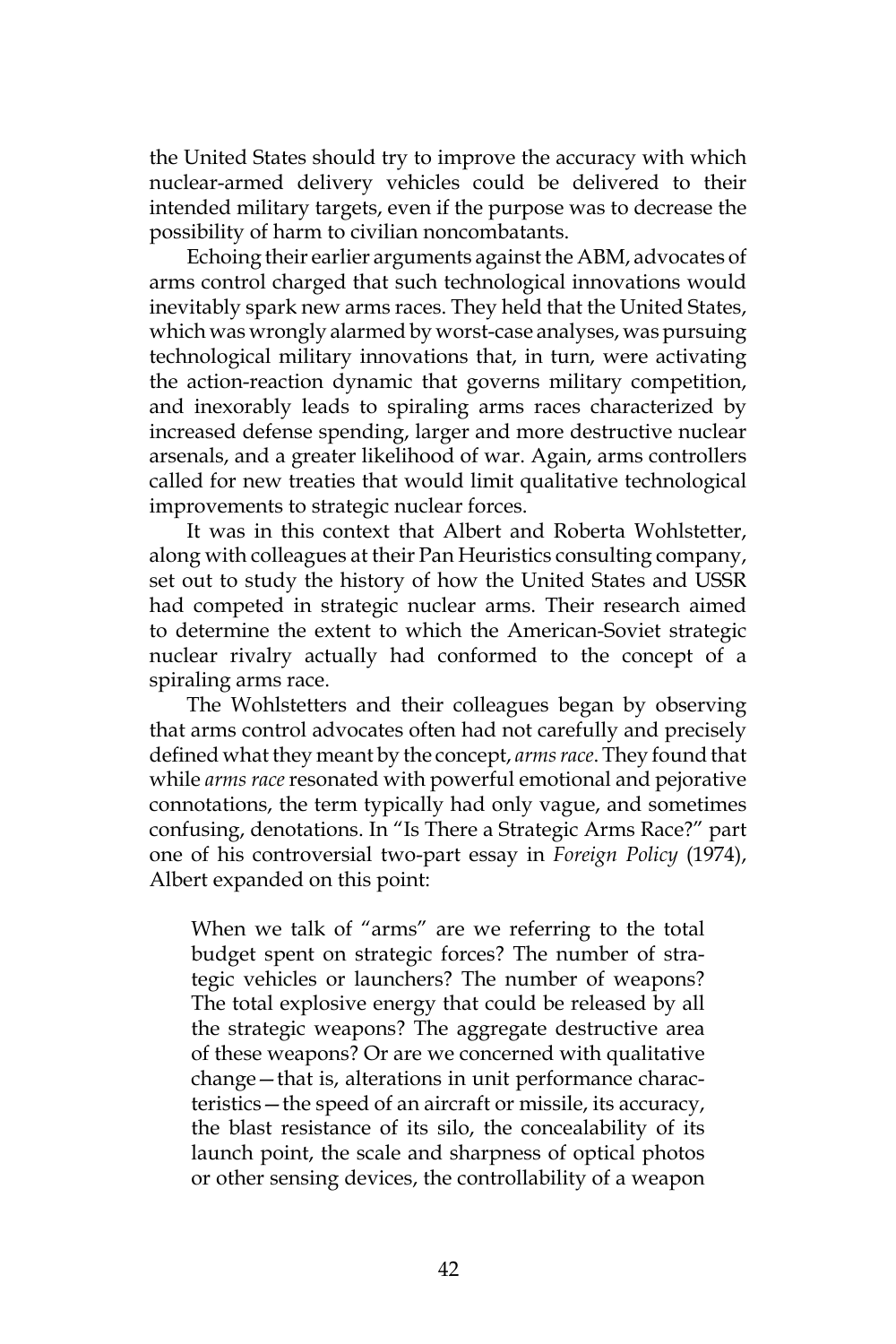and its resistance to accidental or unauthorized use? When we talk of a "race" what do we imply about the rate at which the race is run, about the ostensible goal of the contest, about how the "race" is generated, about the nature of the interaction among strategic adversaries?126

With the concept of arms races, arms controllers had sought to lay bare the action-reaction dynamic that underlay the strategic nuclear competition between the United States and USSR. Albert, however, was deeply skeptical of the notion behind this dynamic. He wrote:

The very phrase "action-reaction" has an aura of mechanical inevitability. Like Newton's Third Law: For Every Action There Is An Equal and Opposite Reaction. Only here, since the mechanism is explosive, it seems the law is supposed to read: For Every Action There Is An Opposing Greater-Than-Equal Reaction.127

Wohlstetter and company acknowledged the concept of spiraling arms races had correctly demonstrated that one government's military decisions may have a partial impact on the decisions of another. However, they believed that spiraling arms races grossly overstated the extent to which an action-reaction dynamic singly and inexorably drove how governments competed militarily. He explained:

To build a national defense is to recognize serious differences, potentially incompatible goals of possible adversaries. Military forces then are at least partially competitive: What one side does, whether to defend itself or to initiate attack or to threaten attack or response, may be at the partial expense of another side. (Weapons are not by nature altogether friendly.) This means in turn that *some* connection is only to be expected between what one side does and the kind and probable size of a potential opponent's force.

Arms race doctrines plainly want to say much more than these simple truths. They suggest that the competition results from exaggerated fears and estimates of opposing threats, and therefore is not merely, or even mainly,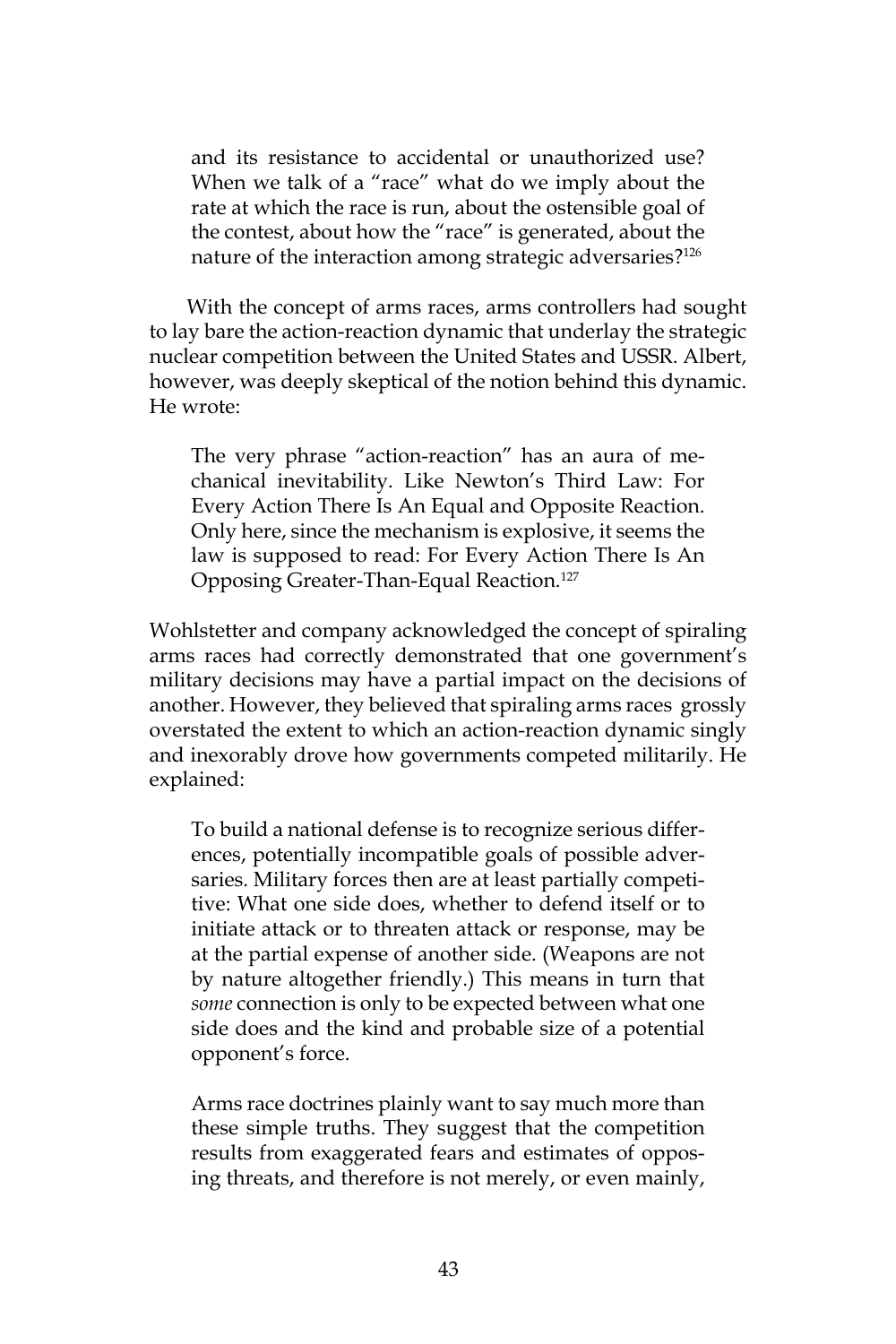instrumental to the partially opposed objectives of each side. The competition takes on an explosive life of its own that may frustrate the objectives of both. Explosive in two senses: (a) it leads to "accelerating" (or "exponential" or "spiraling" or "uncontrolled" or "unlimited" or "unbridled" or "infinite") increases in budgets and force sizes; (b) it leads inevitably to war, or at any rate makes war much more likely.128

Having attempted to make clearer the conceptual confusions surrounding spiraling arms racing, Wohlstetter and colleagues sought to see whether the history of the U.S.-USSR strategic nuclear competition up to that point in time actually had resembled such an arms race. Their study proceeded in three main parts.

First, they reviewed available American intelligence forecasts to evaluate the extent to which, in fact, the United States had regularly overestimated Soviet strategic nuclear deployments with "worst-case" analyses, as arms race proponents had frequently charged. To begin with, they noted that while U.S. intelligence had overestimated the rapidity with which the USSR would deploy long-range ICBMs in the late 1950s, it had underestimated, at the same time, the number of deployed Soviet intermediate range and medium range ballistic missile (IR/MRBMs) launchers. Moreover, after carefully examining annual intelligence predictions and estimates submitted by the Secretary of Defense to the Congress between 1962 to 1972, Wohlstetter and company arrived at surprising and counterintuitive findings. Within this population of before-the-fact intelligence predictions and afterthe-fact observed estimates of Soviet nuclear deployments, the U.S. had *under*estimated repeatedly and systematically over a 10-year period how much the USSR would annually add to its strategic nuclear forces.<sup>129</sup>

Second, the Wohlstetter team looked carefully at the history of budgets for U.S. strategic nuclear forces to determine the rate at which spending on these forces had increased. Again, they arrived at startling and counterintuitive findings. U.S. annual spending on strategic offensive forces, in fact, had decreased from the mid-1950s until the early 1970s. In particular, spending in the 1950s was more than four times spending in 1976 in terms of constant dollars, and the budget for U.S. strategic nuclear forces had declined in an almost exponential manner since 1961.<sup>130</sup>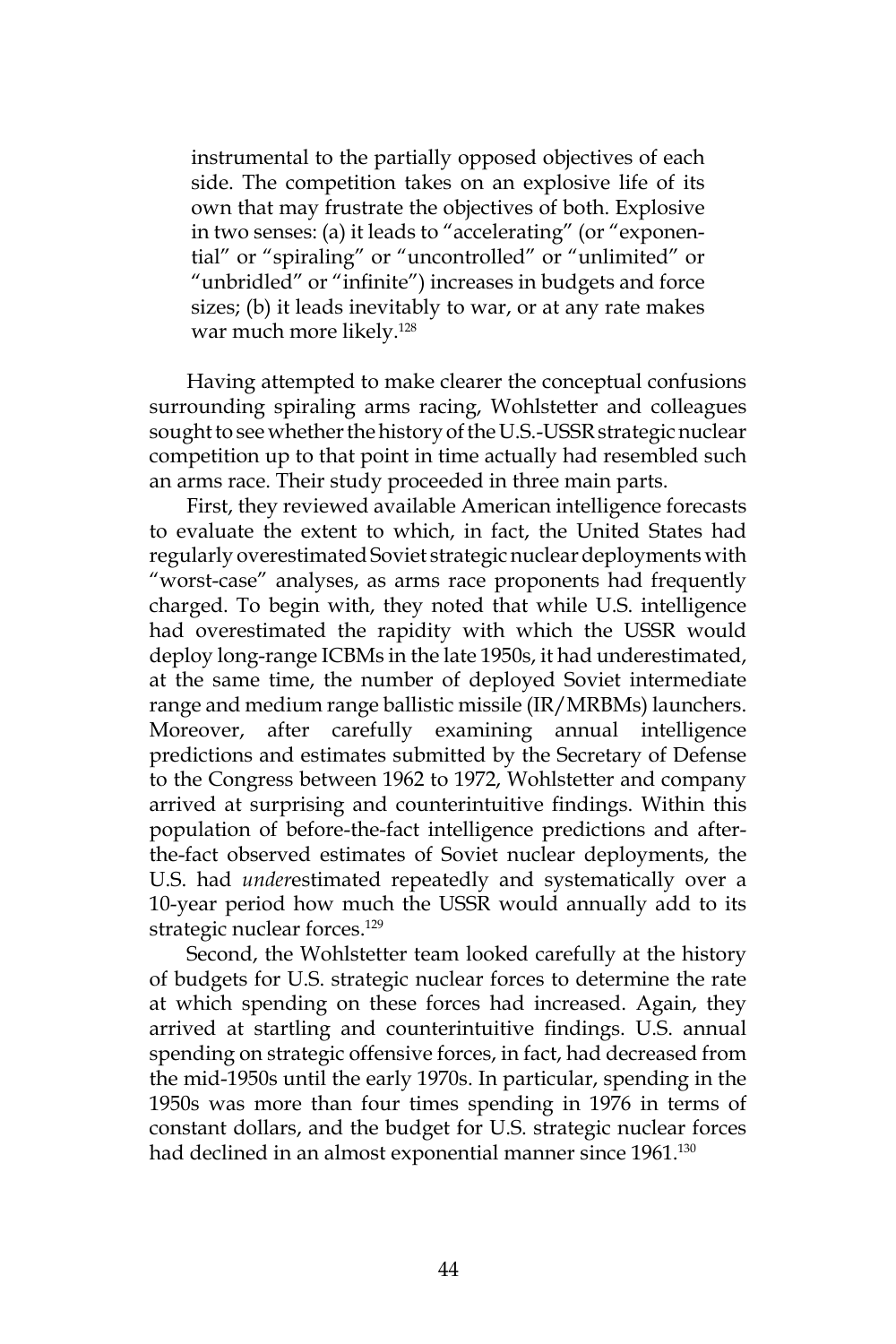Third, Wohlstetter and colleagues examined whether qualitative improvements had actually led to more indiscriminate and destabilizing forces. They found that, even though both the United States and Soviets had pursued technological innovations during the 1960s, American trends pointed decidedly downward, not only for spending on U.S. strategic nuclear forces, but also for key qualitative indicators—for example, the stockpile's total explosive energy yield, the number of strategic offense and defense warheads, and the arsenal's equivalent megatonnage.<sup>131</sup>

Taken together, these findings sharply contradicted the sort of invariable enemy overestimation and worst-casing, the unchecked growth in strategic nuclear arms and spending, and the ever-increasing arsenal destructiveness that arms race theorists had claimed was occurring on the U.S. side. This led the Wohlstetter team to caution that arms racing did not provide an insightful model of how the U.S. and USSR actually had competed strategically in the nuclear age. Arms racing was, at best, an emotionally-charged but muddled and inaccurate metaphor.

What disturbed the Wohlstetters perhaps most of all, however, was how many arms control proponents had used (and were still using) the concept of arms racing to advocate for a U.S. nuclear posture based on doctrines of automatic deterrence, minimum deterrence, or the then-emerging doctrine of mutual assured destruction (MAD): that is, for a nuclear posture which, in essence, would assure, in the event of any attack by nucleararmed adversaries, that the United States would escalate to massive nuclear retaliation against cities and civilian populations. The underlying hope of many such arms control proponents was that if the United States and USSR kept numerically small, technologically crude, and explosively indiscriminate nuclear arsenals aimed only at civilian noncombatants, the sheer horror of this posture would not only make all forms of nuclear war less probable, but also make movement toward total nuclear disarmament—and perhaps toward the dissolution of national sovereignty, world government, and perpetual peace—more likely.

In contrast, Albert and Roberta fiercely opposed such "countervalue" doctrines of nuclear deterrence that targeted cities and civilian noncombatants instead of military forces. Although they deeply doubted the likelihood and verifiability of total nuclear disarmament, they saw themselves as sharing the arms controllers' goal of making nuclear war less likely. But they maintained that the arms control establishment's preferred nuclear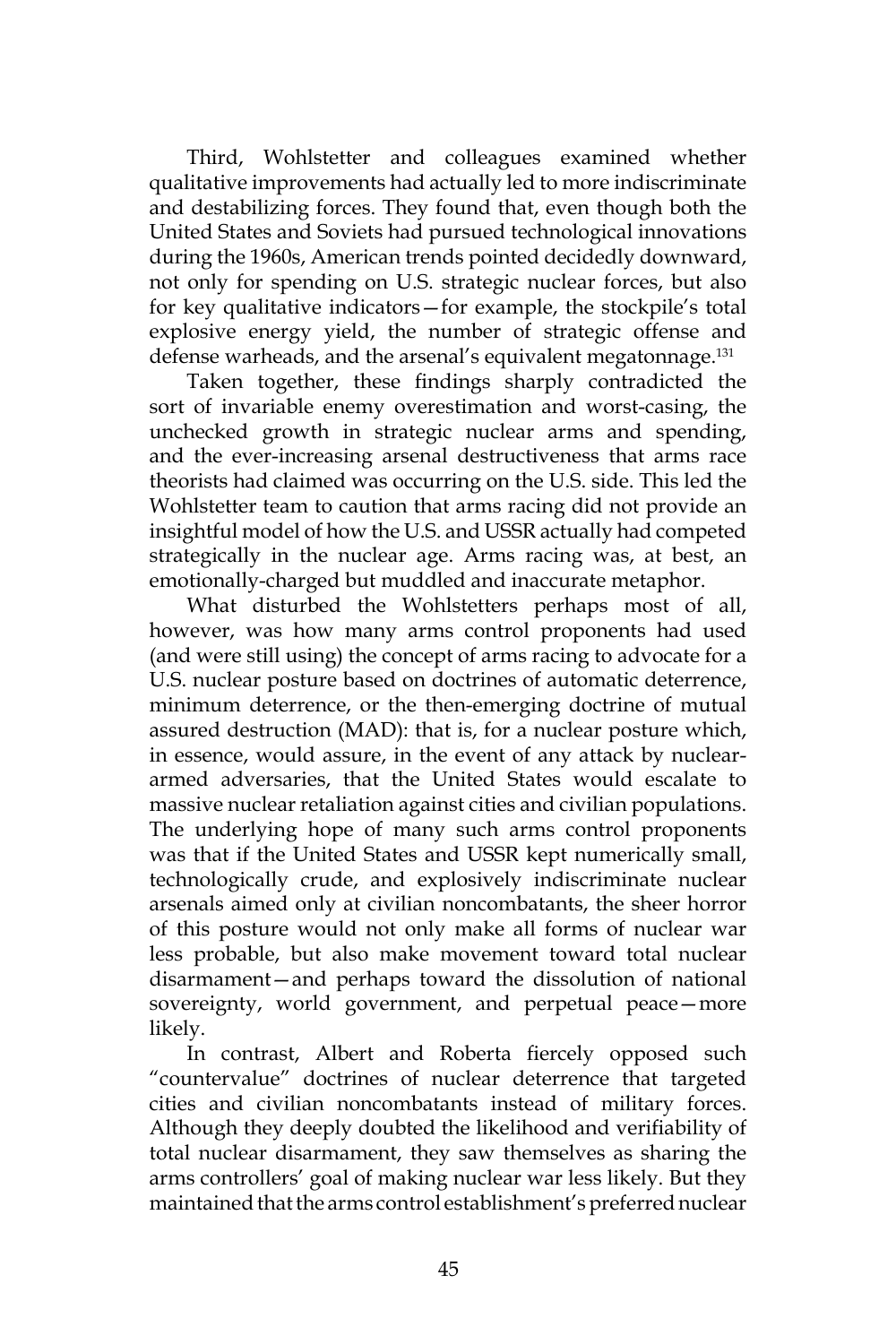posture—a "minimum deterrent" posture which priviledged a sort of indiscriminate destructiveness against civilians that U.S. decisionmakers might not be willing to carry out, even in the most extreme of circumstances—was unstable, immoral, and unlikely to deter plausible forms of aggression. In his article, "Racing Forward? Or Ambling Back?" (1976), Albert elaborated on this point:

Perverse current dogmas center most of all on an attempt to stop or slow technologies of discrimination and control. However, the remarkable improvements in accuracy and control in prospect will permit non-nuclear weapons to replace nuclear ones in a wide range of contingencies. Moreover, such improvements will permit new forms of mobility for strategic forces, making it easier for deterrent forces to survive. More important, they will also increase the range of choice to include more discriminate, less brutal, less suicidal responses to attack—responses that are more believable. And only a politically believable response will deter.<sup>132</sup>

In other words, the Wohlstetters held that credible deterrence need not rely on a choice between indiscriminate, massively destructive, and therefore implausible forms of nuclear retaliation, or no response at all. Rather, a principal aim of responsible nuclear-age strategic competition should be to increase the range of credible (and especially non-nuclear) responses available to decisionmakers, especially against limited-nuclear and less-thannuclear aggression, and by so doing actually strengthen U.S. deterrence. Albert explained:

Some technologies reduce the range of political choice; some increase it. If our concern about technology getting beyond political control is genuine rather than rhetorical, then we should actively encourage the development of techniques that increase the possibilities of political control. There will be a continuing need for the exercise of thought to make strategic forces secure and discriminatingly responsive to our aims, and to do this as economically as we can.133

Although the Wohlstetters were skeptical of many of the arms controllers' canonical dogmas, this did not mean that they saw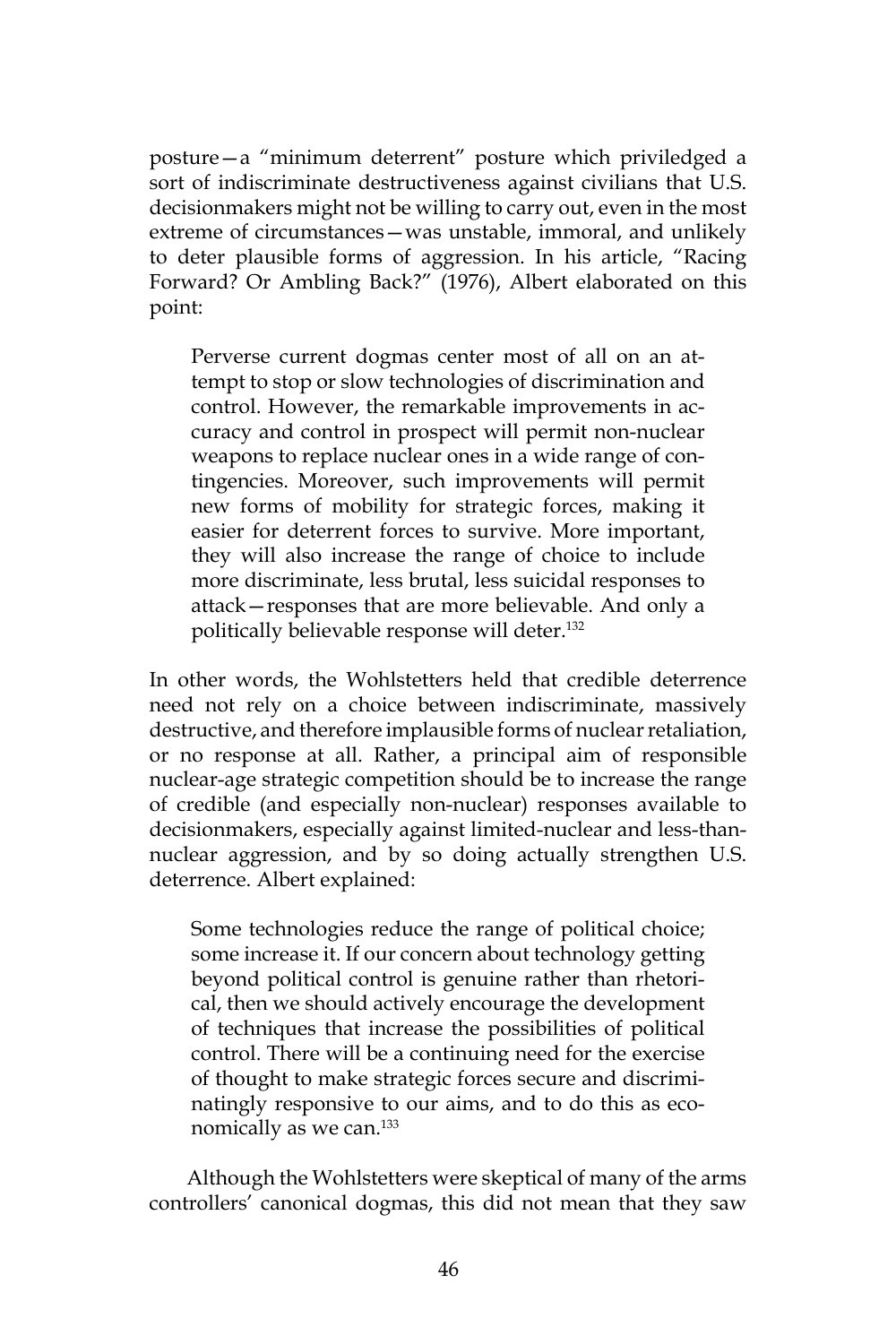arms control agreements as having no utility. Rather, they viewed such agreements as being useful within clear limits. "Agreements with adversaries can play a useful role, but they cannot replace national choice," Albert pointed out in "Racing Forward? Or Ambling Back?" But he added: "Neither the agreements nor the national choices are aided by the sort of hysteria implicit in theories of a strategic race always on the point of exploding."134

In the early 1980s, Albert and Roberta would draft an essay titled "On Arms Control: What We Should Look for in an Arms Agreement" which provides insight into what they viewed to be—and not to be—viable approaches for arms control agreements. (This previously unpublished essay is included in the present volume.) And in the mid-1980s, Albert and his Pan Heuristics colleague, Brian Chow, would coauthor a detailed technical proposal for an arms control agreement to establish selfdefense zones in space.135 (This volume also includes a condensed summary of this proposed agreement as published in the *Wall Street Journal*.)

## **The Study's Aftermath**.

The Wohlstetters' study on the nature of the U.S.-USSR strategic competition exerted influence and elicited controversy in the mid-to-late 1970s. Most notably, their study would form part of the larger context for the so-called "Team B" experiment in competitive intelligence analysis. First suggested by members of the Ford Administration's Presidential Foreign Intelligence Advisory Board (PFIAB) in August 1975, this experiment was officially begun by Director of Central Intelligence (DCI) George H. W. Bush and President Ford's National Security Advisor Brent Scowcroft in June 1976.

A now-declassified December 1976 memorandum provides a summary of the "Team B" exercise from the White House's point of view.136 The experiment would begin with two groups, an "A" team composed of members of the Intelligence Community that would prepare "the 1976 estimate of Soviet forces for intercontinental attack . . . in accordance with established Community practices," and a "B" team composed of "experts inside or outside of government" that would prepare an alternate assessment.137 Both teams would be provided with the same body of intelligence information, and each would work to arrive at independent conclusions about three specific topics: namely,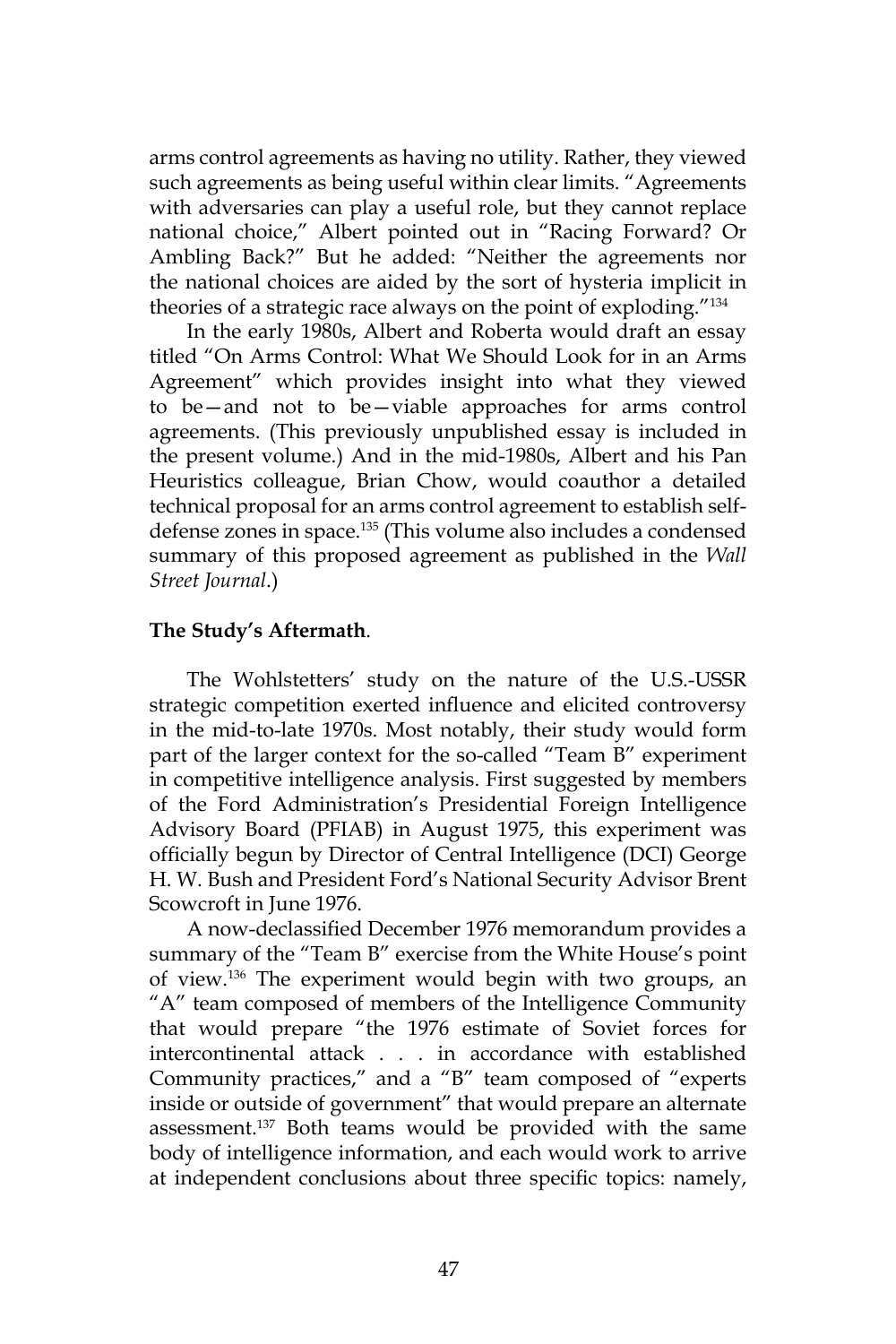"[1] Soviet ICBM accuracy, [2] Soviet low altitude air defense capability, and [3] Soviet strategic policy objectives."138 Both teams would have access to each other's final products and be allowed to write comments on each other's assessments. Finally, the National Security Advisor, in consultation with the DCI and PFIAB, would review and critique the highly classified results.

In December 1976, Team B completed its Top Secret final report, *Intelligence Community Experiment in Competitive Analysis: Soviet Strategic Objectives: An Alternative View*. 139 Two months earlier, however, information about the exercise had already been leaked to the *Boston Globe* and *Washington Star*. The resulting news stories had set off a politicized firestorm within Washington that prevented dispassionate public discussion of the intelligence experiment's pluses and minuses. Although the highest levels of the Ford Administration had authorized the Team B exercise, critics insistently viewed this experiment in competitive intelligence analysis as nothing more than a direct assault on the Nixon and Ford Administrations' policy of *détente* with the Soviet Union.

Wohlstetter had declined an invitation to join Team B.140 Nonetheless, a number of journalists and opinion-makers would mistakenly assert that he had worked on the intelligence experiment. In response to a January 4, 1977, op-ed by Joseph Kraft in the *Washington Post*, Albert wrote a letter to the editor to correct the record: "I had no part in the team that recently took an independent look at past and present national intelligence estimates. Nor have I seen their report."141

These controversies notwithstanding, Albert and Roberta's study on arms racing helped to reframe Washington's understanding of the U.S.-USSR strategic competition. Indeed, key government decisionmakers would publicly refute the "mirror-imaging" assessments of Soviet nuclear spending and procurement that had led some arms controllers to claim that while the USSR wanted only to field a "minimum deterrent," U.S. actions were activating an action-reaction dynamic that was forcing the Soviets to build more weapons and sparking an unnecessary nuclear arms race.142 On that point, President Carter's Secretary of Defense Harold Brown would famously observe before a joint meeting of the Senate and House budget committees in 1979: "Soviet spending has shown no response to U.S. restraint—when we build, they build; when we cut, they build."143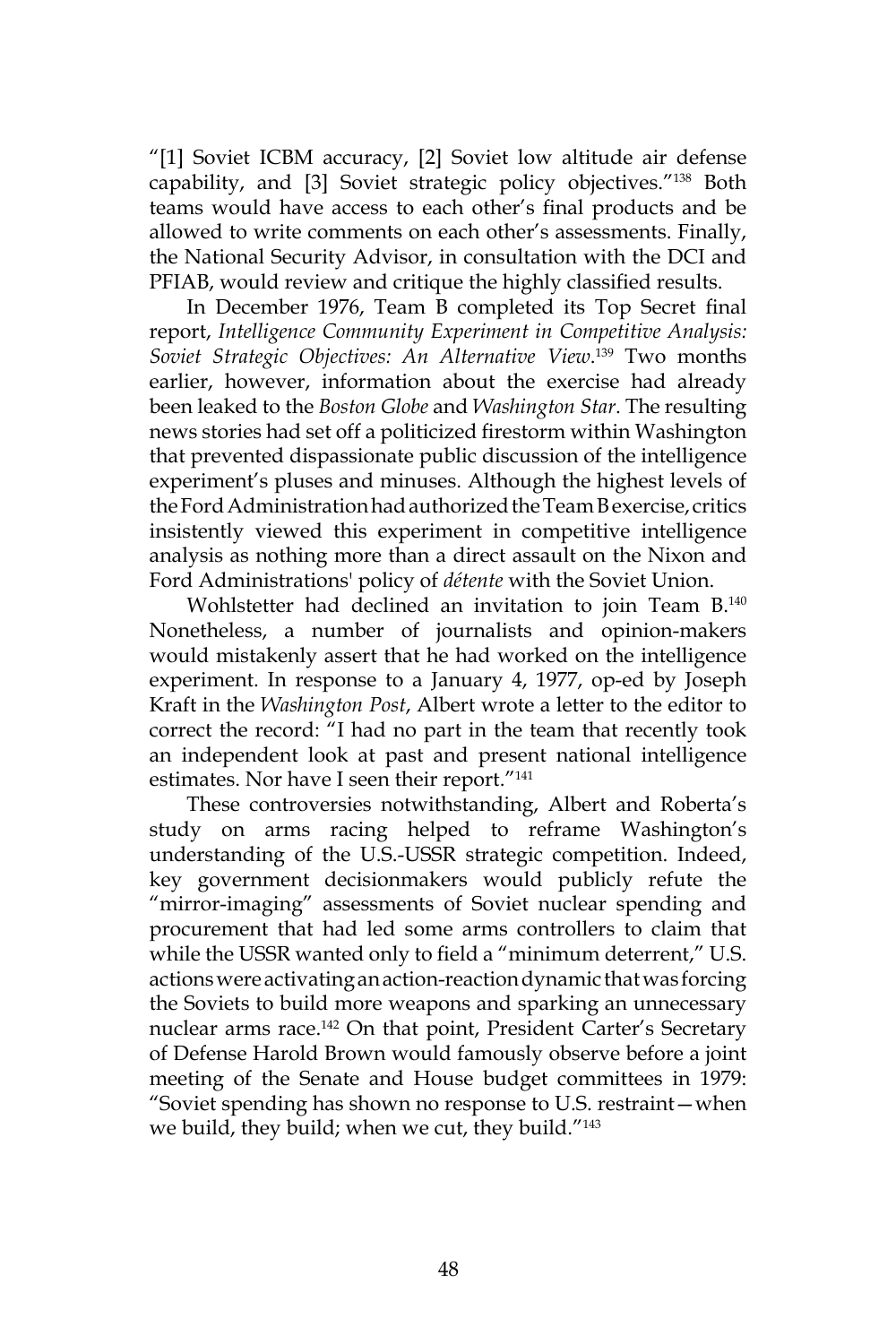#### **V. TOWARDS DISCRIMINATE DETERRENCE**

In 1962, Thomas Schelling and Morton Halperin published (with research assistance from Donald Brennan) *Strategy and Arms Control*, a book that famously identified what they took to be the three core objectives of all arms control agreements: to reduce "[1] the likelihood of war, [2] its scope and violence if it occurs, and [3] the political and economic costs of being prepared for it."<sup>144</sup> Albert and Roberta Wohlstetter saw themselves as sharing these very same goals, but they diverged from the conventional wisdom of most arms controllers in that they believed the United States (and the USSR) could often achieve these objectives more reliably and effectively by means of independent technological innovation.

In the 1970s and 1980s, Albert would work to demonstrate the stabilizing potential of technological innovation. In particular, he would join a small circle of analysts who identified for U.S. decisionmakers new alternatives for responding to—and thus for deterring—a wide spectrum of possible enemy aggression *without* resorting to the sort of massive nuclear retaliation against cities and civilian populations prescribed by MAD and other doctrines of automatic and minimum deterrence. By promoting the development of technologies and systems that stressed precision, control, and information, Wohlstetter would help the United States to reject MAD-inspired threats against noncombatants, and instead to field a new generation of more discriminate and less destructive non-nuclear capabilities that, in turn, would substantially reduce America's reliance on nuclear weapons.

## **Birth of MAD: A New Doctrine of Deterrence by Massive Retaliation.**

The doctrine of mutual assured destruction first emerged in the late 1960s. Like earlier doctrines of automatic and minimum deterrence, MAD held that a government could deter stably and reliably a wide range of nuclear and non-nuclear aggression simply by threatening to escalate any conflict with massive retaliatory attacks targeting the aggressor's cities and populations. Because MAD required a government to field only a "minimum deterrent" second-strike capability consisting of technologically crude and indiscriminately destructive nuclear weapons aimed at civilians, the doctrine counseled against technological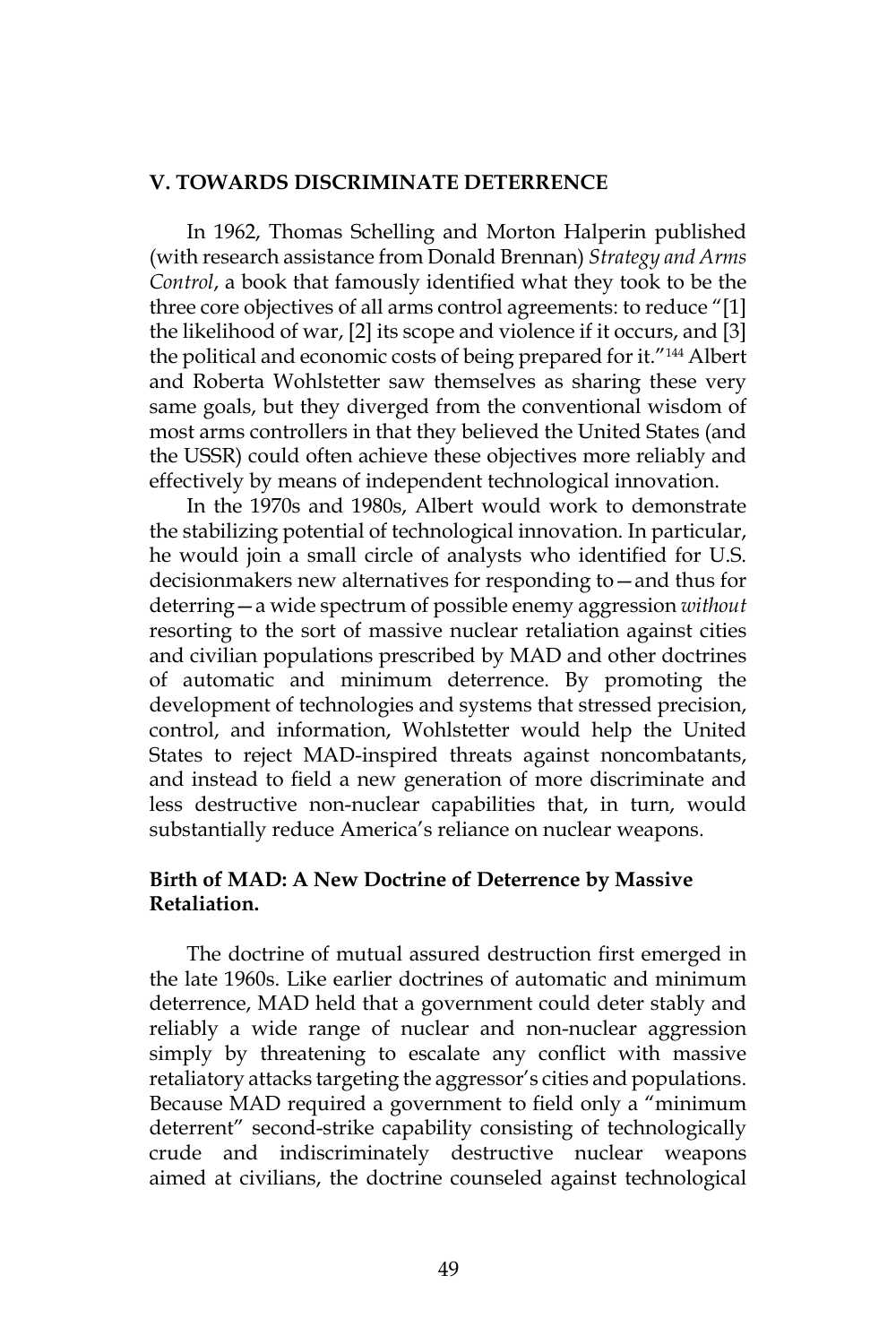innovation. The reason was that when two governments adopted "minimum deterrent" nuclear postures, MAD doctrine holds that the necessary outcome will be a stable, mutual deterrence. Arms controllers—especially arms race theorists who sought to limit qualitative technological improvements to America's strategic nuclear forces—thus gravitated toward MAD.

In a curious twist, however, it was Donald Brennan, an arms controller at Herman Kahn's Hudson Institute, who first coined the phrase "mutual assured destruction" in the mid-to-late 1960s. Brennan meant MAD as a tongue-in-cheek way of mocking arms controllers who had advocated escalatory threats of massive nuclear retaliation as a means not only of deterring a wide range of nuclear and non-nuclear aggression, but also of achieving deep cuts in nuclear arms. Nonetheless, many such arms controllers ended up embracing the phrase and the concept.

MAD alludes to a concept that was birthed during Secretary of Defense Robert McNamara's tenure. Upon arriving at the Pentagon, Secretary McNamara and his team of analysts—a group which included Charles Hitch, William W. Kaufmann, Alain Enthoven and other alumni of the RAND Corporation—set out to rein in what they saw as the budgetary excesses of the military services. To constrain military spending on nuclear weapons and delivery vehicles, they had introduced by late 1963 the metric of *assured destruction* capability. (Although assured destruction capability is traditionally referred to by the acronym AD, this essay shall refer to it as ADCAP.) Enthoven, a protégé of Albert Wohlstetter who had served initially as McNamara's Deputy Assistant Secretary of Defense for Systems Analysis, explained the concept behind ADCAP in a 1977 essay:

[T]he size and composition of our strategic retaliatory forces would be determined by the "assured destruction mission." Under this policy, we would buy amounts and kinds of forces sufficient to be sure, even under very pessimistic assumptions, that they could survive a deliberate Soviet attack [aimed directly against them] well enough to strike back and destroy 20 to 25 percent of their population.145

With the ADCAP metric, the McNamara Pentagon had sought to provide an argument for limiting the procurement of secondstrike nuclear forces among the military services. However, ADCAP was not meant to imply that, in time of war, the United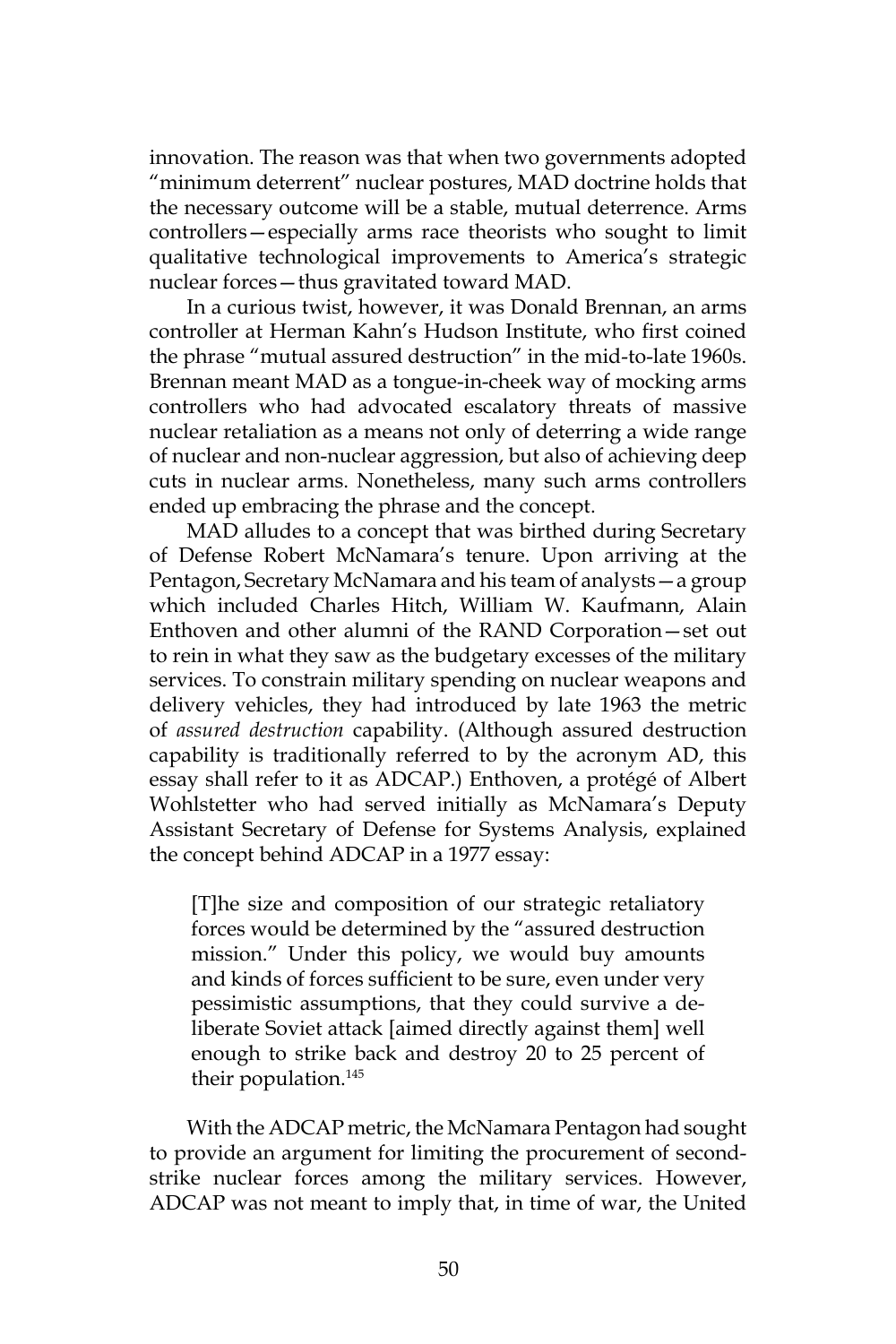States would actually target the Soviet civilian population with massive nuclear retaliation. In *How Much is Enough?* (1971), Enthoven and K. Wayne Smith underscored this point:

The assured destruction test did not, of course, indicate *how* these forces would actually be used in a nuclear war. United States strategic offensive forces have been designed with the additional system characteristics accuracy, endurance, and good command and control needed to perform missions other than assured destruction, such as limited and controlled retaliation.<sup>146</sup>

Indeed, when President Kennedy entered into office in 1961, his Administration sought to break away from the Eisenhower Administration's "New Look," a declaratory nuclear policy that sought to deter a broad range of Soviet aggression (including even minor provocations in Western Europe) through threats to escalate any conflict to higher levels of violence with massive nuclear retaliation. Instead, the Kennedy Administration decided to stress a more proportional "flexible response" approach to defense, to that end renouncing "countervalue" or "countercity" targeting of civilians with nuclear weapons. During his 1962 State of the Union address, for instance, President Kennedy declared:

. . . our strength may be tested at many levels. We intend to have at all times the capacity to resist non-nuclear or limited attacks—as a complement to our nuclear capacity, not as a substitute. We have rejected any all-or-nothing posture which would leave no choice but inglorious retreat or unlimited retaliation.147

Moreover, at a commencement speech before the University of Michigan on July 9, 1962, Secretary McNamara delivered his famous "Ann Arbor speech" in which he made public the U.S. Government's explicit renunciation of countervalue targeting:

The U.S. has come to the conclusion that to the extent feasible, basic military strategy in a possible general nuclear war should be approached in much the same way that more conventional military operations have been regarded in the past. That is to say, principal military objectives, in the event of a nuclear war stemming from a major attack on the Alliance, should be the destruction of military forces, not of his civilian population.148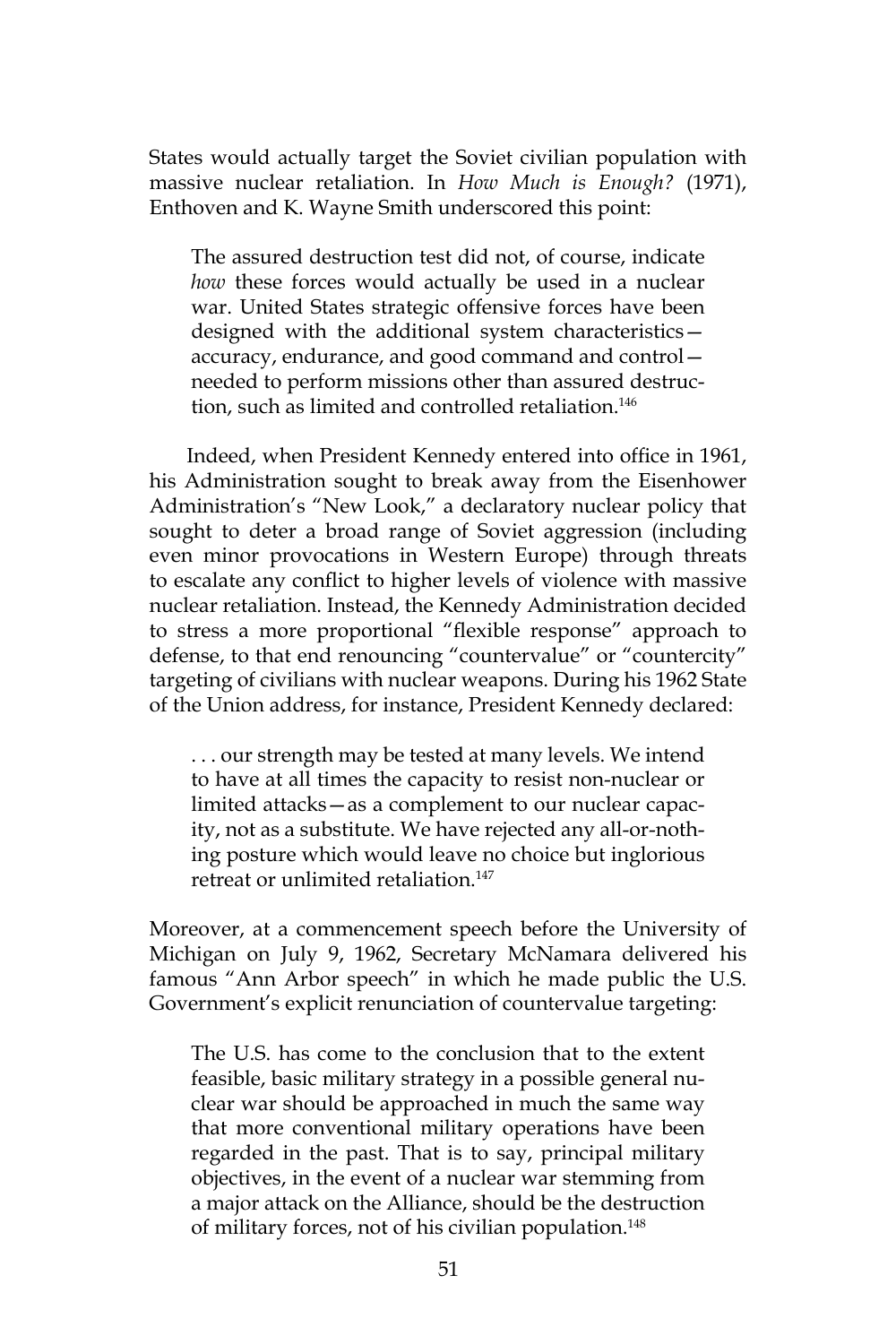In the mid-to-late 1960s, however, McNamara began issuing statements that consciously but less-than-accurately conflated assured destruction capability with U.S. targeting policy. Such conflation encouraged advocates of automatic/minimum deterrence to construe ADCAP to be not merely a metric to cap the size and composition of the U.S. nuclear arsenal, but also to constitute actual declaratory policy regarding whom—namely, civilian noncombatants—the United States would target nuclear forces. Arms controller Donald Brennan referred to holders of such views as "MADvocates," and Wohlstetter would join him in denouncing their preferred MAD-inspired threats of massive nuclear retaliation as disproportionate, out of control, and not credible. Moreover, Albert's own work on promoting technologies of precision, control, and information would later help to create non-MAD response options to a broad range of potential nuclear and non-nuclear military provocations.

## **The Long Range Research and Development Planning Program**. 149

In the early-to-mid 1970s, Wohlstetter participated in a highly classified DoD study that would help to clarify the potentially revolutionary implications that new technologies could have for war and peace in the nuclear age. This study would not only help the United States over time to reject doctrines of automatic and minimum deterrence and MAD-inspired threats of massive nuclear retaliation, but also lay the seeds for America's own "revolution in military affairs."

Initiated by Stephen J. Lukasik, director of the Pentagon's Advanced Research and Projects Agency (ARPA), and Fred Wikner, an informal representative of the Defense Nuclear Agency (DNA), this study was known as the Long Range Research and Development Planning Program or LRRDPP. Because Lukasik and Wikner had intended to keep the study initially low-key, they consciously chose a name for the study that would be clunky, and the acronym for which would not be easy to pronounce.

The LRRDPP sought to examine military applications for emerging technologies: for example, new methods of autonomousterminal homing to deliver munitions more precisely, planned global positioning system satellites, and anticipated improvements in micro-computing and information-processing. The goal was to lay out how America's military services could leverage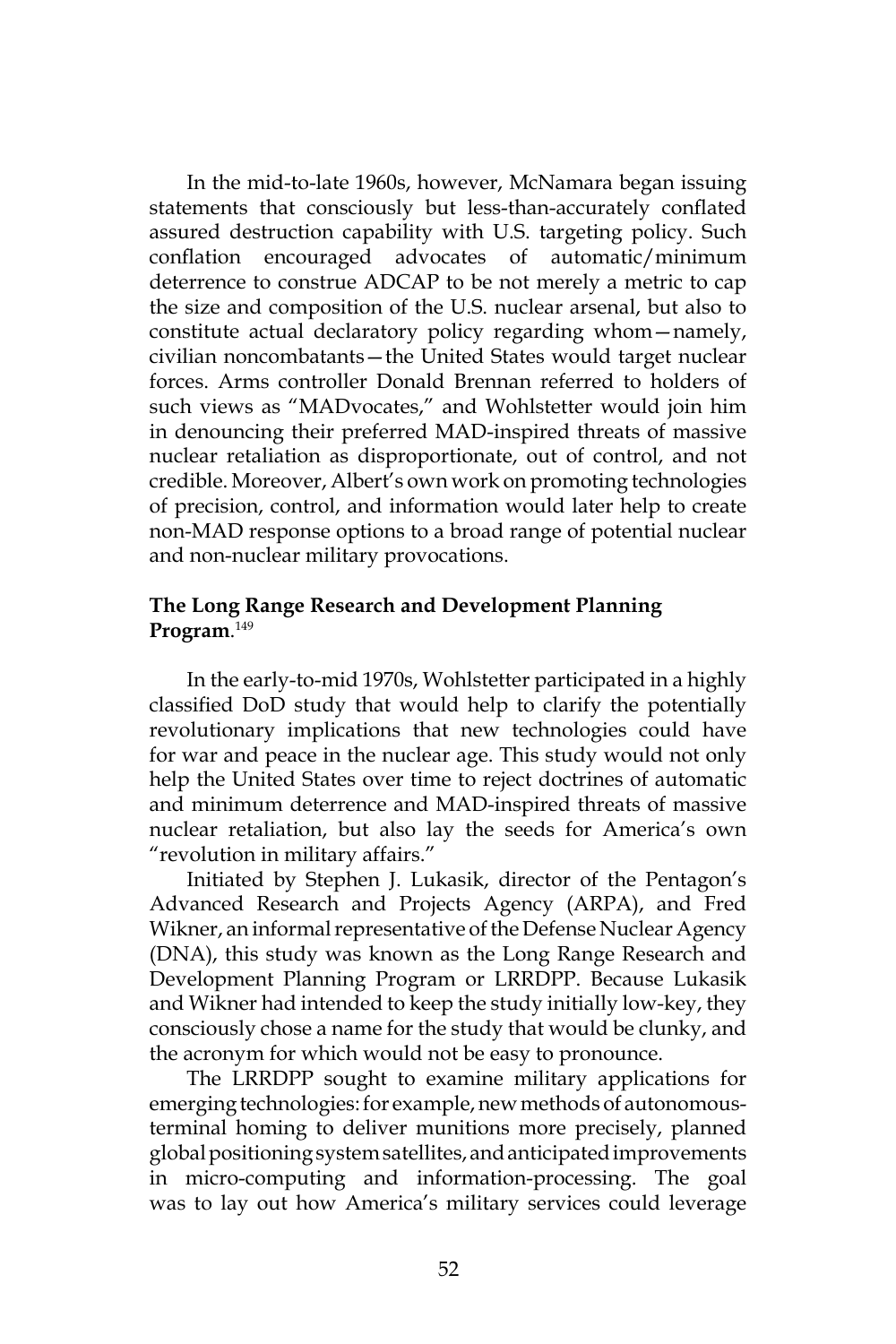these technologies to provide U.S. decisionmakers with new alternatives—that is, choices that would not rely on indiscriminate massive nuclear retaliation—for responding to limited-nuclear and less-than-nuclear aggression.

To work on the study, Lukasik and Wikner brought together technologically innovative industrial contractors with Albert Wohlstetter, Joseph Braddock, Don Hicks, Dom Paolucci, Jack Rosengren, and other analysts who had strong knowledge of the subject of nuclear-age strategy and intimate familiarity with the military services. Lukasik—in the commentary that he contributes to the present edited volume—summarizes how the LRRDPP worked and some of Wohlstetter's contributions:

The program was organized into three panels supported by four industrial contractors to contribute expertise and advanced concepts in ground, air, and naval warfare, conventional and nuclear munitions, reconnaissance, command and control, and system integration. Albert chaired the strategic alternatives panel, Don Hicks the advanced technology panel, and Jack Rosengren the munitions panel. Senior-level executives from OSD [Office of the Secretary of Defense] and the Services participated in panel sessions. The team members were selected for their in-depth knowledge as well as their skill in working as a multidisciplinary group, combining history, strategy, technology, military operations, and systems. In addition to Albert's broad skills, his ability to synthesize the essence of a problem and its solution and to communicate it to senior executives and political leaders was invaluable.

A number of factors motivated the LRRDPP. For one, both Wikner (who had served as General Creighton Abrams's scientific advisor at Military Assistance Command, Vietnam, and helped to push into the field very early forms of precision-guided munitions) and Lukasik believed that future technological innovations could change the nature of strategy and warfare—just as the advent of nuclear weapons had. For another, contemporaneous Soviet writings on the concept of revolutions in military affairs (RMAs)—in particular, Colonel General Nikolaĭ Andreevich Lomov's 1972 edited volume *Scientific-Technical Progress and the Revolution in Military Affairs (A Soviet View)*150—had encouraged high-level strategic thinkers within the U.S. Government to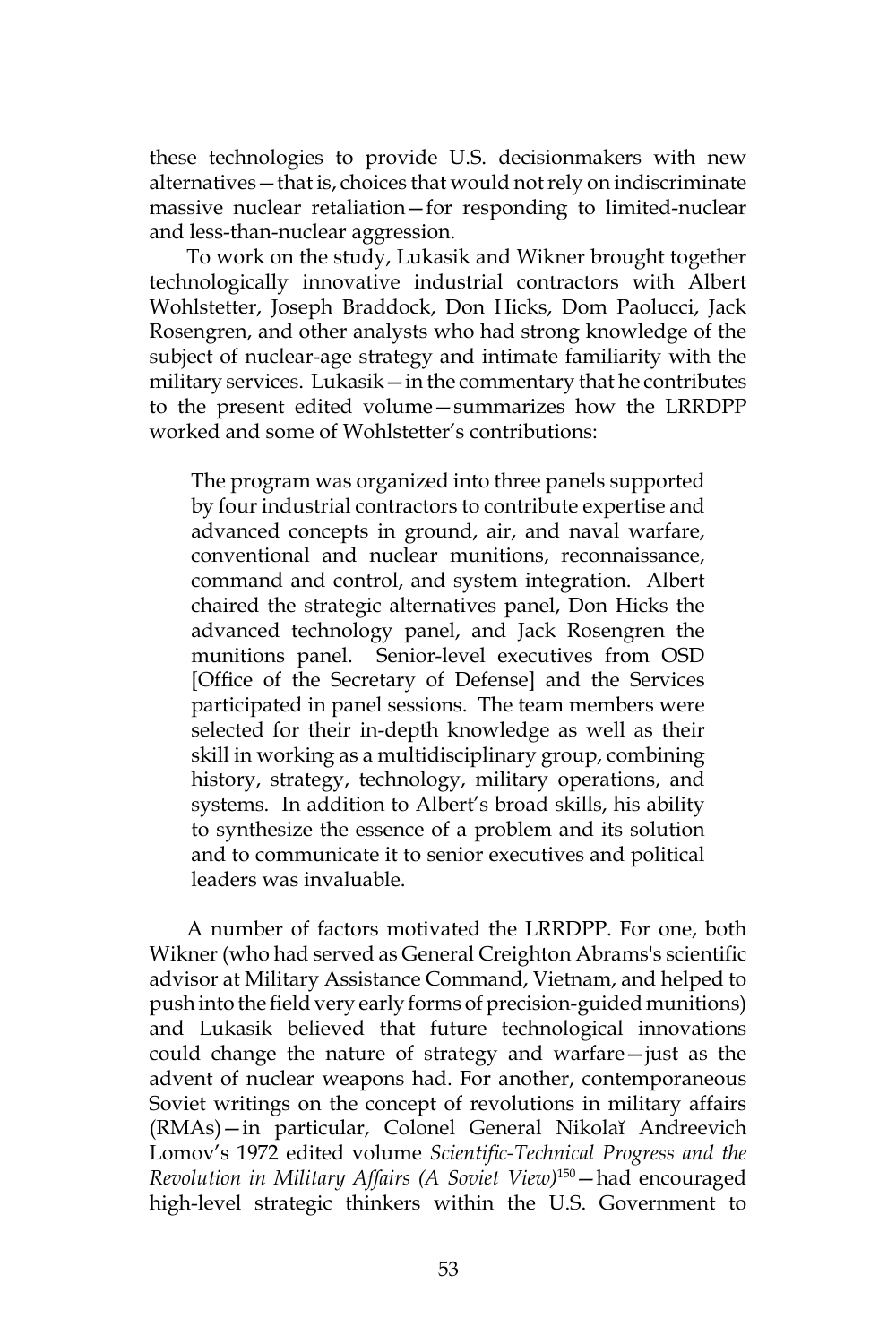challenge conventional thinking on the transformative potential of military innovation.

In addition, the LRRDPP's summary report of February 1975 would cite two additional crucial developments. The strategic nuclear forces of both the United States and the USSR had apparently acquired survivable, controllable, and therefore credible second-strike capability; and in part because of this, the Executive Branch had called for a reassessment of the World War II-era "strategic bombing" metrics that were still being used to measure the effectiveness of nuclear and conventional strategic attacks—namely, "the number of targets destroyed" and "the percentage of the targets at risk that have been destroyed by the attack."151

Citing the potential feasibility of "weapons with near zero miss distance," the LRRDPP strategists proposed what Wohlstetter had termed the *dual-criterion* (or, alternatively, the *dual-criteria*) to replace the persisting World War II-era targeting metrics. Under the dual-criterion, the U.S. military would aim: "(1) to achieve the desired damage expectancy on an intended target or target system with high confidence, while simultaneously (2) not damaging particular regions or population areas, again with high confidence."152 To meet the dual-criterion's much more stringent targeting requirements, the strategists identified promising weapon system concepts which, by capitalizing on foreseeable improvements in the accuracy of warhead delivery and other technologies, could accomplish their missions using extremely low-yield nuclear and even non-nuclear explosives. Such weaponsystem concepts included remotely-piloted vehicles, precisiondelivered ballistic missiles, deep-earth penetrators, shallowearth penetrators, and advanced precision-guided munitions.<sup>153</sup> Improvements in a warhead's delivery accuracy can make greater reliance on non-nuclear explosives possible. When it comes to increasing the probability of destroying a hardened point target (e.g., a missile silo), a ten-fold improvement in the accuracy of a warhead's delivery vehicle is roughly equivalent to a thousandfold increase in the warhead's indiscriminate explosive yield. This, in part, is why Wohlstetter saw revolutions in precision, control and information as potentially trumping the so-called nuclear revolution.

The LRRDPP strategists then used a number of possible conflict scenarios—contingencies like less-than-nuclear Soviet aggression against non-NATO nations peripheral to the USSR, and Soviet attacks against individual NATO member states—to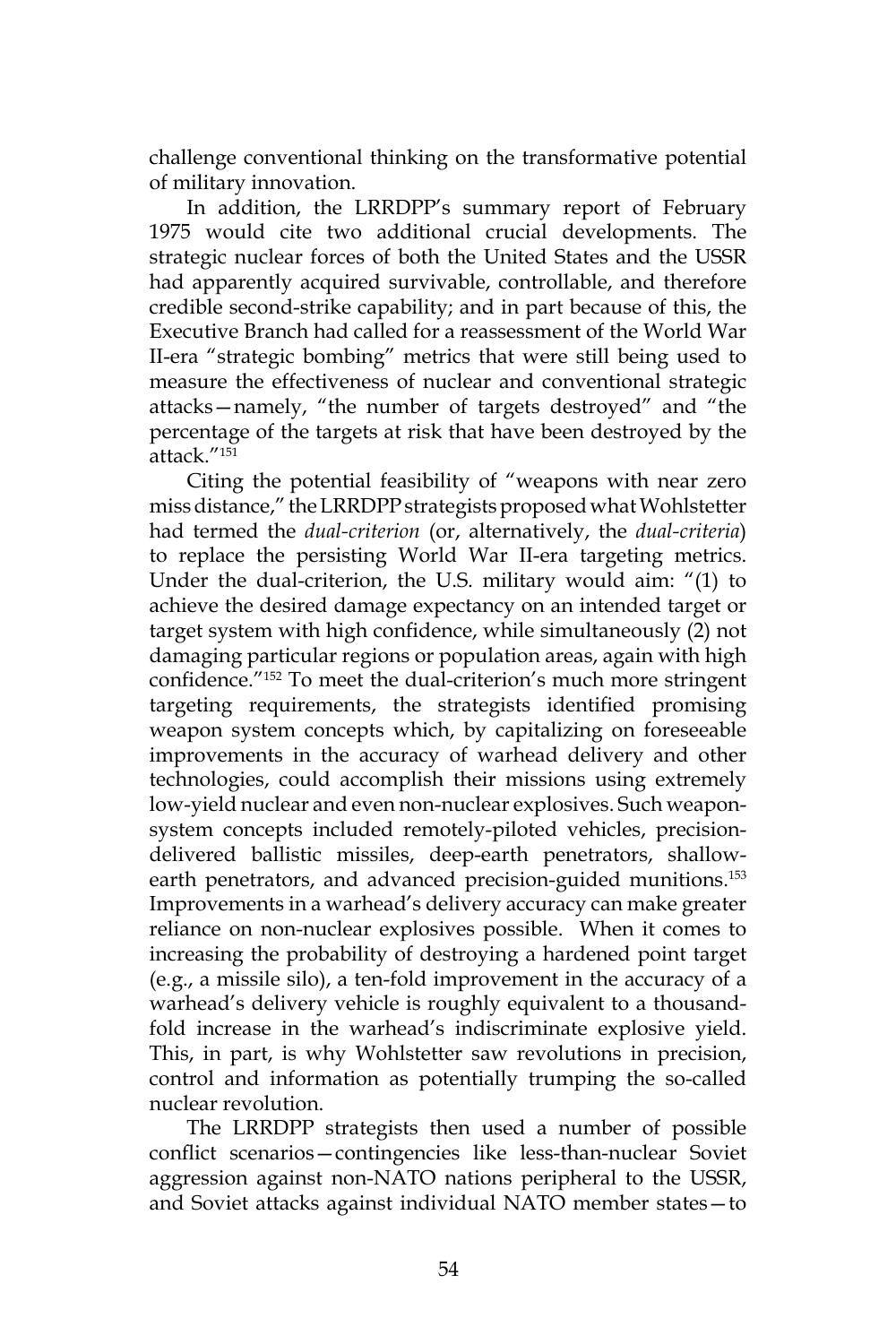think through the sort of strategic contexts and operations in which the United States might use these technologically-driven military capabilities to deter and, if necessary, halt such aggression. In particular, they identified two strategies for employing these capabilities:

- *Coercive response*. A "declaratory or implied policy which threatened attack against limited numbers of selected targets in the USSR," the objective of which "would be to help initiate negotiations or to support ongoing negotiations involved with halting the war"; and
- *Stemming the aggression*. A deterrent response policy which would use the military forces of "the threatened country, along with prompt assistance by U.S. forces, [for] actually halting the aggression."154

To be sure, the LRRDPP strategists were aware of the positive and potentially negative implications of more precise, less destructive military capabilities. The summary report acknowledges that such capabilities could raise potential "politico-military issues," such as crisis stability, military escalation and the nuclear threshold, and the possibility of heightened arms competition.155 The strategists cautioned: "The capability to destroy military targets with little collateral damage could be of high utility under some circumstances; but always, there is the other side of the coin, that the very existence of the capability may make conflict more probable."156

Yet the LRRDPP strategists also saw the opportunities that military capabilities using non-nuclear technologies of discrimination, control, and information could afford by enabling America to rely substantially less on threats of massive nuclear retaliation, to respond decisively to provocations short of all-out nuclear war, and, by so doing, to deter such aggression all the more credibly.

# **Revolutions in Technologies of Precision, Control, and Information.**

The LRRDPP study profoundly influenced Wohlstetter's thinking. Long opposed to automatic deterrence, minimum deterrence, and other doctrines of massive nuclear retaliation, he had sought as early as the late 1950s to identify for decisionmakers new alternatives to meet limited-nuclear and less-than-nuclear forms of aggression.157 Indeed, in a conference speech titled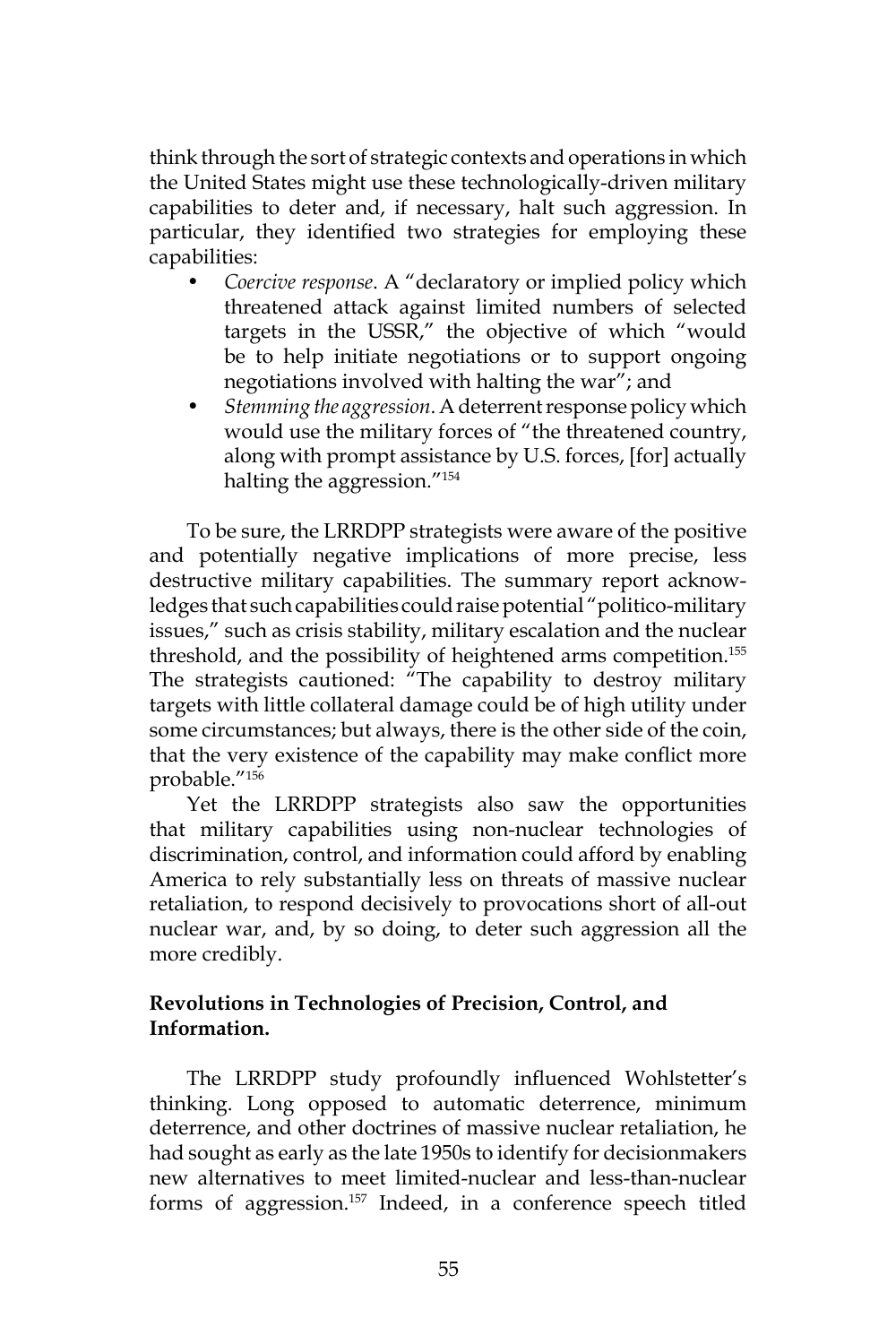*Strength, Interest, and New Technologies* delivered in September 1967 and sponsored by the Institute for Strategic Studies (now the International Institute for Strategic Studies), he had displayed remarkable prescience regarding the transformative potential of emerging technologies, suggesting that revolutions in precision, control, and information could very well trump the nuclear revolution and the fatalism that had flowed from it.158 America's technological means had not yet caught up with Wohlstetter's strategic ends, however.<sup>159</sup> The Long Range Research and Development Planning Program would help to change that.

The education and expertise gained from Lukasik and Wikner's LRRDPP study would considerably inform Wohlstetter's own heated criticisms of MAD-inspired nuclear deterrence and targeting doctrines.<sup>160</sup> The LRRDPP experience would also shape the later work of President Reagan's Commission on Integrated Long-Term Strategy, a high-level panel that outgoing Undersecretary of Defense for Policy Fred C. Iklé and Wohlstetter chaired in the mid-to-late 1980s. (The other members of the Commission were Anne L. Armstrong, Zbigniew Brzezinski, William P. Clark, W. Graham Claytor, Jr., Andrew J. Goodpaster, James L. Holloway III, Samuel P. Huntington, Henry A. Kissinger, Joshua Lederberg, Bernard A. Schriever, and John W. Vessey.) With its final report, the Commission offered a new doctrine of *discriminate deterrence*  to meet the future security environment's changing dangers, with the aim of increasing American and allied ability "to bring force to bear effectively, with discrimination and in time, to thwart any of a wide range of plausible aggressions against their major common interest—and *in that way to deter* such aggression."161

In the decades following the LRRDPP, the United States developed and acquired, though in stops and starts, many of the technologically-driven military capabilities that the study's strategists had identified.<sup>162</sup> In turn, these non-nuclear technologies of precision, control, and information—the development of which many arms controllers had fiercely opposed in the 1970s and 1980s on the grounds that they would spark spiraling arms races—would substantially reduce America's reliance on indiscriminately destructive nuclear weapons, and thereby help to make all-out nuclear war less likely.

#### **VI. LIMITING AND MANAGING NEW RISKS**

In the late 1980s, especially after the fall of the Berlin Wall, the dramatic Soviet decline was leading some to foresee a pacific post-Cold War world. However, Albert Wohlstetter, now a Medal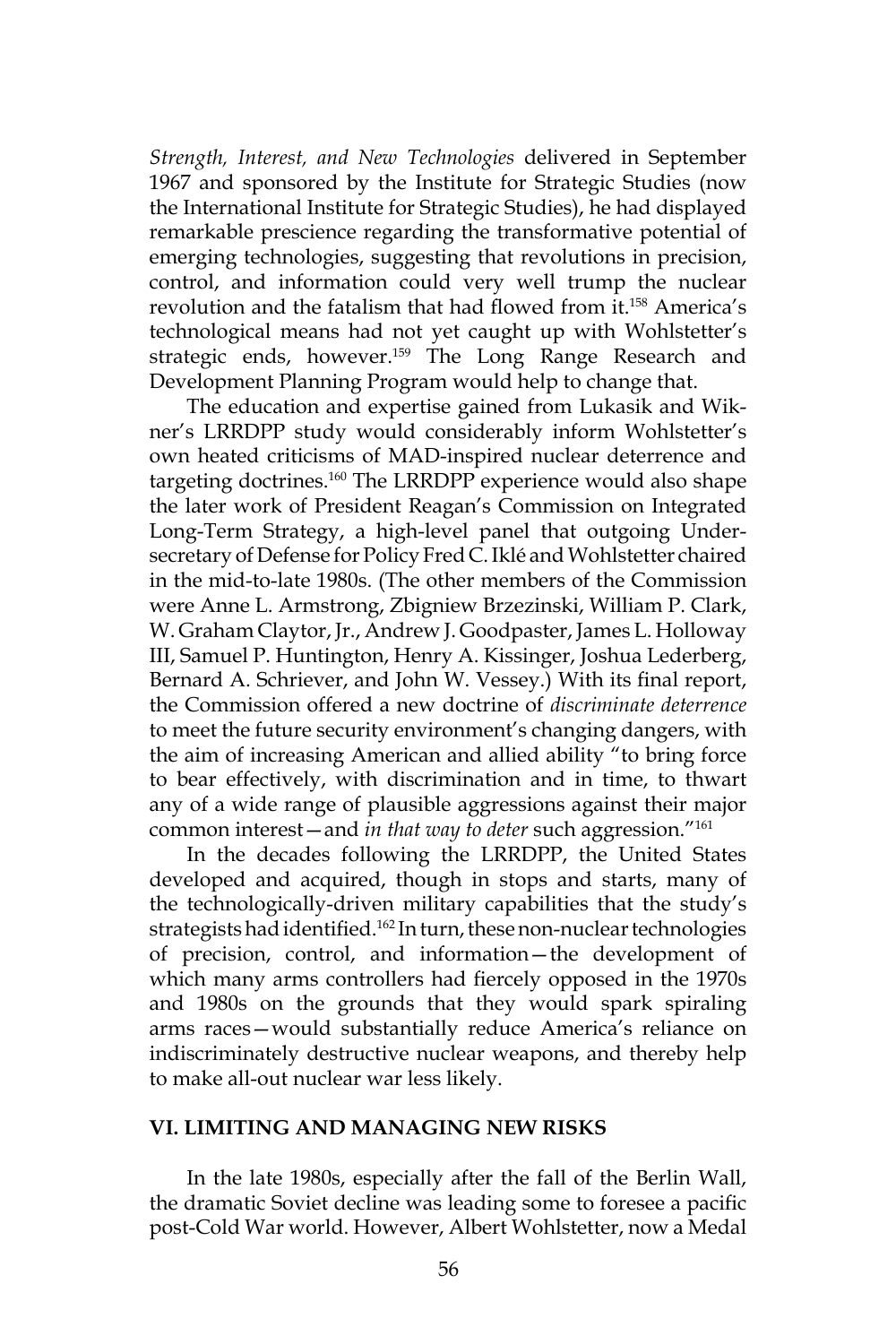of Freedom-winning strategist<sup>163</sup> in his mid-70s, was already thinking about the next set of strategic challenges. "Does [the Cold War's potential end] mean there are no latent long term dangers demanding prudence?" he asked himself in the conclusion of a June 1989 outline for his memoir. "[T]he political and economic futures of the heavily armed Communist states and of the increasingly lethally armed Third World countries are, to say the least, rather cloudy," he observed apprehensively, adding:

Even if, implausibly, the Second and Third Worlds change rapidly to the market economies of the First World, nice though this would be, we are likely to discover once again that, contrary to Cobden and the Manchester School, trade and investment—good things though they are—are not all that pacifying. Trading partners have found a good many reasons to go to war. We haven't seen the end of fanaticism, mortal national and racial rivalries, and expansionist ambitions. It is conceivable that all the variously sized lions and lambs will lie down together, that there will be the kind of moral revolution that many hoped for at the end of World War II when they thought it, in any case, the only alternative to nuclear destruction. But, as Jacob Viner [a University of Chicago economist] wrote at the time, "It is a long, long time between moral revolutions." We should not count on it.164

In the years following, Wohlstetter's apprehensions would prove well-founded as the end of the Cold War—a global competitive order that his work in strategy had helped in some ways to sustain and in other ways to end—gave way to growing international disorder.

Seventeen months before the USSR's December 1991 dissolution ended the Cold War, Saddam Hussein's Ba'athist Iraqi military invaded Kuwait—producing a Persian Gulf conflict contingency that Wohlstetter and his colleagues had presciently warned of as early as 1980.<sup>165</sup> In the early 1990s, Slobodan Milosevic's pan-Serbian ambitions ignited long-suppressed ethnic rivalries, and then genocide, in the Balkans. In the mid-1990s, deep racial rivalries would also lead to genocide in Rwanda. And in the late 1990s, after Osama bin Laden had issued a *fatwa* urging attacks on American citizens, his Al Qaeda organization carried out deadly bombings against U.S. embassies in Kenya and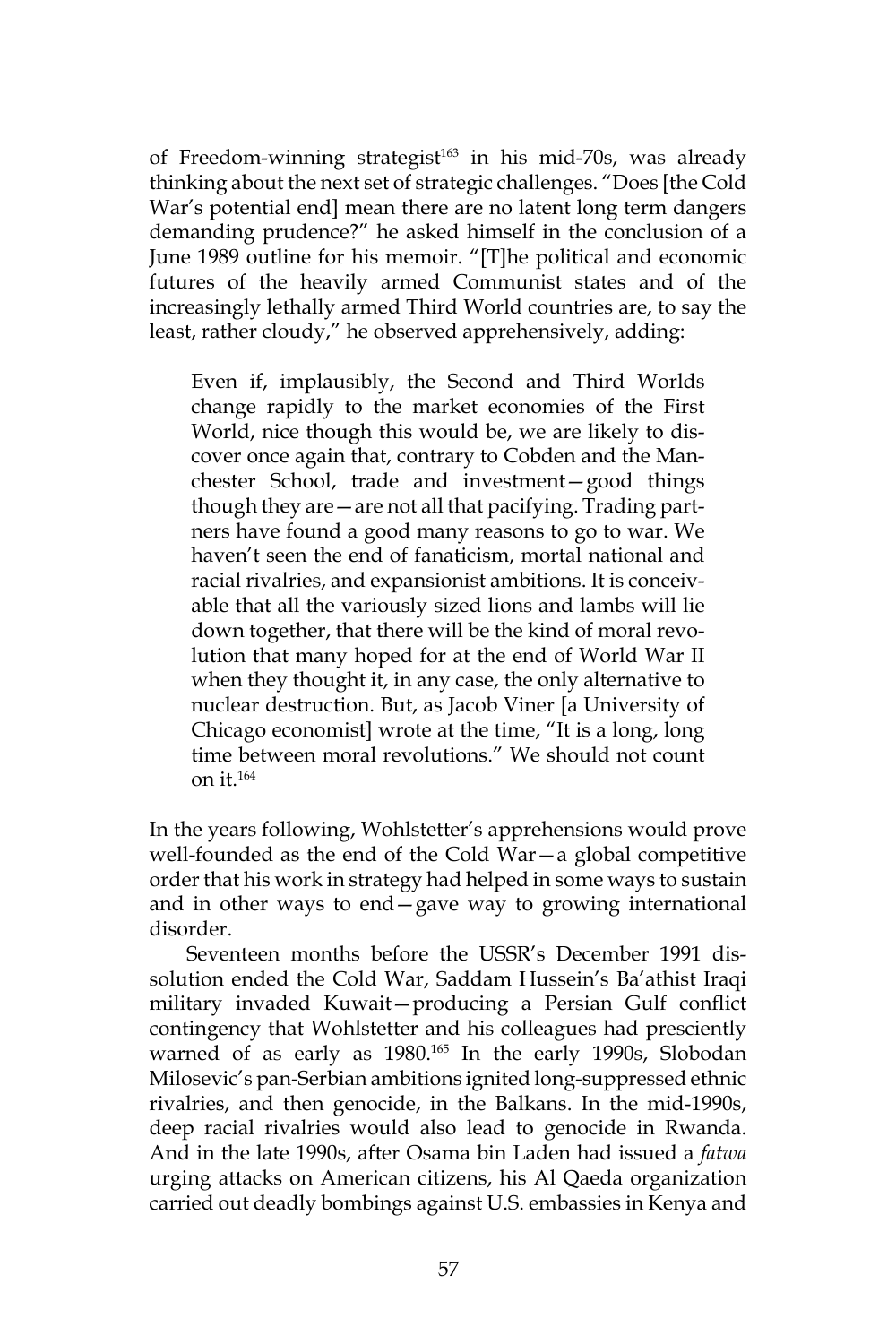Tanzania—in retrospect, harbingers of the violent extremism and suicidal fanaticism that were yet to come.

Moreover, the United States would discover just how lethally armed the former Third World and the Communist holdouts were becoming. In the aftermath of the Gulf War, the Americanled coalition uncovered a Ba'athist Iraqi nuclear program far closer to producing a nuclear weapon than either the Western intelligence services or the International Atomic Energy Agency (IAEA) had ever anticipated. And at mid-decade, after North Korea had refused to grant the IAEA access to suspected nuclear weapons-relevant facilities, Washington began long negotiations with Pyongyang for an "Agreed Framework," a "grand bargain" that sought to prevent the North Koreans from acquiring fissile material for a nuclear explosive device.

Wohlstetter remained intellectually active during the post-Cold War period until his death in 1997. As a member of the Defense Policy Board, he supported U.S. efforts to liberate Kuwait from Ba'athist Iraq during the Gulf War. After the war, he lambasted Presidents George H. W. Bush and Bill Clinton for what he saw as their failures to respond meaningfully to Ba'athist aggression against Iraqi Shi'a and Kurdish populations, as well as to Saddam's other violations of the United Nations Security Council resolutions that had established the stringent conditions for the Gulf War's cessation.166

In the mid-1990s, Albert, now an octogenarian, focused much of his attention on the Balkans, publishing numerous op-eds (especially on the opinion page of the *Wall Street Journal*, edited by his long-time friend and colleague, Bob Bartley) and articles that sharply rebuked Western leaders for their indifference and indecisiveness towards Slobodan Milosevic's pan-Serbian expansionism, and agitated for greater Western involvement on behalf of Bosnian Muslims and other victims of Milosevic's aggression.167 Of note, he and former British Prime Minister Margaret Thatcher coauthored "What the West Must Do in Bosnia," an open letter to President Clinton published in the *Wall Street Journal* in September 1993, and signed by more than 100 people from across the globe and the political spectrum—people like Morton Abramowitz, Zbigniew Brzezinski, Osama El Baz, Henry Louis Gates, Jr., Zuhair Humadi, Marshal Freeman Harris, Pierre Hassner, Zalmay Khalilzad, Prince Sadruddin Aga Khan, Teddy Kollek, Laith Kubba, Czeslaw Milosz, Paul Nitze, Richard Perle, Karl Popper, Eugene Rostow, Henry Rowen, George Shultz, George Soros, Susan Sontag, Elie Wiesel, Leon Wieseltier,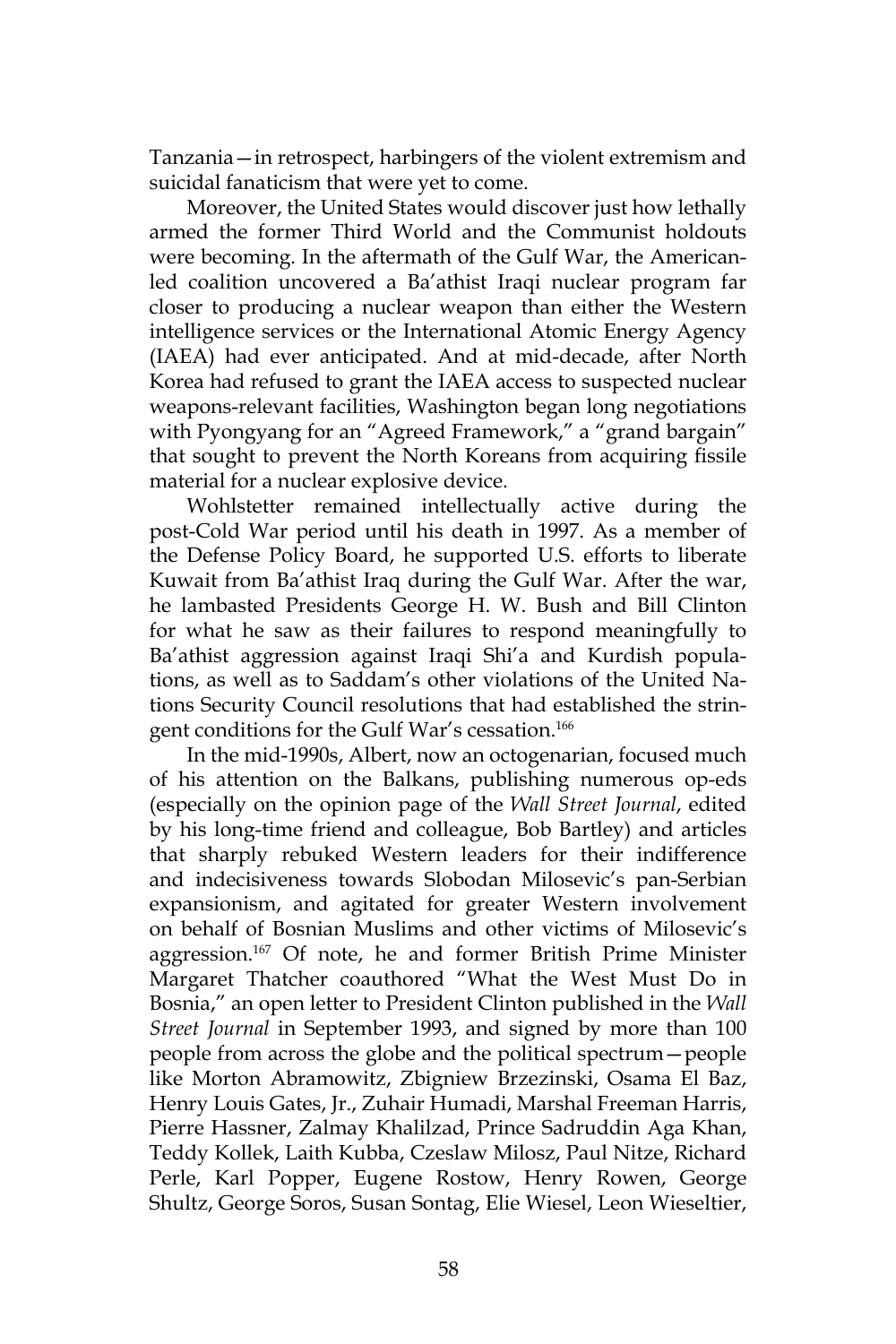and Paul Wolfowitz.168 (The text of this letter is reprinted in this volume.)

And in response to what he considered to be the shortcomings of the Agreed Framework between the United States and North Korea, Wohlstetter called on Washington to admit that the global spread of nuclear fuel-making is significantly driving the problem of proliferation and to face "squarely the challenge of persuading our major allies, not to say our potential adversaries [such as Pyongyang], to abandon the sale or use of plutonium fuel" and other weapons-usable nuclear materials.169

Although Albert Wohlstetter died in Los Angeles on January 13, 1997, and Roberta, in New York City on January 6, 2007, their work in strategy remains all too relevant and timely.

\*\*\*\*\*

In the early years of the 21st century, the United States and its allies are now struggling with many of the problems of nuclearage policy that the Wohlstetters themselves had anticipated and grappled with throughout their long careers in strategy problems like the dangers posed by the spread of nuclear bombs, fuel-making technologies, and fissile materials to new states and nonstate actors; the difficulties of enforcing ambiguously interpreted international law and nuclear nonproliferation rules; the uncertain economics surrounding energy security and alternatives for power production; and the proper role of deterrence and military force in an increasingly lethally-armed and disorderly world. Their writings on nuclear-age strategy and policy thus can help decisionmakers and policy analysts (as well as those who aspire to these positions) to clarify their thinking on these most urgent matters.

When Albert spoke of his approach to the analysis and design of strategic policy, he often liked to describe it as "coming down at right angles to an orthodoxy."170 Indeed, Wohlstetter's approach did not fit well the conventional dichotomy of hawk and dove. He was a strategist who had originally established his reputation for his path-breaking work on nuclear deterrence, a traditionally hawkish concept; yet he had added to that reputation not only by supporting nuclear nonproliferation, an often dovish concern, but also by consistently urging the U.S. Government to block the spread of nuclear weapons, weapons-relevant nuclear technologies, and weapons-usable nuclear material to America's allies and adversaries alike. He was a strategist who, like the doves, was horrified by the brute destructiveness of nuclear weapons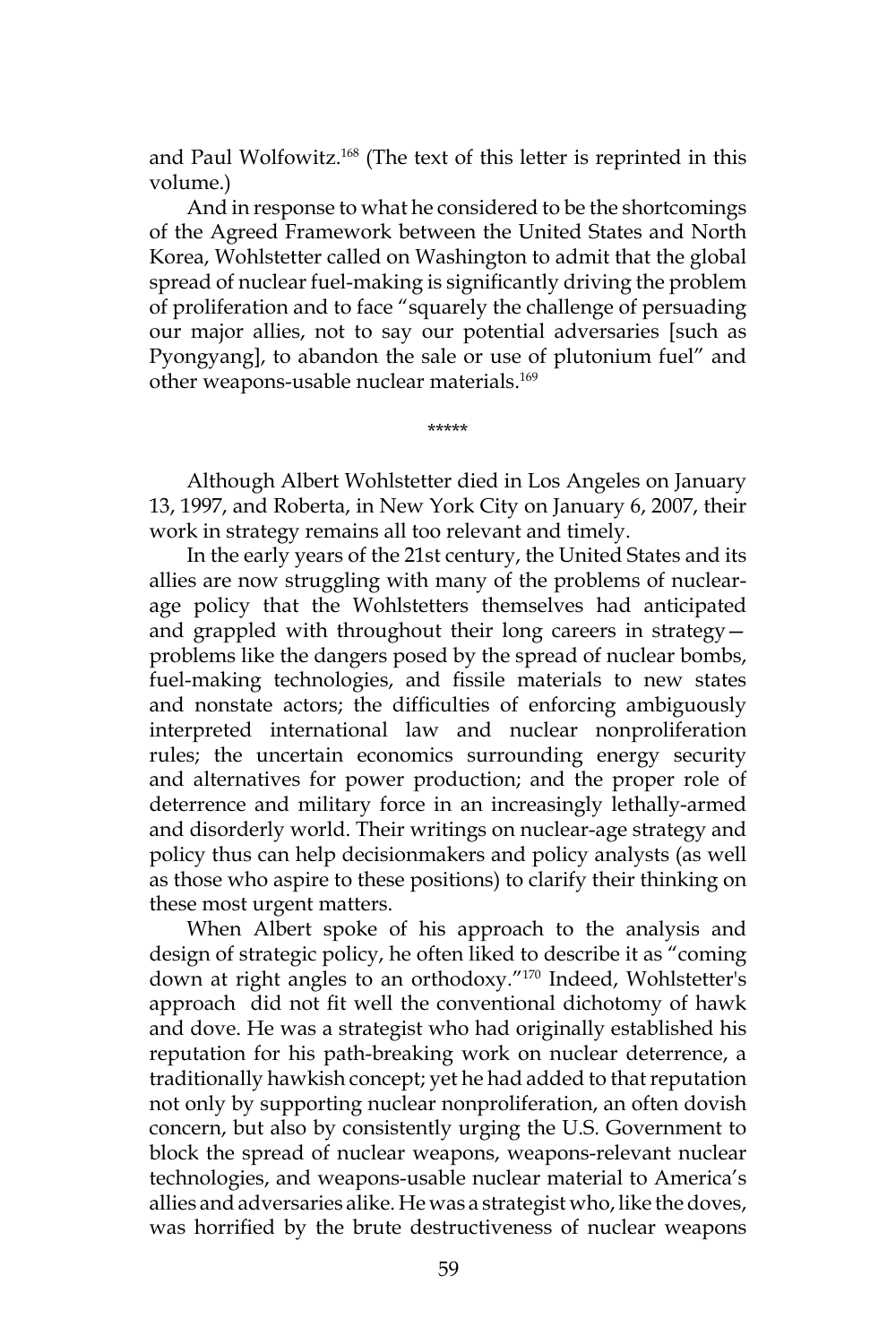and nuclear war, yet hawkishly saw U.S. innovation in military technologies of precision, control, and information as a way of markedly limiting the potential of weapons for indiscriminate killing, thereby strengthening deterrence and making nuclear war less likely in the first place.

Indeed, when President Reagan awarded Medals of Freedom to the Wohlstetters in November 1985, he summarized their work in the following way:

Albert has always argued that in the nuclear age technological advances can, if properly understood and applied, make things better; but his point, and Roberta's, has been a deeper one than that. He has shown us that we have to create choices and, then, exercise them. The Wohlstetters have created choices for our society where others saw none. They've taught us that there is an escape from fatalism.171

In the 21st century, the writings of Albert and Roberta Wohlstetter on strategy can challenge today's and tomorrow's decisionmakers to "escape from fatalism," and come "down at right angles" to stagnant orthodoxies; to move beyond the sort of partisan dichotomies that have come to dominate and even cloud thinking on limiting and managing nuclear risks and to search for, discover, and even invent new policy choices that help America to avoid the nuclear age's worst dangers, and in Albert's own words, "slowly and piecemeal, [to] build a more orderly and safer world."172

To these ends, this edited volume provides readers not only with the present essay on the Wohlstetters' key historical contributions, but also with many of Albert and Roberta's most enduring and relevant writings, some of which have never before been published. This volume's six chapters correlate directly with the six themes set forth in the present introductory essay namely, (1) Analysis and Design of Strategic Policy, (2) Nuclear Deterrence, (3) Nuclear Proliferation, (4) Arms Race Myths vs. Strategic Competition's Reality, (5) Towards Discriminate Deterrence, and (6) Limiting and Managing New Risks. (However, the editors of this volume have remained mindful of James Digby and J. J. Martin's wise caveat that, given Albert and Roberta's "continuity of concepts across many diverse types of military problems," it therefore "may be inconsistent with the nature of [the Wohlstetters'] work to summarize their contributions in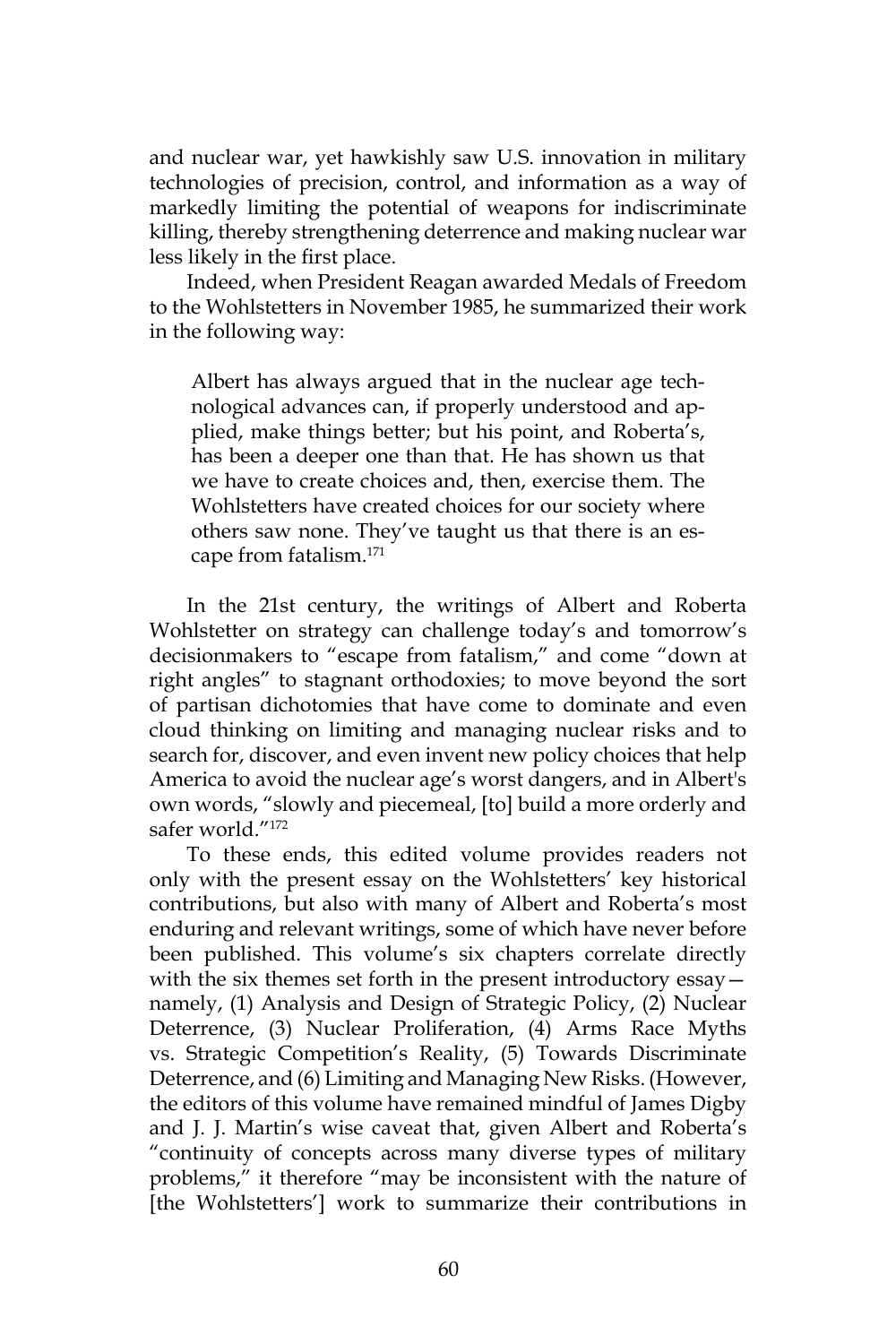terms of discrete categories."173) Moreover, each chapter begins with a short commentary by a former colleague or student of Albert and Roberta—Henry S. Rowen, Alain Enthoven, Henry Sokolski, Richard Perle, Stephen J. Lukasik, and Andrew W. Marshall, respectively—before offering the selected Wohlstetter writings themselves.

To conclude, at least two larger themes emerge from a close reading and careful appreciation of the Wohlstetters' work in strategy. First, as a palliative to the fatalism that sometimes besets the nuclear age and gives rise to the extreme responses of the Utopian or the Dystopian, we must learn to tolerate the fact of uncertainty. Indeed, in the conclusion to her magisterial 1962 study of one of America's worst military disasters, Roberta soberly observed, "If the study of Pearl Harbor has anything to offer for the future, it is this: We have to accept the fact of uncertainty and learn to live with it. No magic, in code or otherwise, will provide certainty. Our plans must work without it."174

Second, as the United States struggles not only to limit and manage the nuclear risks and changing dangers it faces in this new century, but also to "slowly and piecemeal, build a more orderly and safer world," we must weigh and consider carefully Albert's sober words on the need for facing up to hard choices and sustaining intelligent effort as expressed in *No Highway to High Purpose* (1960):

The great issues of war and peace deserve to be treated candidly and objectively, without wishfulness or hysteria. . . . [They] are tall orders. They cannot be filled quickly, or finally, or by means of some semiautomatic gadget, or in one heroic burst of energy. Nor will the answer come to us in a dream. . . . Our problem is more like staying thin after thirty—and training for some long steep, rocky climbs. If, as we are told, America is no longer a youth, we may yet hope to exploit the advantages of maturity: strength, endurance, judgment, responsibility, freedom from the extremes of optimism and pessimism – and steadiness of purpose.<sup>175</sup>

#### **ENDNOTES - Zarate**

1. Arthur Herzog, *The War-Peace Establishment*, New York: Harper & Row, 1965, p. 66.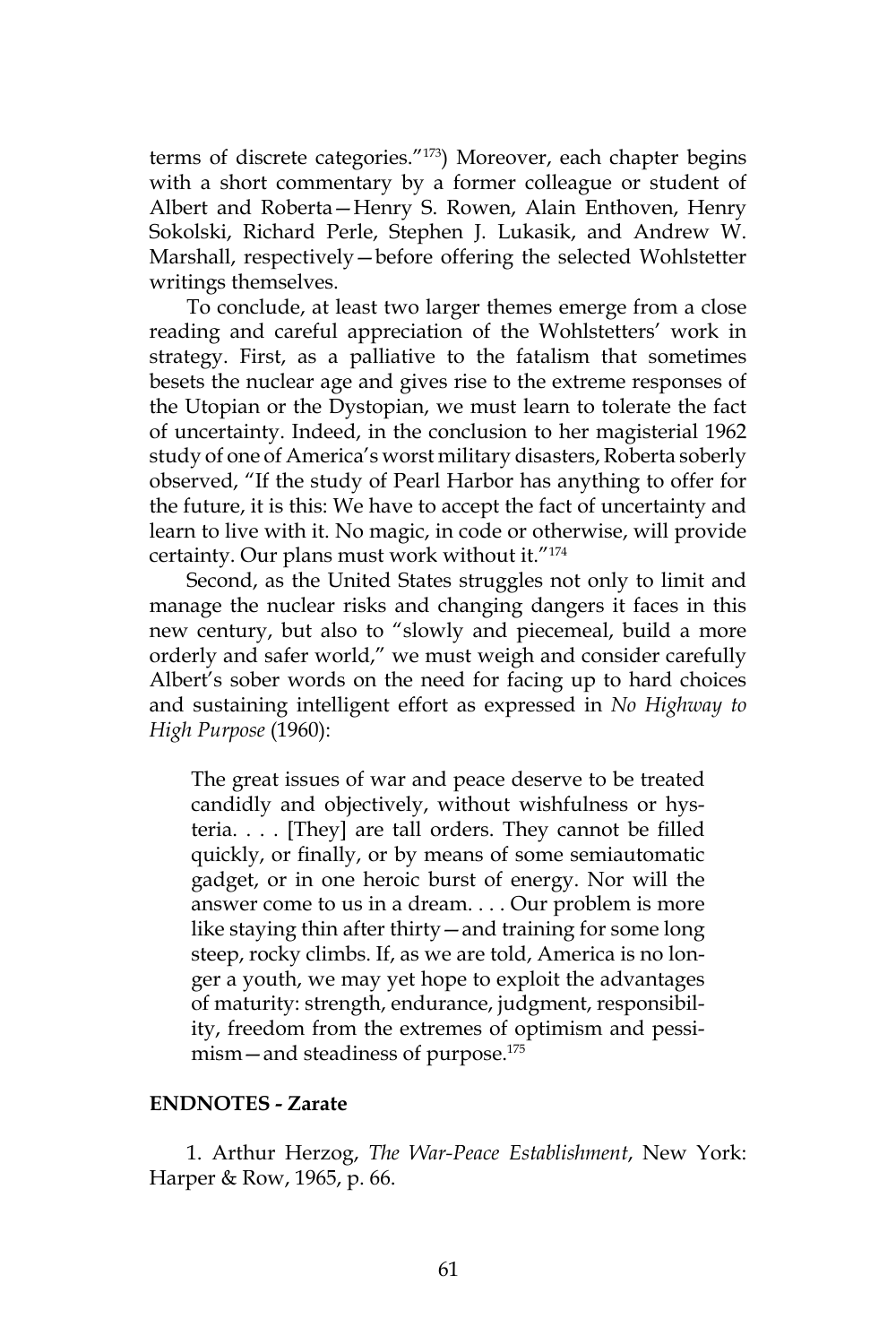2. Albert Wohlstetter, "Technology, Prediction, and Disorder," *Vanderbilt Law Review*, Vol. 17, No. 1, December 1963, pp. 11-12.

3. Quoted in John J. Fialka's profile of Albert Wohlstetter, "Veteran 'Lone Ranger' Strategist Packs Firepower with Cold-Eyed Outlook on Soviet Nuclear Policy," *Wall Street Journal*, July 15, 1987, p. 56.

4. Michael Howard, "Brodie, Wohlstetter, and American Nuclear Strategy," *Survival*, Vol. 34, No. 2, Summer 1992, p. 113. The military historian Sir Michael Howard (b. 1922) should not be confused with the British conservative politician Michael Howard (b. 1941).

5. Colin S. Gray, "The Holistic Strategist," *Global Affairs*, Vol. 7, No. 1, Winter 1992, pp. 174-175, 172-173.

6. Although Albert did not serve in an official capacity in the U.S. Government, he served in many instances as an adviser. For example, he served in 1958 as deputy science adviser of the U.S. delegation to the Surprise Attack Conference in Geneva, Switzerland; during the Cuban Missile Crisis, he and Roberta served on the Quarantine Committee; in 1961 as the Department of Defense's informal representative to the Kennedy Administration's Committee on U.S. Political, Economic and Military Policy in Europe; from 1970 onward as a member of the Chief of Naval Operations Executive Panel; from 1985 to 1992 as a member of the Presidential Foreign Intelligence Advisory Board; and from 1986 to 1992 as a member of the Defense Policy Board. In addition, Albert and Roberta helped to organize numerous seminars and forums within which senior policymakers, military planners, and strategists from the United States, Europe, and East Asia could meet and exchange views. These included: the California Seminar on Arms Control and Foreign Policy (also known as California Seminar on International Security and Foreign Policy), formed with assistance from James F. Digby; the European-American Workshop (later the European American Institute for Security Research or EAI), which they formed and perpetuated with the help of Digby, Uwe Nerlich of West Germany, Pierre Hassner of France, and many others; the Security Conference on Asia and Pacific (SECAP), formed with the assistance of Kiichi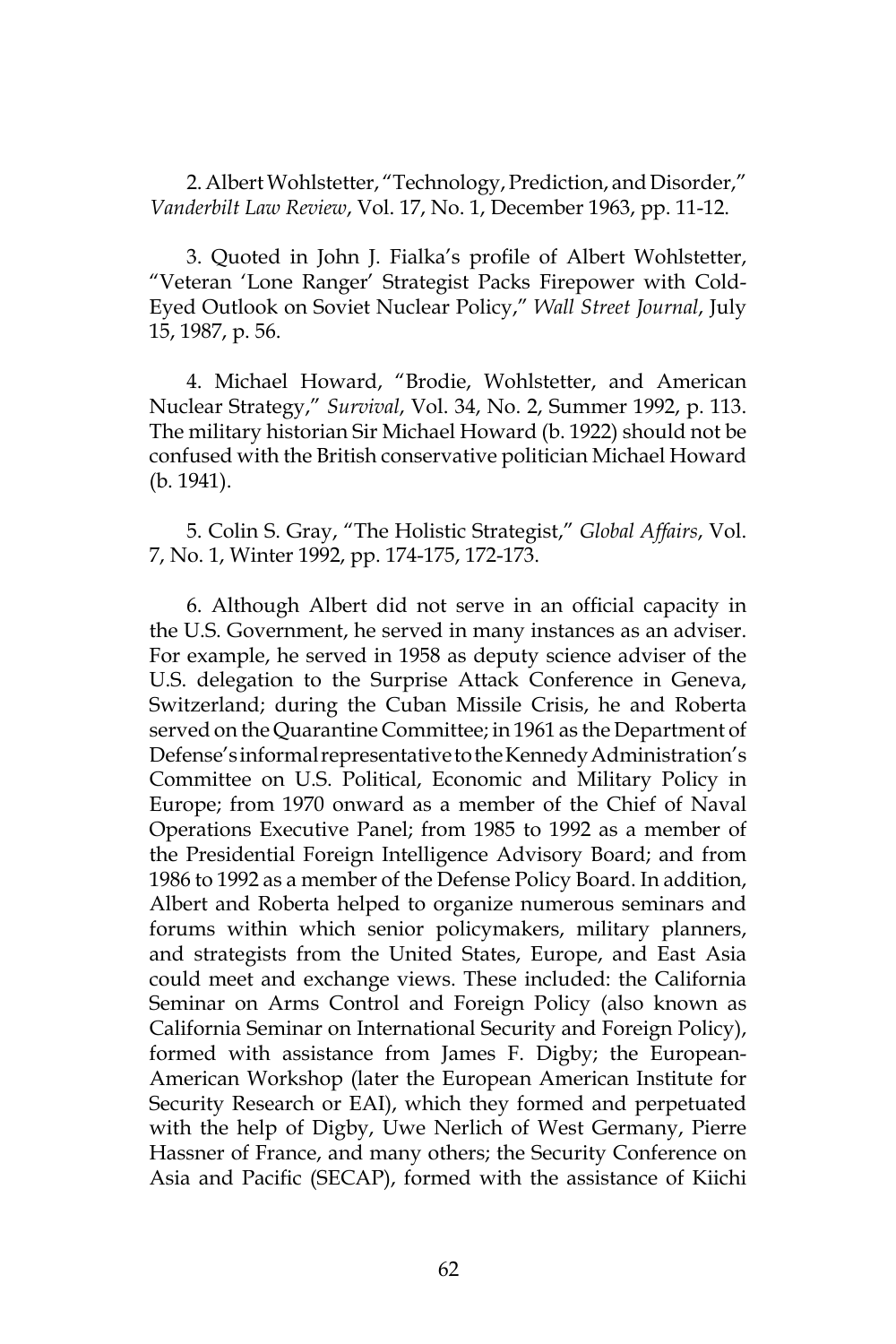Saeki of Japan; and the New Alternatives Workshop, which built upon themes first examined by the Long Range Research and Development Planning Program (LRRDPP), which section V of this introduction discusses.

7. Richard Rosecrance, "Albert Wohlstetter," in John Baylis and John Garnett, eds., *Makers of Nuclear Strategy*, London, UK: Pinter Publishers, 1991, p. 57.

8. Some authors and journalists have erroneously claimed that when Ahmed Chalabi attended the University of Chicago, he had studied under Albert Wohlstetter in the political science department. According to University records, Chalabi, who had pursued a doctorate in mathematics at the University of Chicago, never took any courses from Wohlstetter. See "Letters: Department of Corrections," *The University of Chicago Magazine*, Vol. 95, No. 6, August 2003, available from *magazine.uchicago.edu/0308/ issue/letters.shtml*; and "Letters: Department of Corrections," *The University of Chicago Magazine*, Vol. 95, No. 6, August 2003, available from *magazine.uchicago.edu/0310/issue/letters-dept.shtml*. Indeed, Wohlstetter and Chalabi apparently did not first meet until the early 1990s, around the time of the Persian Gulf War, long after both had left the University of Chicago.

9. Roberta Wohlstetter, *Pearl Harbor: Warning and Decision*, Stanford, CA: Stanford University Press, 1962, p. 387.

10. *Ibid.*, pp. 387-388.

11. *Ibid.*, p. 392.

12. For example, see "This is the Tempest Long Foretold, editorial, *The Daily Telegraph*, September 12, 2001, p. 19.

13. See *The 9/11 Commission Report,* final report of the National Commission on Terrorist Attacks Upon the United States, Washington, DC: U.S. Government Printing Office, July 22, 2004, esp. p. 339, available from *www.gpoaccess.gov/911/index. html*. See also James Johnson and Robert Zarate, "Slow Pearl Harbors: Some Foreign Policy Disasters are a Long Time in the Making," *The Weekly Standard*, Vol. 11, No. 14, December 19, 2005, pp. 14-15, available from *www.weeklystandard.com/Content/ Public/Articles/000/000/006/476fjivj.asp*; and Zarate, "First Lady of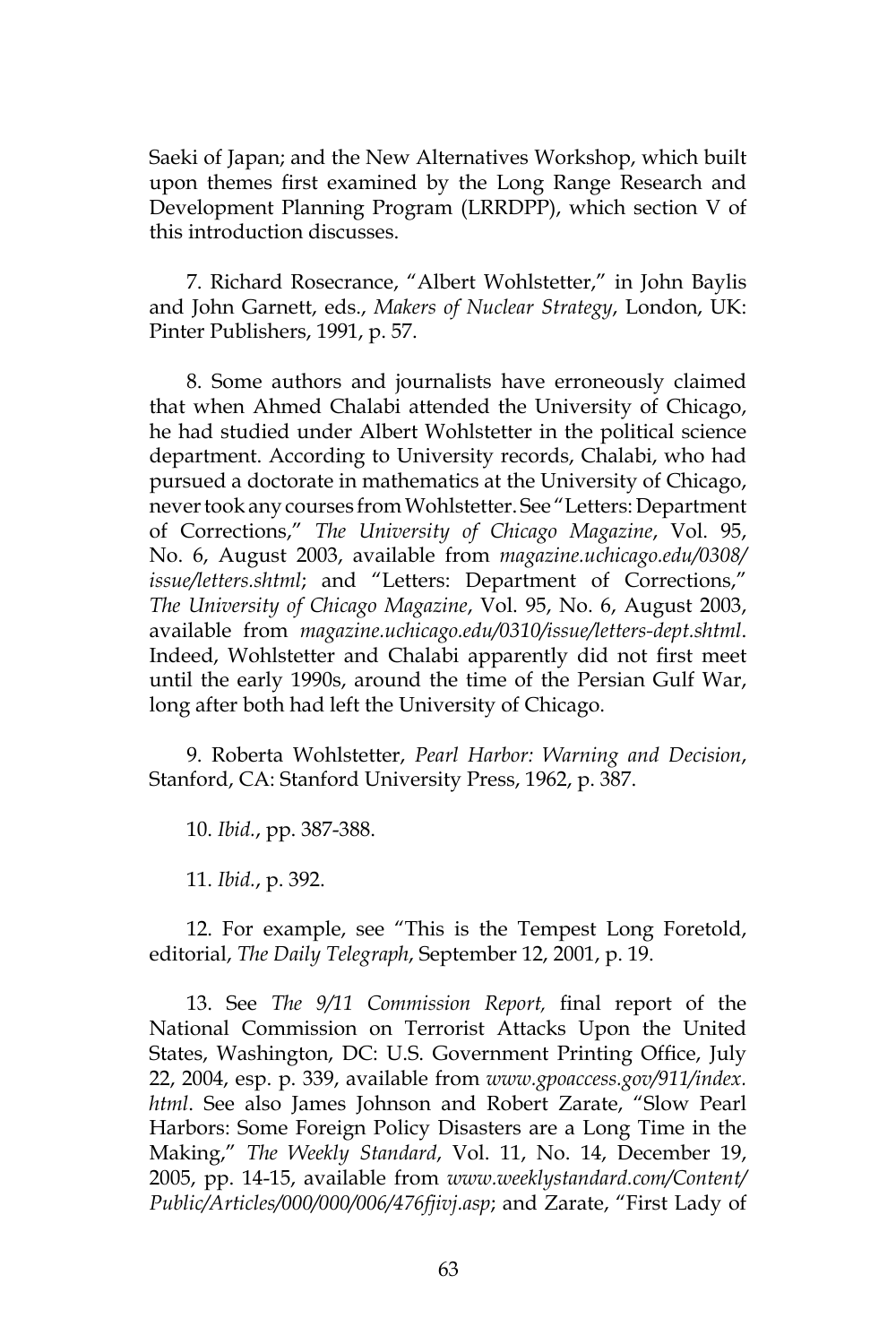Intelligence: Roberta Wohlstetter, 1912-2007," *The Weekly Standard*, Vol. 12, No. 18, January 22, 2007, pp. 16-17, available from *www. weeklystandard.com/Content/Protected/Articles/000/000/013/171kcloi. asp*.

14. Roberta Wohlstetter, *The Buddha Smiles: Absent-Minded Peaceful Aid and the Indian Bomb*, PH-78-04-370-23, final report prepared for the U.S. Energy Research and Development Administration in partial fulfillment of E (49-1)-3747, Los Angeles, CA: Pan Heuristics, November 15, 1976, revised November 1977, available from *www.npec-web.org/essays/19771100-RW-BuddhaSmiles-Revised.pdf*, courtesy Joan Wohlstetter. See also Roberta Wohlstetter, *India's Nuclear Energy Program and U.S. Policies Today*, final report prepared for the Defense Nuclear Agency, in partial fulfillment of DNA-79-C-0067, Marina del Rey, CA: Pan Heuristics, revised February 1980, courtesy Gregory S. Jones.

15. *Agreement on the Canada-India Colombo Plan Atomic Reactor Project*, New Delhi, India, April 28, 1956, available from *www.nci. org/06nci/04/Canada-India%20CIRUS%20agreement.htm*; and *U.S.- India CIRUS Agreement*, March 16, 1956, available from *www.nci. org/06nci/04/US-India%20CIRUS%20agreement.htm*.

16. It is worth observing that, prior to 2002 or 2003, no major book on neoconservativism had identified Albert Wohlstetter as a "neoconservative": e.g., Peter Steinfels, *Neoconservatives: The Men Who Are Changing America's Politics*, New York: Simon and Schuster, 1979; John Ehrman, *The Rise of Neoconservativism: Intellectuals and Foreign Affairs, 1945-1994*, New Haven, CT: Yale University Press, 1995; Mark Gerson, *The Neoconservative Vision: From the Cold War to the Culture Wars*, Lanham, MD: Madison Books, 1996; and Shadia Drury, *Leo Strauss and the American Right*, New York: St. Martin's Press, 1997. Nor had any major essay or news article on neoconservativism identified Wohlstetter as a "neoconservative": e.g., Joshua Epstein, "The New Conservatives: Intellectuals in Retreat," *Dissent*, Vol. 20, No. 2, Spring 1973, pp. 151-162; Michael Harrington, "The Welfare State and Its Neoconservative Critics," *Dissent*, Vol. 20, No. 4, Fall 1973, pp. 435-454; Bernard Weinraub, "Reagan's Brain Trust: Font of Varied Ideas," *The New York Times*, December 1, 1980; Bernard Weinraub, "Neoconservatives Today, They Explain All Their Yesterdays,"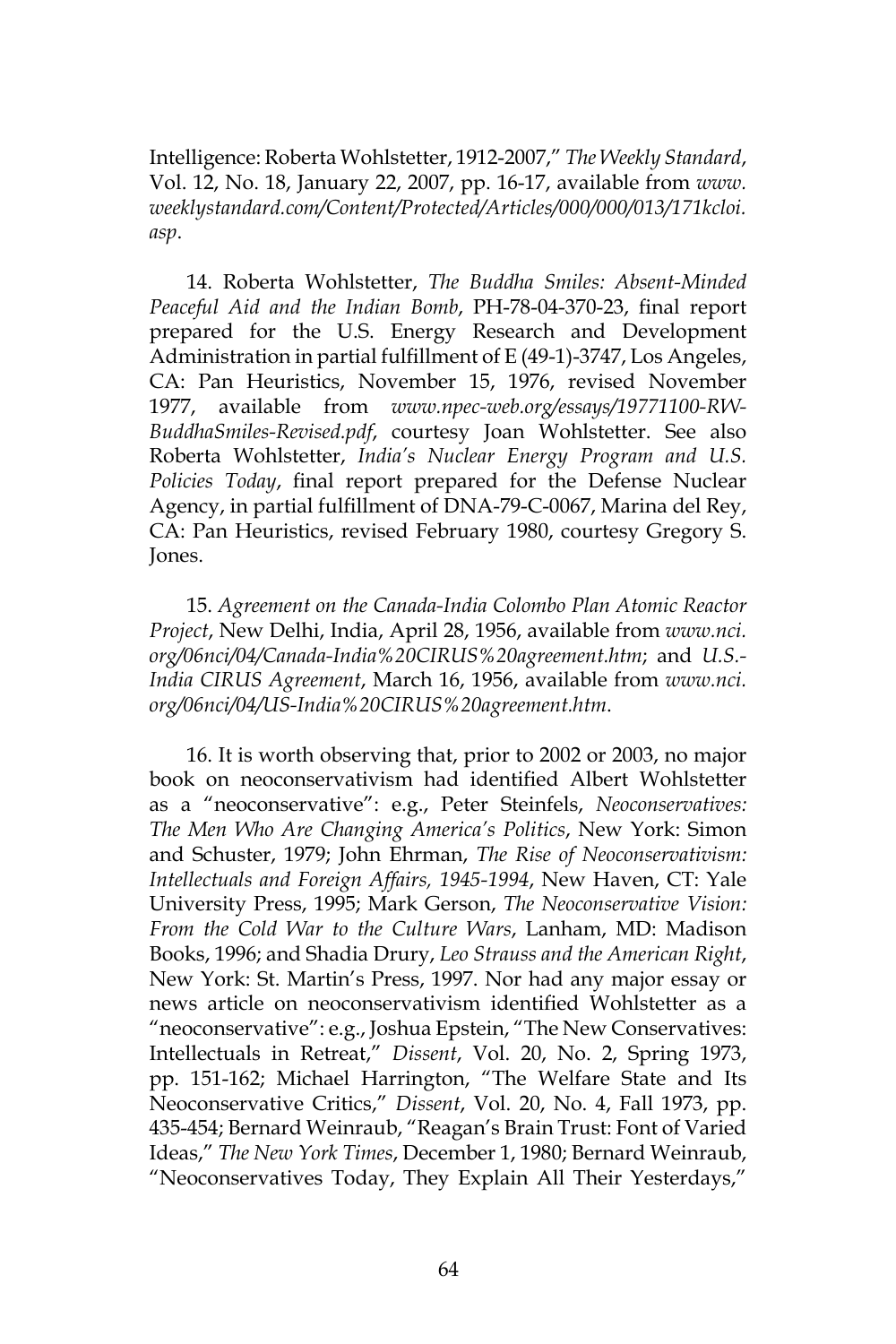*The New York Times*, December 28, 1980; David Shribman, "Neoconservatives and Reagan: Uneasy Coalition," *The New York Times*, September 28, 1981; David Shribman, "Group Goes From Exile to Influence," *The New York Times*, November 23, 1981; and Brent Staples, "Undemocratic Vistas: The Sinister Vogue of Leo Strauss," *The New York Times*, November 28, 1994.

17. Howard, "Brodie, Wohlstetter, and American Nuclear Strategy," p. 108.

18. See C. L. Sulzberger, "A New Kind of Policy Adviser," *The New York Times*, April 25, 1955, p. 22; "Valuable Batch of Brains: An Odd Little Company Called RAND Plays Big Role in U.S. Defense," *Life*, Vol. 46, No. 19, May 11, 1959, pp. 101-107; and Sol Stern, "Who Thinks in a Think Tank," *The New York Times*, April 16, 1967, pp. 28, 110-111, 117-120.

19**.** Quoted by Bruce Smith, *The RAND Corporation: Case Study of a Non-Profit Research Organization*, Cambridge, MA: Harvard University Press, 1966, p. 47.

20. For more on the RAND Corporation's history, see Smith, *The RAND Corporation*, and Andrew May, *Strategic Thought at RAND*, unpublished draft manuscript, 2003. Dr. May's manuscript is based on his 1998 dissertation.

21. In this discussion of Albert and Roberta Wohlstetter's lives before RAND, I draw from research and interviews that Chicagobased independent historian James Johnson and I had conducted, as well as from the following transcripts of interviews with Albert Wohlstetter: James F. Digby and Joan Goldhamer, *An Interview with Albert Wohlstetter: The Development of Strategic Thinking at RAND, 1948-1963: A Mathematical Logician's View*, unpublished, Los Angeles, CA, July 5, 1985, courtesy James F. Digby; Martin Collins and Joseph Tatarewicz, *Smithsonian Interview with Prof. Albert Wohlstetter*, unpublished, Los Angeles, CA, July 29, 1987, final edit, September 9, 1991, courtesy Joan Wohlstetter; and Collins, Tatarewicz, and Gustave Shubert, *RAND Corporation History: Session Four* [for the Smithsonian Videohistory Program]*; Interview with Bruno Augenstein, Edward Barlow, Burton Klein, Robert Specht, Hans Speier, and Albert Wohlstetter*, Santa Monica, CA, January 27, 1989; and Allen Greb and Digby, *An Interview with Albert Wohlstetter: The Strategist Reflects on the Past and Future*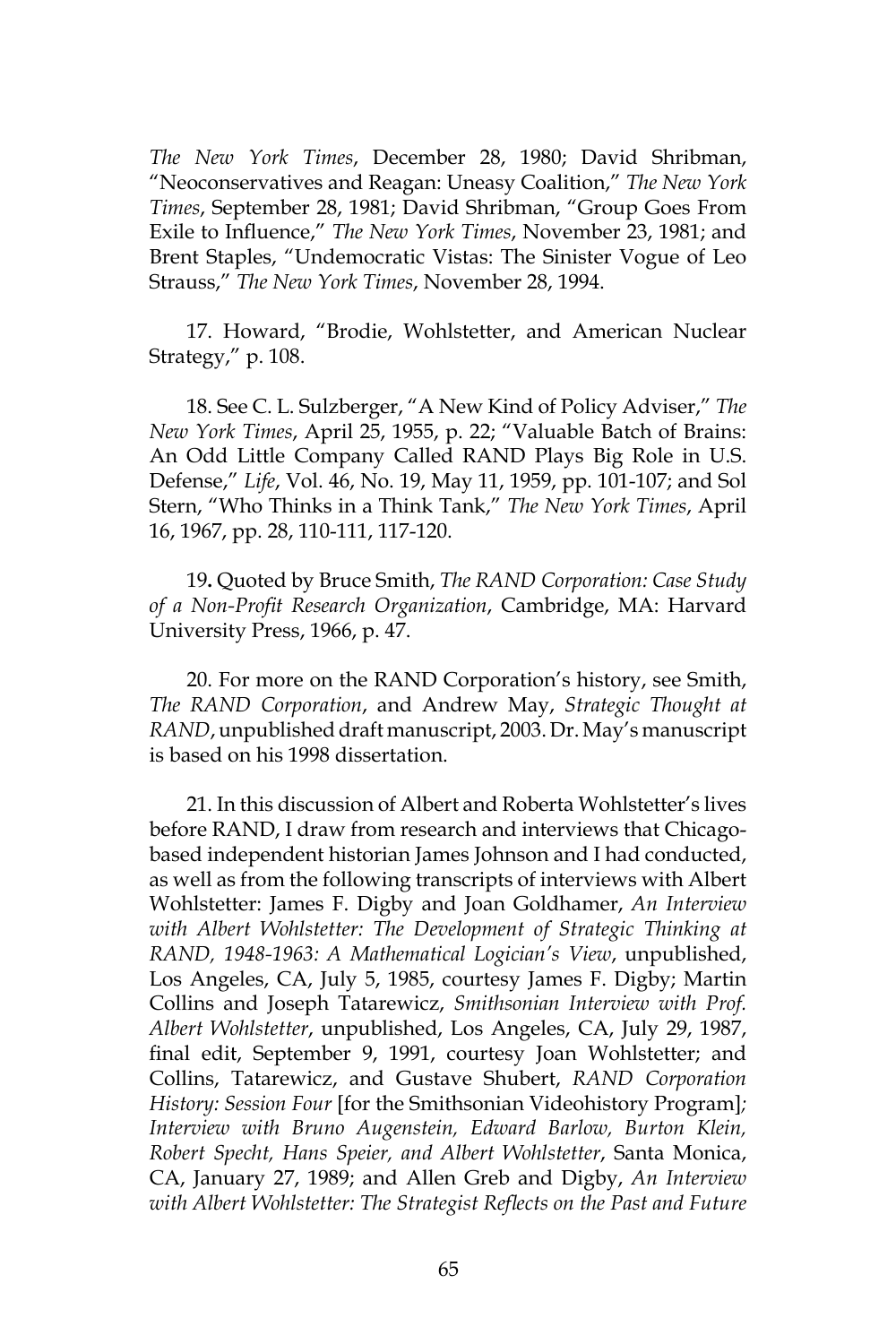*of Nuclear Policies*, unpublished, August 2, 1990, revised July 10, 1991, in the Wohlstetter Papers, Interviews, Box 95, Folders 5-7. In addition, Stephen Prowse's 1991 biographical sketches of Albert and Roberta helped with establishing the correct chronology and dates. See Prowse, "Albert Wohlstetter: A Biographical Sketch" and "Roberta Wohlstetter: A Biographical Sketch," in Andrew W. Marshall, J. J. Martin, and Henry S. Rowen, eds., *On Not Confusing Ourselves: Essays on National Security Strategy in Honor of Albert and Roberta Wohlstetter*, Boulder, CO: Westview Press, 1991, pp. 317- 320 and 321-322.

22. Albert's three older siblings were William (1902-1967), Helene (1906-1974), and Charles (1910-1995). Charles became a highly successful businessman, establishing in 1961 Continental Telephone (Contel), an independent telephone company that would be acquired by GTE in the 1990s. See John Holusha, "Charles Wohlstetter, 85, Founder of Contel, Dies," obituaries, *The New York Times*, May 25, 1995, p. B16. Helene would end up working at Contel, but would be tragically murdered in the mid-1970s during a disgruntled former Contel employee's shooting rampage. See "Obituaries," *The New York Times*, August 5, 1974, p. 26.

23. See Digby and Goldhamer, *An Interview with Albert Wohlstetter: The Development of Strategic Thinking at RAND, 1948- 1963: A Mathematical Logician's View*, p. 3. Albert often cited the importance of two Peircean writings, among others: Charles S. Peirce, "The Fixation of Belief," *Popular Science Monthly*, Vol. 12, November 1877, pp. 1-15; and "How to Make Our Ideas Clear," *Popular Science Monthly*, Vol. 12, January 1878, pp. 286-302. These writings are available in Nathan Houser and Christian J. W. Kloesel, eds., *The Essential Peirce: Selected Philosophical Writings,* Vol. 1: 1867-1893, Bloomington, IN: Indiana University Press, 1992, pp. 109-123, 124-141.

24. See "City College R.O.T.C. Names 81 Officers," *The New York Times*, May 7, 1933, p. 22.

25. Roberta Mary Morgan Wohlstetter was born in Duluth, MN, on August 22, 1912. She earned a Bachelor of Arts degree from Vassar College in 1933, a Master of Arts degree in psychology from Columbia University in 1936, and a Master of Art's degree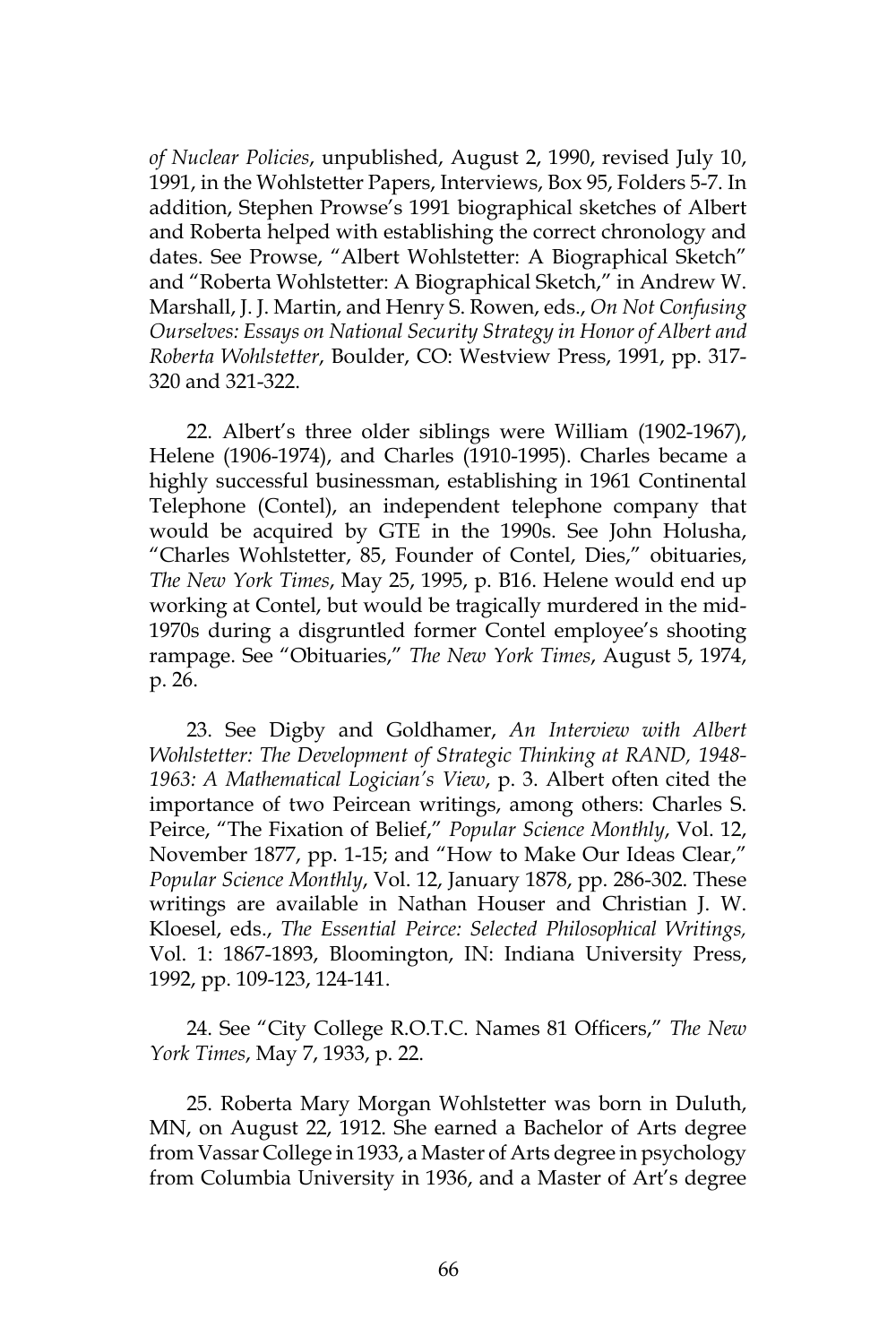in literature from Radcliffe College in 1937. After marrying Albert Wohlstetter in 1939, she taught at Barnard College in the early 1940s and at Howard University in the mid-1940s before joining the RAND Corporation as a consultant in 1947.

26. Willard Van Orman Quine mentions the Wohlstetters several times in his memoir. See Quine, *The Time of My Life: An Autobiography*, Cambridge, MA: MIT Press, 2000, pp. 147, 184, 198, 217.

27. For more on the history of General Panel's "Packaged House," as well as on the roles that Albert Wohlstetter and his brother Charles played in the company, see Gilbert Herbert, *The Dream of the Factory-Made House: Walter Gropius and Konrad Wachsmann*, Cambridge, MA: MIT Press, 1984.

28. In the following discussion of Albert Wohlstetter's methodology, I benefited greatly from many hours of discussion on this subject with former businessman and Chicago-based independent historian James Johnson. As an undergraduate at the University of Chicago in the late 1960s and early 1970s, Mr. Johnson had studied under Wohlstetter and worked for him on projects relating to the use of the method of scientific investigation versus the appeal to scientific authority in debates over public policy.

29. See Albert Wohlstetter, *Theory and Opposed-System Design*, D(L)-16001-1, Santa Monica, CA: RAND Corporation, August 1967, revised January 1968, available from *www.rand.org/about/ history/wohlstetter/DL16001.1/DL16001.1.html*. This was later published in slightly revised form as Wohlstetter, "Theory and Opposed-System Design," *Journal of Conflict Resolution*, Vol. 12, No. 3, September 1968, pp. 302-331. See also Wohlstetter, *No Highway to High Purpose*, P-2084-RC, Santa Monica, CA: RAND Corporation, June 1960, available from *www.rand.org/about/history/ wohlstetter/P2084/P2084.html*, later published in slightly abridged form as "A Purpose Hammered Out of Reflection and Choice," *Life*, Vol. 48, No. 24, June 20, 1960, pp. 115, 126-134; "Analysis and Design of Conflict Systems," in E. S. Quade, ed., *Analysis for Military Decisions*, Chicago, IL: Rand McNally & Co., 1964, pp. 103-148, available from *www.rand.org/pubs/reports/2007/R387.pdf*; and "National Decisions Concerning Defense," in J. Banbury and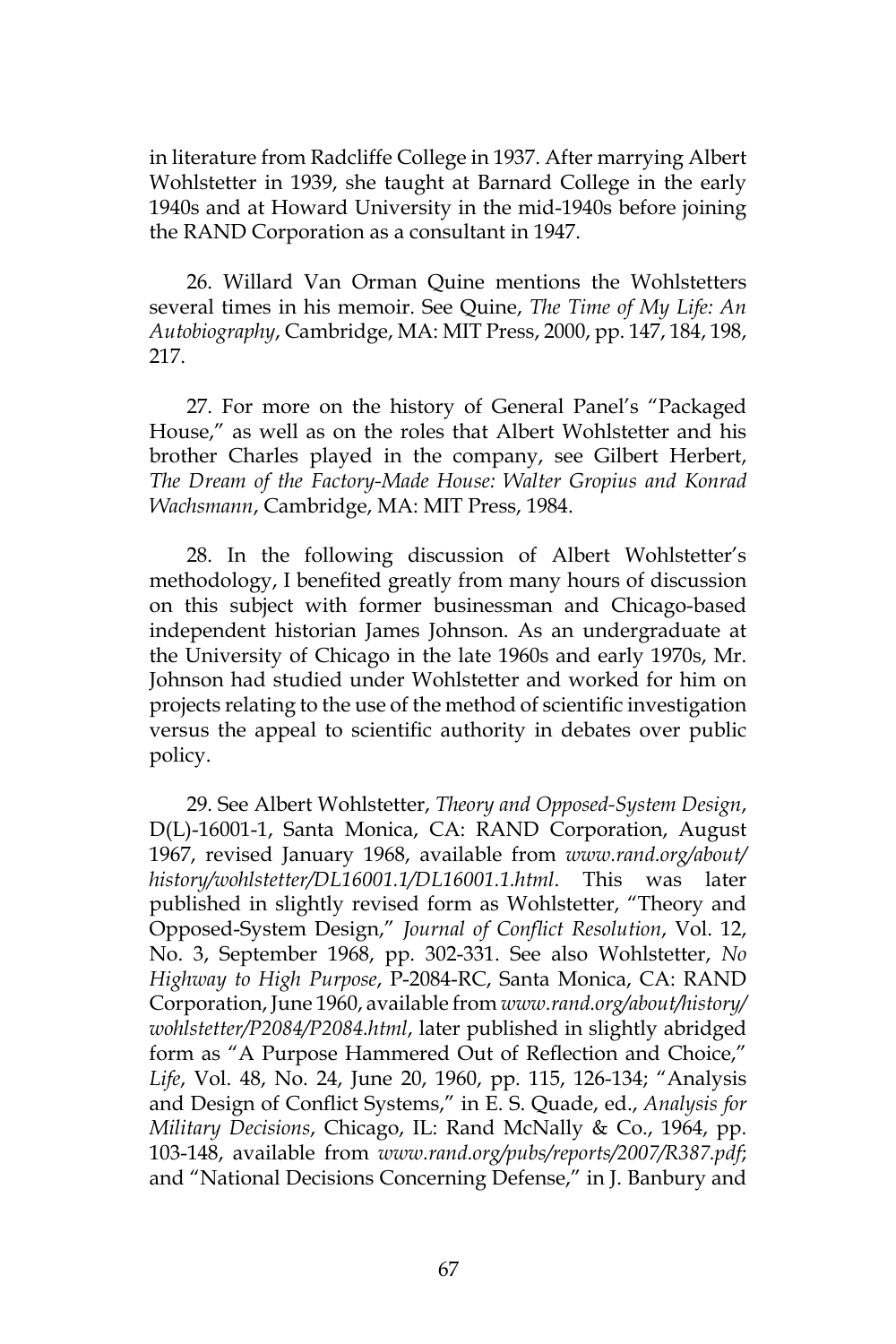J. Maitland, eds., *Proceedings of the Second International Conference on Operations Research* (*in Aix-En-Provence, France, 1960*)*,* London, UK: English Universities Press, February 1961, pp. 517-522.

30. Wohlstetter, "Theory and Opposed-System Design," p. 304.

31. *Ibid*.

32. Wohlstetter, *No Highway to High Purpose*.

33. Wohlstetter, "Theory and Opposed-Systems Design," p. 312.

34. *Ibid.*, p. 303.

35. *Ibid.*

36. *Ibid.*, p. 309.

37. *Ibid.*, p. 316.

38. On this topic, see Albert Wohlstetter, "Scientists, Seers, and Strategy," *Foreign Affairs*, Vol. 41, No. 3, April 1963, pp. 466-478. See also Wohlstetter, *Scientists, Seers, and Strategy*, unpublished book-length manuscript, circa 1963, courtesy Joan Wohlstetter.

39. Wohlstetter, "Theory and Opposed-Systems Design," pp. 303-304.

40. See Albert Wohlstetter, "The Delicate Balance of Terror," *Foreign Affairs*, Vol. 37, No. 2, January 1959, pp. 211-234. For the extended version of the essay, see Wohlstetter, *The Delicate Balance of Terror*, unabridged version, P-1472, Santa Monica, CA: RAND Corporation, November 6, 1958, revised December 1958, available from *www.rand.org/about/history/wohlstetter/P1472/P1472.html*.

41. Marc Trachtenberg, *History and Strategy*, Princeton, NJ: Princeton University Press, 1991, p. 20.

42. As Wohlstetter recalled decades later:

[W]hat attracted me to [the problem] was that there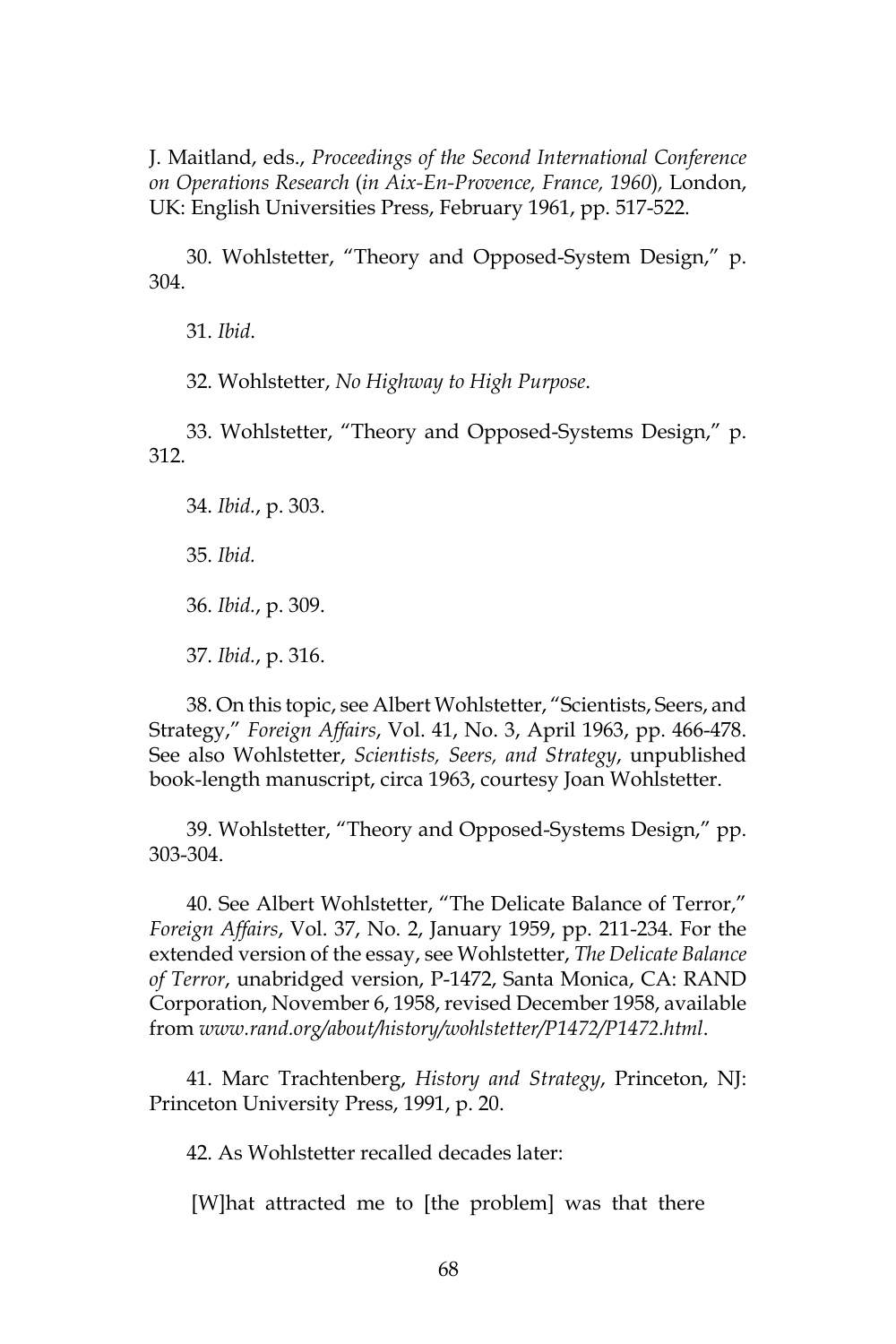were forces working in opposing directions. There were some forces that would make you want to be up close, so that you could have close access to targets, be able to act quickly, get in many sorties, use shorter range weapons and so on. And on the other hand, there were some things that made you want to be [further] back because if you were close to him, why, there was just a good chance he would also be close to you, so he would be getting in a lot of whacks. . . . But then you could see that this meant you would need a larger aircraft or you would have to refuel a lot of times, and so on. And it struck me that in the *abstract* there was no way of resolving this. . . . [T]here was no way of knowing how these opposing considerations would work out in the net effect without looking at the geography.

See Digby and Goldhamer, *An Interview with Albert Wohlstetter: The Development of Strategic Thinking at RAND, 1948-1963: A Mathematical Logician's View*, pp. 35-36.

43. For a case study of the Base Study, see E. S. Quade, "The Selection and Use of Strategic Air Bases: A Case History," in Quade, ed., *Analysis for Military Decisions,* pp. 24-64. See also Memorandum from Colonel D. O. Monteith (USAF) to Colonel Watson, *A Brief Resume of RAND Report R-266, "Selection and Use of Strategic Air Bases*, Chairman of the Joint Chiefs of Staff (CJCS) reference no. 381, April 8, 1955, TOP SECRET, declassified on November 2, 1978, DDRS No. CK3100452915.

44. Here I wish to acknowledge Fred Hoffman and Harry Rowen, both longtime Wohlstetter colleagues, who had stressed to me many times the importance of understanding the politicomilitary historical context in which the Base Study had begun, and the need to explain the Base and Vulnerability Studies in a way that avoided historical anachronism.

45. See Quade, ed., *Analysis for Military Decisions*, p. 24. Using a "back-of-the-envelope" calculation, I crudely estimate that \$3.5 billion in FY 1952 dollars is approximately equivalent to as much as \$28.5 billion to \$30.2 billion in FY 2007 dollars.

46. Albert J. Wohlstetter, Fred S. Hoffman, Robert J. Lutz, and Henry S. Rowen, *The Selection of Strategic Air Bases,* R-244-S,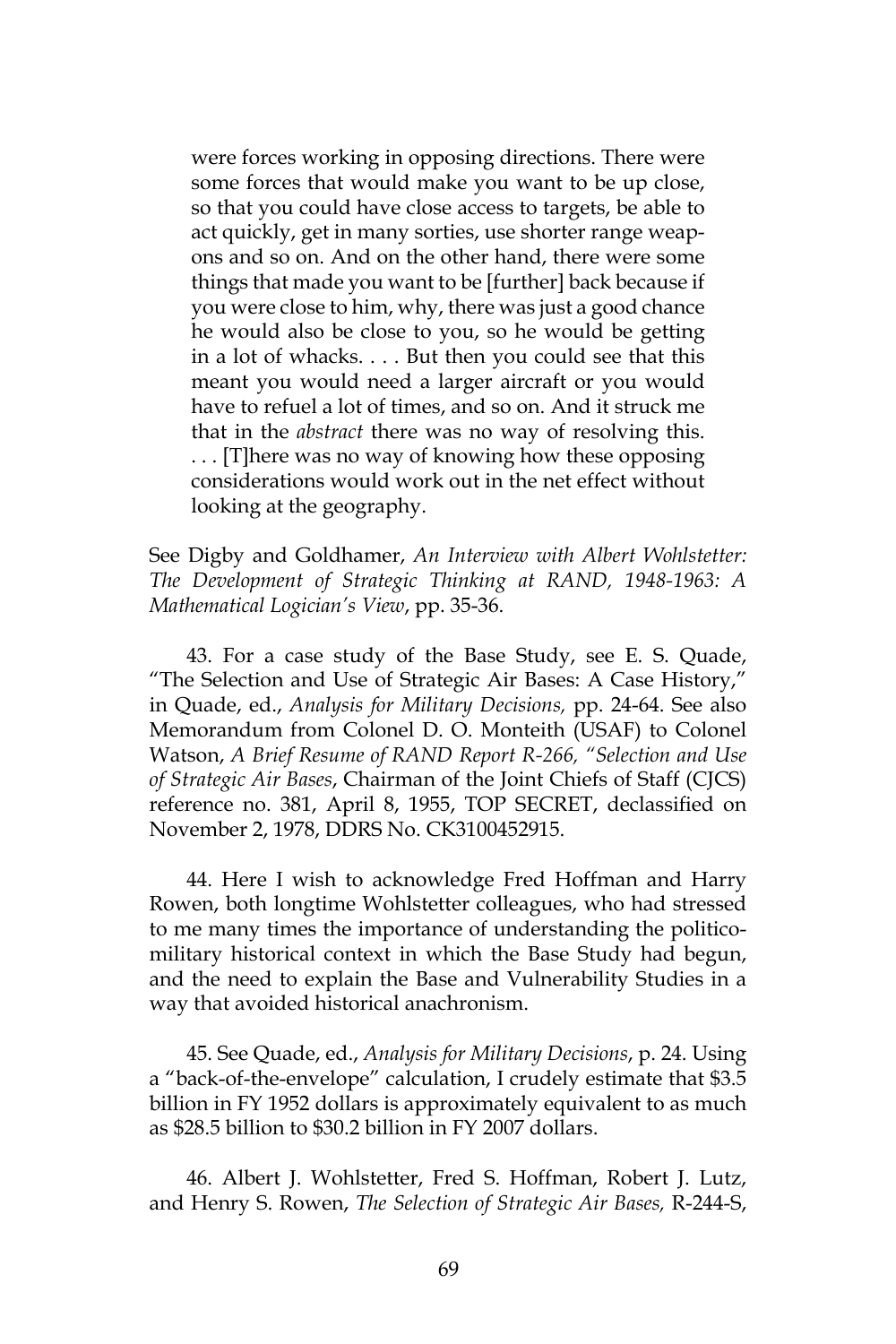special staff report, Santa Monica, CA: RAND Corporation, March 1, 1953, TOP SECRET, declassified on July 1, 1963, available from *www.albertwohlstetter.com/writings/19530301-AW-EtAl-R244S.pdf*.

47. Albert J. Wohlstetter, Fred S. Hoffman, Henry S. Rowen, and Robert J. Lutz, *The Selection and Use of Strategic Air Bases*, R-266, final report, Santa Monica, CA: RAND Corporation, April 1954, TOP SECRET, declassified circa 1961, available from *www. rand.org/pubs/reports/R0266/*.

48. From mid-to-late 1953, the Ad Hoc Committee of the U.S. Air Force's Air Staff evaluated the Base Study, and then presented its favorable evaluation to the USAF's Air Force Council, which then debated the Study in Wohlstetter's presence. In late 1953, the Air Force Council decided to endorse key elements of the Base Study's *preferred system*, and this decision was approved by Air Force Chief of Staff General Thomas D. White and Secretary of the Air Force Harold Talbott. See Quade, ed., *Analysis for Military Decisions*, pp. 62-63; Collins and Tatarewicz, *Smithsonian Interview with Prof. Albert Wohlstetter*, pp. 15-17; and Fred Kaplan, *The Wizards of Armageddon*, New York: Simon and Schuster, 1983, pp. 97-110—esp. 105-106, as well as related endnotes on p. 402, one of which cites General Robert Burns, "Decision on AFC 22/4b: Vulnerability of the Strategic Striking Complex," November 2, 1953, in Library of Congress, *Nathan Twining Papers*, Box 103, Air Force Council Chief Staff Decisions, Vol. I, Tab 22/4b.

49. See Albert J. Wohlstetter and Fred S. Hoffman, *Defending a Strategic Force After 1960: With Notes on the Need by Both Sides for Accurate Bomb Delivery, Particularly for the Big Bombs*, D-2270, Santa Monica, CA: RAND Corporation, February 1, 1954, available from *www.albertwohlstetter.com/writings/19540201-AW-FH-D2270.pdf*  An implication of this finding, however, was that even modest improvements to warhead delivery accuracies could enable huge reductions in explosive yield.

50. Bernard Brodie "Implications for Military Policy," in Brodie, ed., *The Absolute Weapons,* New York, NY: Harcourt, Brace & Co., 1946, pp. 99, 88.

51. For example, see Albert Wohlstetter, "'Lesser' Excluded Cases," opinion, *The New York Times*, February 14, 1979, p. A25.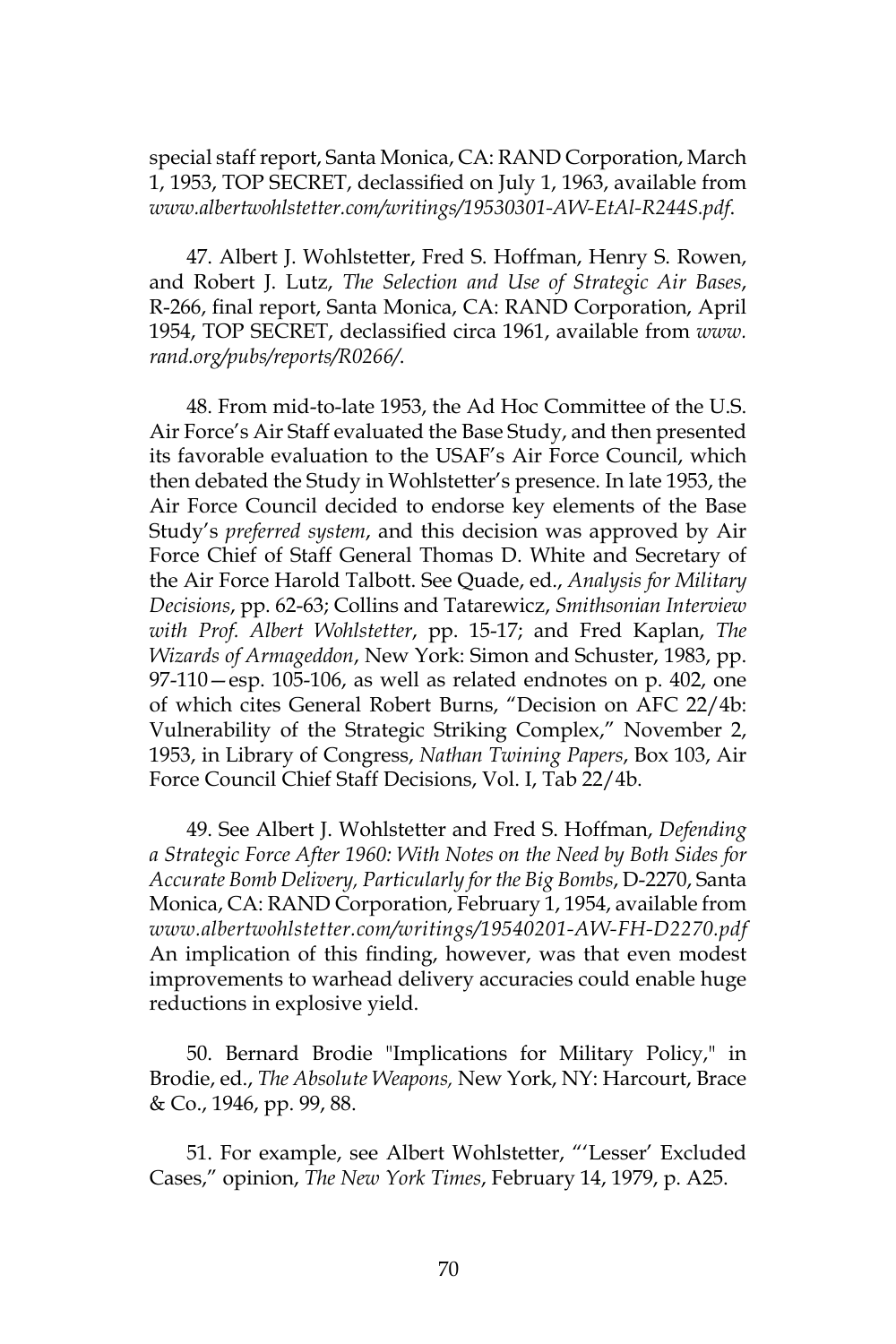52. Albert J. Wohlstetter, Fred S. Hoffman, and Henry S. Rowen, *Protecting U.S. Power to Strike Back in the 1950s and 1960s*, R-290, staff report, Santa Monica, CA: RAND Corporation, September 1, 1956, TOP SECRET, declassified circa 1960s, available from *www. albertwohlstetter.com/writings/19560901-AW-EtAl-R290.pdf*

53. *Ibid.*, pp. 40-41, emphasis added.

54. *Ibid*., p. 6.

55. *Ibid.*, pp. 2-3.

56. *Ibid.*, p. 5.

57. In R-290, the Wohlstetter team wrote: "We would like this course of Soviet action [i.e., a preclusive nuclear first strike] to be a worse alternative to almost any other they might contemplate including, for example, the acceptance of defeat in some limited or peripheral war." *Ibid.*, p. 41.

58. For the full description of R-290's recommendations, see Wohlstetter *et al.*, *Protecting U.S. Power to Strike Back in the 1950s and 1960s*, pp. 43-94.

59. Memorandum from Colonel Jack W. Hayes (USAF), Joint Strategic Plans Group, to the Chairman of the Joint Chiefs of Staff, *NSC Briefing on the Vulnerability of SAC*, JCS 2250, July 31, 1956, TOP SECRET, declassified on November 16, 1978, DDRS No. CK3100434873; and Memorandum, *Program Objectives Related to SAC Operational Capability*, AFOPD-PL-SS/Col Sutterlin/ mfm/5503, November 17, 1956, TOP SECRET, declassified on January 30, 1980, DNSA No. 01323.

60. For more on the events that led to SAC's adoption of Fail-Safe in Spring 1958, see Albert Wohlstetter, "SAC Test 1957 of Alert Bomber Response—Only Fail-Unsafe," April 29, 1985, Wohlstetter Papers, Notes, Box 102, Folder 6, TAB H. See also Memorandum CSAFM-72-58 from the USAF Chief of Staff to the Joint Chiefs of Staff, *Launching of the Strategic Air Command Alert Force*, JCS 1899/398, March 10, 1958, TOP SECRET, declassified circa 1981, DDRS No. CK3100437133; "Launching of SAC Alert Forces ('Fail Safe')," in Memorandum, *Discussion at the 361st Meeting of the National Security Council, Thursday, April 3, 1958*,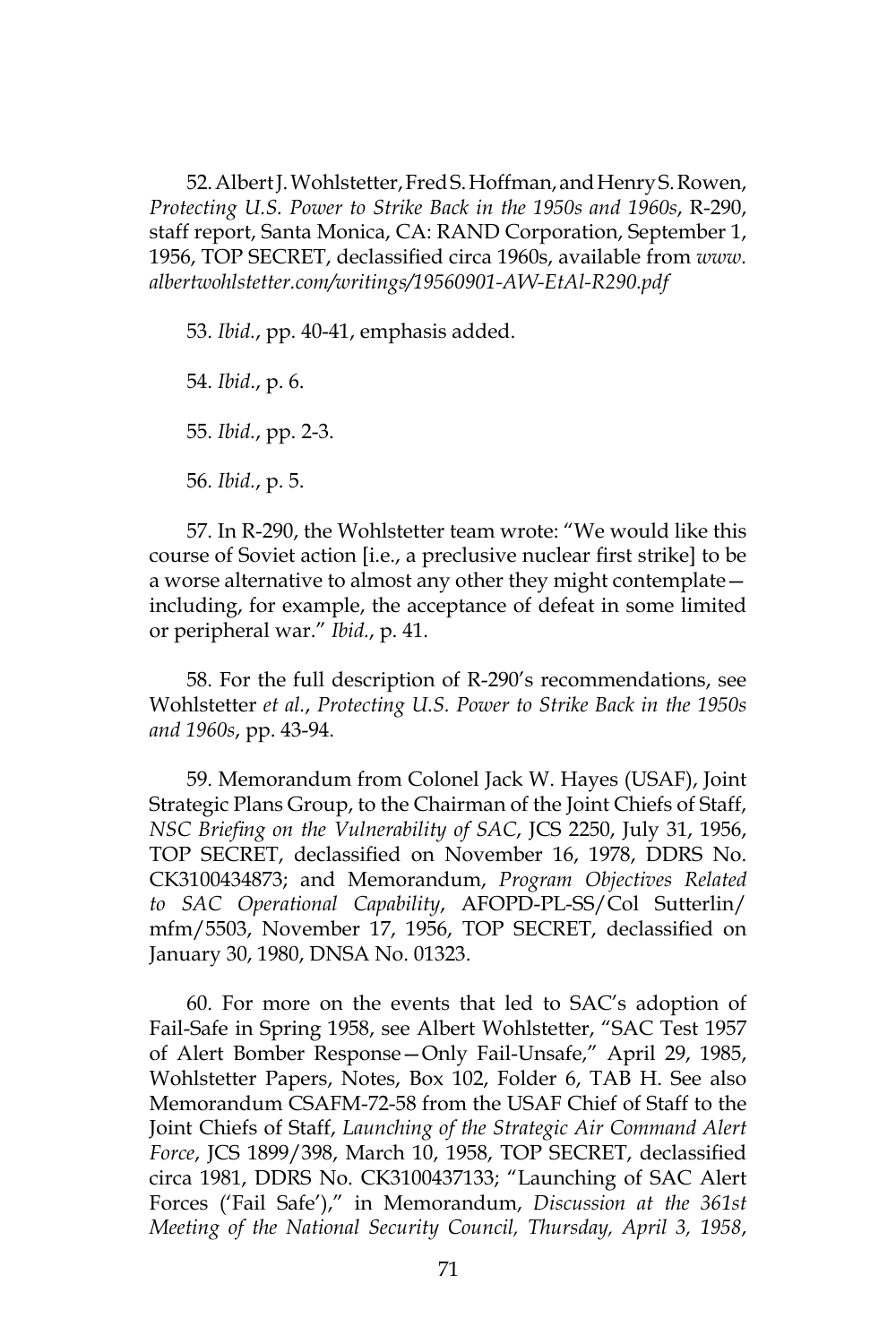April 4, 1958, TOP SECRET, declassified on July 18, 1989, DDRS No. CK3100278691, pp. 7-8; Note by the Secretariat of the Joint Chiefs of Staff on *Decision on Report by the Joint Strategic Plans Committee (In Collaboration with the Joint Intelligence Committee) on 'Positive Control' Presentation to NSC, JCS 1899/402*, with report attached, May 13, 1958, TOP SECRET, declassified on July 18, 1979, DDRS No. CK3100169750; and Benjamin Welles, "U.S. Bombers in Spain Poised to Take to Air in 15 Minutes: Specially Trained Crews Kept on Alert for Orders from Main Omaha Base—Each Jet Has Assigned Target," *The New York Times*, September 6, 1958, p. 2.

61. See Wohlstetter, Hoffman, and Rowen, *Protecting U.S. Power to Strike Back in the 1950s and 1960s*, pp. 76-77.

62. See Fred C. Iklé, Gerald J. Aronson, and Albert Madansky, *On the Risk of an Accidental or Unauthorized Nuclear Detonation*, RM-2251, Santa Monica, CA: RAND Corporation, October 15, 1958, esp. pp. 100-101 and 154, available from *www.rand.org/pubs/ research\_memoranda/RM2251/*.

63. Background on Baran's work on survivable and distributed communication networks is available from *rand.org/about/history/ baran.html.* See also Virginia Campbell, "How RAND Invented the Postwar World," *Invention & Technology*, Summer 2004, esp. pp. 57-58, available from *www.rand.org/about/history/Rand. IT.Summer04.pdf*.

64. Citations in this section refer not to the abridged *Foreign Affairs* version of the article, but rather to the extended version: Wohlstetter, *The Delicate Balance of Terror*, unabridged.

65. To Wohlstetter, a prototypical *automatic deterrer* was Nobel prize-winning physicist Patrick Maynard Stuart Blackett, who had written: "If it is in fact true, as most current opinion holds, that strategic air power has abolished global war, then an urgent problem for the West is to assess how little effort must be put into it to keep global war abolished." See Blackett, *Atomic Weapons and East-West Relations*, Cambridge, UK: Cambridge University Press, 1956, p. 32. Quoted by Wohlstetter, *The Delicate Balance of Terror*, unabridged.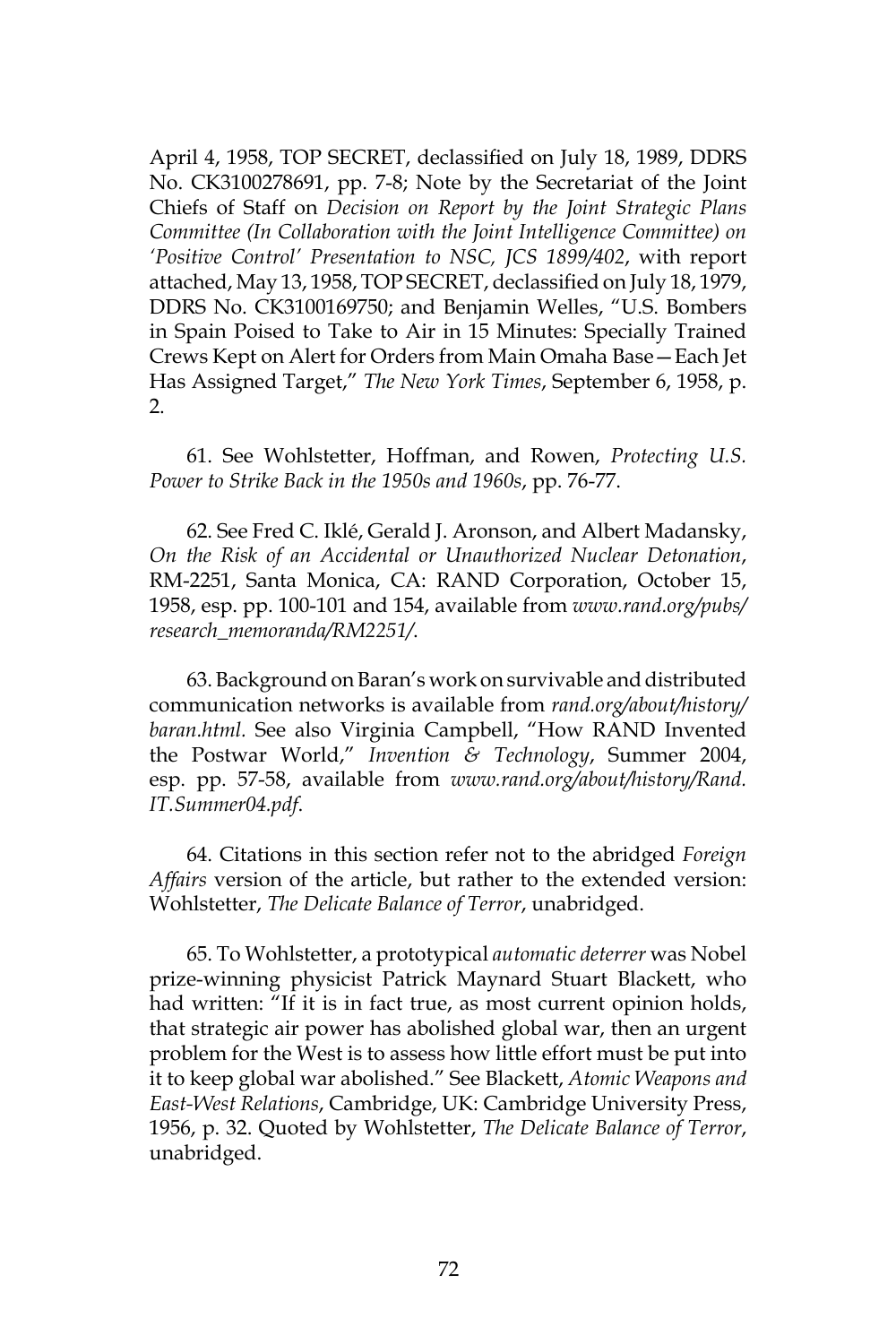66. In Wohlstetter's view, General Pierre Gallois of France, who had claimed that "a small number of bombs and a small number of carriers suffice for a threatened power to protect itself against atomic destruction," represented well the school of *minimum deterrence*. See Gallois, "A French General Analyzes Nuclear-Age Strategy," *Réalités,* November 1958, p. 71. Quoted by Wohlstetter, *The Delicate Balance of Terror*, unabridged. See also *1970 Without Arms Control*, Special Committee Report, Washington, DC: National Planning Association, 1958, and P. H. Backus, "Finite Deterrence, Controlled Retaliation," *U.S. Naval Institute Proceedings*, Vol. 84, No. 3, March, 1959, both of which advocate for an essentially "minimum deterrent" approach.

67. Wohlstetter, *The Delicate Balance of Terror*, unabridged.

68. *Ibid.*

69. During a private, high-level dinner at the Council on Foreign Relations in New York City in 1960, Wohlstetter elaborated further on the distinction between automatic deterrers and minimum deterrers:

Attitudes vary towards the problem of avoiding deliberate attack and towards the problem of avoiding accidental war. This variation, too, qualifies the apparently general agreement on the importance of reducing the likelihood of central war. Those who have held the theory of the automatic balance of terror worry about the accident problem, but not the problem of deliberate attack. Holders of the theory of minimum deterrence think it important to deter deliberate attack, but underestimate its difficulty, because they neglect the accident problem. . . .

Quoted by William C. Staley, Jr., Rapporteur, *Study Group Reports: Strategy and Foreign Policy*, First Meeting, unpublished, Council on Foreign Relations, New York, NY, March 16, 1960, p. 14. Meeting attendees included: James A. Perkins, Wohlstetter, Staley, Frank Altschul, Robert Amory, Jr., Major General C. H. Bonesteel, III (Army), Melvin Conant, Russell H. Fifield, George S. Franklin, Jr., Caryl P. Haskins, William W. Kaufmann, Major General Glen Martin, Oskar Morgenstern, Philip E. Mosely, Garrison Norton, Philip W. Quigg, Dean Rusk, Joseph E. Slater, and Henry M. Wriston.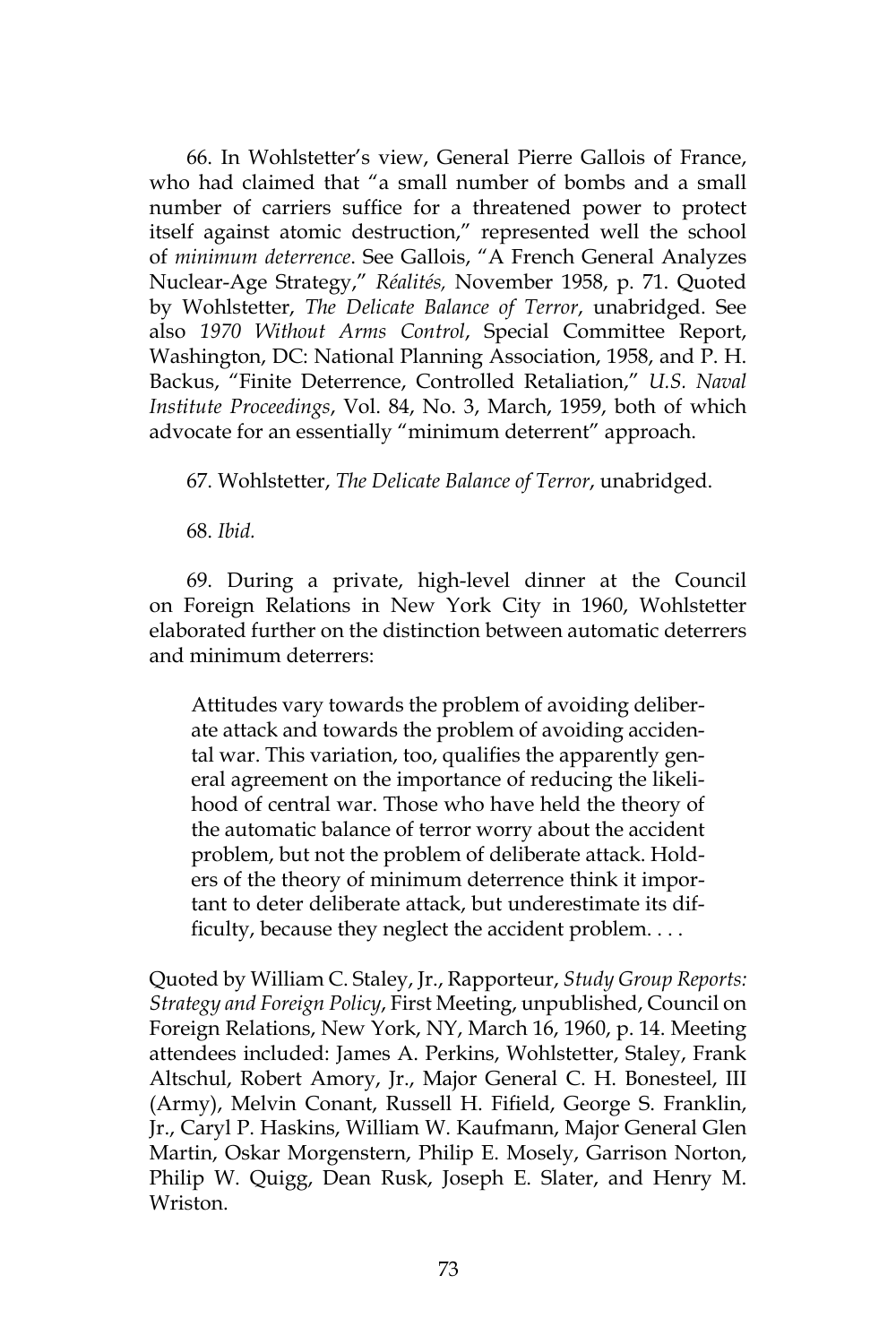## 70. Wohlstetter, *The Delicate Balance of Terror*, unabridged.

71. In a May 1959 internal RAND report, Albert Wohlstetter and Henry Rowen wrote that it is important to view efforts to deter a preclusive nuclear first strike through the "broad" concept of a system of strategic nuclear forces composed of many elements:

[Deterrence] will require the ability to maintain under conditions of attack a functioning system of elements, including besides the mobile or hardened delivery vehicles with the capacity to reach and penetrate the active and passive enemy defenses, the preservation of centers of responsible decision and control, and a network permitting a protected flow of information to and from these decision centers. The Air Force, which pioneered the weapons systems idea, needs to emphasize a still broader systems concept. With the widespread multiplication and dispersal of weapons, positive signals are essential to avoid war by accident or miscalculation. To deter a deliberate attack, the system of control must be able to survive the attack which we aim to deter. . . . [We need] a broadened systems concept emphasizing the ability to keep a network of elements alive and in communication for the duration of the enemy's and our own attacks—for days, not hours or minutes.

See Wohlstetter and Rowen, "Objectives of the United States Military Posture," RM-2373, Santa Monica, CA: RAND Corporation, May 1, 1959, available from *www.rand.org/about/ history/wohlstetter/RM2373/RM2373.html*.

72. For example, see Albert and Roberta Wohlstetter, *Notes on the Cuban Crisis: On the Importance of Overseas Bases in the 1960's, Offense-Defense Semantics, Keeping Open Possible Aid to Cuban Resistance*, D(L)-10647-ISA, Santa Monica, CA: RAND Corporation, October 28, 1962, available from *www.rand.org/ about/history/wohlstetter/DL10647/DL10647.html*; *Studies for a Post-Communist Cuba*, D(L)-11060-ISA, Santa Monica, CA: RAND Corporation, February 25, 1963, available from *www.rand.org/ about/history/wohlstetter/DL11060/DL11060.html*; *On Dealing with Castro's Cuba, Part I*, D-17906-ISA, Santa Monica, CA: RAND Corporation, January 16, 1965, available from *www.rand.org/about/*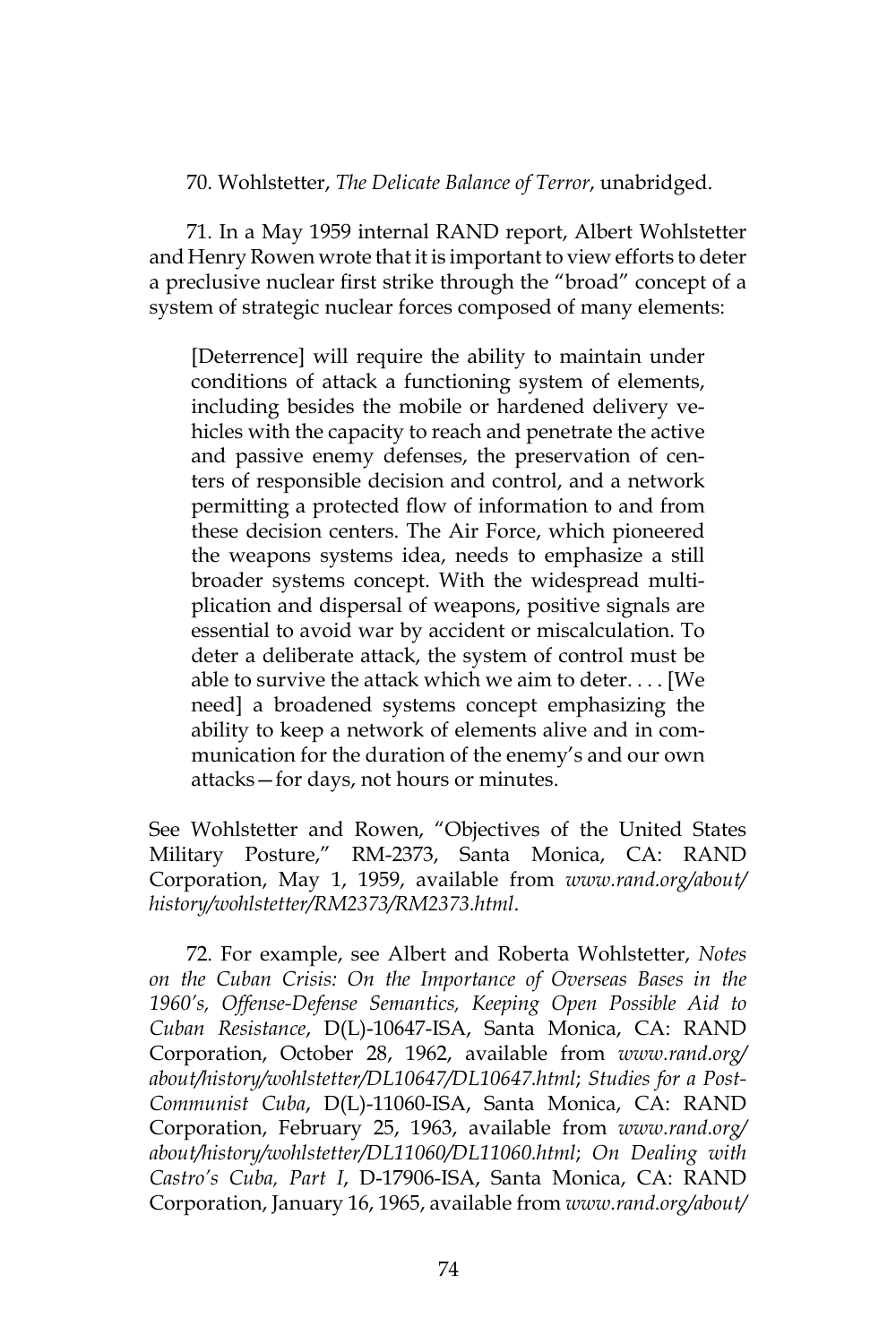*history/wohlstetter/D17906/D17906.html*; and *Controlling the Risks in Cuba*, Adelphi Papers No. 17, London, UK: Institute for Strategic Studies, April 1965. See also Roberta Wohlstetter, "Cuba and Pearl Harbor: Hindsight and Foresight," *Foreign Affairs*, Vol. 43, No. 4, July 1965, pp. 691-707.

73. P.M.S. Blackett, *Studies of War: Nuclear and Conventional*, Edinburgh, UK: Oliver and Boyd, Ltd., 1962, pp. 131, 136.

74. See Robert J. C. Butow, *Tojo and the Coming of the War*, Princeton, NJ: Princeton University Press, 1961, p. 255. Quoted by Rosecrance, "Albert Wohlstetter," p. 61.

75. See O'Dowd Gallagher, *Action in the East*, Garden City, NY: Doubleday, 1942, p. 94. Quoted by Wohlstetter, *The Delicate Balance of Terror*, unabridged, fn. 6.

76. Elsewhere in "The Delicate Balance of Terror," Wohlstetter again elaborates:

The most important thing to say perhaps is that it doesn't make much sense to talk about whether general war is likely or not unless we specify a good deal else about the range of circumstances in which the choice of surprise attack might present itself. . . . Deterrence is a matter of comparative risks. How much the Soviets will risk in surprise attack will depend *in part* on the vulnerability of our future posture. . . . [T]he risks of not striking might at some juncture appear very great to the Soviets, involving, for example, disastrous defeat in peripheral war, loss of key satellites with danger of revolt spreading—possibly to Russia itself—or fear of an attack by ourselves. Then, striking first, by surprise, would be the sensible choice for them, and from their point of view the smaller risk.

Wohlstetter, *The Delicate Balance of Terror* (unabridged), emphasis added.

77. Quoted by Staley, *Study Group Reports: Strategy and Foreign Policy*, p. 16, emphasis added.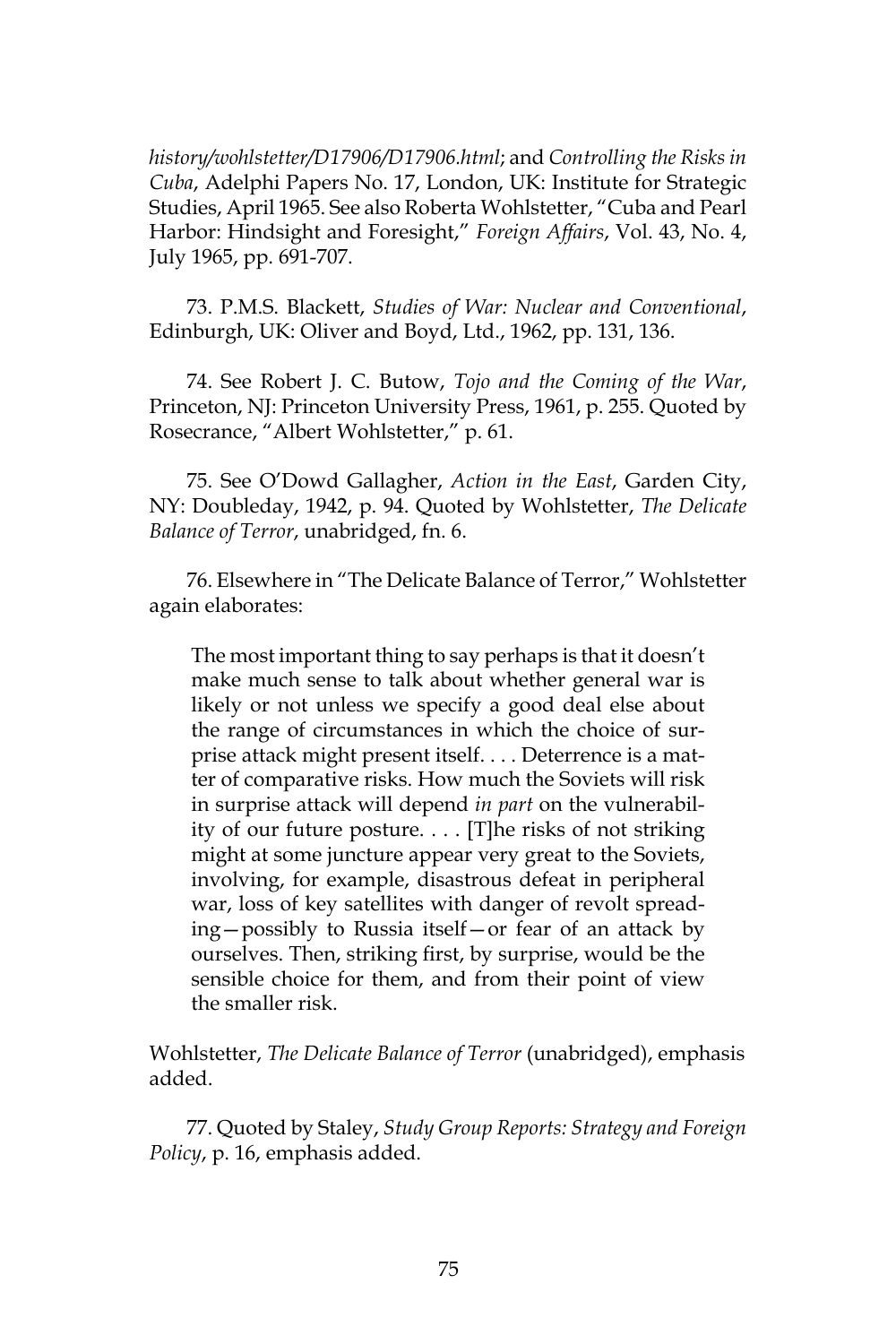78. Roberta Wohlstetter, *Pearl Harbor: Warning and Decision*, Stanford, CA: Stanford University Press, 1962, pp. 400-401.

79. Wohlstetter, *The Delicate Balance of Terror* (unabridged).

80. Albert Wohlstetter, "Some General Comments on Senator [John F.] Kennedy's National Security Speeches," circa 1960, Wohlstetter Papers, Writings, Box 148, Folder 10.

81. See *The North Atlantic Nations: Tasks for the 1960s*, a report to the Secretary of State, August 1, 1960, SECRET, declassified on January 9, 1986, DDRS No. CK3100227683. Known as "the Bowie Report," the study was authored by Robert A. Bowie, who served as Director of the Department of State's Policy Planning Staff from 1953 to 1957.

82. See *A Review of North Atlantic Problems for the Future*, the Committee on U.S. Political, Economic and Military Policy in Europe's Policy Guidance to the National Security Council, March 1961, SECRET, declassified on December 30, 1996, DNSA No. NH01131, esp. pp. 7-11.

83. See *Comparison of "A Review of North Atlantic Problems for the Future" with Existing National Security Council Policy*, National Security Council memorandum, March 28, 1961, SECRET, declassified on May 20, 1994, DDRS No. CK3100055224; and *Policy Directive Regarding NATO and the Atlantic Nations*, National Security [Action] Memorandum No. 40, April 24, 1961, CONFIDENTIAL, declassified on May 4, 1977, DNSA No. BC02034.

84. Albert Wohlstetter, "Nuclear Sharing: NATO and the N+1 Country," *Foreign Affairs*, Vol. 39, No. 3, April 1961, pp. 355-387

85. Pierre Gallois, *The Balance of Terror: Strategy for the Nuclear Age*, trans. Richard Howard, Boston, MA: Houghton Mifflin, 1961, p. 130. Originally published as Gallois, *Stratégie de l'âge Nucléaire*, Paris, France: Calmann-Lévy, 1960.

86. *Ibid.*, p. 109.

87. *Ibid.*, p. 57. By the 1980s, however, General Gallois would reverse some of his minimum deterrence views. See Gallois and John Train, "When a Nuclear Strike is Thinkable," *Wall Street Journal*, March 22, 1984, p. 30.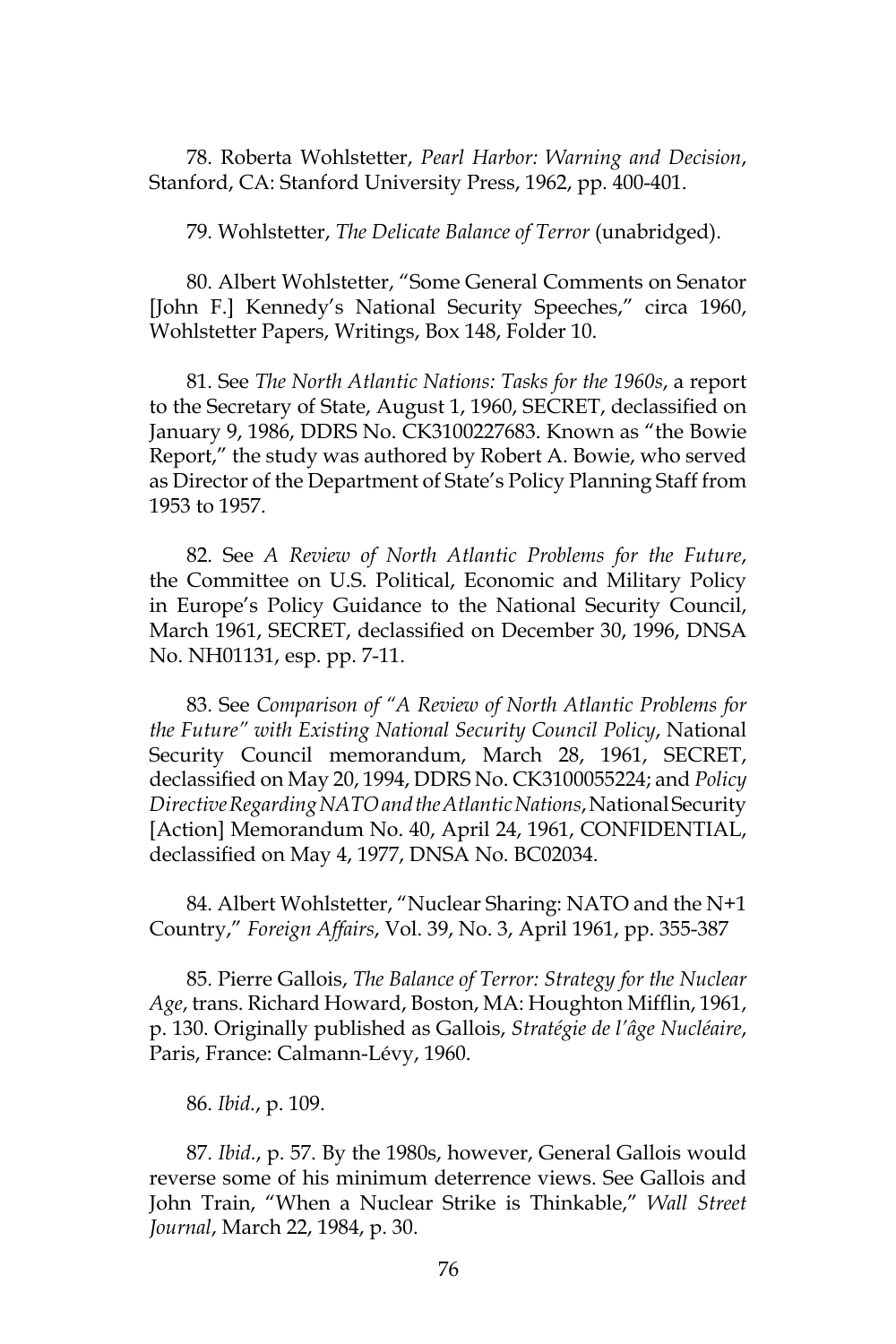88. Wohlstetter, *The Delicate Balance of Terror*.

89. Wohlstetter, "Nuclear Sharing: NATO and the N+1 Country," p. 363.

90. *Ibid.*, p. 385.

91. *Ibid.*, pp. 385-386.

92. See Henry A. Kissinger, *Memorandum of Conversation in Paris on February 5, 1962*, Department of State, February 9, 1962, CONFIDENTIAL, declassified on March 2, 1997, DDRS No. CK3100108824, p. 2.

93. For one version of the U.S. Government's history of these negotiations, see U.S. Arms Control and Disarmament Agency, *International Negotiations on the Treaty on the Nonproliferation of Nuclear Weapons*, Washington, DC: U.S. Government Printing Office, 1969. In 1967, as the negotiations for what would eventually become the NPT were coming to an end, Richard T. Cooper of the *Chicago Sun-Times* profiled Wohlstetter's views on proliferation. Wrote Cooper: "A carefully drafted treaty banning the spread of nuclear weapons can be moderately useful for maintaining world order, but no treaty can by itself eliminate the problem, Albert Wohlstetter, an expert on nuclear weapons problems, cautioned." See Cooper, "A Treaty—How Useful?" *Chicago Sun-Times*, February 19, 1967, pp. 1-2.

94. Hans J. Morgenthau was a noted "realist" scholar of international relations, and professor of political science at the University of Chicago. Private correspondence detailing Morgenthau's role in helping Albert Wohlstetter to get an appointment to the University of Chicago is available in the Morgenthau Papers at the Library of Congress.

95. For example, see Albert Wohlstetter, *Strength, Interest, and New Technologies*, opening address before *The Implications of Military Technology in the 1970s*, the Institute for Strategic Studies' ninth annual conference, Elsinore, Denmark, September 28 to October 1, 1967, D(L)-16624-PR, Santa Monica, CA: RAND Corporation, January 24, 1968, available from *www.rand.org/about/*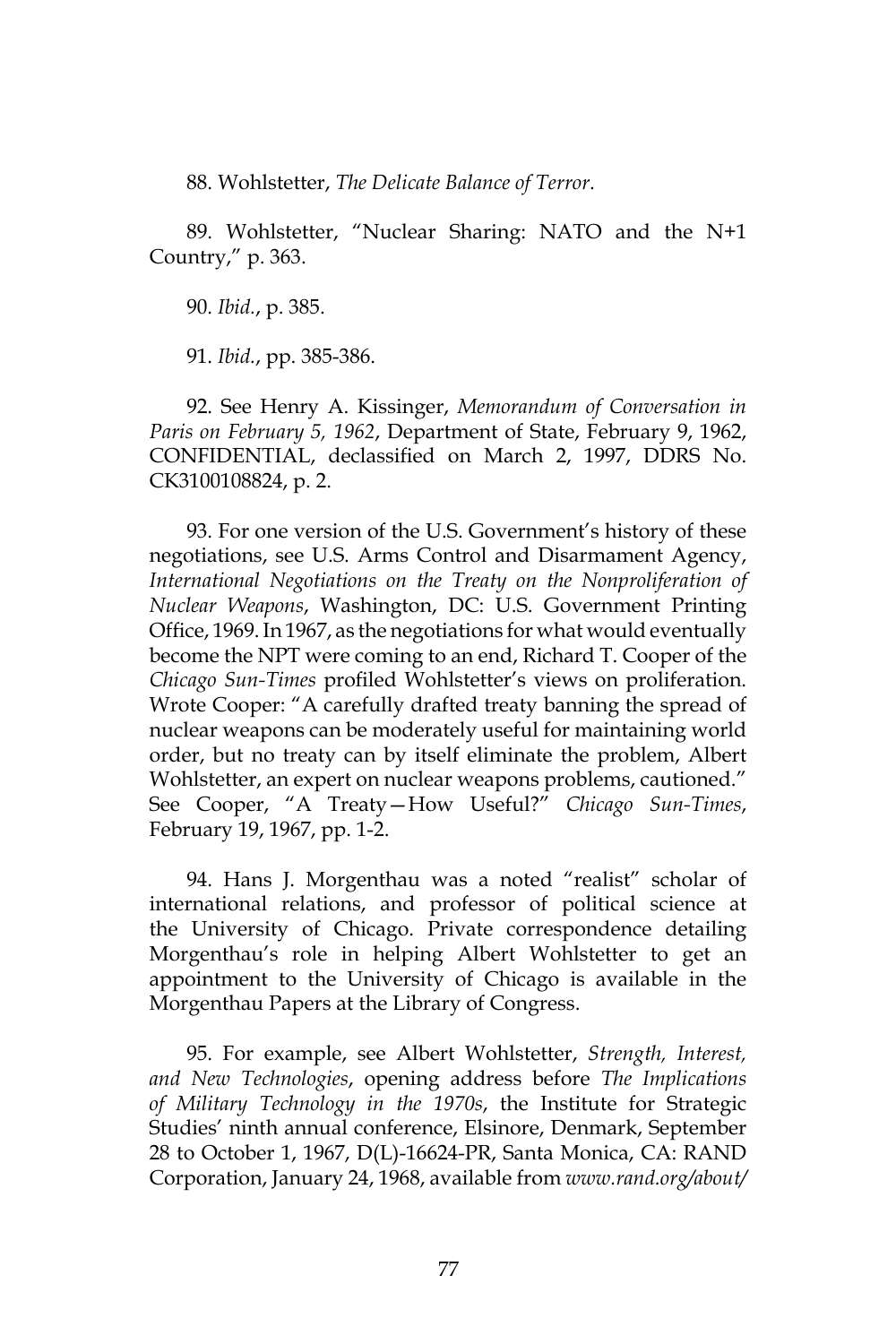*history/wohlstetter/DL16624/DL16624.html.* The address was also published as Wohlstetter, *Strength, Interest and New Technologies*, in *The Implications of Military Technology in the 1970s*, Adelphi Papers No. 46, London, UK: Institute for Strategic Studies, March 1968. See also Wohlstetter, "Perspective on Nuclear Energy," Speech Before the University of Chicago's Twenty-Fifth Anniversary Observance of the First Controlled Self-Sustaining Nuclear Reaction, December 2, 1967, in *Bulletin of the Atomic Scientists*, Vol. 24, No. 4, April 1968, pp. 2-5.

96. See Albert Wohlstetter *et al.*, *Moving Toward Life in a Nuclear Armed Crowd?* ACDA Report No. PH-76-04-389-14, December 4, 1975, revised April 22, 1976. This 1975 ACDA report was published in revised form 4 years later as *Swords from Plowshares: The Military Potential of Civilian Nuclear Energy*, Chicago, IL: University of Chicago Press, 1979. His coauthors were Thomas A. Brown, Gregory S. Jones, David McGarvey, Henry S. Rowen, Vince Taylor, and Roberta Wohlstetter.

97. Roberta Wohlstetter examined how American policies unwittingly assisted Indian efforts to build a nuclear explosive in *The Buddha Smiles: Absent-Minded Peaceful Aid and the Indian Bomb.* For an abridged version of this report, see Roberta Wohlstetter, "The Buddha Smiles: U.S. Peaceful Aid and the Indian Bomb," in Albert Wohlstetter, Victor Gilinsky *et* al., eds., *Nuclear Policies: Fuel without the Bomb*, Cambridge, MA: Ballinger Publishing, 1979, pp. 57-72.

98. Wohlstetter *et al.*, *Swords from Plowshares*, pp. 24-25.

99. *Ibid*, p. 45*.*

100. *Ibid*, p. 15*.*

101. *Ibid*, p. 14, emphasis added*.*

102. *Ibid.*, p. 127.

103. *Ibid.*, p. 14.

104. See Albert and Roberta Wohlstetter, Gregory S. Jones, and Henry S. Rowen, *Towards a New Consensus on Nuclear Technology*, Vol. 1 of 2, report prepared for the Arms Control Disarmament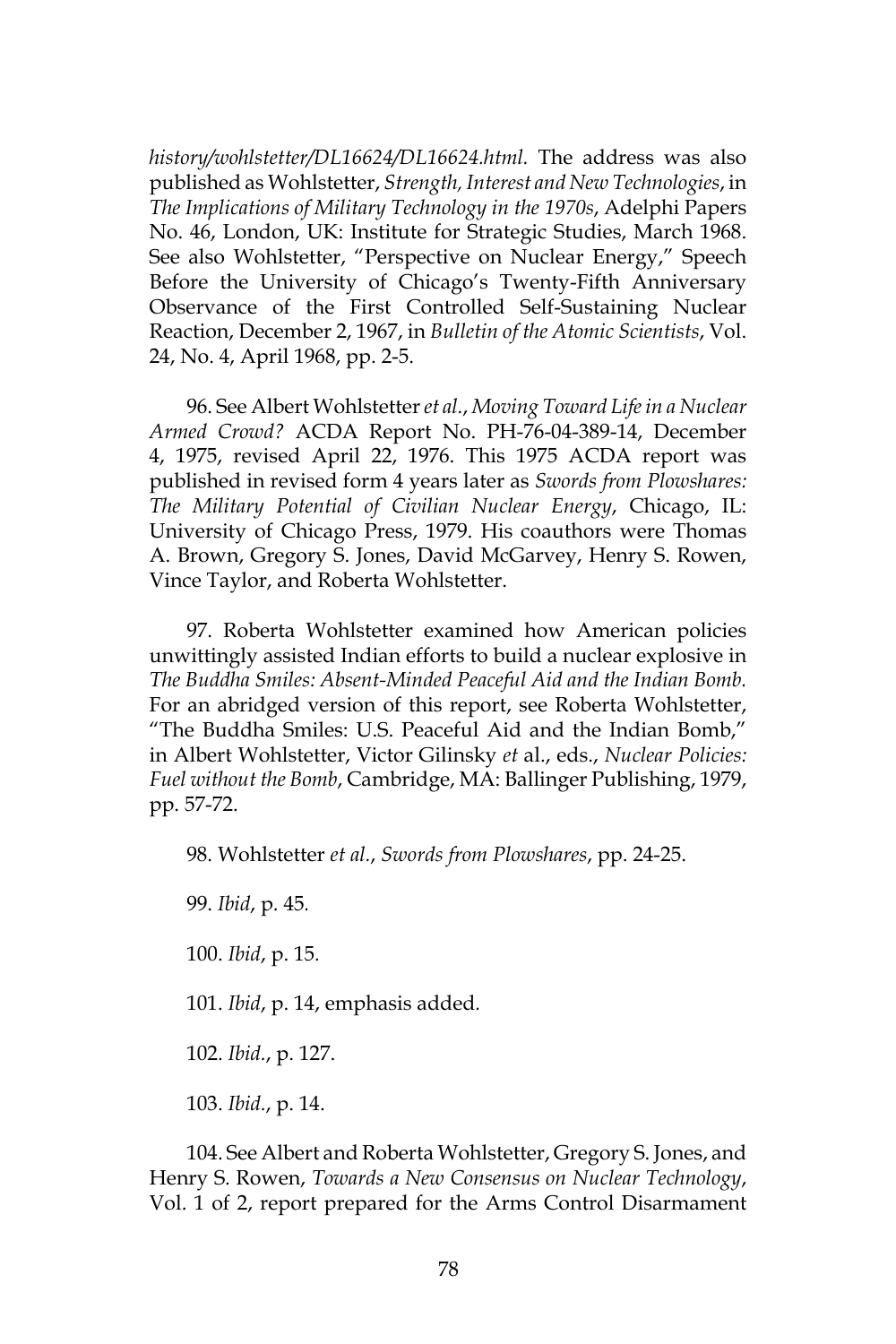Agency in fulfillment of AC7NC106, PH-78-04-832-33, Los Angeles, CA: Pan Heuristics, July 6, 1979, available from *www.npec-web.org/ Essays/19790706-TowardsANewConsensus-Vol01.pdf*; and Arthur Steiner, "Article IV and the 'Straightforward Bargain,'" PAN Paper 78-832-08, in Wohlstetter *et al.*, *Towards a New Consensus on Nuclear Technology,* Vol. 2: *Supporting Papers*, ACDA Report No. PH-78-04-832-33, Marina del Rey, CA: Pan Heuristics, July 6, 1979, available from *www.npec-web.org/Essays/19790706-Steiner-ArticleIV-StraightforwardBargain.pdf*. For a more recent analysis of the relationship between IAEA safeguarding effectiveness and legal interpretations of the Nuclear Nonproliferation Treaty, see Robert Zarate, "The NPT, IAEA Safeguards, and Peaceful Nuclear Energy: An 'Inalienable Right,' But Precisely To What?" in Henry Sokolski, ed., *Falling Behind: International Scrutiny of the Peaceful Atom*, Carlisle, PA: Strategic Studies Institute, 2008, pp. 221-290, available from *www.strategicstudiesinstitute.army.mil/pubs/display. cfm?PubID=841*.

105. For example, see Albert Wohlstetter, "Spreading the Bomb Without Quite Breaking the Rules," *Foreign Policy*, No. 25, Winter 1976-1977, pp. 88-96, 145-179; Wohlstetter, Thomas Brown, Gregory Jones, David McGarvey, Henry S. Rowen, Vincent Taylor, and Roberta Wohlstetter, "The Military Potential of Civilian Nuclear Energy," *Minerva*, Vol. 15, Nos. 3-4, Autumn-Winter 1977, pp. 387-538; Albert Wohlstetter, Victor Gilinsky, Robert Gillette, and Roberta Wohlstetter, eds., *Nuclear Policies: Fuel without the Bomb*, Cambridge, MA: Ballinger, 1978; Wohlstetter *et al.*, *Nuclear Alternatives and Proliferation Risks*, DOE EN-77-C-01-2643, Los Angeles, CA: Pan Heuristics, July 27, 1978; Wohlstetter *et al.*, *Towards a New Consensus on Nuclear Technology*; and Wohlstetter and Henry S. Rowen, *U.S. Non-Proliferation Strategy Reformulated*, Report Prepared for the National Security Council and DOE, August 29, 1979.

106. President Gerald Ford, "Statement of the President on Nuclear Policy," Office of the White House Press Secretary, October 28, 1976.

107. See Henry Sokolski, "The *Washington Post* Bombs Nuclear History," *The Weekly Standard*, March 28, 2005, available from *www. weeklystandard.com/Content/Public/Articles/000/000/005/417gusvl. asp*.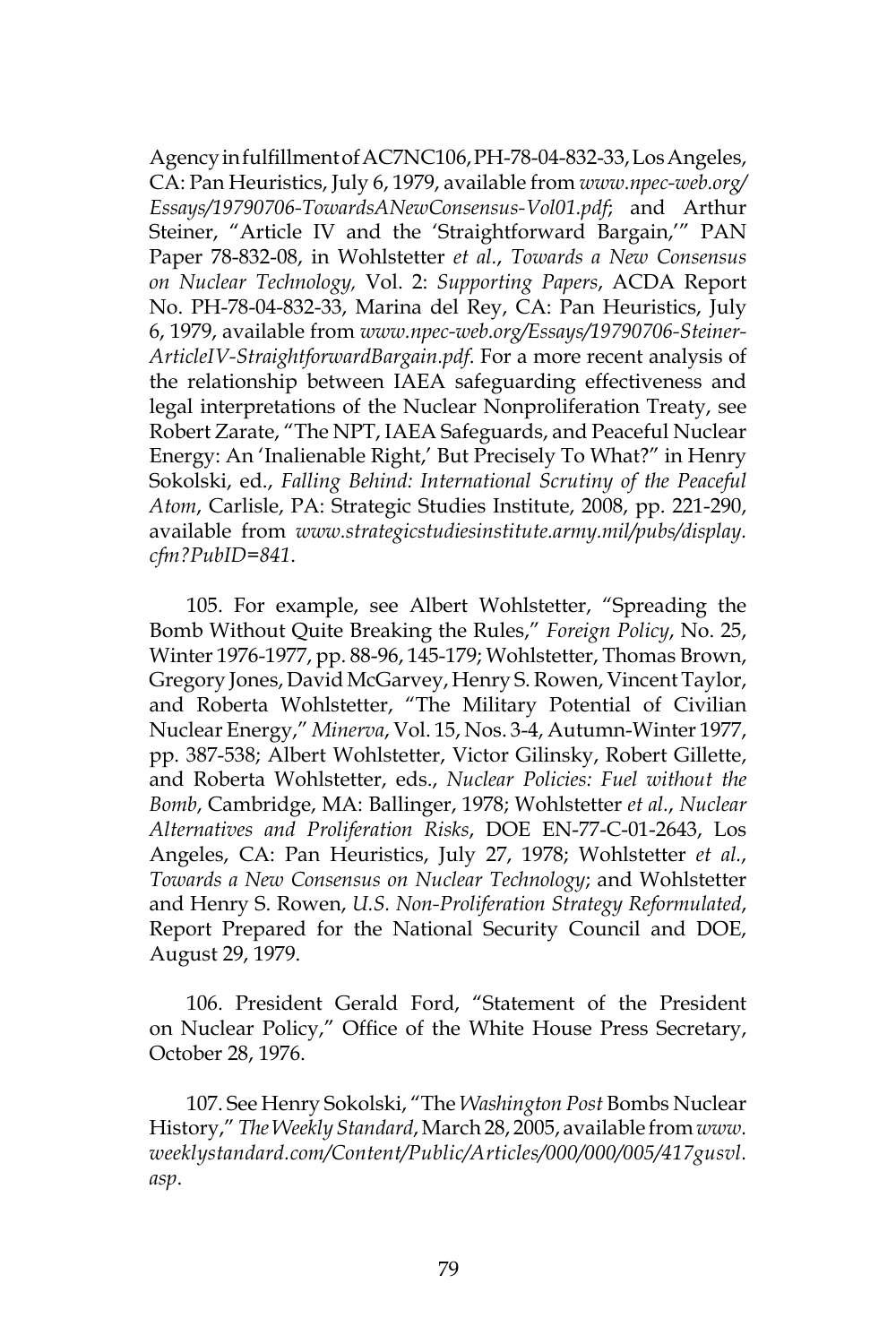108. President Jimmy Carter, "Statement of the President on Nuclear Power Policy," Office of the White House Press Secretary, April 7, 1977.

109. U.S. Congress, *The Nuclear Non-Proliferation Act of 1978*, Public Law 95-242.

110. Carl Walske, "Nuclear Power and Nuclear Proliferation," Speech Delivered to the *International Conference on Nuclear Power and the Public—A European-American Dialogue*, Geneva, Switzerland, September 27, 1977.

111. For key hearings on the ABM before the Senate Committee on Armed Services held on April 22 and 23, 1969, see *Authorization for Military Procurement, Research and Development, Fiscal Year 1970*, and *Reserve Strength*, hearings before the U.S. Senate's Committee on Armed Services, 1st session, part 2 of 2, Washington, DC: U.S. Government Printing Office, 1969, pp. 1109-1456a.

112. As Dr. George Rathjens stated before the Senate Armed Services Committee:

Yet even if the Soviet SS-9 missile force were to grow as rapidly as the Defense Department's most worrisome projections, even if the Soviet Union were to develop and employ MIRV's with those missiles and even if they achieved accuracies as good as we apparently expect with our MIRV forces (according to figures released in late 1967 by former Deputy Secretary of Defense [Paul] Nitze), a quarter of our MINUTEMAN force could be expected to survive a Soviet preemptive SS-9 attack. That quarter would alone be more than enough to inflict unacceptable damage on the U.S.S.R.

See Rathjens, "Statement before Senate Committee on Armed Services," excerpt April 23, 1968, in *Programming-Budgeting: Defense Analysis: Two Examples*, reprint by the U.S. Senate's Subcommittee on National Security and International Operations, Committee on Government Operations, of testimony before the U.S. Senate's Committee on Armed Services, Washington, DC: U.S. Government Printing Office, September 10, 1969, p. 2.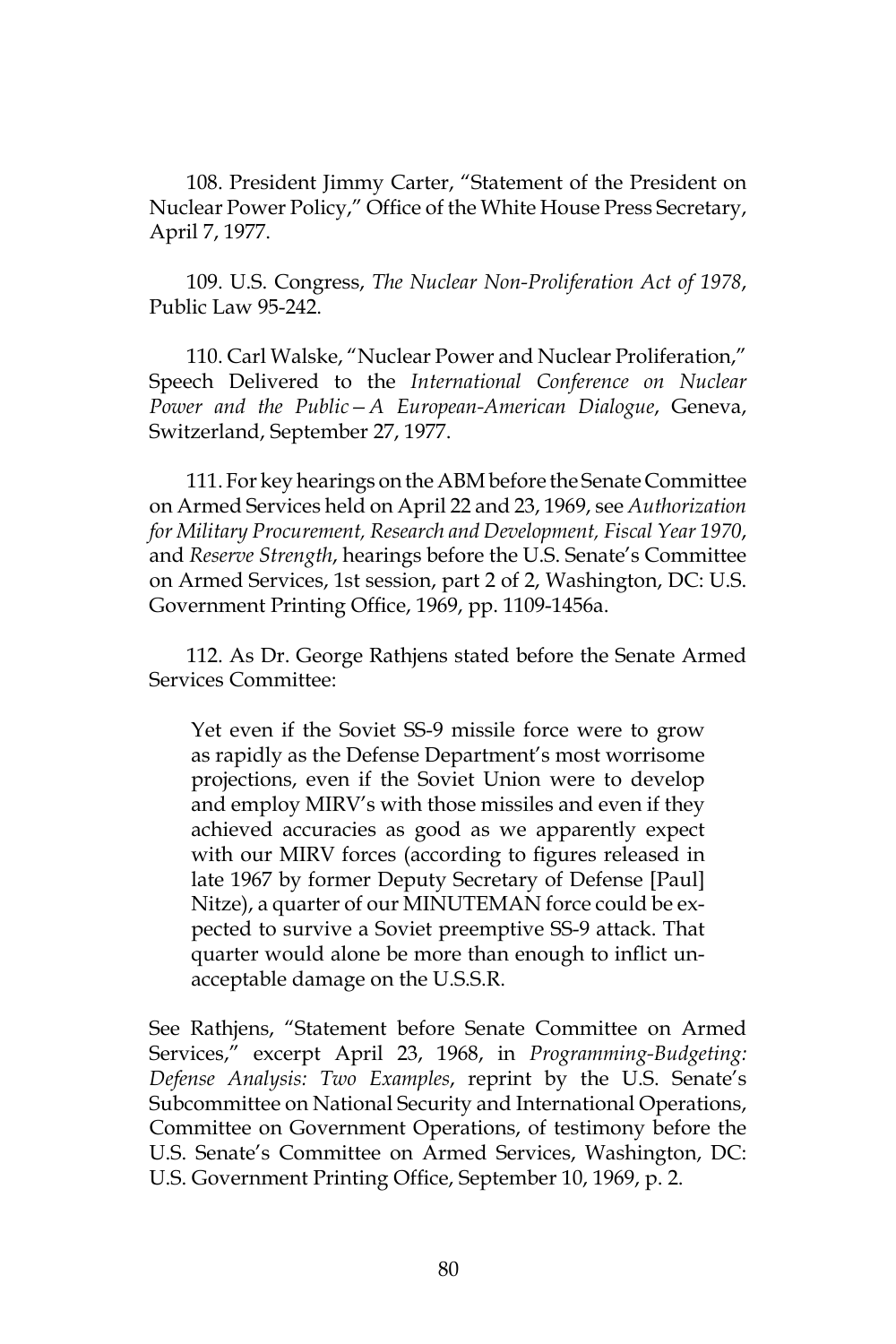113. Jerome Wiesner, in Wiesner, George McGovern, Donald Brennan, and Leon Johnson, *Anti-Ballistic Missile: Yes or No?* New York: Hill and Wang, 1969, pp. 13-14.

114. Quoted by Meg Greenfield, "The Ragged Non-Debate on the ABM," opinion, *Washington Post*, p. A22.

115. According to ABM opponent Ralph E. Lapp, Senator Symington had also broached the possible utility of launch-onwarning:

Senator Stuart Symington of Missouri, a former Secretary of the Air Force, raised the issue of U.S. policy in the event that radar revealed a massive first strike aimed at Minuteman bases. Would the Minutemen be fired before Soviet warheads began digging into the U.S. soil? If so, Soviet missiles would be hitting empty holes. (As Senator Fulbright pointed out, empty holes may be our most powerful deterrent weapon.)

See Lapp, "A Biography of the ABM: From Nike to Safeguard," *The New York Times*, May 4, 1969, p. SM 129.

116. Albert Wohlstetter, "The Case for Strategic Force Defense," in Johan Jørgen Holst and William Schneider, Jr., eds., *Why ABM? Policy Issues in the Missile Defense Controversy*, New York: Pergamon Press, 1969, pp. 119-142.

117. See "Appendix III: Treatment of Operations-Research Questions in the 1969 Debate," *Operations Research: The Journal of the Operations Research Society of America*, Vol. 19, No. 5, September 1971, pp. 1175-1237.

118. See *ibid.*, p. 1176. On December 22, 1969, George Rathjens, Steven Weinberg, and Jerome Wiesner sent a letter to Thomas Caywood, president of the Operations Research Society of American (ORSA), questioning "both the wisdom of an inquiry and the standing and capacity of the Operations Research Society of America to carry it out." See "Appendix IV: Correspondence and Comments," in *ibid.*, pp. 1250-1251.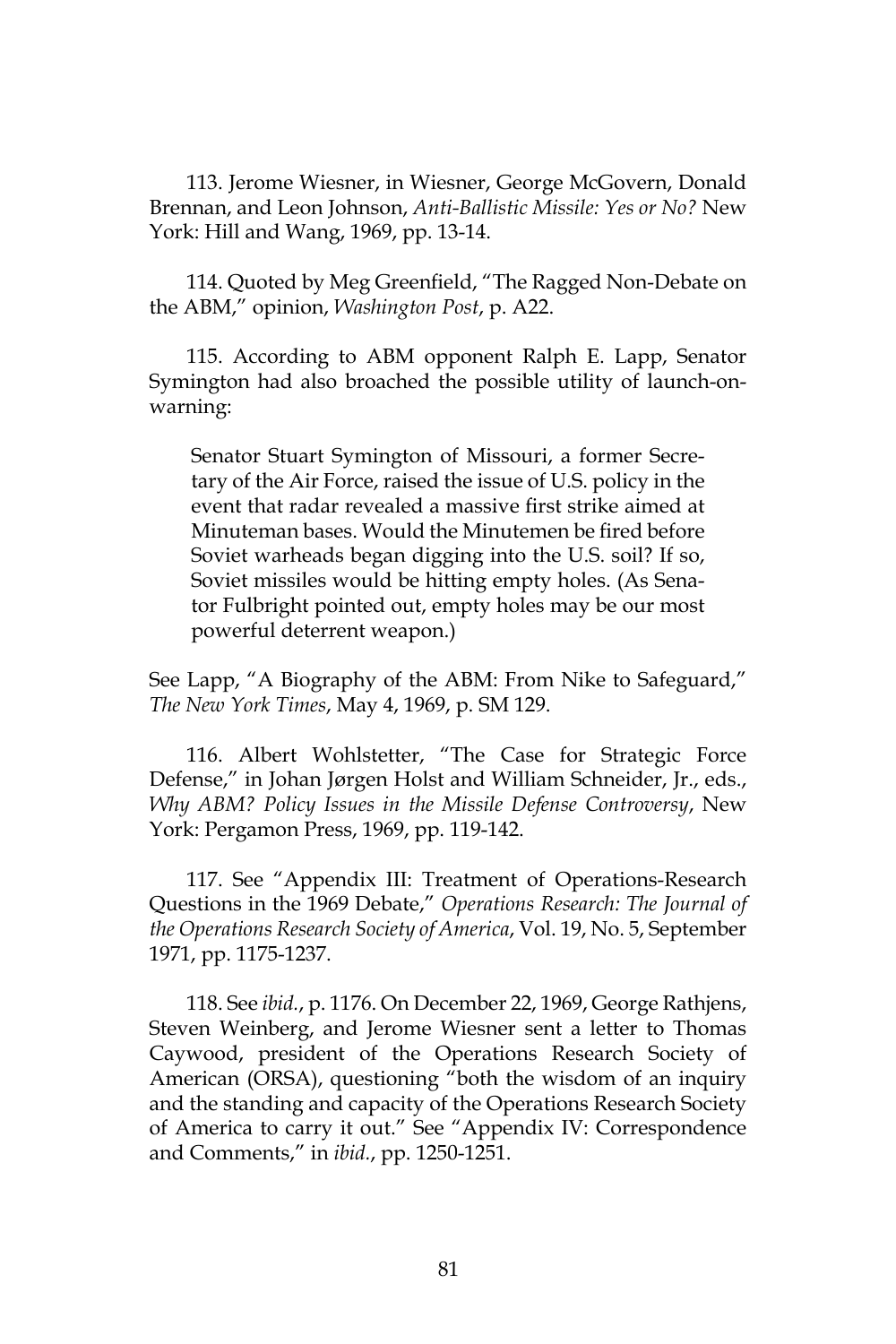119. During the Senate committee hearing, Albert Wohlstetter asserted:

The budget for strategic offense and defense forces in fiscal 1962 was 11.3 billion dollars. The proposed fiscal 1970 budget, as of June, comes to about 8 billion dollars. Adjusted for price changes, the 1962 figure was well over fifty per cent higher than that for 1970, perhaps even as much as two-thirds higher.

See Wohlstetter, "The Case for Strategic Force Defense," p. 120.

120. *Ibid.*, p. 122.

121. *Ibid.,* italics added.

122. Wohlstetter *et al.*, *Protecting U.S. Power to Strike Back in the 1950s and 1960s*, pp. 76-77.

123. Wohlstetter, "The Case for Strategic Force Defense," p. 123, italics added.

124. *Treaty between the United States of America and the Union of Soviet Socialist Republics on the Limitation of Anti-Ballistic Missile Systems,* May 26, 1972, entered into force on October 3, 1972.

125. For example, see John W. Finney, "Safeguard ABM System to Shut Down," *The New York Times*, November 25, 1975, pp. 1 and 74.

126. Albert Wohlstetter, "Is There a Strategic Arms Race?" *Foreign Policy*, No. 15, Summer 1974, p. 3. This essay was part one in Wohlstetter's two-part series on the strategic competition in *Foreign Policy*. For part two, see Wohlstetter, "Rivals, But No 'Race'," *Foreign Policy*, No. 16, Fall 1974, pp. 48-81. Subsequent reports expanded this two-part series to include the data from which Wohlstetter made his key inferences: See Wohlstetter, *Legends of the Strategic Arms Race*, USSI Report 75-1, Washington, DC: United States Strategic Institute, September 1974, p. 5, available from *www.albertwohlstetter.com*; and Wohlstetter, Thomas Brown, Gregory Jones, David McGarvey, Robert Raab, Arthur Steiner, Roberta Wohlstetter, and Zivia Wurtele, *The Strategic Competition: Perceptions and Response*, final report for the Director of Defense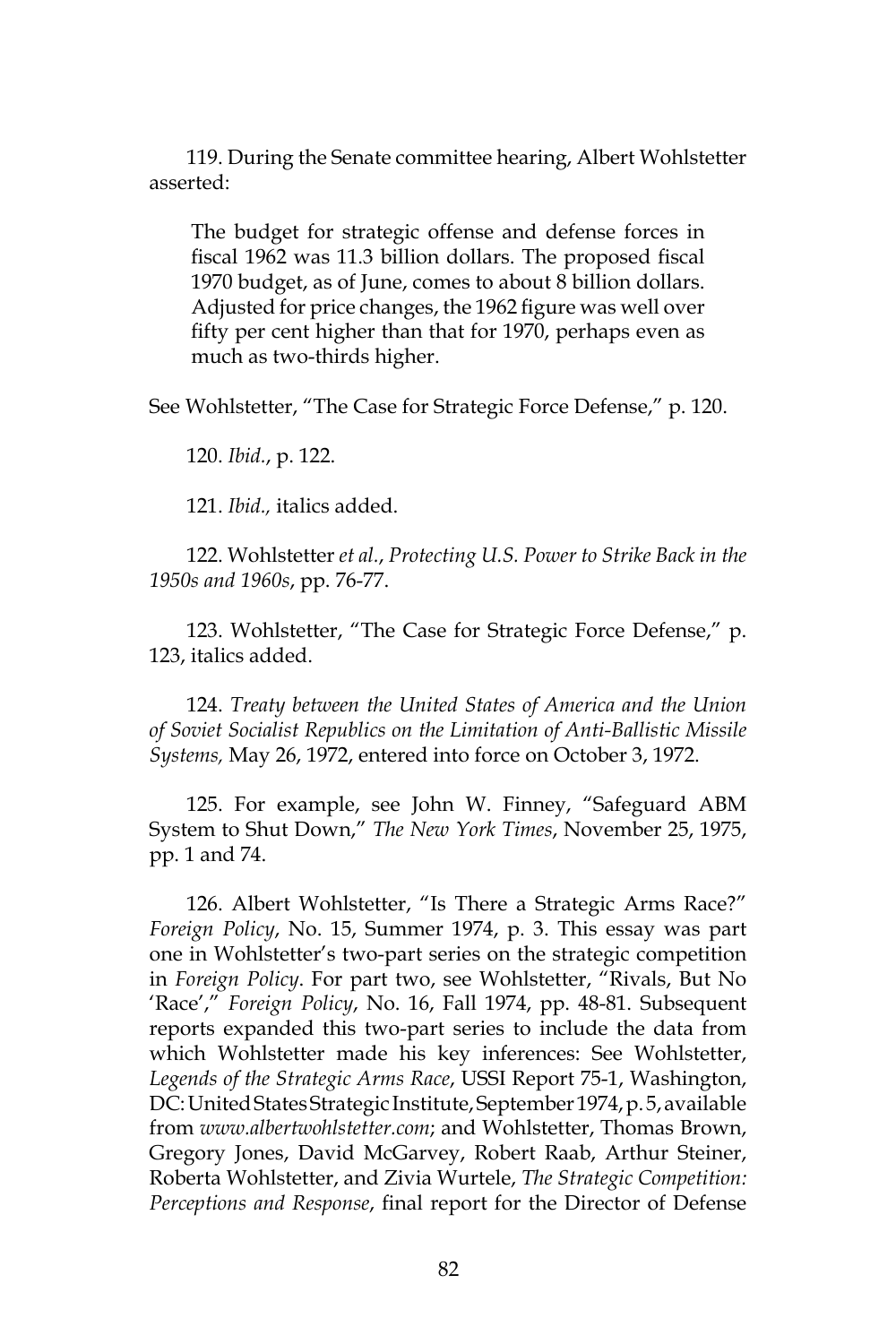Research and Engineering (Net Technical Assessment), DAHC 15-73-C-0137, Los Angeles, CA: Pan Heuristics, January 14, 1975. Wohlstetter's two-part essay generated considerable comment and criticism in *Foreign Policy*. Comments in general agreement included: Paul H. Nitze, "Comments," *Foreign Policy*, No. 16, Fall 1974, pp. 82-83; and Johan Jørgen Holst, "What is Really Going On?" *Foreign Policy*, No. 19, Summer 1975, pp. 155-163. Moderately critical responses included: Joseph Alsop, "Comments," *Foreign Policy*, No. 16, Fall 1974, pp. 83-88. Extremely critical responses included: Morton H. Halperin and Jeremy J. Stone, "Comments," *Foreign Policy*, No. 16, Fall 1974, pp. 88-92; Paul C. Warnke, "Apes on a Treadmill," *Foreign Policy*, No. 18, Spring 1975, pp. 12-29; and Michael L. Nacht, "The Delicate Balance of Error," *Foreign Policy*, No. 19, Summer 1975, pp. 163-177. Wohlstetter responded to these comments and criticisms in "Optimal Ways to Confuse Ourselves," *Foreign Policy*, No. 20, Fall 1975, pp. 170-198. A considerably expanded version of this essay is available as: Albert Wohlstetter, Thomas Brown, Gregory Jones, David McGarvey, Robert Raab, Arthur Steiner, Roberta Wohlstetter and Zivia Wurtele, *Methods That Obscure and Methods That Clarify the Strategic Competition*, DAHC 15-73-C-0074, Los Angeles, CA: Pan Heuristics, June 30, 1975, available from *www.albertwohlstetter.com*.

127. Wohlstetter, "Is There a Strategic Arms Race?" p. 10.

128. *Ibid.*, p. 4.

129. *Ibid.*, pp. 10-18.

130. Wohlstetter, "Rivals, But No 'Race'," p. 66.

131. *Ibid.*, pp. 71-79.

132. Albert Wohlstetter, "Racing Forward? Or Ambling Back?" *Survey*, Vol. 22. Nos. 3/4, Summer 1976, p. 216.

133. *Ibid.*

134. *Ibid.* In a 1987 profile of Albert Wohlstetter in the *Wall Street Journal*, John J. Fialka wrote:

In Mr. Wohlstetter's world, arms-control enthusiasts are looked upon with the same deep suspicion he reserves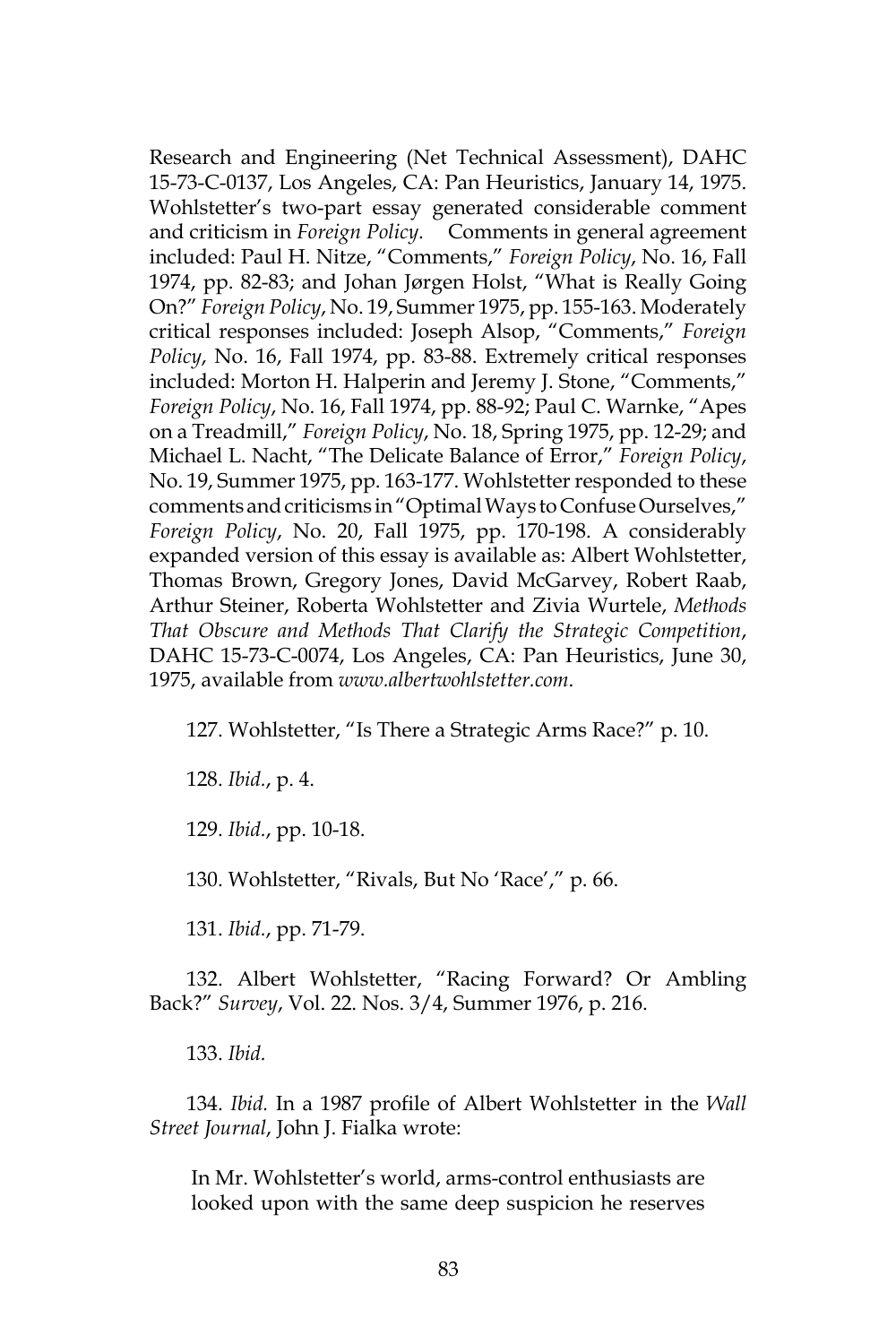for generals and admirals who measure success by simply adding up megatonnage. He regards the political hoopla surrounding arms-control talks as "a very dangerous game" because it heightens people's hopes for easy solutions. . . . The kinds of agreements that might be enforced, he believes, are those that give each side the freedom to innovate defenses.

See Fialka, "Veteran 'Lone Ranger' Strategist Packs Firepower with Cold-Eyed Outlook on Soviet Nuclear Policy," p. 56.

135. Albert Wohlstetter and Brian G. Chow, "Arms Control That Could Work," opinion, *Wall Street Journal*, July 17, 1985, p. 28; and *Self-Defense Zones in Space*, study for Integrated Long-Term Defense Strategy in partial fulfillment of MDA903-84-C-0325, Marina del Rey, CA: Pan Heuristics, July 1986, available from *www.albertwohlstetter.com*.

136. See *Report on the Origin, Procedures, and Status of the Experiment in Competitive Analysis on National Intelligence Issues*, memorandum, White House, December 13, 1976, SECRET, declassified on October 17, 1996, DDRS No. CK3100092315. The name of this memo's author has been removed.

137. *Ibid.*, p. 2.

138. *Ibid.*, p. 3.

139. *Intelligence Community Experiment in Competitive Analysis: Soviet Strategic Objectives An Alternative View*, Report of Team "B," December 1976, TOP SECRET, declassified on December 16, 1992, DNSA No. SE00501. The "B" team's leader was Dr. Richard Pipes; its associate members were Dr. William Van Cleave, Lieutenant General Daniel Graham, U.S. Army (Ret.), Dr. Thomas Wolfe of the RAND Corporation, and General John Vogt, U.S. Air Force (Ret.); advisory panel members were Amb. Foy Kohler, Paul Nitze, Amb. Seymour Weiss, Maj. General Jasper Welch, U.S. Air Force, and Dr. Paul Wolfowitz, then a member of the U.S. Arms Control and Disarmament Agency.

140. See "The Book by Albert Wohlstetter," in Albert and Roberta Wohlstetter, *Proposal to the Ford Foundation*, unpublished, June 30, 1989, p. 13, courtesy of Joan Wohlstetter. Although he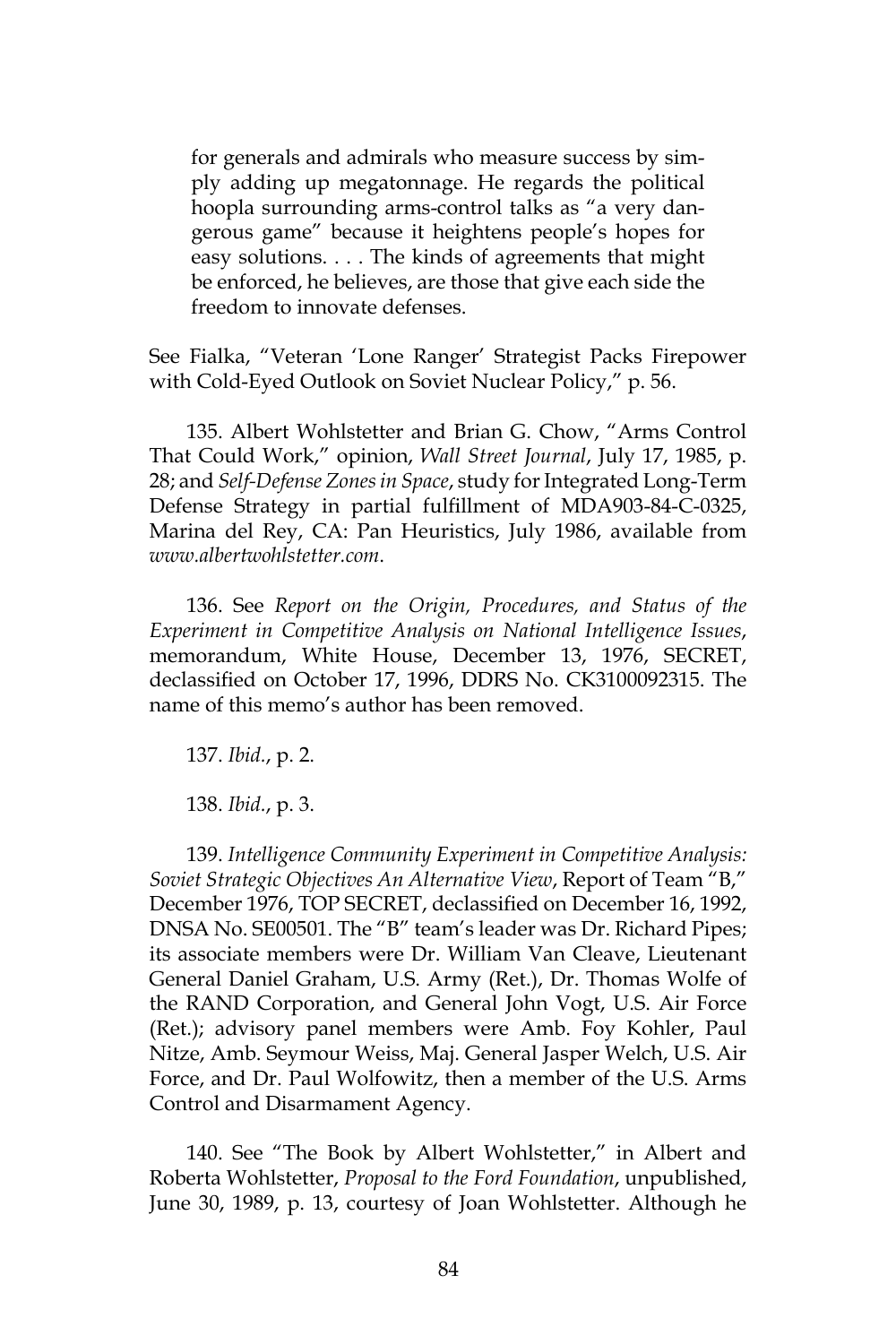began writing this memoir, he never completed it. Drafts of the first chapter are available at the Wohlstetter Papers, housed at the Hoover Institution's archives.

141. Albert Wohlstetter, Letter to the Editor, *Washington Post*, January 15, 1977, p. A18.

142. For a critique of "mirror-imaging," see Andrew W. Marshall, *Bureaucratic Behavior and the Strategic Arms Competition*, Santa Monica, CA: Southern California Seminar on Arms Control and Foreign Policy, 1971, esp. pp. 3-6.

143. At a Senate Appropriations Subcommittee hearing that same year, Secretary of Defense Brown made a similar statement: "The Soviets have really been quite single-minded. They increased their defense expenditures as we increased ours. And they increased their defense expenditures as we decreased ours." See Secretary of Defense Harold Brown, testimony, January 31, 1979, in *Department of Defense Appropriations for Fiscal Year 1980*, hearings before a Subcommittee on Appropriations, U.S. Senate, 96th Congress, 1st session, Washington, DC: U.S. Government Printing Office, 1979, p. 278

144. Thomas C. Schelling and Morton H. Halperin (with research assistance by Donald Brennan), *Strategy and Arms Control*, New York: Twentieth Century Fund, 1961, p. 2. Schelling, Halperin, and Brennan continue:

The essential feature of arms control is the recognition of the common interest, of the possibility of reciprocation and cooperation even between potential enemies with respect to their military establishments. Whether the most promising areas of arms control involve reductions of certain kinds of military force, increases in certain kinds of military force, qualitative changes in weaponry, different modes of deployment, or arrangements superimposed on existing military systems, *we prefer to treat as an open question* (emphasis added).

145. Alain C. Enthoven, "1963 Nuclear Strategy Revisited," in Harold P. Ford and Francis X. Winters, S.J., eds., *Ethics and Nuclear Strategy?* Maryknoll, NY: Orbis Books, 1977, pp. 76-77. See also Charles Fairbanks, "MAD and U.S. Strategy," in Henry Sokolski,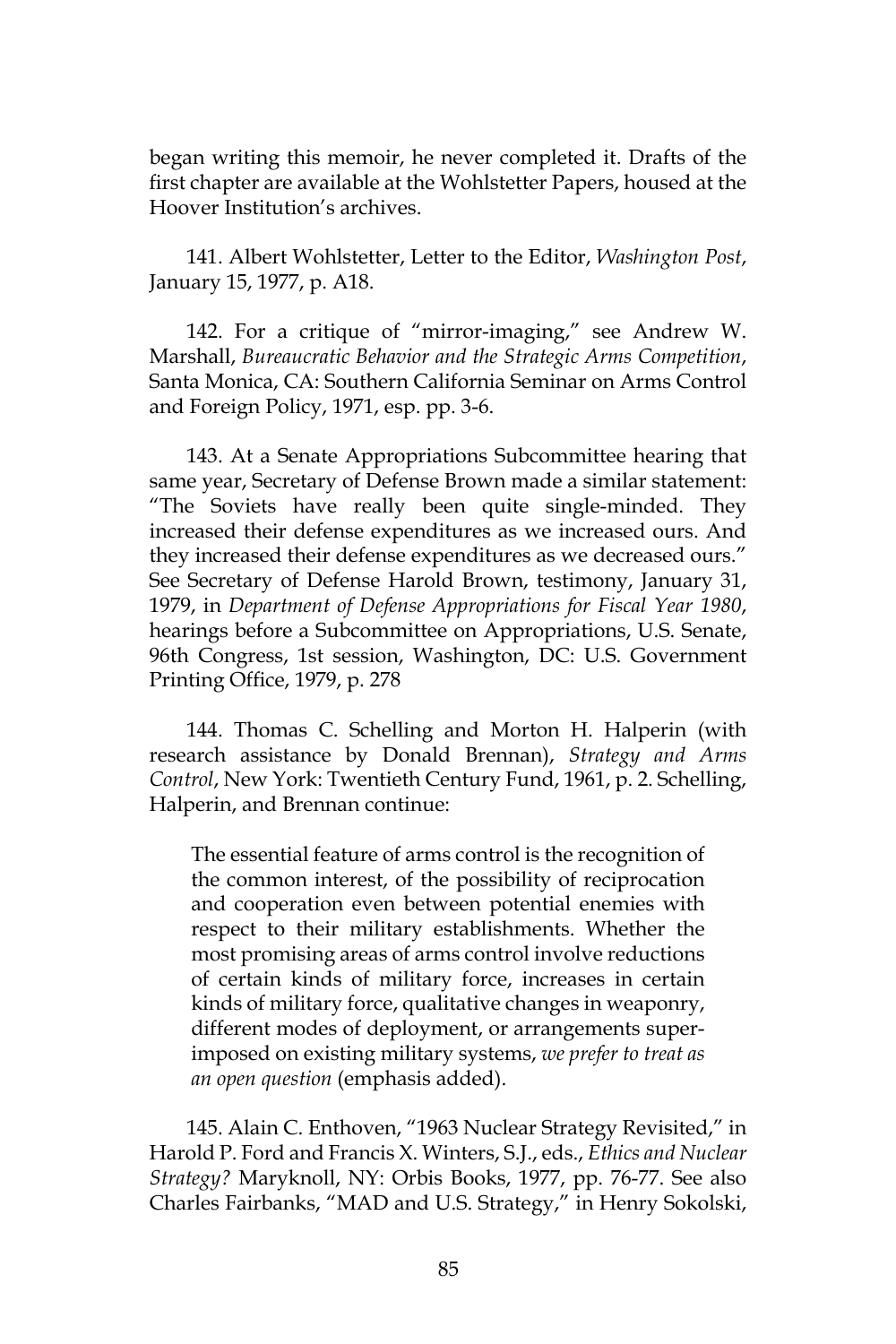ed., *Getting MAD: Nuclear Mutual Assured Destruction, Its Origins and Practice*, Carlisle, PA: Strategic Studies Institute, November 2004, pp. 137-147.

146. Alain C. Enthoven and K. Wayne Smith, *How Much Is Enough? Shaping the Defense Program, 1961-1969*, New York: Harper & Row, 1971, p. 195, italics added. As Enthoven later wrote, the assured destruction metric:

. . . was a criterion for adequacy of our deterrent; *it was not a declaration of how the forces would actually be used in case of war*. Since the amount of forces we needed to achieve the assured destruction mission were not very sensitive to the size of the Soviet offensive forces, this policy appeared to put a ceiling on U.S. offensive force requirements [emphasis in original].

See Enthoven, "1963 Nuclear Strategy Revisited," pp. 76-77.

147. President John F. Kennedy, "State of the Union Address," January 11, 1962.

148. Quoted by William W. Kaufmann, *The McNamara Strategy*, New York: Harper & Row, 1971, p. 116.

149. As I researched the history of the Long Range Research and Development Planning Program, I learned a great deal from conversations with Dr. Stephen Lukasik, the former Advanced Research Projects Agency director who had co-initiated the study in the early 1970s. I also gained considerable historical background from the following paper: Andrew May and Bartlett Bulkley, *The Pre-History of the Revolution in Military Affairs*, unclassified draft report for Hicks & Associates' Strategic Assessment Center, McLean, VA: SAIC, February 2004, available from *www. albertwohlstetter.com/writings/SovietRMA.*

150. Colonel General N. A. Lomov, ed., *Scientific-Technical Progress and the Revolution in Military Affairs (A Soviet View)*, translated and published under the auspices of the U.S. Air Force, Washington, DC: U.S. Government Printing Office, 1973. available from *www.albertwohlstetter.com/writings/SovietRMA*.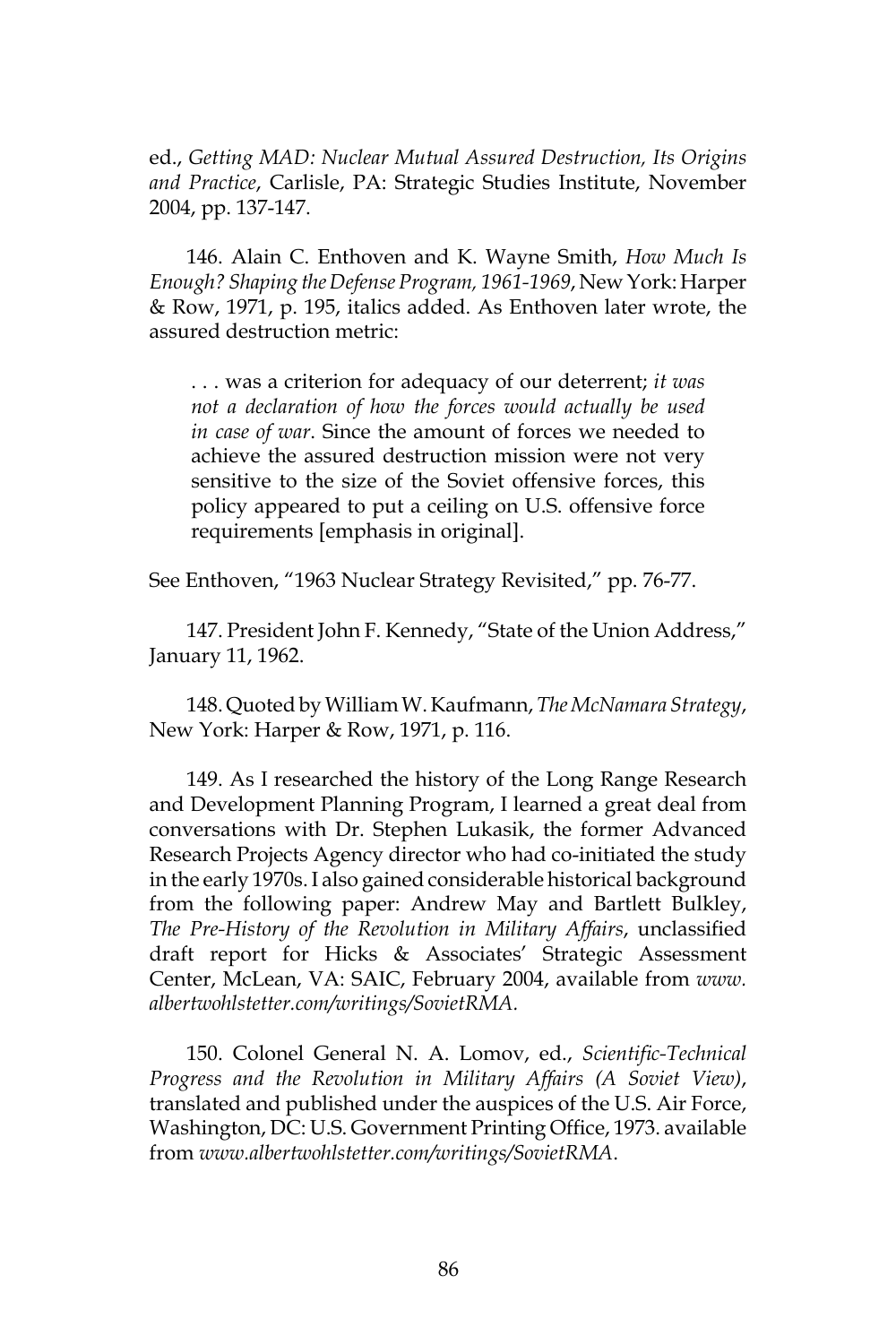151. D. A. Paolucci, *Summary Report of the Long Range Research and Development Planning Program*, Draft, February 7, 1975, TOP SECRET, declassified on December 31, 1983, pp. 6-7, available from *www.albertwohlstetter.com/writings/LRRDPP.* Copy of report courtesy of Andrew May.

152. *Ibid.*, p. 7.

153. *Ibid.*, pp. 29-42.

154. *Ibid.*, pp. 21-28.

155. *Ibid.,* pp. 17-20.

156. *Ibid.*, pp. 23-24.

157. Albert Wohlstetter and Henry S. Rowen, "Objectives of the United States Military Posture."

158. See Wohlstetter, *Strength, Interest, and New Technologies*.

159. For example, see Albert Wohlstetter and Henry S. Rowen, "Objectives of the United States Military Posture"; Wohlstetter, "Arms Debate: Letter in Response to 'The Megadeath Intellectuals,'" *New York Review of Books*, Vol. 1, No. 9, December 26, 1963; and "Sin and Games in America," in Martin Shubik, *ed.*, *Game Theory and Related Approaches to Social Behavior*, New York: John Wiley & Sons, Inc., 1964, pp. 209-225.

160. For example, see Albert Wohlstetter *et al.*, "The Debate on Military Policy: How Much is Enough? How Mad is MAD?" in Fred Warner Neal and Mary Kersey Harvey, *eds.*, *Pacem in Terris III*, Vol. 2 of 4, Washington, DC: Center for the Study of Democratic Institutions, 1974, pp. 37-43; Wohlstetter, "Threats and Promises of Peace: Europe and America in the New Era," *Orbis*, Vol. 17, No. 4, Winter 1974, pp. 1107-1144; "Varying Response with Circumstance in Europe," in Johan Jørgen Holst and Uwe Nerlich, *eds.*, *Beyond Nuclear Deterrence: New Aims, New Arms*, New York: Crane Russak, 1977, pp. 225-238; "Bishops, Statesmen, and Other Strategists on the Bombing of Innocents," *Commentary*, Vol. 75, No. 6, June 1983, pp. 15-35; "Between an Unfree World and None: Increasing Our Choices," *Foreign Affairs*, Vol. 63, No. 5, Summer 1985, pp. 962-994.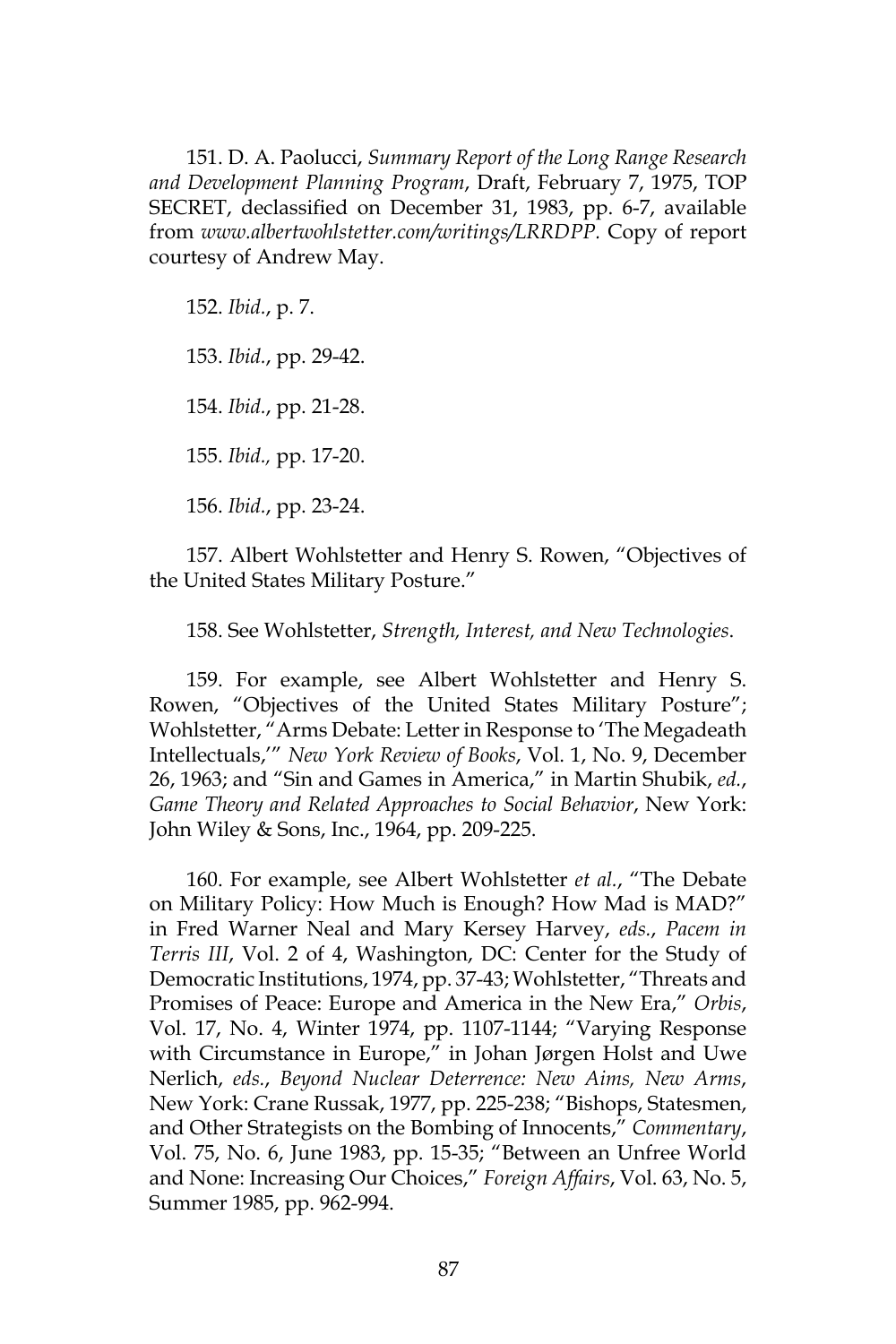161. *Discriminate Deterrence*, report of the Commission on Integrated Long-Term Strategy, Washington, DC: U.S. Government Printing Office, January 1988, p. 64, emphasis added, available from *www.albertwohlstetter.com/writings/Disciminate Deterrence.* For a critical review, see, e.g., Paul Kennedy, "Not So Grand Strategy," *New York Review of Books*, Vol. 35, No. 8. May 12, 1988, pp. 5-8. For Albert's reaction to such critical reviews, see Wohlstetter, "Overseas Reactions to *Discriminate Deterrence*," *Atlantic Community Quarterly*, Vol. 26, No. 3, Fall-Winter 1988, pp. 234-269.

162. See Andrew May and Bartlett Bulkley, *The Pre-History of the Revolution in Military Affairs*.

163. On November 5, 1985, President Reagan awarded the Medal of Freedom to Albert and Roberta Wohlstetter, as well as to Paul H. Nitze.

164. "The Book by Albert Wohlstetter," in Albert and Roberta Wohlstetter, *Proposal to the Ford Foundation*, unpublished, June 30, 1989, p. 17, courtesy of Joan Wohlstetter. He began, but never completed, this memoir. See also Wohlstetter, *The Cumulative Information Revolution and the Future Role of Discriminate Military Force in U.S. Strategy*, proposal to the Smith Richardson Foundation, revised June 12, 1991, courtesy Joan Wohlstetter.

165. Published writings by Albert Wohlstetter on the topic of Persian Gulf contingencies in the late 1970s and early 1980s include Wohlstetter, "'Lesser' Excluded Cases," opinion, *The New York Times*, February 14, 1979, p. A25; "Half Wars and Half Policies in the Persian Gulf," in W. Scott Thompson, ed., *National Security in the 1980s: From Weakness to Strength*, Washington, DC: Institute of Contemporary Studies, 1980; "Meeting the Threat in the Persian Gulf," *Survey*, Vol. 25, No. 2, Spring 1980, pp. 128-188; "*Les États-Unis et la Sécurité du Golfe*," *Politique Étrangére*, Vol. 46, No. 1, March 1981, pp. 75-88. For unpublished writings by Albert on Persian Gulf contingencies, some of which were commissioned by the U.S. Government, see Wohlstetter, *Interests and Power in the Persian Gulf*, Vol. 1: *Overview*, PH-80-4-113700-42C, draft final report prepared for the Director of Net Assessment (Office of Secretary of Defense), the Assistant Secretary of Defense (Program Analysis and Evaluation), and the Assistant Secretary of Defense (International Security Affairs), in partial fulfillment of DNA 001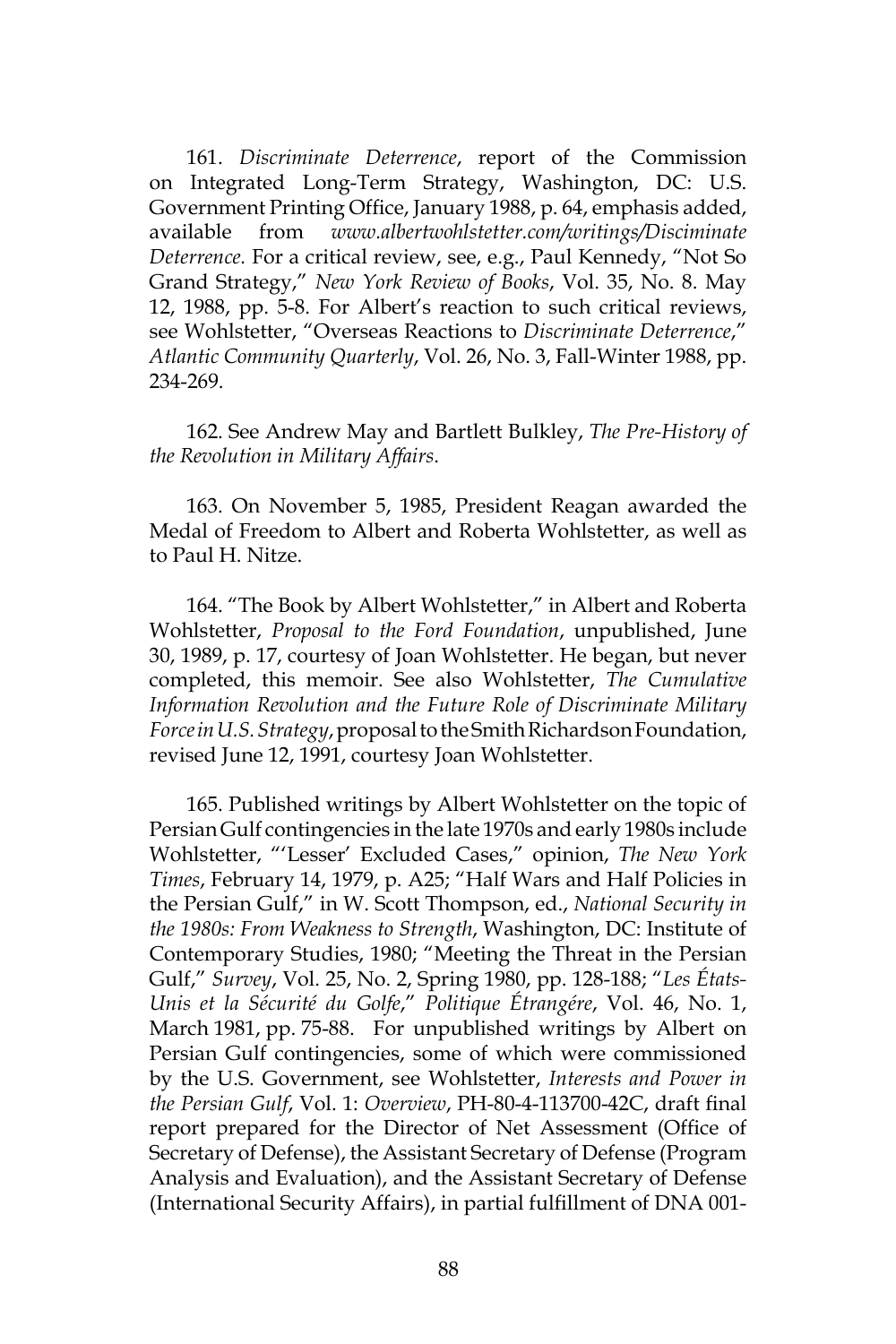78-C-0353 , Marina del Rey, CA: Pan Heuristics, March 31, 1980, courtesy Joan Wohlstetter; *Protecting Persian Gulf Oil: U.S. and Alliance Military Policy*, in *Report on Persian Gulf Oil and Western Security*, Vol. III, Final Report prepared for the U.S. Department of Energy, Contract No. HN-LV-79-2, PH80-11-LV7902-60C, Marina del Rey, CA: Pan Heuristics, November 4, 1980, courtesy Gregory S. Jones; and *Interests and Power in the Persian Gulf: Executive Summary*, draft, Marina del Rey, CA: Pan Heuristics, February 1981, courtesy Gregory S. Jones; and *Interests and Power in the Persian Gulf: An Overview*, Marina del Rey, CA: Pan Heuristics, February 1981, courtesy Gregory S. Jones.

166. See Albert Wohlstetter, "Iraq: Dictatorship Is the Problem," opinion, *Washington Post*, April 24, 1991; Wohlstetter and Fred S. Hoffman, "The Bitter End," *The New Republic*, Vol. 204, No. 17, April 29, 1991, pp. 20-24; Wohlstetter, "Wide Open Secret Coup," *The National Review*, Vol. 44, No. 5, March 16, 1992, pp. 34-36; "Help Iraqi Dissidents Oust Saddam," opinion, *Wall Street Journal*, August 25, 1992; and "High Time," *National Review*, Vol. 45, No. 3, February 15, 1993, pp. 30-33.

167. See Albert Wohlstetter, "The Balkan Quagmire: Why We're in It—Still," opinion, *Wall Street Journal*, July 1, 1993, p. A14; "The Balkan Quagmire II: The Way Out," opinion, *Wall Street Journal*, July 2, 1993; "Genocide by Embargo," opinion, *Wall Street Journal*, May 9, 1994, p. A14; "Arms, Not Words, for Bosnia," opinion, *Wall Street Journal*, May 12, 1994, p. A14; "Notes to Clinton on Bosnia," opinion, *Wall Street Journal,* June 10, 1994, p. A10; "Too Many Flip-Flops," opinion, *Washington Post*, June 26, 1994; "Embargo the Aggressors, Not the Victims," opinion, *Wall Street Journal*, June 28, 1994, p. A18; "Creating a Greater Serbia: Clinton's Final Sell-Out of Bosnia," *The New Republic*, Vol. 211, No. 5, August 1, 1994, pp. 22-27; "Bosnia: Air Power, Not Peacekeepers," opinion, *Wall Street Journal*, December 9, 1994, p. A16; "Inferior U.N. or Superior Coalition Force?" opinion, *Wall Street Journal*, May 3, 1995, p. A14; "Beyond the Cold War: Foreign Policy in the 21st Century; Alternatives to Negotiating Genocide" (with Gregory S. Jones), opinion, *Wall Street Journal*, May 3, 1995, p. A14; "Chirac's Challenge on Bosnia," opinion, *Wall Street Journal*, July 20, 1995, p. A12; "Relentless Diplomacy and Mass Murder," opinion, *Wall Street Journal*, September 5, 1995, p. A14; "NATO: Precise Power, Incoherent Goals," opinion, *Wall Street Journal*, October 19, 1995, p. A22; "Magic Tricks Can't Disguise